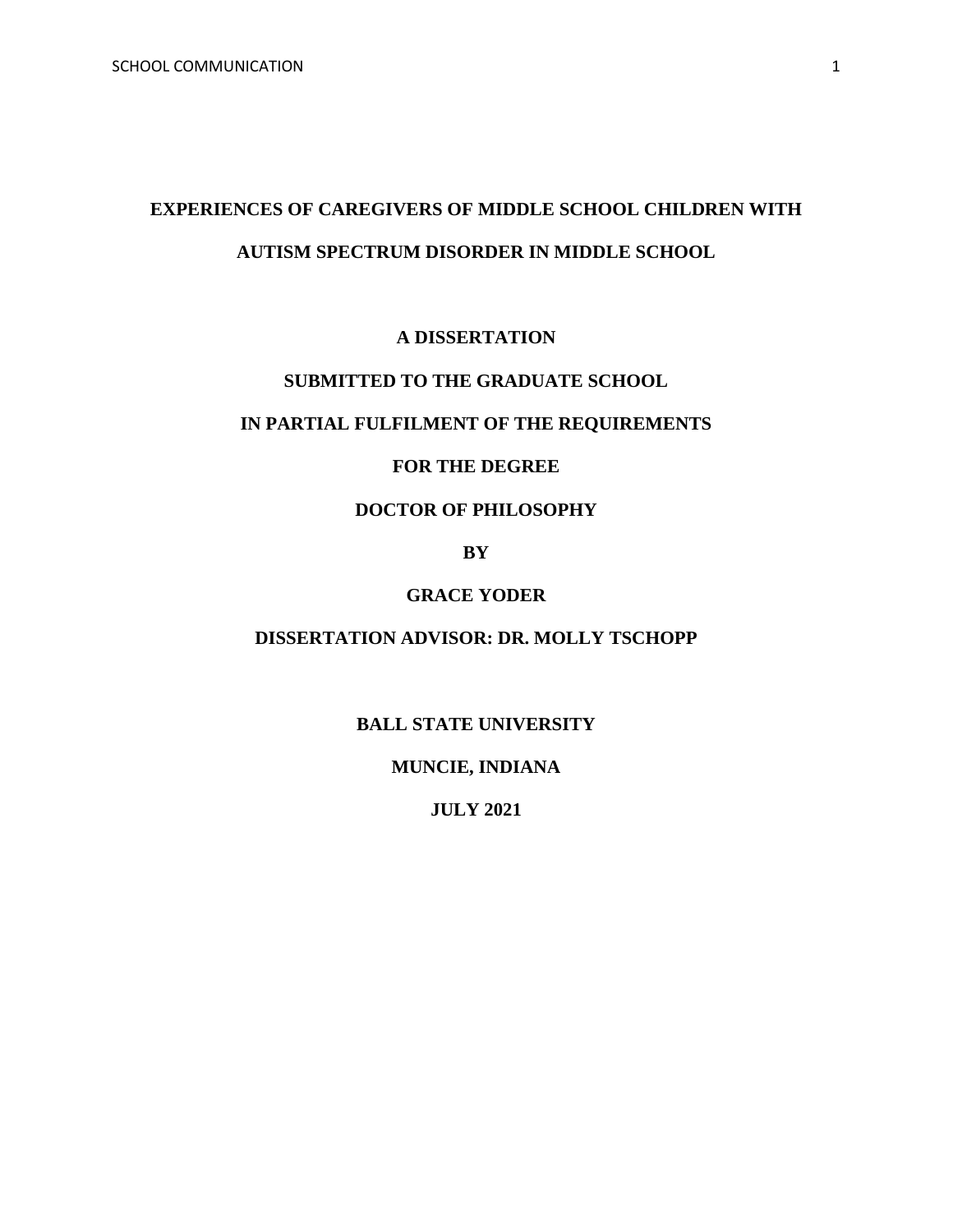## **Table of Contents**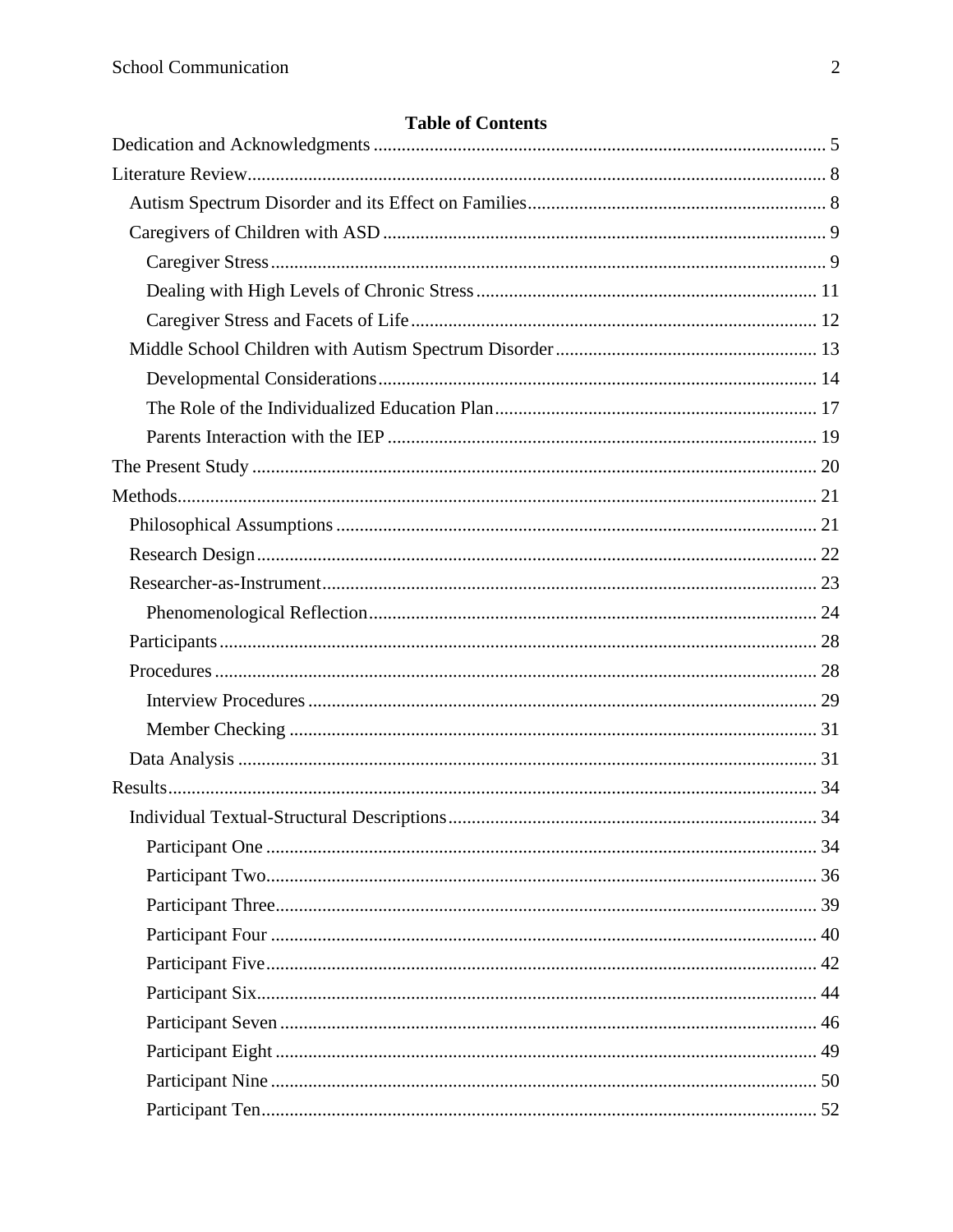| Caregivers are generous in providing advice and offering help to the next cohort of parents |  |
|---------------------------------------------------------------------------------------------|--|
| Change will not happen unless the caregiver takes a position of advocating for the child 62 |  |
| The best way to help your child through this process is teaching them to advocate for       |  |
| Child behaviors that do not relate to academics affect the way the child is treated at the  |  |
| The processes of communicating with the school and going to IEP meetings is a very          |  |
| Succeeding in the processes of communicating with the school and going to IEP meetings      |  |
| School personnel have a huge impact on how the process of communication goes.  67           |  |
|                                                                                             |  |
|                                                                                             |  |
|                                                                                             |  |
|                                                                                             |  |
|                                                                                             |  |
|                                                                                             |  |
|                                                                                             |  |
|                                                                                             |  |
|                                                                                             |  |
|                                                                                             |  |
|                                                                                             |  |
|                                                                                             |  |
|                                                                                             |  |
|                                                                                             |  |
|                                                                                             |  |
|                                                                                             |  |
|                                                                                             |  |
|                                                                                             |  |
|                                                                                             |  |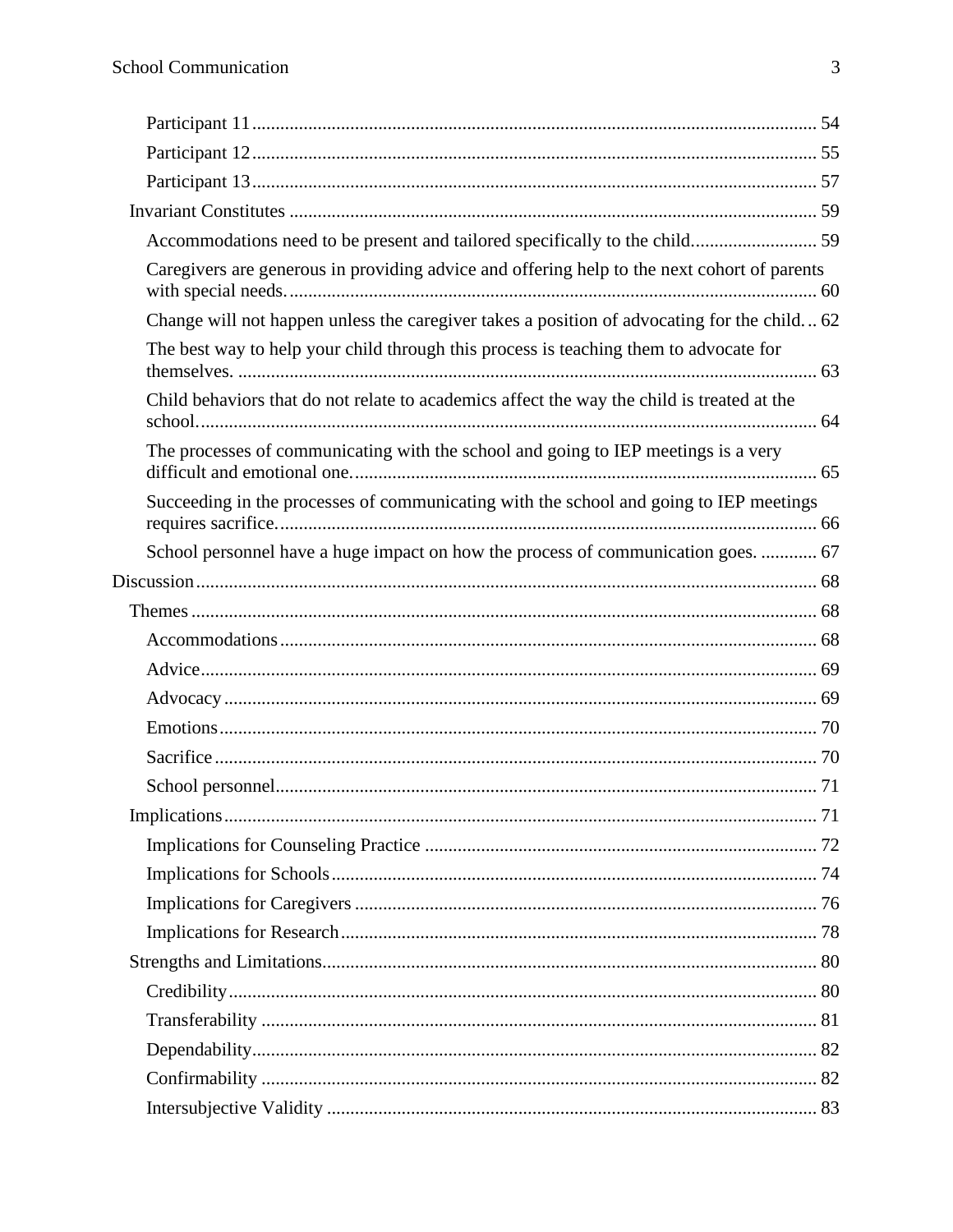| Stress, Anxiety, & Depression in Parents of Children with Autism Spectrum Disorder 94 |  |
|---------------------------------------------------------------------------------------|--|
|                                                                                       |  |
|                                                                                       |  |
|                                                                                       |  |
|                                                                                       |  |
|                                                                                       |  |
|                                                                                       |  |
|                                                                                       |  |
|                                                                                       |  |
|                                                                                       |  |
|                                                                                       |  |
|                                                                                       |  |
|                                                                                       |  |
|                                                                                       |  |
|                                                                                       |  |
|                                                                                       |  |
|                                                                                       |  |
|                                                                                       |  |
|                                                                                       |  |
|                                                                                       |  |
|                                                                                       |  |
|                                                                                       |  |
|                                                                                       |  |
|                                                                                       |  |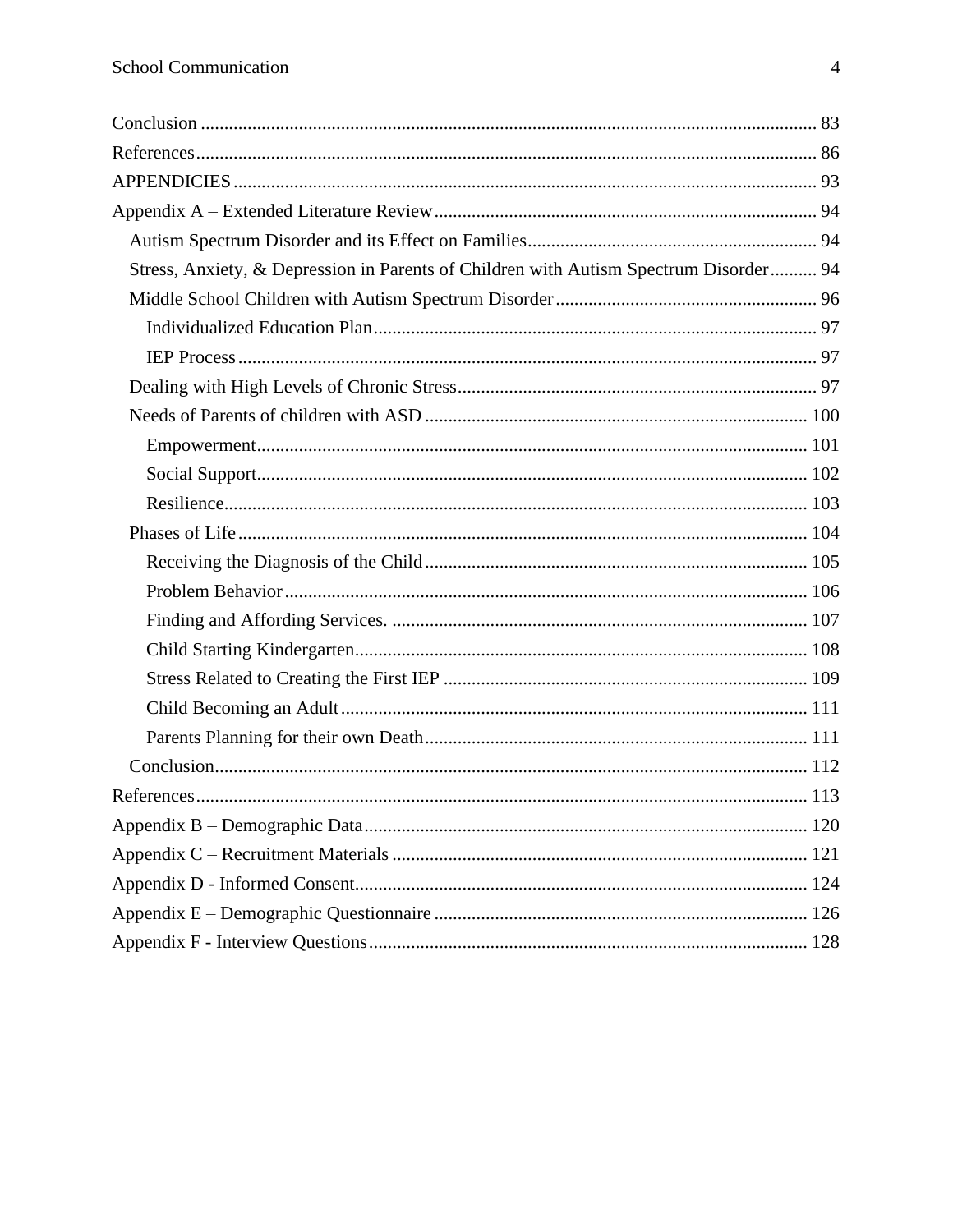#### **Dedication and Acknowledgments**

<span id="page-4-0"></span>I'd like to dedicate this project to my little brother Toby. He taught me all about Autism and how it impacts families. But more than that he taught me about love, honesty, and enjoying life in ways that I never imagined possible. Toby and his autism are the reason I got into psychology. I am so proud of how far Toby has come since our family started our journey with him in 2004. Even though things like school and dissertation don't matter so much to Toby, he's happy that I'm happy and I love him for that.

I would like to take this opportunity to thank the wonderful people who played a role in supporting this project. First, I'd like to thank my family. My Omi recently called to tell me how proud she is of me and all I have accomplished. She said Opa would be proud of how motivated I am and how passionate I am about helping others. To show how proud they were, she offered to pay off all my student loans so as I finish this process and go into the working world, I can start on top of things instead of drowning in debt. This gives more relief than one could imagine. My parents have provided so much support, financial and emotional, that I don't know what I would do without them. I could not have done this without my wonderful boyfriend Drew Kimmerling. He put up with all the emotional turmoil that comes from the dissertation and PhD process.

Second, I would like to thank Charles Hunt and Cassie Hudak. They spent numerous hours with me pouring through the data and making sense of it. They were willing to challenge me and argue with me when I needed it. No amount of thanks (even if it comes in the form of Puerta Vallarta) is enough for the Friday evenings they gave up so that I could move forward with my career.

I'd also like to thank my dissertation advisor and committee chair, Dr. Molly Tschopp. Her feedback has been invaluable. She encourages me to reach for my dreams and helps me to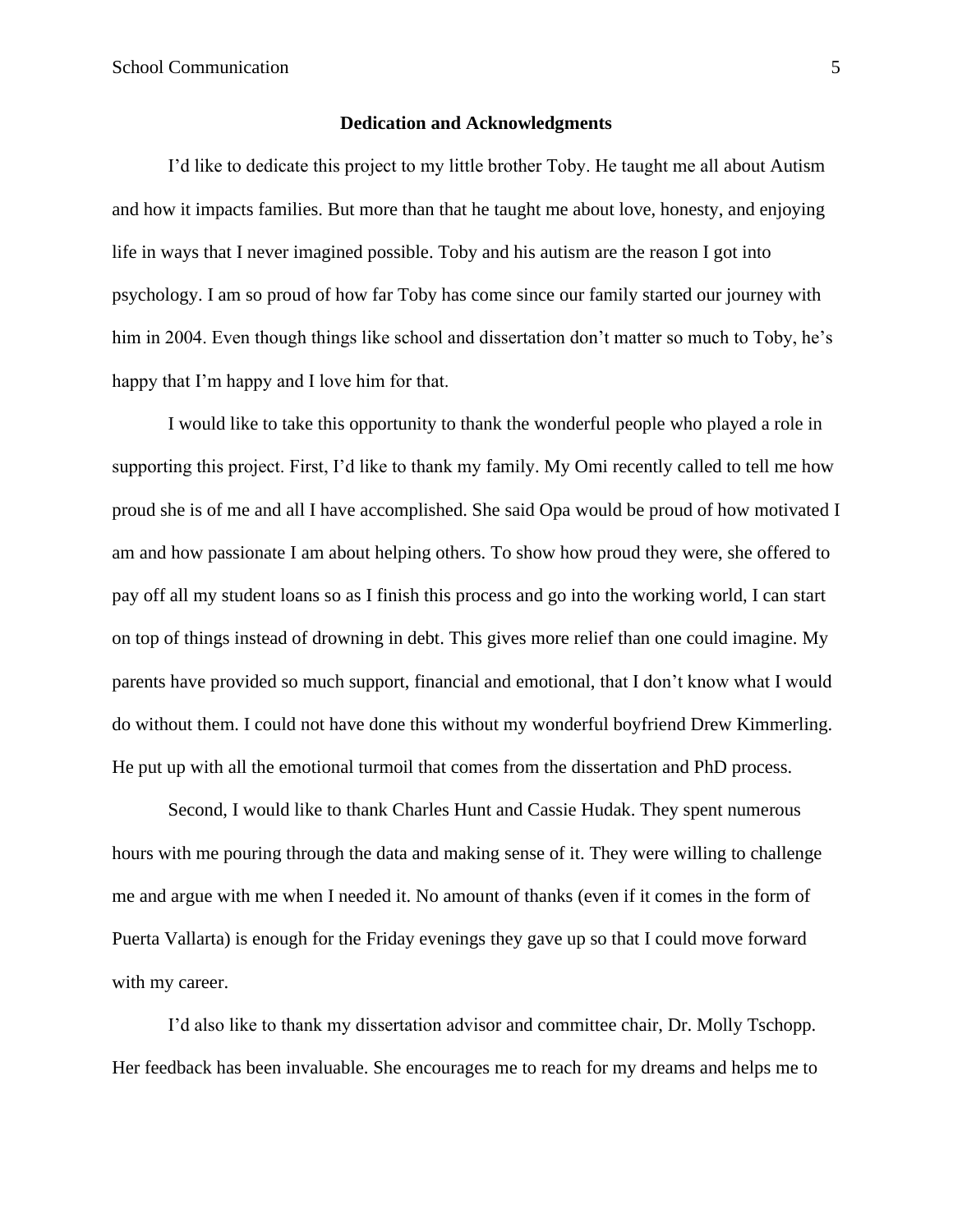keep my feet on the ground to get it done. Finally, I would like to thank my doctoral committee:

Drs. Theresa Kruczek, Ashley Hutchison, and Jungnam Kim. All of them have met with me,

offered suggestions, and been extremely supportive through this process.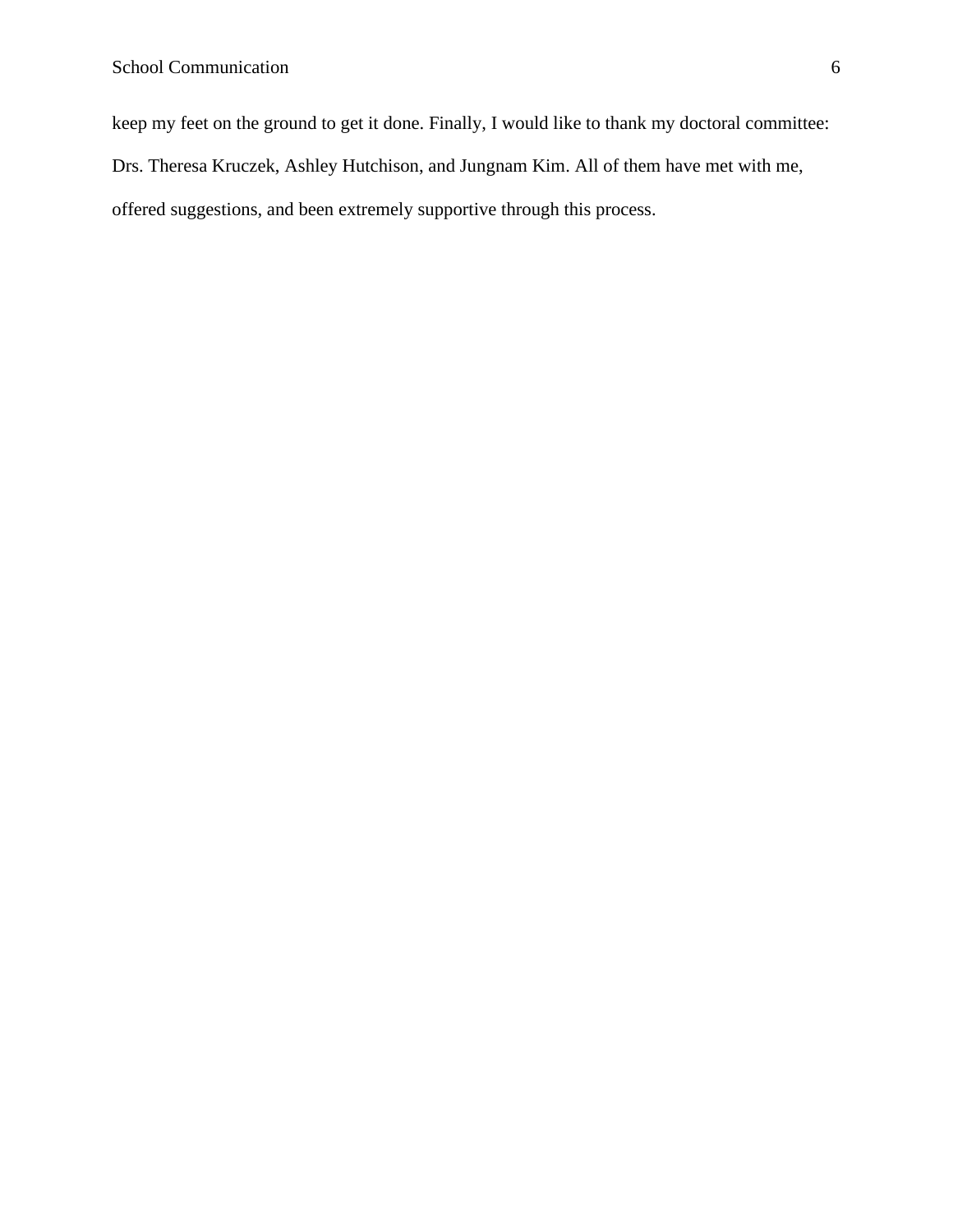#### **ABSTRACT**

**DISSERTATION:** Experiences of Caregivers of Middle School Children with Autism Spectrum Disorder in Middle School **STUDENT:** Grace Yoder **DEGREE:** Doctor of Philosophy **COLLEGE:** College of Health

**DATE:** July 2021

#### **Pages:** 128

This study takes a deep look into the experiences of guardians of middle school children with Autism Spectrum Disorder (ASD) communicating with the school. Caregivers of children with ASD have high levels of stress. Caregivers report needing accommodations that are tailored specifically to their child. They are generous in providing advice and help to caregivers in the same situation. Caregivers tend to take a position of advocating for their child or teaching the child to advocate themselves. Child behaviors that do not relate to academics affect the way the child is treated at school. Caregivers describe the process of communicating with the school and going to IEP meetings as very difficult, emotional, and requiring sacrifice. In addition, school personnel have a huge impact on whether the process of communication goes well or not. Understanding this experience is important for practitioners, schools, caregivers, and researchers.

7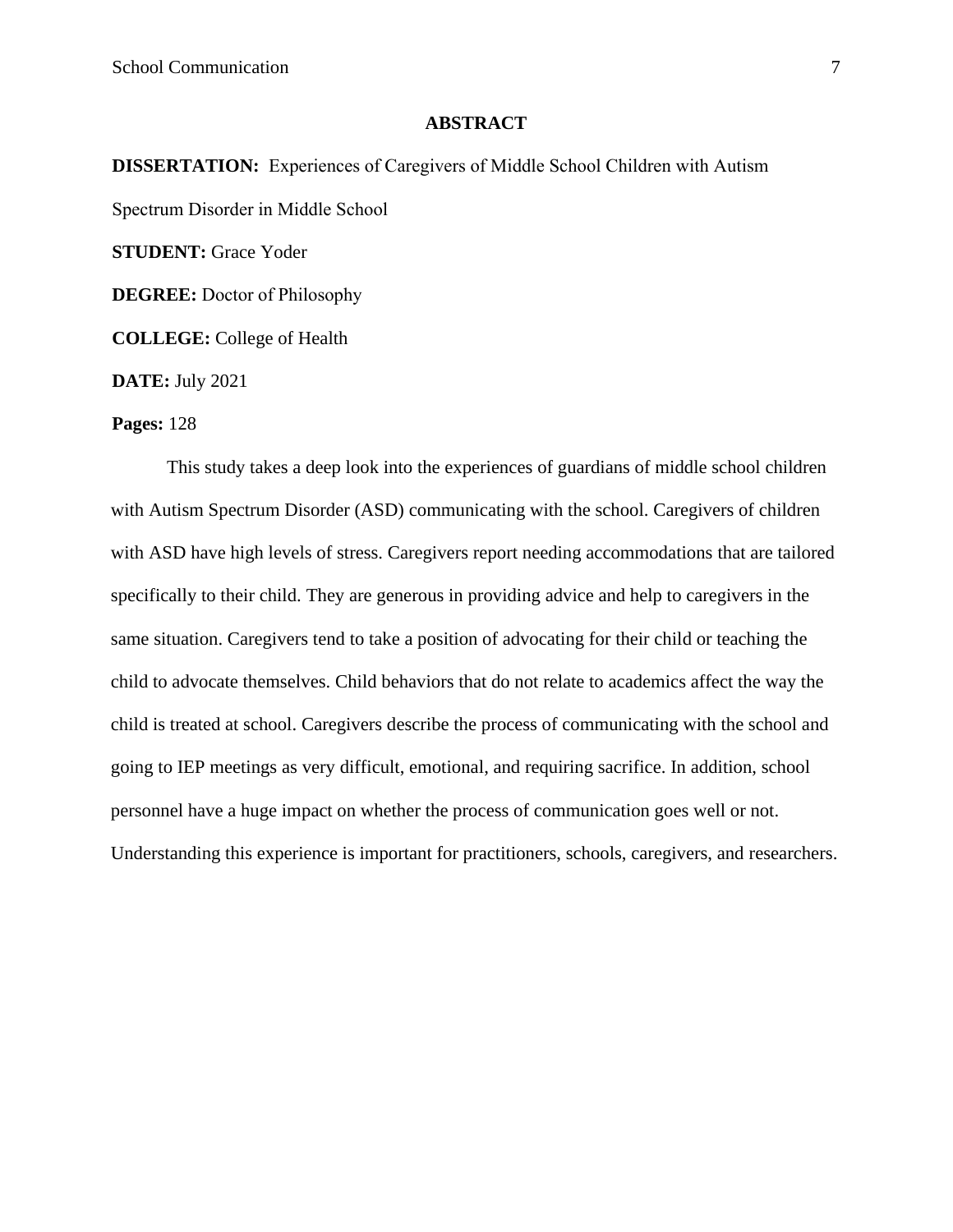Experiences of Caregivers of Middle School Children with Autism Spectrum Disorder in Communicating with their Child's School

#### **Literature Review**

#### <span id="page-7-1"></span><span id="page-7-0"></span>**Autism Spectrum Disorder and its Effect on Families**

Autism Spectrum Disorder (ASD) is a developmental disorder categorized by persistent deficits in social communication and restricted, repetitive patterns of behavior (American Psychological Association [APA], 2013). Caregivers of children with ASD have a unique parenting experience and are greatly affected by their role as caregiver. Numerous studies suggest that parents of children with ASD face higher levels of stress than parents of neurotypical children (e.g. Al-Farsi et al., 2016; Bitsika & Sharpley, 2004; Dabrowska & Pisula, 2010; Hamlyn-Wright, Draghi-Lorenz, & Ellis, 2007). When parents of children with ASD were asked how their child with ASD affected their lives, the most frequent theme throughout the qualitative accounts was stress (Myers, Mackintosh, & Goin-Kochel, 2009). Parents responded similarly when asked how the child with ASD affected the lives of other members of the family. Many studies have been done examining the general stress of parents of children with ASD (e.g. Dabrowska & Pisula, 2010). The source of stress changes depending on the child's phase of life (Papageorgio & Kalyva, 2010).

While studies have been done on caregiver stress during some specific aspects of life with a child with ASD, such as when the child is first diagnosed with ASD (Barnett et al., 2003; DeGrace, 2004; Fleishmann, 2004) and the influence of problem behaviors (Floyd & Phillippe, 1993; Myers, 2009), there is a dearth of research on considerations during other phases of life. Several broad qualitative studies of general stress faced by caregivers of children with ASD include a brief discussion of experiences such as communicating with the middle school, the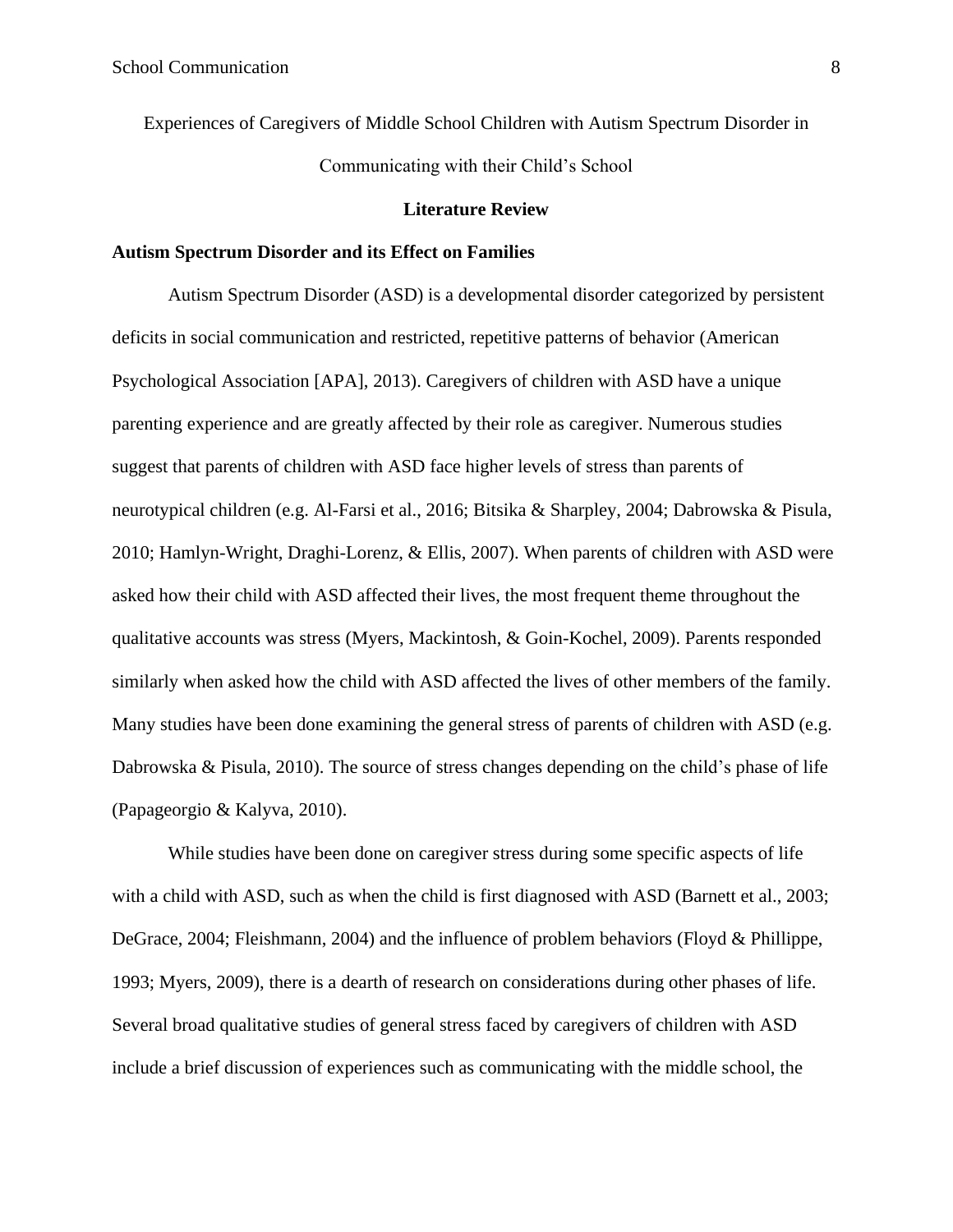Individualized Education Plan (IEP) process, and parents planning for their own death (e.g. Cadman et al., 2012; Ooi, 2016) but do not examine these phase of life considerations in depth. The purpose of the current study is to fill in part of that gap by providing a detailed description of the caregivers' experience of communicating with the school and the IEP process while their child is in middle school. This exploration was done to introduce a deeper look into the overall experience of parents of children with ASD when they are working with their child's school. By looking deeply into this specific phase of life I hope to illuminate helpful information for counselors and psychologists working with caregivers of children with ASD, particularly those caregivers who may be facing high levels of stress.

#### <span id="page-8-0"></span>**Caregivers of Children with ASD**

#### <span id="page-8-1"></span>*Caregiver Stress*

Evidence of caregiver stress, previously measured only by self-report, has been corroborated using biological markers of chronic stress, showing that this stress contributes over time to negative health effects and increases levels of depression and anxiety (Bitsika et al., 2017). While noting that raising a child with a developmental disorder raises the level of parenting stress, many other indirect effects are overlooked. There are several other psychological outcomes related to raising a child with ASD. Overall, maternal well-being is lower in mothers of children with autism than mothers of children with any other developmental disabilities, even when controlling for maternal education, child behavior problems, and the child's cognitive level (Eisenhower, Baker, & Blacher, 2005). Mothers of children with ASD perceived that their children were more likely to have a negative impact on the family and less likely than other children to have a positive impact on the family (Eisenhower et al., 2005). Caregiver burden in parents of children with ASD is positively related to unmet needs in social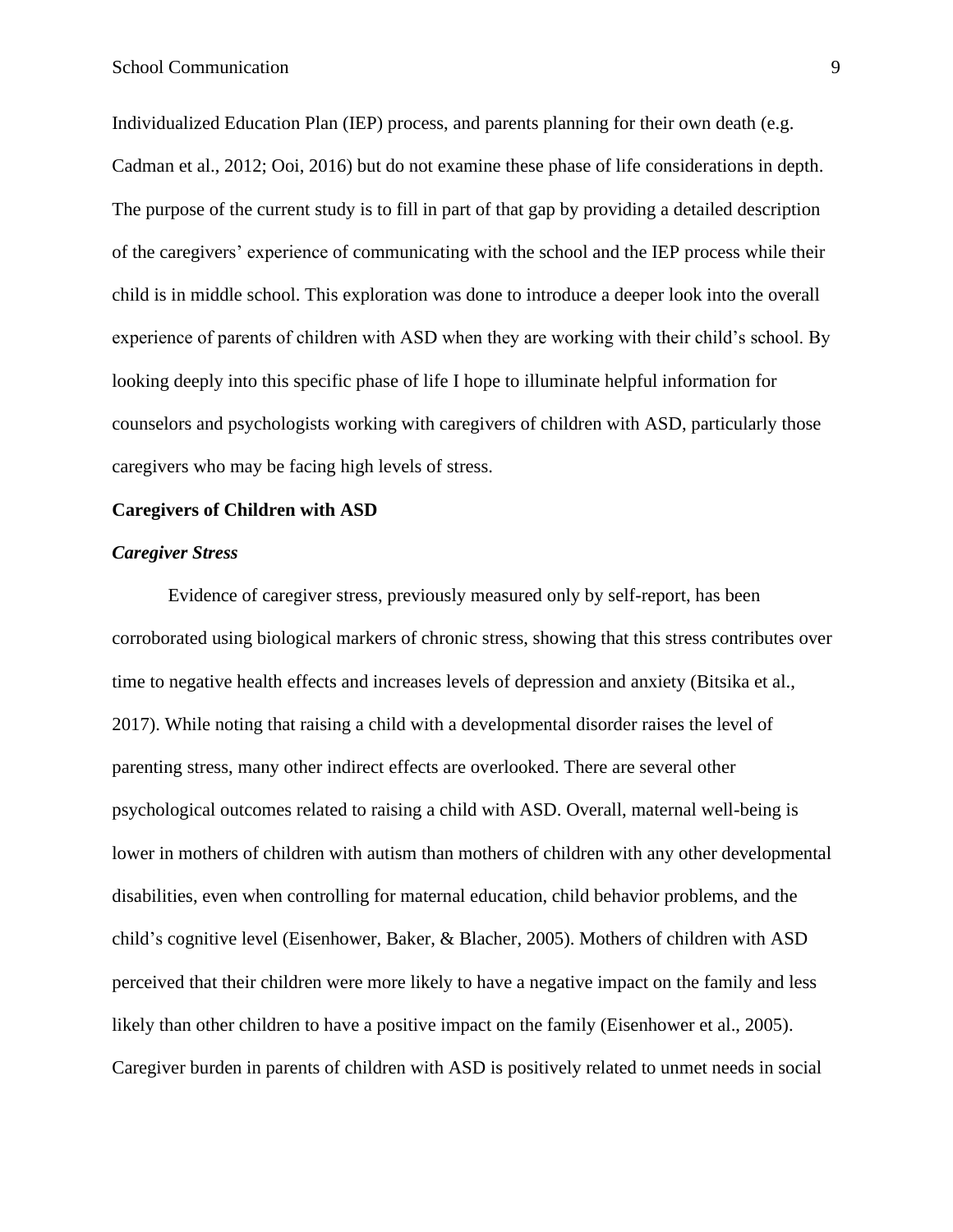#### School Communication 10

relationships, mental health problems, safety of self, and communication (Cadman et al., 2012). Parents often report being stretched beyond their limits and feel unable to cope with the demands that come with raising a child with ASD (Bitsika, Sharpley, & Bell, 2013).

Parents of children with ASD also have negative experiences directly related to the problem behaviors of their children (Blacher & McIntyre, 2006). Children with ASD tend to have higher levels of problem behaviors than children with other developmental disorders, which increases the level of depression and decreases morale in mothers of children with ASD (Blacher & McIntyre, 2006). Comparing parents of children with different types of intellectual disabilities, Eisenhower et al. (2005) found that mothers of children with ASD had the highest levels of maternal depression. Even though locus of control has been shown to mediate the relationship between parenting stress and both depression and anxiety in parents of children with no developmental disorder, it fails to mediate the same relationship in parents of children with ASD (Hamlyn-Wright et al., 2007). Concluding from the research above, it is likely the stress is not mediated by locus of control because the type of stress faced by parents of children with ASD is chronic stress caused by a situation that the parents cannot have control over (the diagnosis of their child).

There are also financial outcomes related to caring for a child with ASD that contribute to caregiver stress. Mental health disorders, including ASD, have been identified as the costliest set of childhood disorders (Thomas et al., 2016). Children covered by combined private and wraparound Medicaid had the highest total expenditures  $(\$11,596, P < .05)$  and the highest expenditures paid by their insurance (\$10 638,  $P < .05$ ). Having Medicaid alone doubled the chances that parents would report inadequate coverage. Difficulties understanding insurance and benefits adds to this financial burden (Thomas et al., 2016).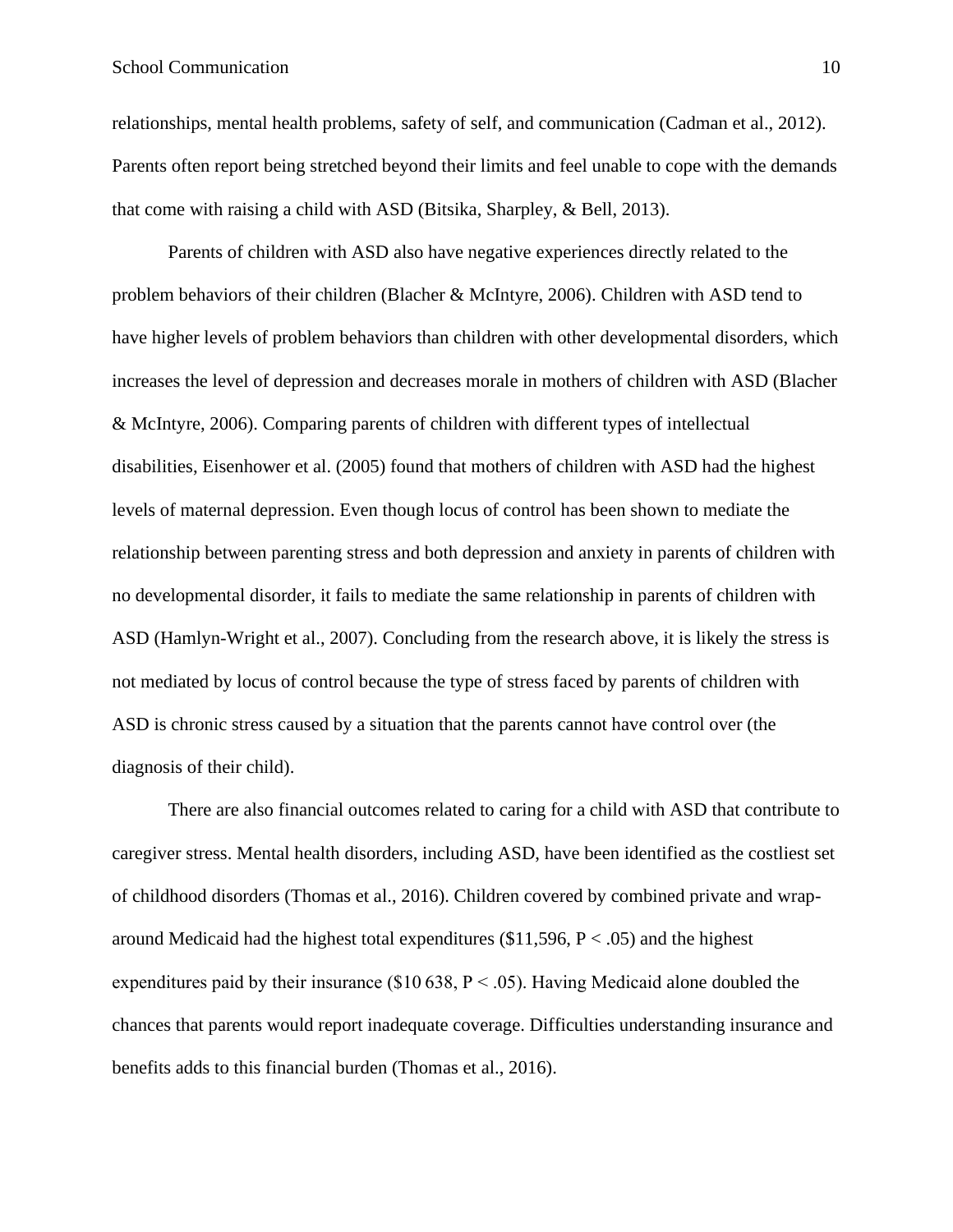## <span id="page-10-0"></span>*Dealing with High Levels of Chronic Stress*

Parents of children with ASD face stress caused by a life-role that is typically unalterable; this is known as chronic stress (Bitska et al., 2013). A problem with chronic stress is that the stimuli for the negative feeling is unalterable, so individuals must find a way to reduce the negative feelings without changing the situation. For example, mothers of children with developmental disabilities have rated denial as the most common way they cope with the stress of parenting (Woodman & Hauser-Cram, 2013). Social support (Cohen & Wills, 1985), higher empowerment in the parent (Fleischmann, 2004), or higher levels of resilience (Luthar & Cicchetti, 2000) have been found to relieve caregiver stress. However, it is rare for parents of children with mental health needs, such as ASD, to seek out mental health services for themselves and rarely receive resources to help address their needs as caregivers (Gerkensmeyer et al., 2008). Parents of children with ASD are less likely to use social and spiritual support, likely because parents of children with developmental disorders report that there is less community support available (Nachshen & Minnes, 2005). Compared to other parents a main difference in coping for parents of children with ASD is less frequent use of social diversion (Dabrowska & Pisula, 2010).

Dispositional coping describes the typical way individuals respond to different types of stress. It can be divided into problem-focused or emotion-focused types of coping (Brown, Westbrook, & Challagalla, 2005). Typically, parents of children with an ASD will use combinations of the forms of problem-focused and emotion-focused coping skills that are available to them (Cappe et al., 2011). The combination of different types of coping skills and different responses to different types of stressors (i.e. situational coping) makes coping a complex process. Parents of children with an ASD who use more emotion-focused coping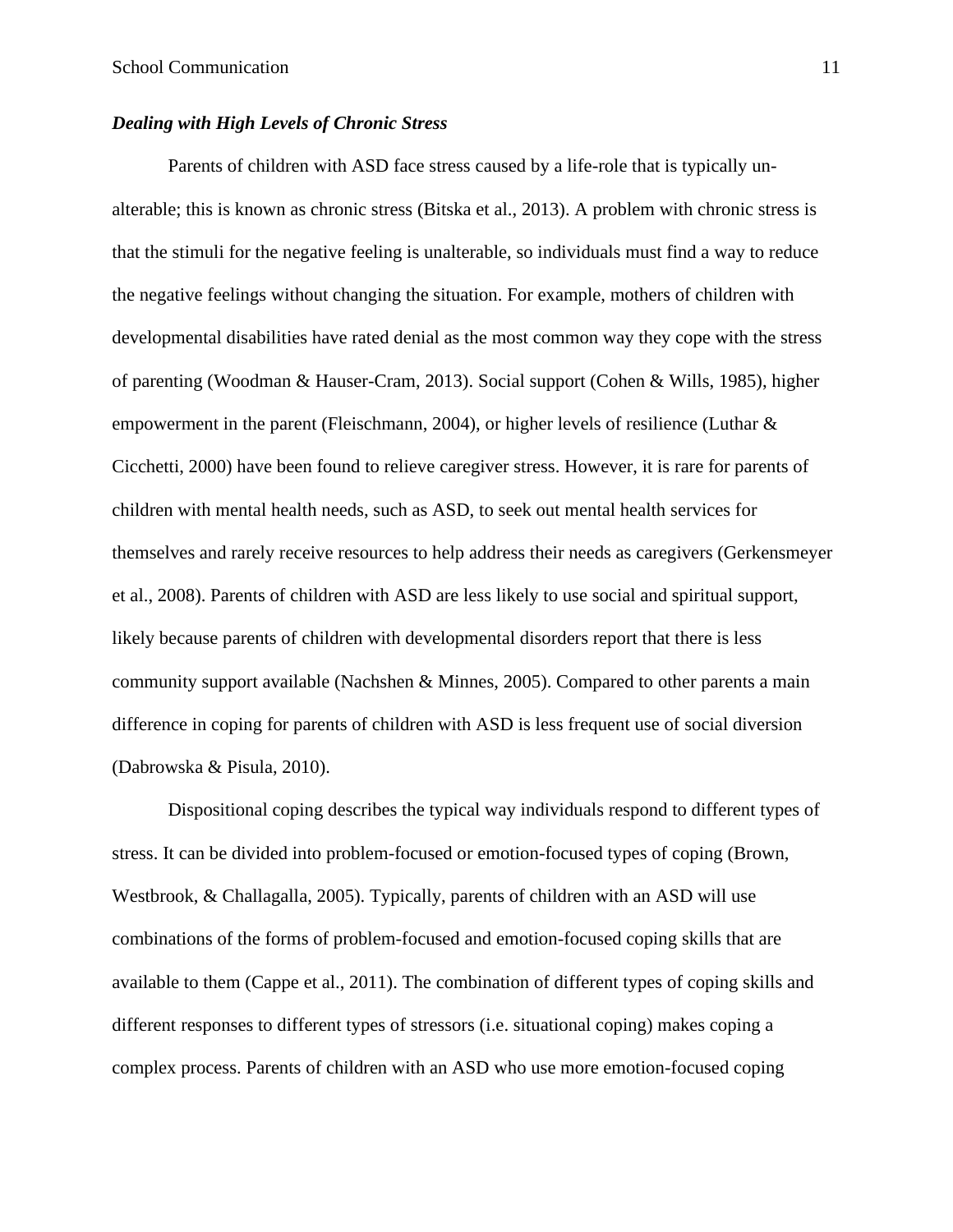strategies are more likely to experience distress at work (Cappe et al., 2011). Many parents of children with ASD use avoidance styles of coping (an emotion focused way to cope), which has a strong relationship to negative affect (Ben-Zur, 2009). Many parents report needing both instrumental and emotional support (Woodman & Hauser-Cram, 2013). Instrumental support refers to getting advice or active help from another person. Emotional support refers to getting comfort or understanding from another person. Understanding caregivers' changing needs and stressors as they and their children with ASD move through life phases may be key to identifying the most relevant and effective coping strategies and sources of support (Woodman & Hauser-Cram, 2013).

#### <span id="page-11-0"></span>*Caregiver Stress and Facets of Life*

While there is substantial evidence of higher levels of stress for caregivers of children with ASD than for those of neurotypical children, there is a gap in the literature to explain how that stress changes over the lifespan of the child (Ooi, 2016). Papageorgio and Kalyva (2010) reported that caregivers of children with ASD have different needs and face different challenges based on the phase of life their child is facing. They found that mothers and fathers identified similar problems for their child with ASD, but these problems differed as a function of the child's age. Parents of older children tended to be more concerned about problems with self-help skills, self-occupation, and behavioral problems, while parents of younger children were more concerned about communication problems (Papageorgio  $&$  Kalyva, 2010). One facet that has been studied in depth is the point in time when caregivers receive the diagnosis of ASD for their child. This can happen at any time during the child's life but typically happens when the child is young, often as they are starting pre-school. Learning of the diagnosis causes a strong emotional reaction: often uncertainty, guilt, confusion (Barnett et al., 2003), anger (Ooi, 2016), or feeling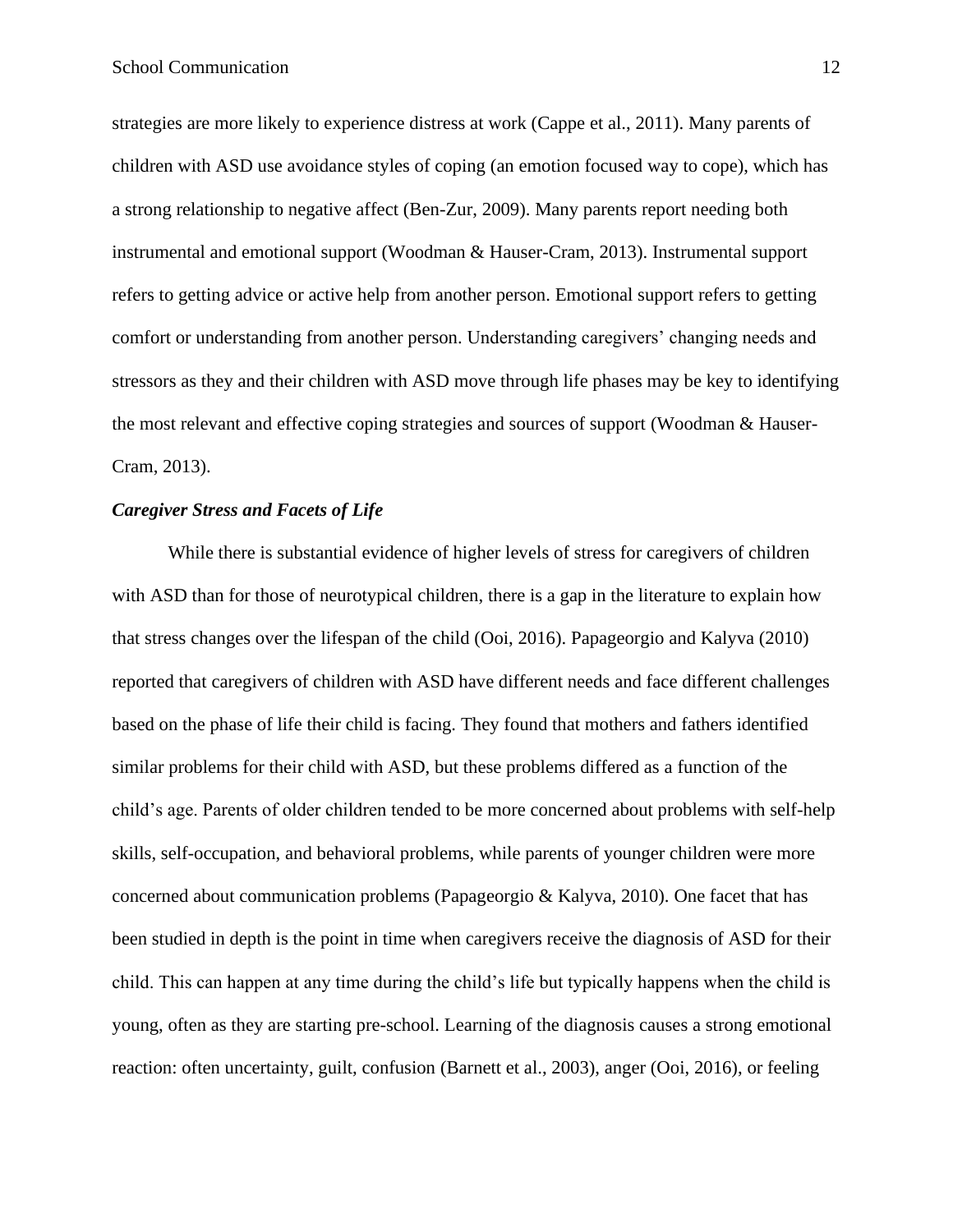robbed of their child's "normality" (DeGrace, 2004). Another facet common in the life of a child with ASD is hearing from the school problem behaviors. Negative themes that emerge when parents talk about their child's problem behavior are difficulty dealing with child's behavior problems, time demands for care and therapies, sleep problems and exhaustion, and struggles with schools and services (Myers et al., 2009). Many caregivers of children with ASD are stressed by the transition into kindergarten as they see it as a central event in the education of their child (Forest et al., 2004). For more information on the facets of life that have been studied, see the extended literature review in Appendix A. The transition into middle school, though it has many changes and likewise a central event in the child's education has not been studied for children with ASD. The experience of children with ASD in middle school overall is a gap in published research. In the current study, I seek to explore how caregivers experience the phase of life of their child being in middle school, specifically the caregiver's experience communicating with the school.

#### <span id="page-12-0"></span>**Middle School Children with Autism Spectrum Disorder**

Most individuals diagnosed with ASD as children remain dependent on their family or other services in adulthood and receive lower levels of education (Elmose et al., 2013). Despite expectations however, the developmental course of ASD tends to be one of improvement (Elmose et al., 2013). There is great variability in outcomes for children with ASD. Much of this variability stems from the resources that parents are able to obtain for their children throughout their schooling experience (Elmose et al., 2013). There is a growing research base for early diagnosis and intervention but there is a definite lack in knowledge on how to serve these children once they are school aged (Dykstra Steinbrenner & Watson, 2015). There is also a lack of knowledge about how adolescents with ASD learn academic skills both in special education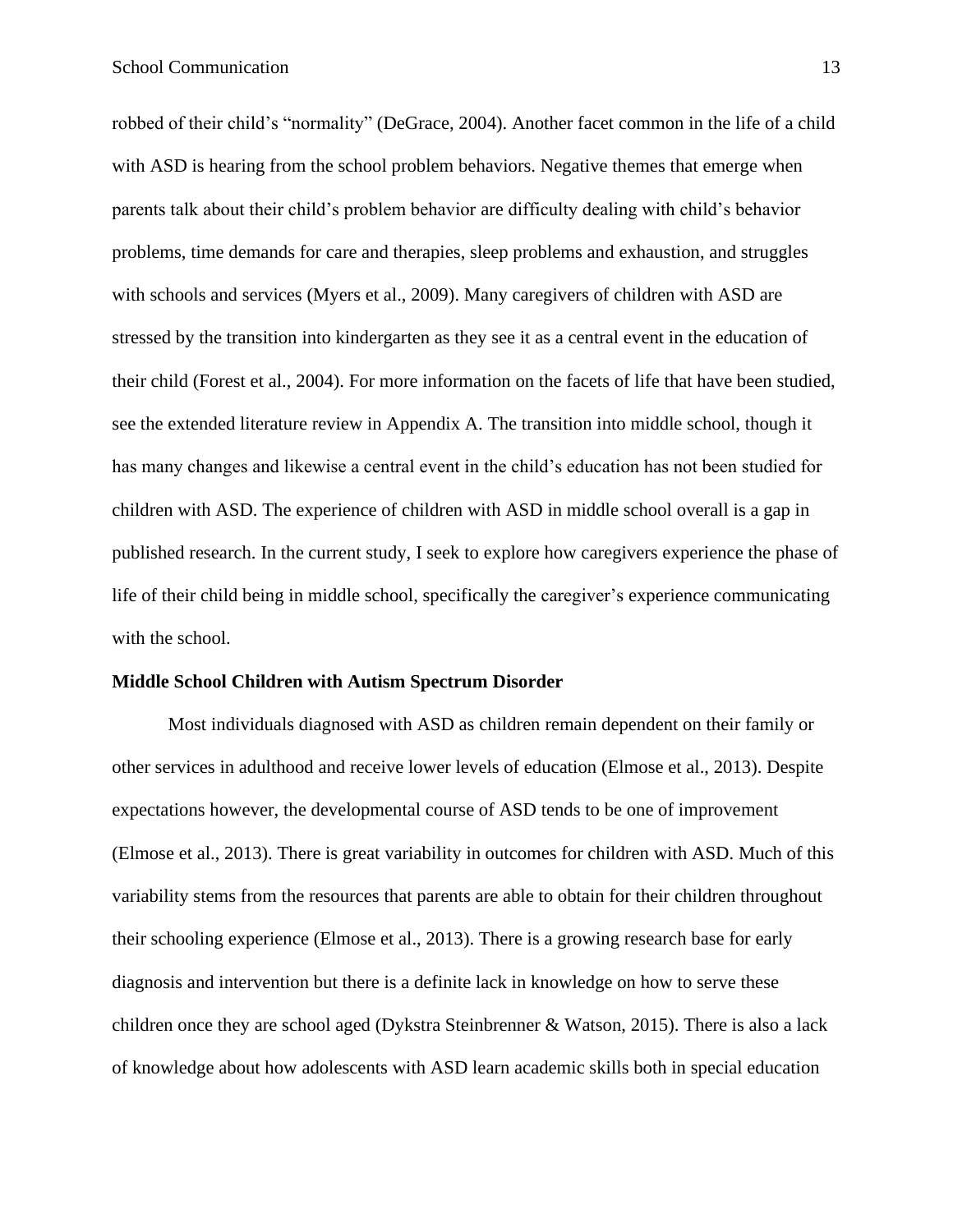and general education settings (Kurth & Mastergeorge, 2012). With this deficit of knowledge in mind, there is a need to consider the developmental aspects of pre-adolescence and adolescents and how they interact with the demands of the middle school environment. This is necessary to come to an understanding of the experience of middle school years for children with ASD.

#### <span id="page-13-0"></span>*Developmental Considerations*

During pre-adolescence (approximately ages 11-14), children are experiencing large shifts socially. Relationships become much more complex and children must start dealing with peer pressure. Tight-knit social groups begin forming and children become focused on who is in what group and where they are (or are not) accepted. These social circles can go through sudden large shifts, which are very confusing and important to the child. In addition, children will want to spend more and more time with their friends, meaning less time with their parents and families (ParentFurther, 2018). Dealing with unclear and changing social rules can be very difficult for a child with autism, as they often are unable to pick up on non-verbal social cues that their neurotypical peers use. A lack of understanding of emotion may damage the child's social relationships as their peers are expressing emotions more intensely and more frequently (Ben-Itzchak et al., 2016).

Because of their impaired social skills and lower motor skills, pre-adolescents with ASD are at a high risk of social exclusion (Lopez et al., 2017). A program that includes both social skills training and learning the rules of a well-known game (i.e. football) has been shown to facilitate social development (Lopez et al., 2017). This improves their quality of life, social relationships, and creates healthy sporting habits (Lopez et al., 2017). While pre-adolescents typically pick up information from their peers and naturally join in, pre-adolescents with ASD would benefit from more specific direction on rules and facts about the trending subjects.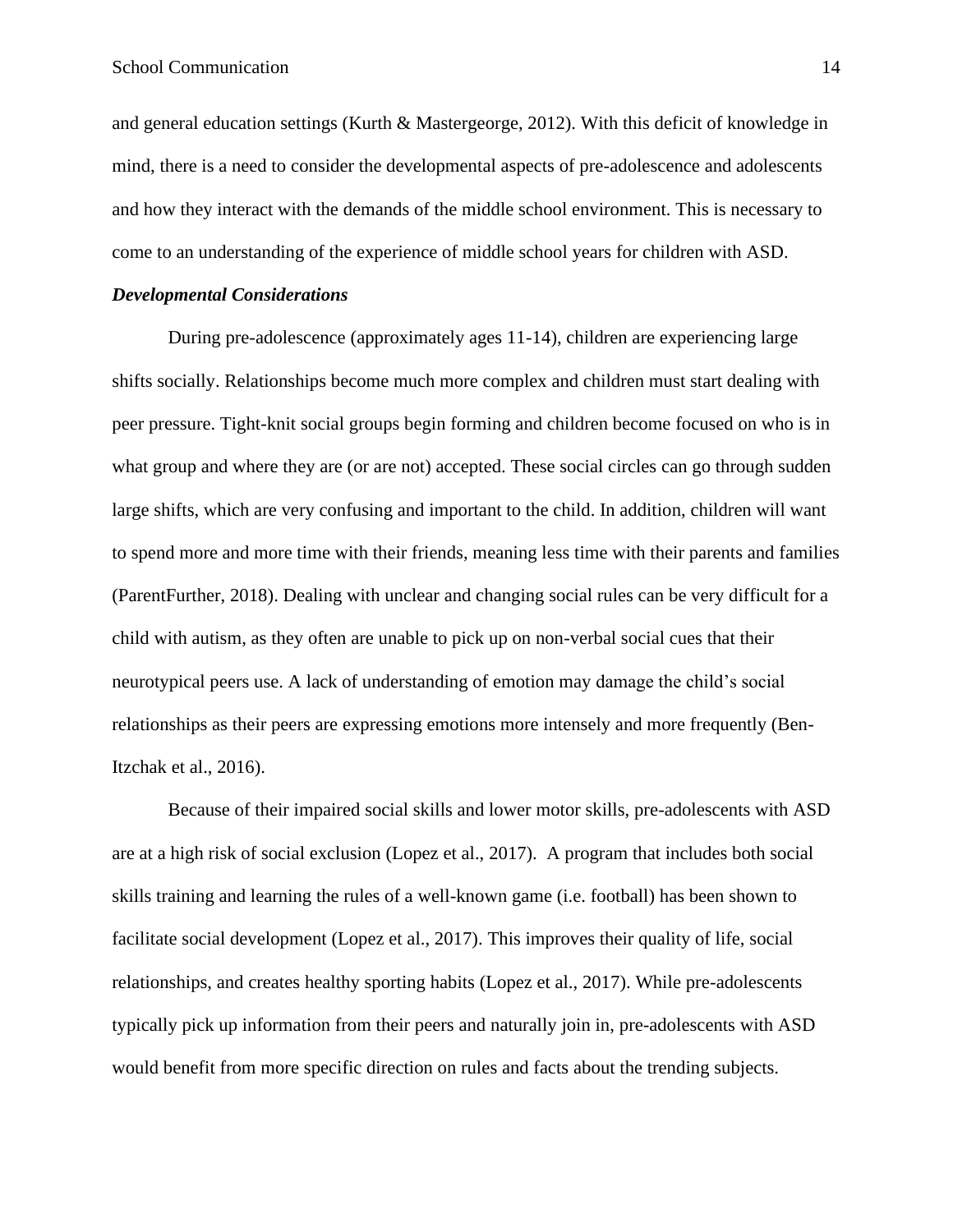During this time, most children will enjoy the social aspects of learning (e.g. working in small groups) but become more interested in their socialization than doing their schoolwork (ParentFurther, 2018). It is important for caregivers to encourage the social development of their child while also helping them to maintain their functioning at school. It is important to use the things pre-adolescents are interested in (whether it is socialization or another hobby) to foster learning. Children with ASD are less likely to pick up on the social learning as they will be distracted by the myriad difficulties of navigating the social situation (ParentFurther, 2018).

Children will have more exposure and more chances to engage in risky behaviors during this time of their life. Some children are biologically prepossessed to have a higher chance of engaging in these behaviors. Fortunately for caregivers, those children who are at high risk are more likely to cooperate with monitoring their behavior if the caregivers engage in positive parenting. Optimal parenting leads to a negative attitude toward substance use, giving the children high in risk a more adaptive outcome than their low-risk peers (Kochanska et al., 2015).

Children are experiencing puberty during this time which can have a strong impact on their emotions. They may become more emotionally sensitive, engage in more risk behaviors, or experience higher lability of emotion. As the emotions children are experiencing in this time feel stronger or more intense, it is important for parents to help them learn to express those emotions appropriately (ParentFurther, 2018). Caregivers must respond to this difficulty differently depending on the way their child's ASD affects them. Parents can do this through engaging in direct conversation with their child about emotions and modeling appropriate responses to emotions. If the child's emotions seem particularly intense, it may be helpful to seek out individual or group counseling to help the child with emotion regulation skills. The understanding of one's own emotions in pre-adolescents with ASD has typically been measured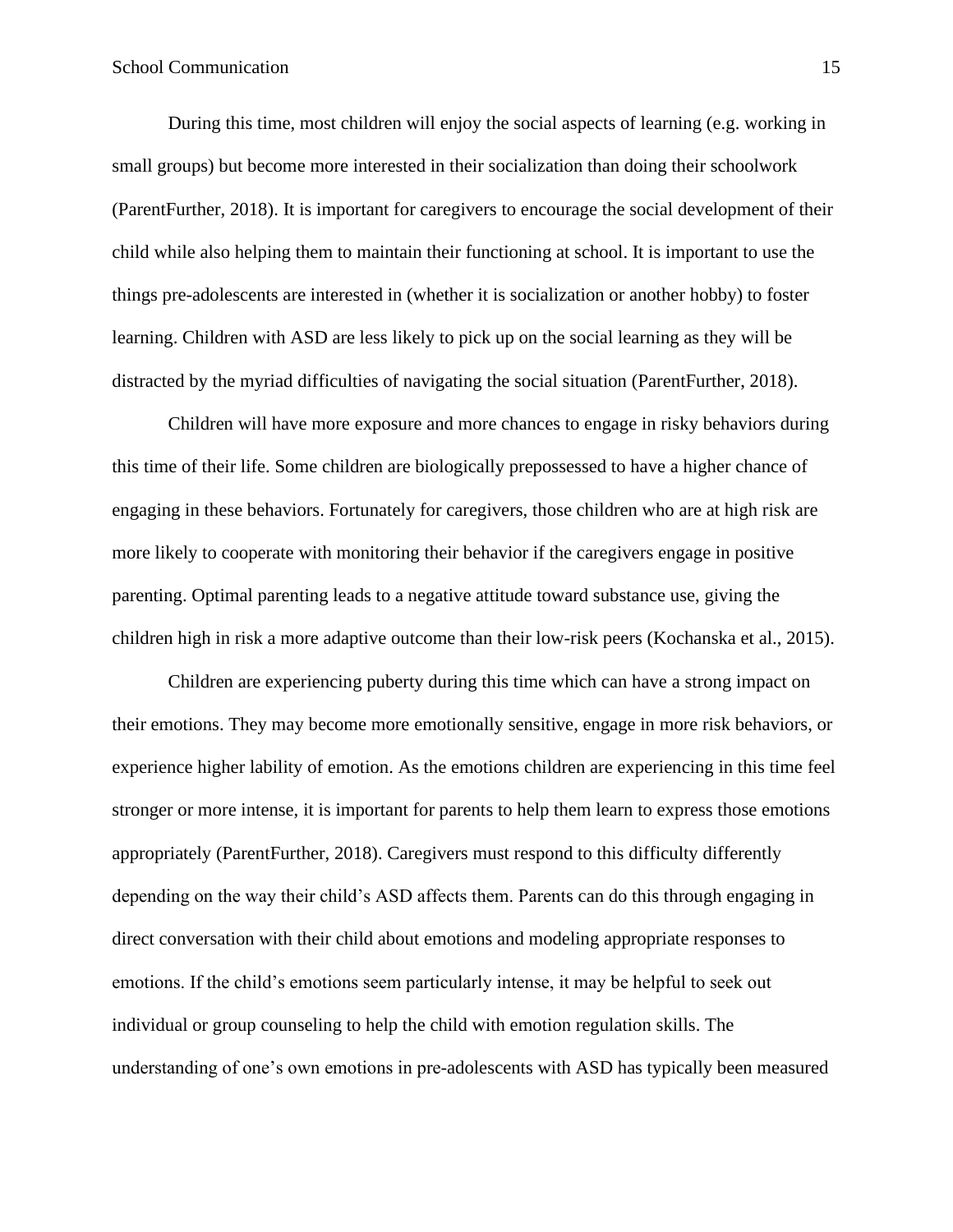by the ability to recognize different facial expressions and label them appropriately. While it is unclear how much the emotional understanding of pre-adolescents with ASD is impaired, there are significant differences in how they process emotions. Neurotypical pre-adolescents remember events high in emotionality better than non-emotional events, but this difference is not there for children with ASD (Ben-Itzchak et al., 2016). For children with ASD, recall was facilitated more by coherence of content. Pre-adolescents with autism are equal to their neurotypical peers in their ability to describe previous experiences involving simple emotions (e.g. sad, happy) but have significantly more trouble describing experiences involving complex emotions (e.g. embarrassment, guilt). When allowed to respond freely, pre-adolescents with ASD include less emotional expression in their accounts of past events (Ben-Itzchak et al., 2016). Caregivers can help their children during this time by giving them chances to express emotions and talking frankly with them about these emotions in an effort to understand them. As their peers are becoming more emotional and more sensitive, it may be difficult for a pre-adolescent with ASD to understand what is happening and how to relate to their friends. Helping the child to practice responding appropriately to others' emotions will not only allow them to understand better what their friends are going through, but to connect better in order to maintain relationships.

In an observation of middle school children with ASD, students were jointly engaged approximately 25% of the time, which the authors admit may be an over-estimate, meaning they are engaged only about 7.5 hours out of a 30-hour school week (Dykstra Steinbrenner & Watson, 2015). Students who know that one of their peers is diagnosed with ASD tend to have more negative attitudes towards that peer (Tonnsen & Hahn, 2015). This can make socialization, which tends to be difficult for children with ASD, even more difficult. Since children with ASD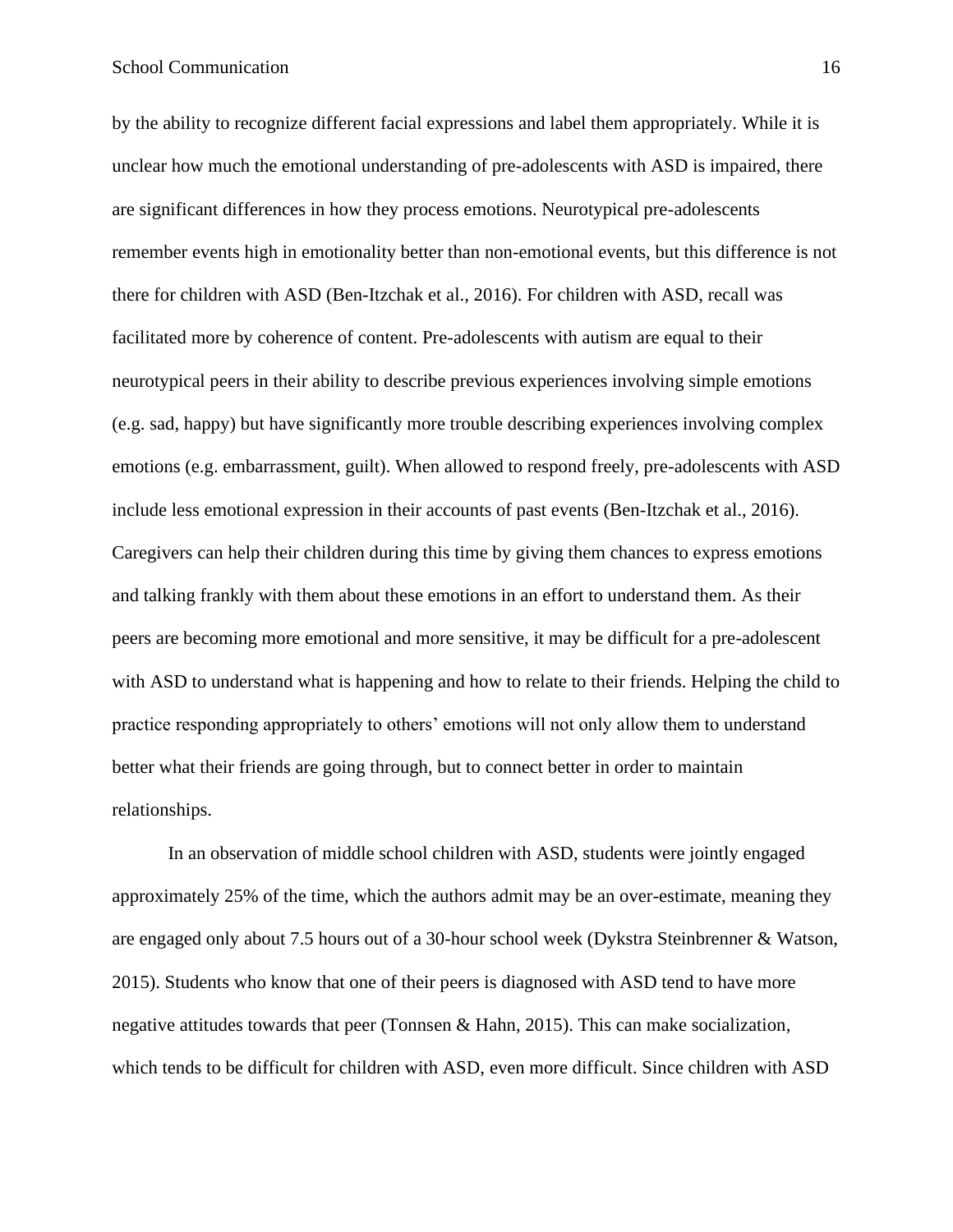are at an increased risk for bullying (Zablotsky et al., 2014) parents tend to worry even more about their child's social skills as they progress through grade school.

#### <span id="page-16-0"></span>*The Role of the Individualized Education Plan*

Many caregivers of children with ASD collaborate with their school by creating an Individualized Education Plan (IEP). The Individuals with Disabilities Education Act (IDEA, 2004) requires that public schools create and follow an IEP for any child at their school who is receiving special education. The document is required by law and the school is legally bound to follow the stipulations put forth in the document. The IDEA requires an IEP to include a statement of the child's current level of performance at school, the child's education goals, services that the school will provide, modifications and accommodations for the child in class and in standardized tests, and a plan to measure the child's progress towards goals (Stanberry, 2018).

The process of creating an IEP can be very stressful for parents, especially if they do not know their child's legal rights (Stanberry, 2018). The IEP is created by an IEP team. This team includes the student's caregivers, at least one of the child's general education teachers, at least one of the child's special education teachers, a school psychologist, a school district representative, and the child (if they are over 16). Middle school is the time when the student is more likely to become involved in this process. Legally all these members of the team must contribute to the IEP. In addition, the parent has the right to invite others to the IEP meeting. Most often this includes an advocate, a health care professional, or a translator (Stanberry, 2018). In addition to this first meeting, the IDEA requires the IEP team to review the IEP at least once a year. These meetings are to update the parents on the child's present level of performance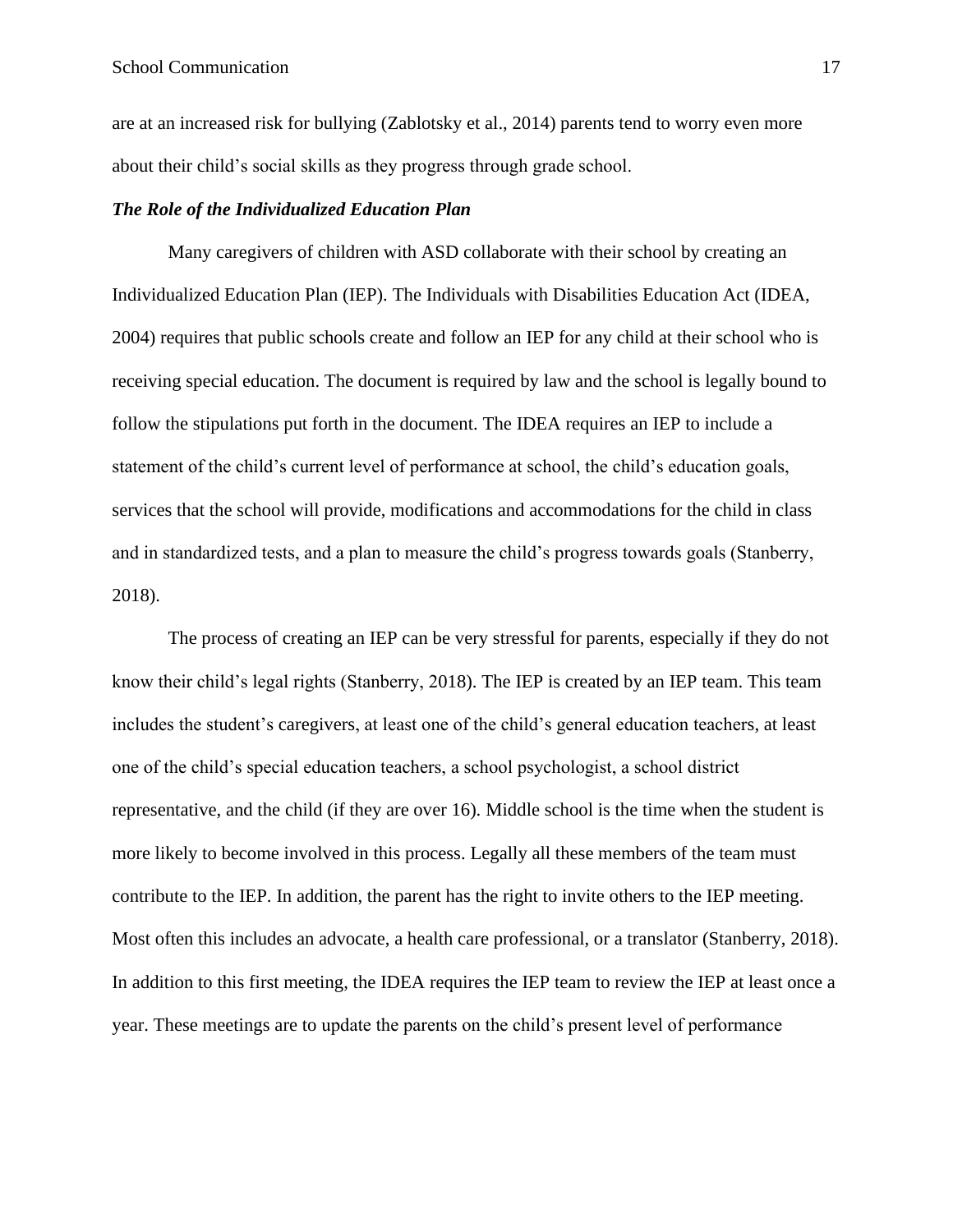(PLOP), update the school personnel on the parent's concerns for their child, and to make sure that the IEP is working for the child (Stanberry, 2018).

Given the school's legal responsibility for individualized education (IDEA, 2004) it might be expected that the school provides support for parents of children with disabilities to navigate this complex procedure. However, this is often not the case (Banach et al., 2010). Parents often feel like outsiders during this process (MacLeod et al., 2017). Parents report the school is not transparent during the meetings and they are not made aware of their rights by the school (Loschen, 2015). In an interview with 12 parents of children with autism, all parents stated they could not find a place they considered adequate for their child's education, the teachers were not effective in producing any behavioral change, and the time spent for education was too short. One father stated, "my child is getting older, there is no school where I can take him, I don't know what to do, these children need education just like other children" (Aylaz, Yilmaz, & Polat, 2012, p. 401). Another parent reported, "public school has been a nightmare. We have had to fight for everything we've gotten for him.... I was called nearly every day by the school because of behavior issues" (Myers et al., 2009, p. 676).

There is a significant lack of research on what is helpful for parents during this stressful time which the researcher hopes to address with the present study. Parent support groups that add information about approaching the IEP to the curriculum have been shown to be helpful to parents. These groups tend to be more helpful than groups without the information. After attending a group including this information, empowerment in the family, service system, and community/political levels increased in the parents (Banach et al., 2010). The authors did not compare groups without this information, so it is unclear if the gains are related directly to the inclusion of the information about approaching the IEP. Beyond this there is a lack of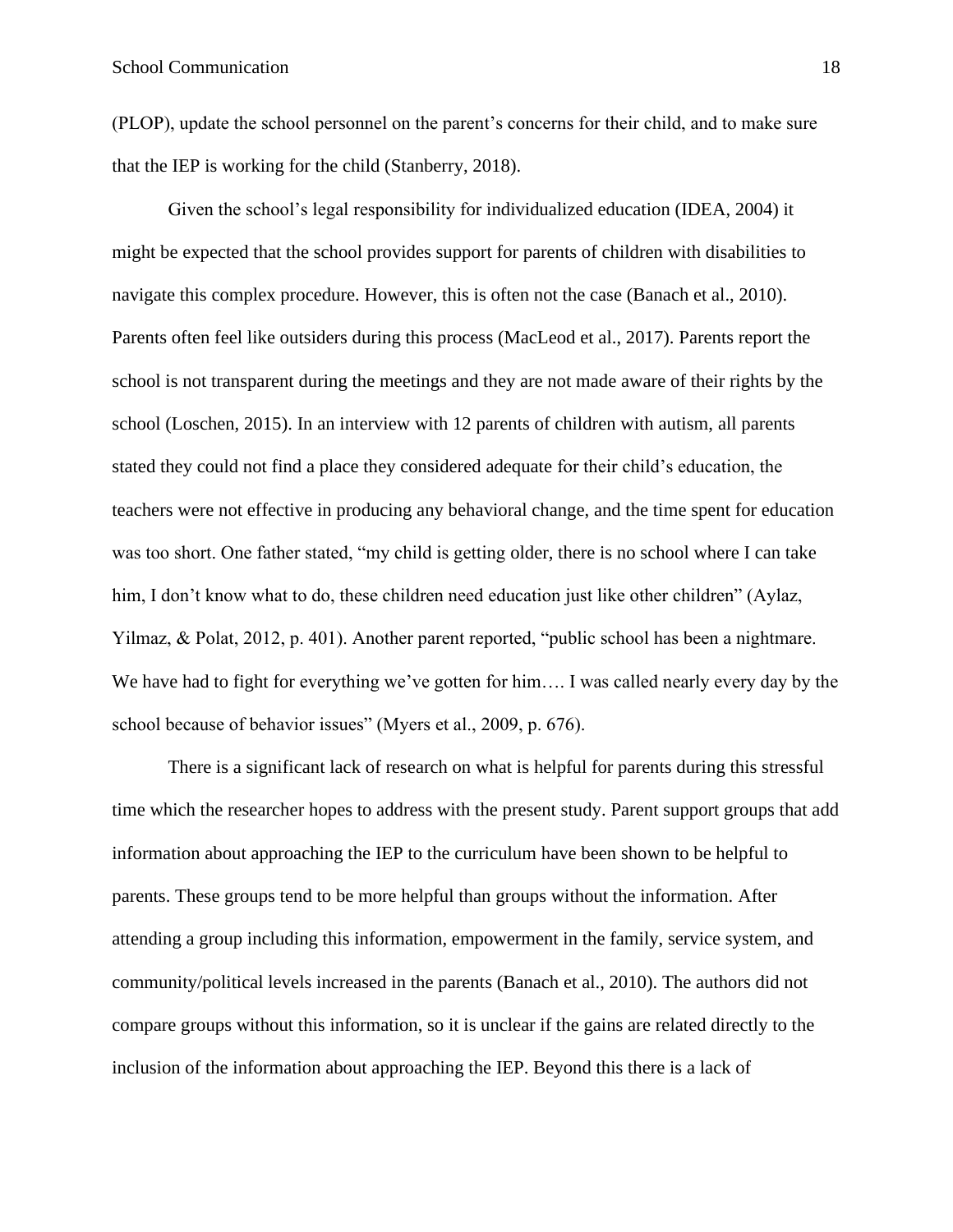suggestions on what the parents perceive their own needs to be when approaching the IEP or what is helpful from professionals.

#### <span id="page-18-0"></span>*Parents Interaction with the IEP*

There is an extremely limited amount of research on how parent of children with ASD interact with the middle school and experience the IEP process. Parents of children in preschool and elementary school whose children had diagnosed disabilities and written IEPs report that they feel involved and that they play an important role on the IEP team (Bennett, 1997). Very few felt the need to advocate or push to get the services they felt were best for their child (Bennett, 1997). However, a study that only included parents of children with ASD showed a different pattern. Parents raising children aged four to eight who were diagnosed with ASD were surveyed on their satisfaction with the IEP process. Four areas of satisfaction were measured on a five-point Likert-type scale: satisfaction with IEP content, satisfaction with actual services, agreement between content and actual services, and IEP team effectiveness (Slade et al., 2018). Only slightly over half of parents were satisfied in each category. Of these parents, 61% were dissatisfied with at least one area of the IEP process and felt they needed to push or advocate to make it better (Slade et al., 2018). Even among parents of children with an IEP where a mostly positive attitude was presented, amount of advocacy was negatively correlated with relationships to team members (Bennett, 1997). Seeing the high number of parents who are dissatisfied with the services their children are receiving, Slade et al. (2018) call for improvement in special education services. Since their research only looked at elementary children, they speculate that parent dissatisfaction may grow as children get older.

Evidence demonstrates that the experience with the school is different for parents of older children. In one phenomenological study, parents of children in high school were asked to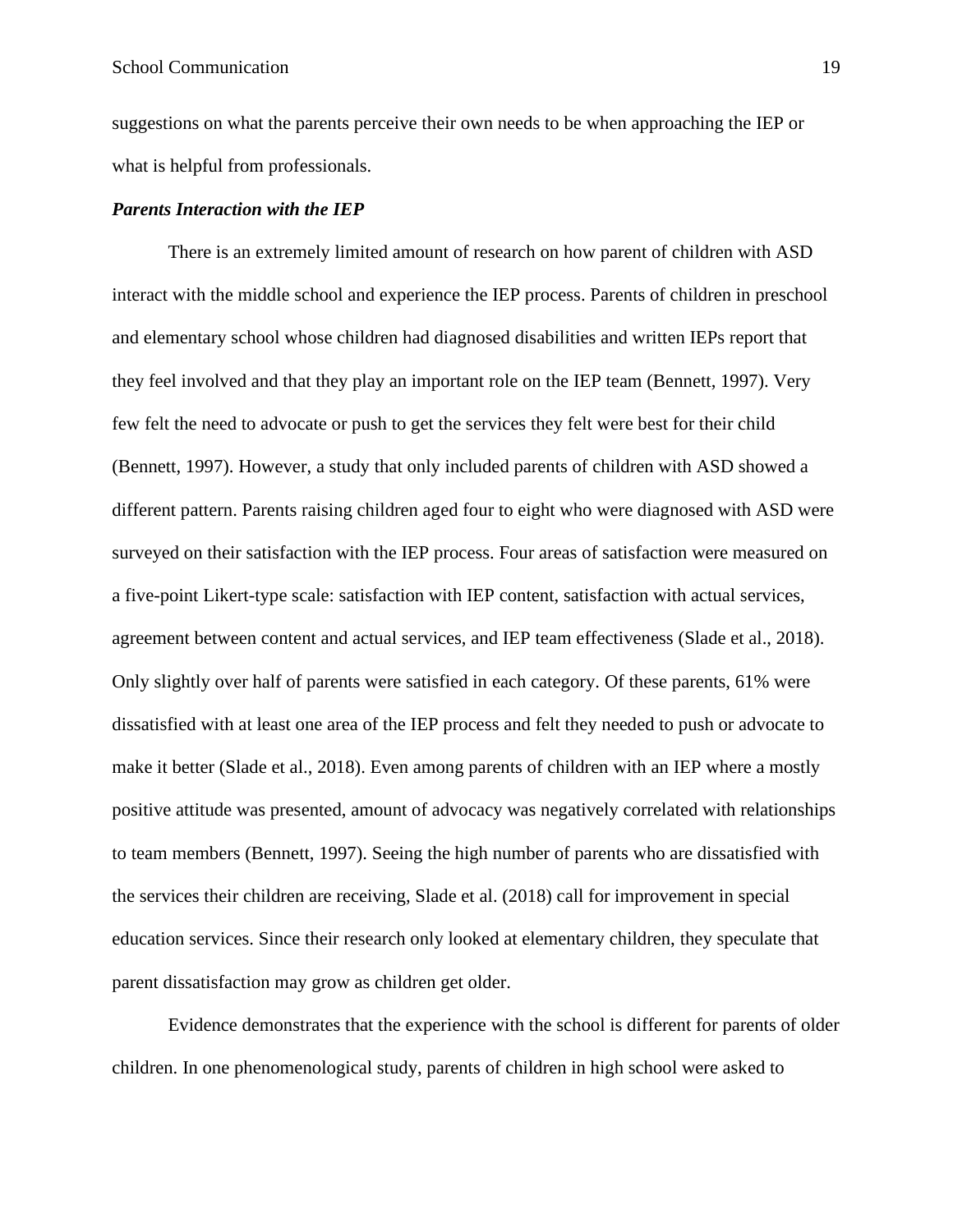describe their experience with the IEP process (Sparks, 2007). Most parents felt the education program their child was included in was effective but needed improvement. Parents overall seemed to be satisfied with the IEP and talked about how important communication is (Sparks, 2007). However, they seemed to have a low understanding of the IEP assessment and progress reports (Sparks, 2007). This study included any caregiver whose child had an IEP. Only three out of 38 of the children described in this study had a diagnosis of ASD (Sparks, 2007).

Only a few studies have examined how this process is specifically for parents of children with ASD. One similarity to studies that generalizes despite the type of disability is the feeling of being put in an adversarial position if the parent works to advocate for their child (Tucker & Schwartz, 2013). In this study, parents of children ages 3-25 were surveyed. Parents reported school staff does not have disability specific knowledge of ASD. In addition, they reported conflict between members of the IEP team. Common barriers to collaboration between parents and the school included opportunities to provide input, communication difficulties with school teams, and negative perception of school professionals. A large number of parents reported feeling excluded from the IEP process (Tucker & Schwartz, 2013). Another study that surveyed parents of children with ASD of all ages found authors described parents' experience with the school as a roller coaster, with great highs and great lows. Satisfaction fluctuated corresponding with location, which school personnel they interacted with, and year to year changes (Kurth, Love, & Pirtle, 2020). With so many variables an in-depth study is necessary to determine the experience at different, specific points in time. There is a severe gap in the literature surrounding parents of children in middle school.

## <span id="page-19-0"></span>**The Present Study**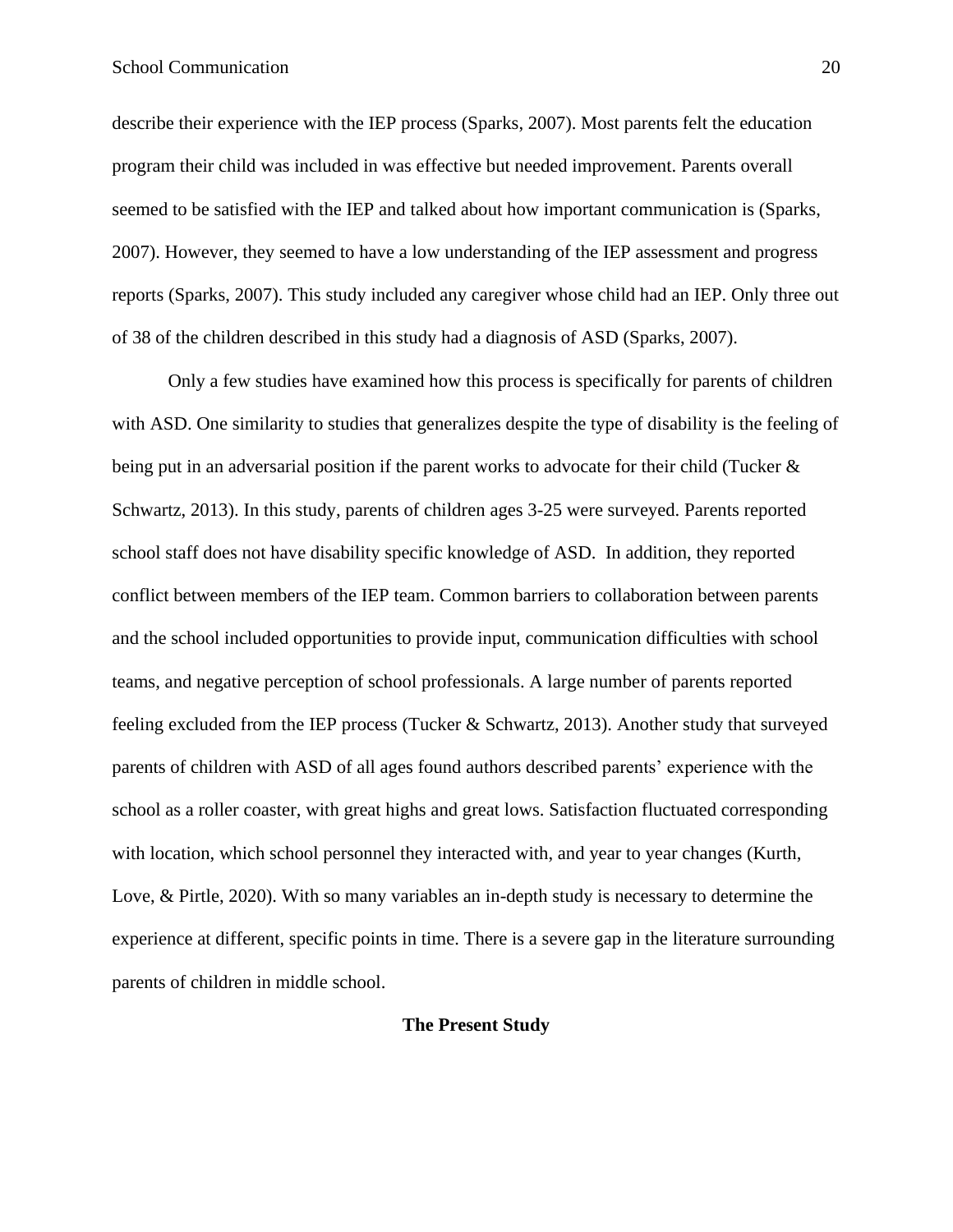Caregivers of children with ASD do not have sufficient support to face the high levels of stress that come with their parenting role (Twoy et al., 2007). For professionals to be able to provide this support it is essential that they understand the different phases of life children with ASD face and how each one impacts the caregivers. Some aspects of life, such as the time of initial diagnosis (Barnett et al., 2003; DeGrace, 2004; Fleishmann, 2004) have been studied in depth, including rich qualitative descriptions of the caregivers' experience. Other phases of life, such as the middle school years, have not been examined deeply on their own. There is a need for greater understanding of experiences across the lifespan. This author seeks to contribute to this understanding with the present study exploring caregivers' experiences of their child in middle school and the middle school aspects of the IEP process. Knowing this, the present study seeks to answer two questions:

- 1. What is the experience of caregivers of middle school children with ASD in communicating with the school and creating IEPs?
- 2. What could be helpful to caregivers during this experience, by their own report?

#### **Methods**

#### <span id="page-20-1"></span><span id="page-20-0"></span>**Philosophical Assumptions**

Coming from a social constructionist perspective, this study investigates how parents themselves view, process, and make meaning of their experiences (Savin-Baden & Major, 2013). A social constructionist perspective places meaning in the hands of the participants (Savin-Baden & Major, 2013). The purpose of social constructionist research is to determine the meaning participants place on the phenomenon under study (Savin-Baden & Major, 2013). It is an underlying belief of the researcher that to understand the experience of caregivers of children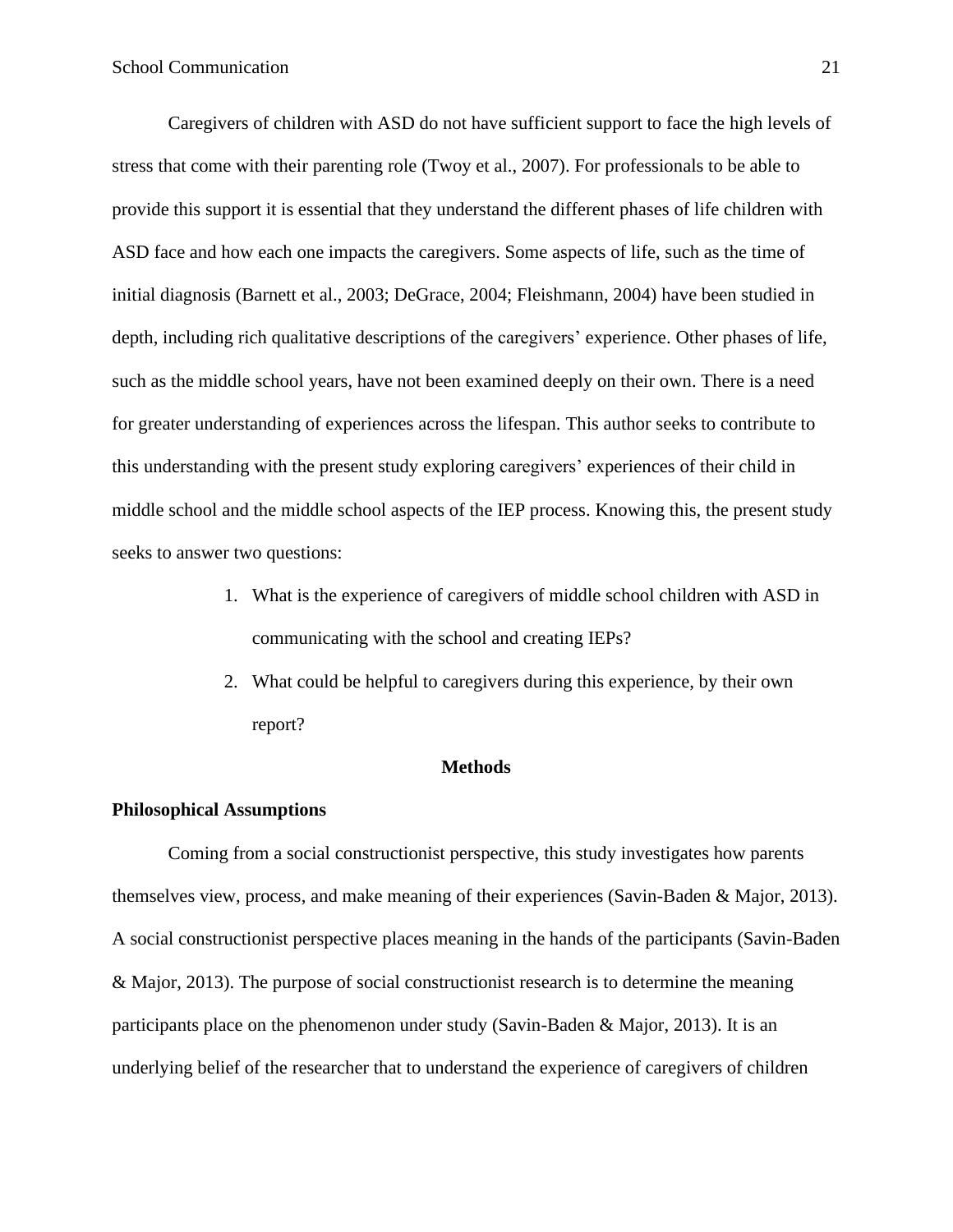with ASD in communicating with the middle school, researchers need to know what meaning they make of this experience in order to make useful change. The researcher's interpretation of the experience is less important than the participant's interpretation of the experience because the research is intended to serve the population under study.

#### <span id="page-21-0"></span>**Research Design**

The present study is a phenomenological study to develop rich answers to these two questions as the caregivers understand their own experience. Phenomenological research focuses on gathering thick, detailed descriptions of participants' experiences (Moustakas, 1994). Participants are involved in leading and determining the direction of the interview, and as such, they are considered co-researchers (Moustakas, 1994). For ease of understanding, participants/co-researchers will be referred to as participants throughout this study. Having the participants describe their experiences in as much detail as possible allows the population under study to determine what is considered important about the topic, removing some of the researcher's bias (Moustakas, 1994).

Phenomenological research describes the meaning of a common lived experience for several individuals (Creswell & Poth, 2018). Transcendental phenomenology is grounded in the concept of setting aside as much of the researcher's preconceived notions as possible (i.e. transcending from the everyday view of things), allowing the research to present the phenomenon in the way that the participants see it (Moustakas, 1994). In order to achieve this, the first step in transcendental phenomenology is Epoche. This means to refrain from judgment and stay away from the everyday, ordinary way of perceiving things to try to see the phenomenon from a fresh naïve vantage point (Moustakas, 1994). In addition to helping the researcher be aware of their biases and try to remove themselves from it, including these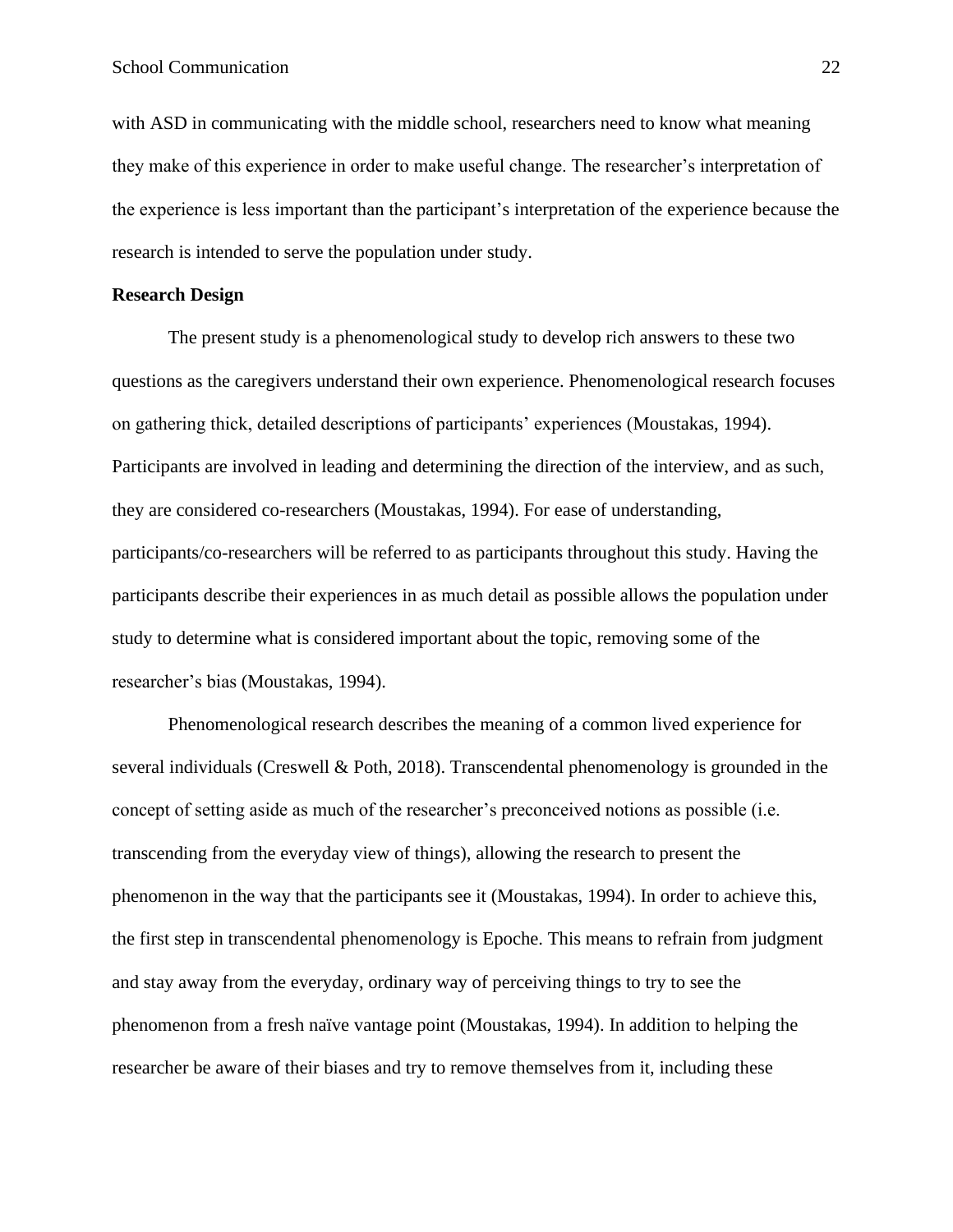statements in the paper allows readers to understand biases that may have leaked in and colored the interpretation of the participants' experience.

#### <span id="page-22-0"></span>**Researcher-as-Instrument**

The research team for this study included three doctoral students in the Counseling Psychology program. The two additional researchers were trained in phenomenological research methods by the primary researcher. Both researchers had some prior experience in qualitative research and qualitative data analysis prior to this study. Information on phenomenology was sent to the research team to read and study. A handout describing the purpose and process of phenomenological research created by Dr. Linda Finlay, PhD which can be found at [http://lindafinlay.co.uk/phenomenology/,](http://lindafinlay.co.uk/phenomenology/) was used. The team was encouraged to talk about and ask questions regarding the process. After discussing the basics of phenomenology, the researchers were presented the proposal of the specific project. Both researchers had a history in working with individuals with ASD and an interest in learning more about it.

The primary researcher then described the concept of Epoche and the process of phenomenological reflection. The primary researcher modeled by writing out her own phenomenological reflection and giving it to the team to read. She then talked about it with the researcher team, explaining how different experiences influence her motivation for doing the research and interpretation of potential results. The primary researcher encouraged the team to be open, noting that anything they felt uncomfortable sharing publicly could be sufficiently deidentified in the final report. Both members of the research team reported they felt confident talking about their personal and emotional reactions surrounding the topics of school, parenting, communication, and ASD. Research team members wrote their own phenomenological reflections (see below) and discussed them with the team. All members of the team reported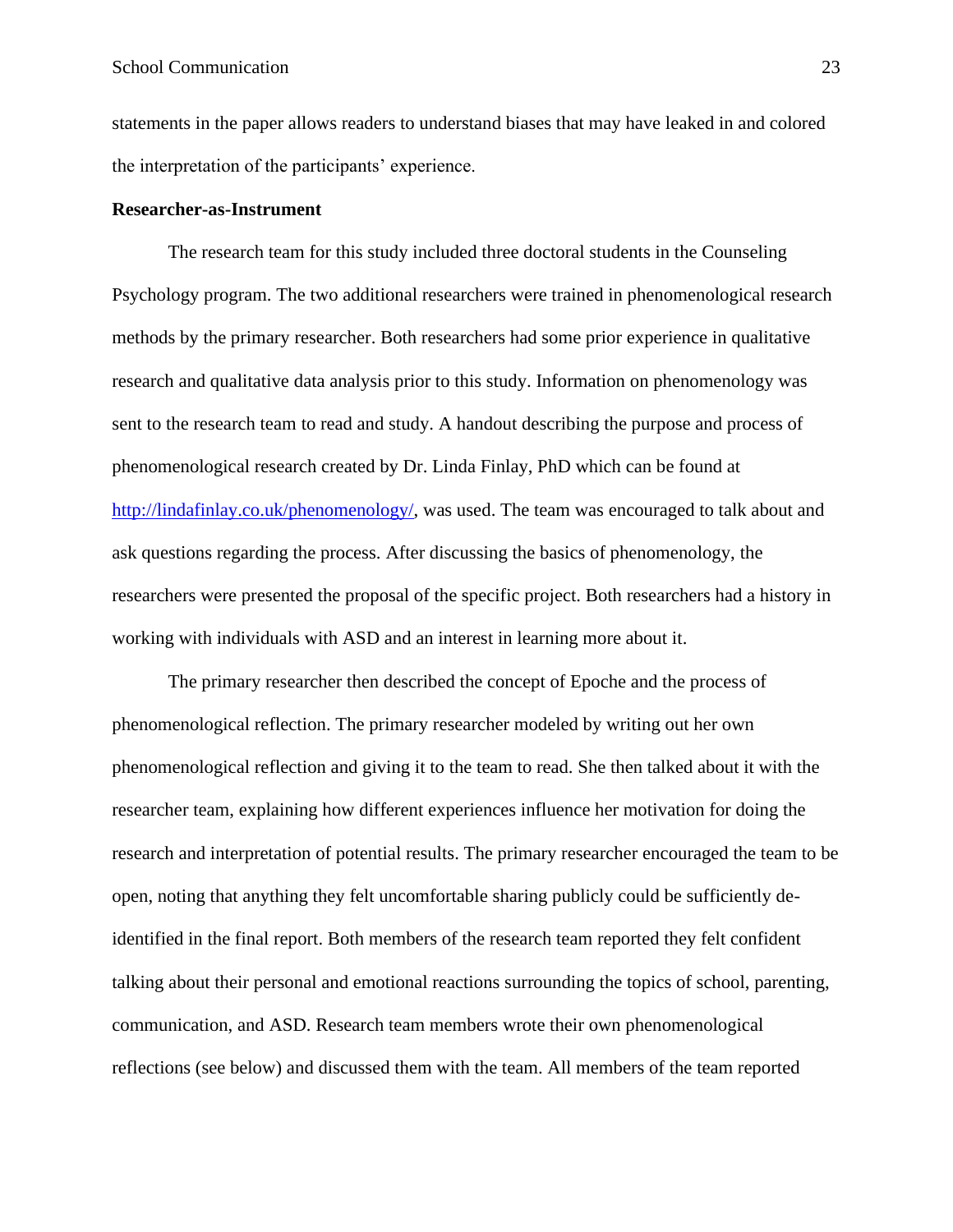feeling comfortable having others ask about their disclosures and challenge them if they thought prior experiences and emotions were affecting the researcher's work. At the beginning of each step in the process, research members reviewed the phenomenological reflection of the research team member whose work they were responsible for checking. The research team was in frequent comminution virtually and in person about how personal biases may interact with interpretation of the data. The research team was encouraged to "play devil's advocate" and think of alternate explanations or arguments to challenge each other.

#### <span id="page-23-0"></span>*Phenomenological Reflection*

**Principal investigator.** Phenomenological research asks the researcher to identify their personal experiences with the phenomenon under study as to be transparent about any biases and to attempt to set them aside (Creswell & Poth, 2018). I became interested in studying autism because my younger brother has a diagnosis of autism. He moved in with my family as a foster child when he was three years old. Being significantly older than him, I was often a part-time caregiver for him. My mother (his primary caregiver) experienced significant frustration with the schools in trying to create an IEP that met his needs and make sure it was implemented in the school. She obtained the help of a paid advocate and had to move my brother to several different schools to get the help he needed. While some people in the schools were extremely helpful and genuinely seemed to care about my brother, many others were focused on the business aspects of school and saw my brother as a bad investment. I experienced a lot of stress and frustration at this time. I often felt angry at the school professionals and could not understand why they were not caring for the children in the best way possible. Taking time to figure out what was possible for my brother and fight the school to get it took time away from both my and my mother's other obligations.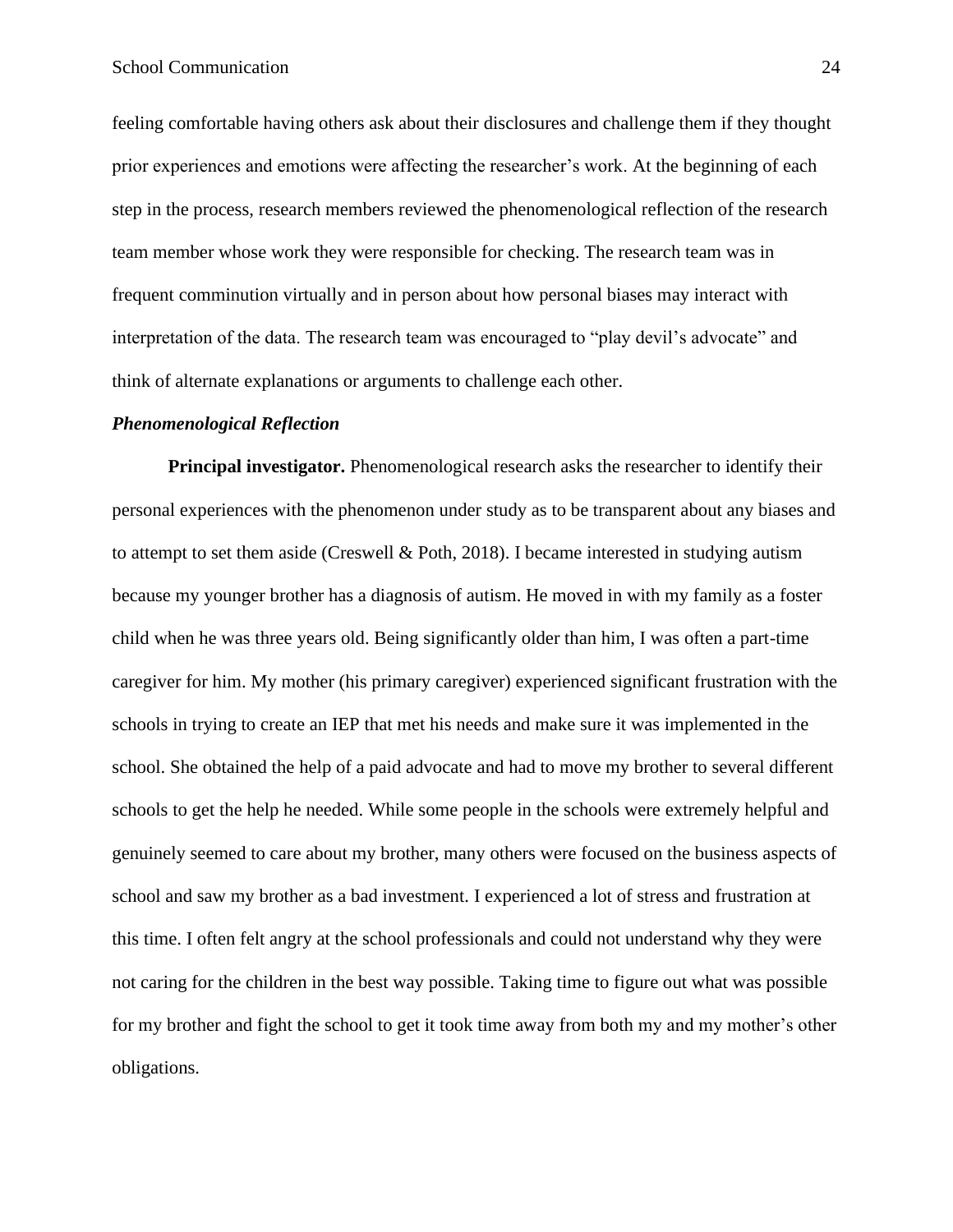In addition, I worked in the autism field for several years (both in applied behavioral analysis and respite care) and often heard stories of similar frustrations from families I worked closely with. One family eventually removed their daughter from school, finding it more effective for one caregiver to give up work and homeschool her. Though they did this willingly and lovingly for the sake of their daughter, it did hinder the mother's professional development and increase levels of stress. Many parents I spoke with felt that the schools were not willing to dedicate the time and resources to their child that they needed to succeed. One special education teacher I talked with told me that her administrators had forbid her from suggesting to the parents what would be helpful for the child. She stated that if the parents asked for specific accommodations the school would have to pay for them so the school did not want her to make recommendations they would have to pay for. Stories like this are infuriating and unjust. Laws have been put in place to protect parents and their children from things like this but if the families do not know their rights or how to navigate the system, there will still be extra barriers for children with developmental disabilities to succeed. It made me very sad to watch the kids I work with go through this. Seeing children treated as if they are not as important as neurotypical children was heartbreaking for me and made me angry. As I prepare for this study, I note that I have extremely negative views of schools when it comes to their interactions with children with autism. Throughout the study I will have to make sure I am not guiding caregivers into primarily negative descriptions of their experience, instead allowing them to inform me of how it is for them personally.

**Team Member One.** Within my own personal life and history, I have limited experience with the systems in place to assist those with special needs in terms of education. I have been involved within a public-school system, to an outsider, that appeared to be achieving the goals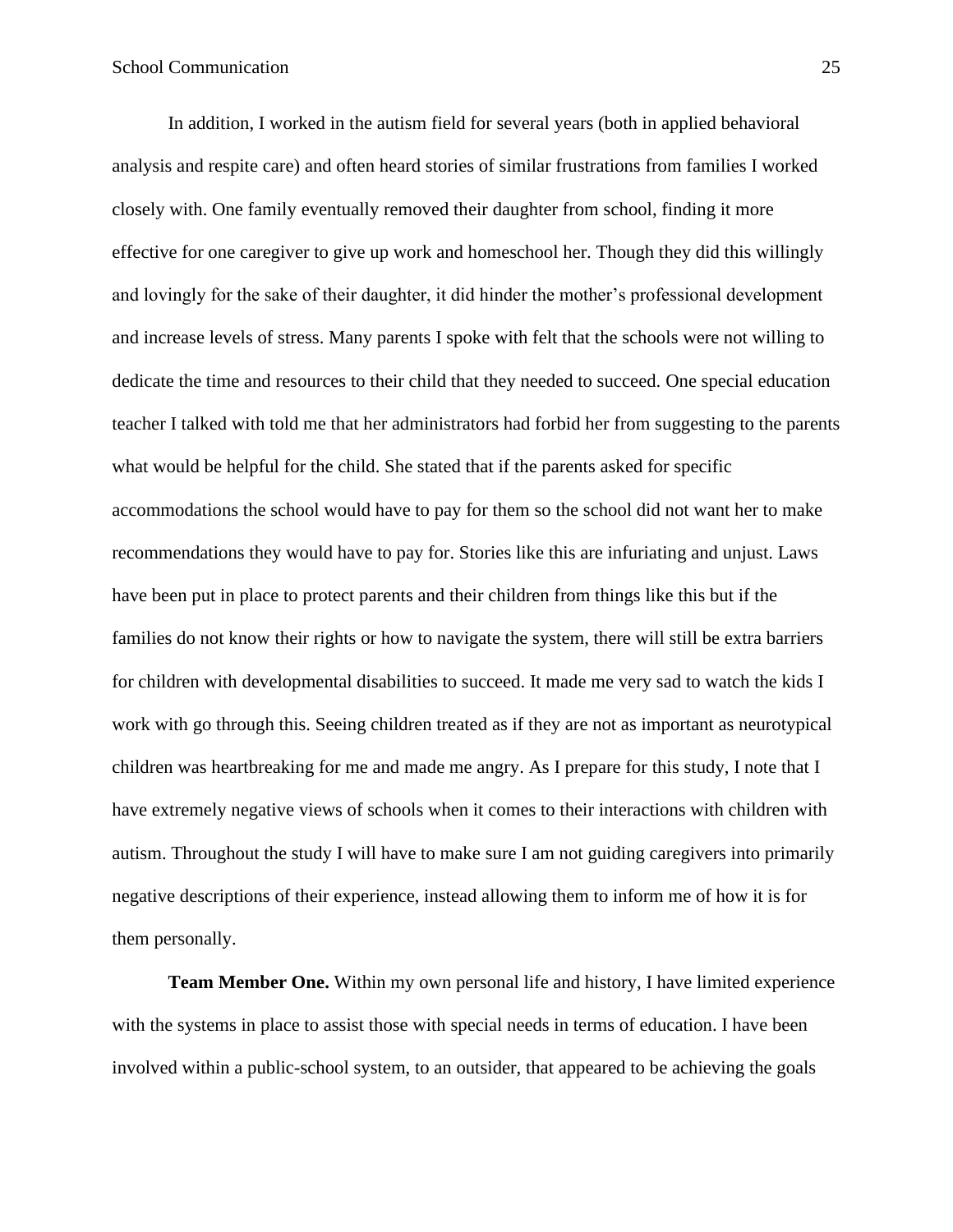#### School Communication 26

and needs of its students, but I am unsure how this experience was felt by those needing the assistance and fight for these services. My personal experiences have been more aligned with that of an ally or advocate for those with Autism, specifically those who have Asperger's Disorder. I have a few close friends who I met as adults who were diagnosed and struggled with getting their educational and social needs met while in school, particularly middle and high school ages. From their experiences I was able to glean the following understanding of the various people and roles within the lives of those who have special education needs.

Particularly, from my understanding, we have a divide in the classrooms at the ground level in terms of needing to assist those in need and viewing these adjustments as detracting from the overall educational system. Specifically, being mentioned or spoken of here are the Teachers and Teacher's Aids. I have seen and heard the different reactions, one side being that these adjustments taxes already thinly stretched teachers in classrooms that are already lacking support. Others believe it is a necessary precaution to ensure that everyone has equal access to opportunities of learning. The next level up I've learned about is that of the guidance counselors and assistants who again have been torn on engaging with the needs and advocating wholeheartedly and those who believe it is an unnecessary burden. Lastly, I have heard from administrators at various levels within school systems be more negative toward educational plans due to the costs in monetary value it places on the school and their lack of resources. Though this is a valid concern it is required and necessary to provide these resources to students to try and ensure as level of a playing field as possible. I tend to believe that many of the educational plans and interactions will be reactionary in nature as opposed to pre-emptive in assisting individuals and believe this to be mainly due to Top-Down pressure (administrators and finances as opposed to teachers and parents).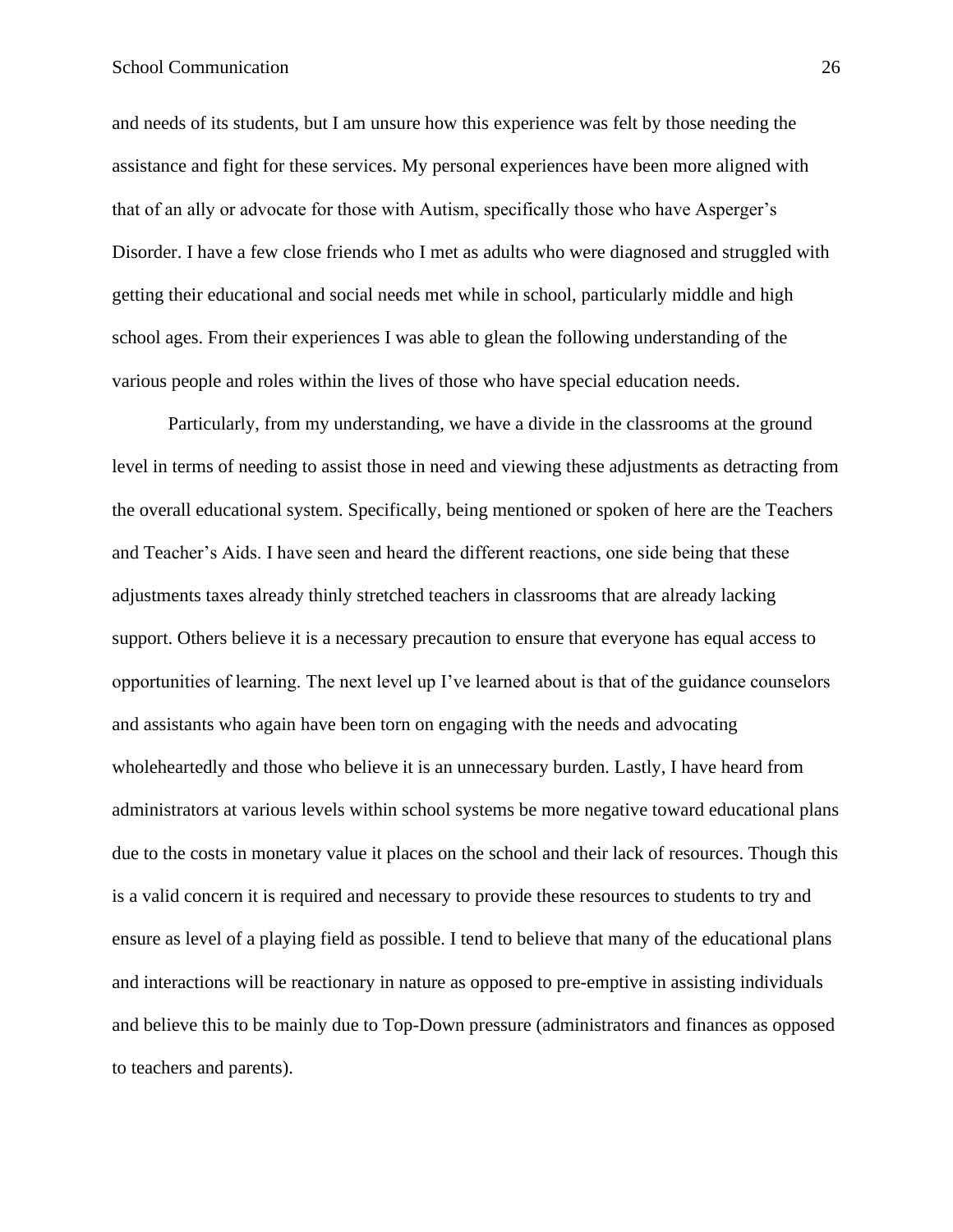It is my belief that many of the levels involved within the implementation and creation of IEP will be more negative particularly with themes of meeting the actual needs of the child, the differences on expectations and reality of the adjustments/assistance given, and the reactions of support and guidance being given to them from superintendents and professionals involved.

**Team Member Two.** As a researcher, I have had many personal experiences that may make me prone to many biases. I began working with special needs children and adults while volunteering at a therapeutic riding center in high school. After five years of working with neurodivergent individuals and their parents (or caregivers) through hippotherapy, I developed a deep interest for working with this population. As an undergraduate at Purdue University, I worked closely with the Autism Awareness Club and Pete's Pals, an organization dedicated to encouraging physical activity among neurodivergent children. Working in these environments, parents and caregivers often spoke negatively about lack of or quality of services available to their children. More recently, I worked for Meridian Health Services as a Behavioral Clinician and Family Navigator in a local elementary school. Multiple students on my caseload had IEPs and/or were on the autism spectrum. Seeing firsthand the parents' frustrations with the school and my own frustration with the lack of support for these children may have created biased viewpoints of the IEP process. In some cases, I was the only support listed on the children's IEP, while parents were unable to elicit other school accommodations. On the rare opportunities I was permitted in special education classrooms, the extra "support" my clients received was provided by overworked teachers in chaotic classrooms, where existing IEPs were not being followed. It was a disheartening experience to be both, part of the potential solution but also part of the problem. As I was forbidden to attend IEP meetings, my clients' parents felt unsupported,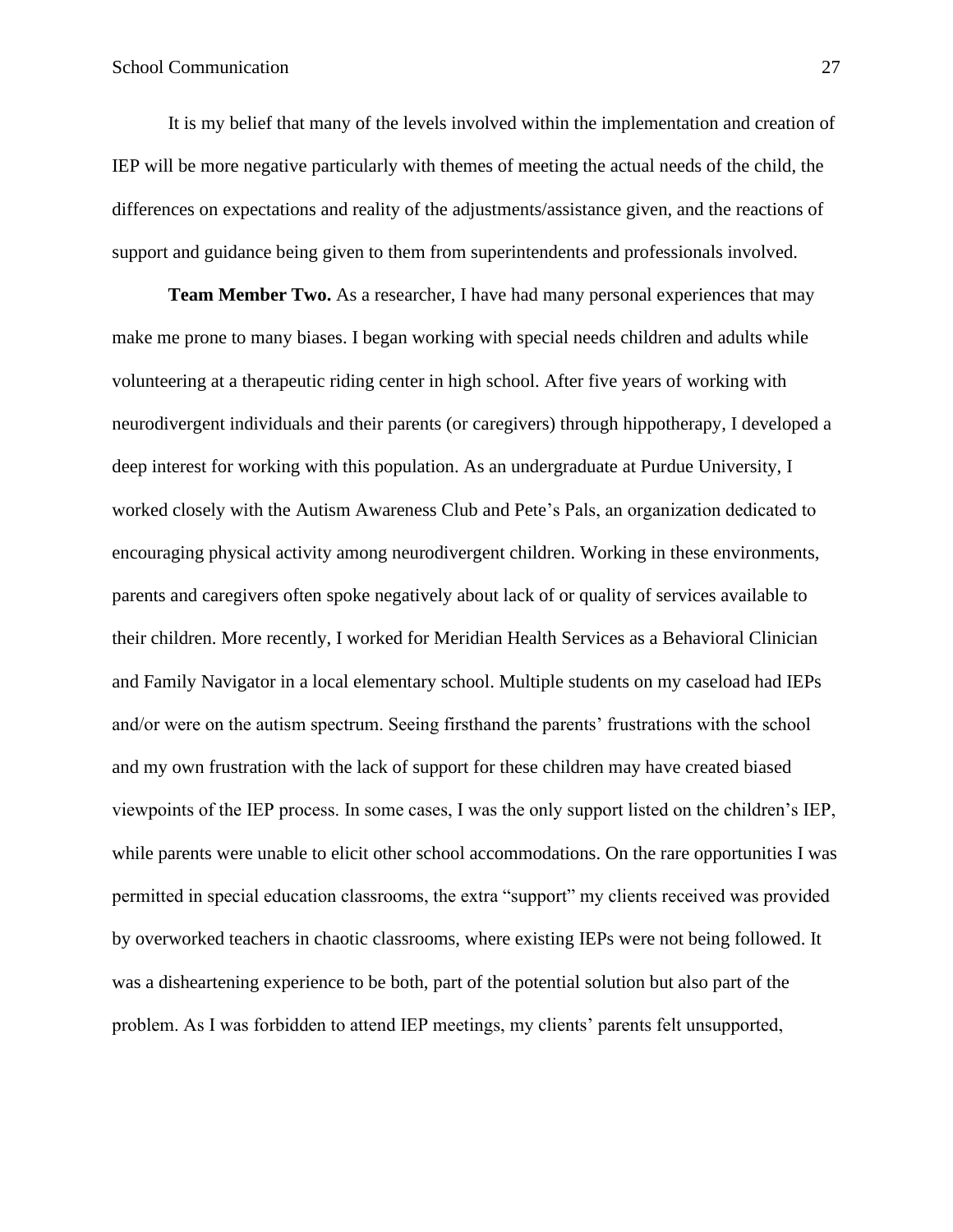unheard, and defeated by school administrators. This experience has left a negative impression regarding IEPs and how they are carried out, at least within the local school district.

#### <span id="page-27-0"></span>**Participants**

This study's sample included 13 primary caregivers of middle school children with ASD. This included anyone who defined themselves as a primary caregiver. Caregivers who were not parents were not excluded since the data and past research did not indicate that their experience is drastically different. To be included, their children must have completed sixth grade and not yet attended any high school (ninth grade). This way only caregivers who have had at least one year of experience with the middle school were sharing their experience. Children who were homeschooled were excluded.

Participants were primarily female (12; 92%). All participants identified as non-Latinx White/Caucasian. Most caregivers were the biological mother of their child (11; 85%); there was one biological father (8%) and one grandmother (8%). Participant age ranged between 36 and 58 (*M*=44.8; median=47). The children were all enrolled in or had just completed sixth (6; 46%), seventh (5; 38%), or eighth (2; 15%) grade, depending on the timing of the interview. Children's ages ranged between 12 and 15, with most participants (7; 54%) aged 12-years-old (*M*=12.77; median=12). See Appendix B for demographic details.

#### <span id="page-27-1"></span>**Procedures**

Caregivers were recruited through collaboration with the director of Ball State University's music program for children with ASD: Prism Project. Prism Project is an annual show put on by children with ASD ages 6-14. They practice music and dancing weekly with an assigned "buddy" and perform for family and friends at the end of the program. Participants were also gathered through snowball sampling (i.e. caregivers were encouraged to pass on the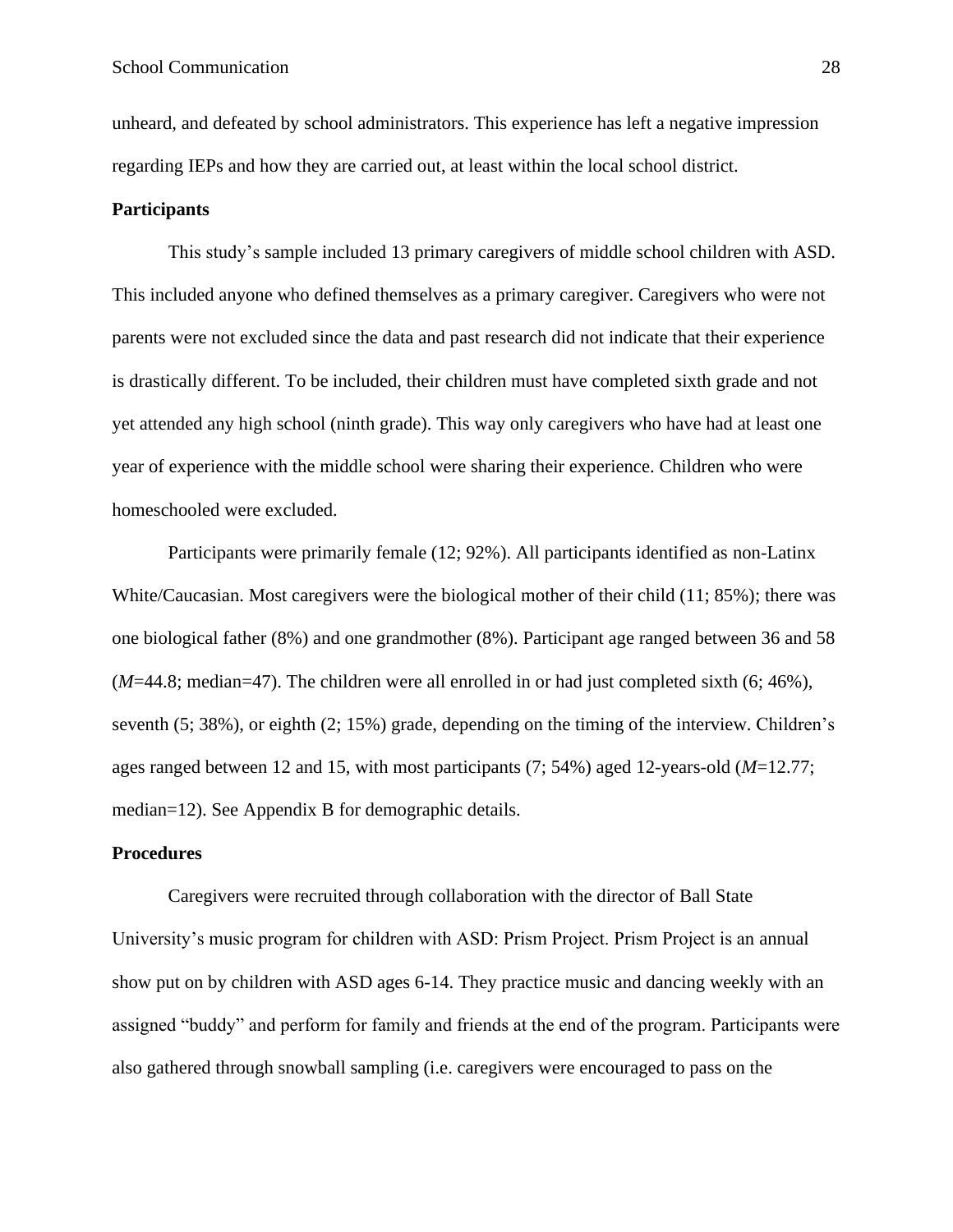researcher's information to other eligible caregivers willing to be interviewed). Additionally, Interlock, a local group supporting people with ASD and their families, allowed the researcher to set up a table at their annual event, an Autism Walk. There, the researcher spoke to many caregivers and passed out flyers. Further, most of the sample was recruited through various Facebook pages that serve as support groups for caregivers of children with ASD. Recruitment materials included a brief explanation of the study, indication of IRB approval, researcher contact information, and the informed consent. See Appendix C for recruitment materials. The recruitment invitation was posted in open groups and in closed groups permission was gained from the owner of the group.

#### <span id="page-28-0"></span>*Interview Procedures*

Prior to the interview participants were given the informed consent document (See Appendix D) and given a chance to ask any questions to the researcher. Participants were then given the demographic questionnaire (See Appendix E). Those who did not fill out the questionnaire ahead of time were asked the questions during the interview. Information such as age and race/ethnicity of the caregiver and age, gender, and grade of the child was gathered. Additionally, the questionnaire included open-ended questions related to family composition, services for the child from the school, and services for the child outside of the school. The purpose of this form was to gain a thick description of the family and provide context for their experience interacting with the middle school. The answers to these questions are summarized in the first paragraph of the individual textural structural summary for each participant.

Each participant was interviewed individually by the principal investigator**.** The interviews were held in a place that was comfortable for the participant and maintained their privacy: either a location connected to the recruitment site or the Ball State University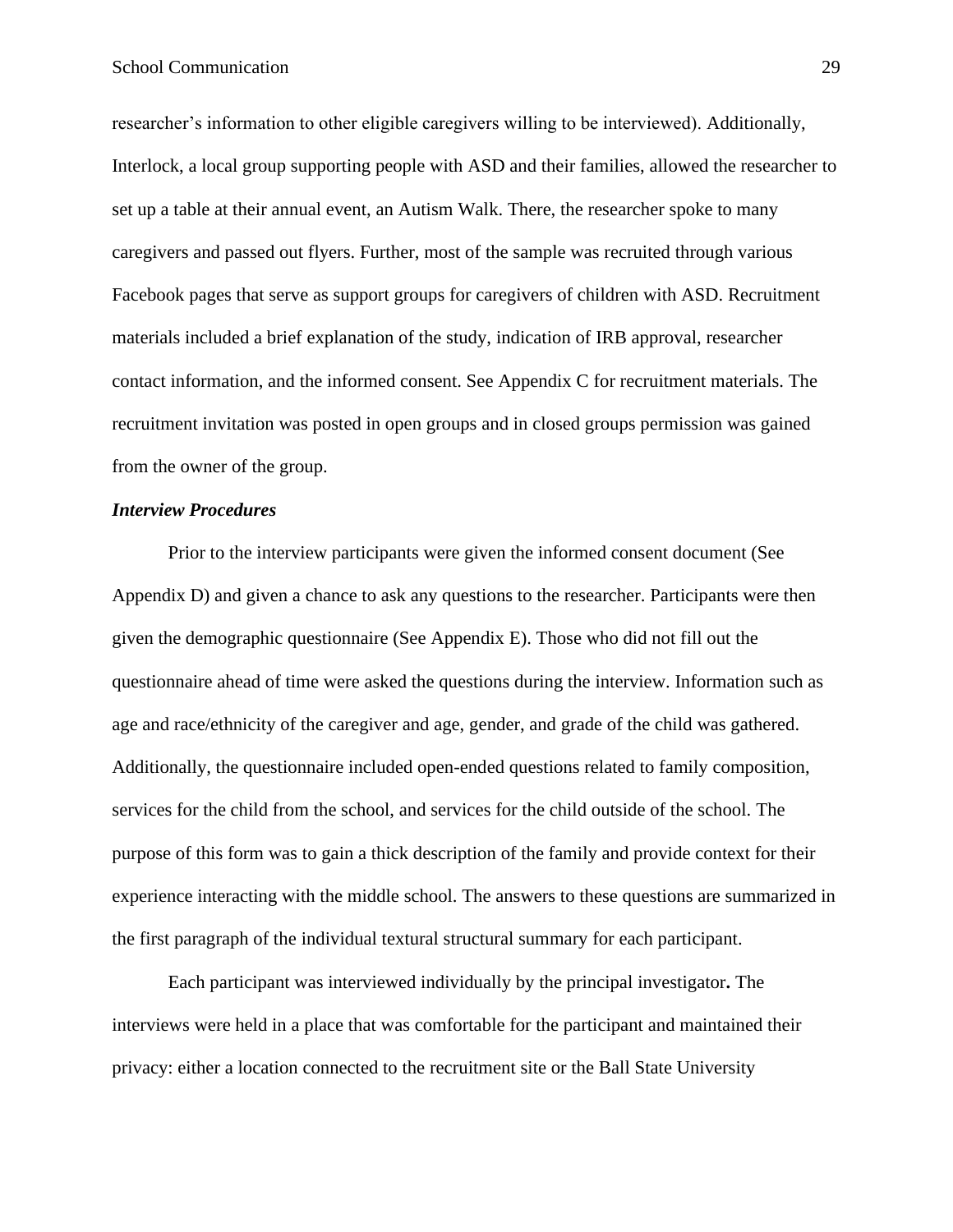Counseling Practicum Clinic. For participants where distance precluded meeting in person, interviews were conducted via Facebook Video Chat or Skype. The interview time was mutually determined by the researcher and participant. Interviews were audio recorded. The interview that took place in the Practicum Clinic was video recorded, but the video was not used for research purposes. The video was deleted by the clinic administrator during the summer of 2019. It was planned that if participants became distressed talking about their experience, they were referred for services to the Ball State Counseling Practicum Clinic or another appropriate mental health service. No participants evidenced distress in talking about their experience. In contrast, most seemed to appreciate the chance to talk about it.

Interviews were non-structured beginning with four general questions:

- 1. Tell me about the positives and negatives (negatives and positives) in communicating with the middle school about your child.
- 2. What influenced your experiences of communicating with the school about your child?
- 3. Tell me about the positives and negatives (negatives and positives) in the IEP process.
- 4. What influenced the IEP process?

The interview was highly non-directive (Moustakas, 1994). Phenomenological interviewing is an informal, interactive process. The investigator used open ended questions, comments, clarifications, and reflections to demonstrate understanding. The interview began with the investigator giving the participant a few moments to reflect on the experience. The investigator then gave the participant a chance to explain the phenomenon in their own words, showing interest and asking for clarification (Moustakas, 1994). The interviews were scheduled for one hour and lasted as long as it took for the caregivers to feel their experience had been understood. Interviews ranged from 15 minutes to one hour. All interviews were transcribed by the primary researcher. Transcription software (Descript) was used and the primary researcher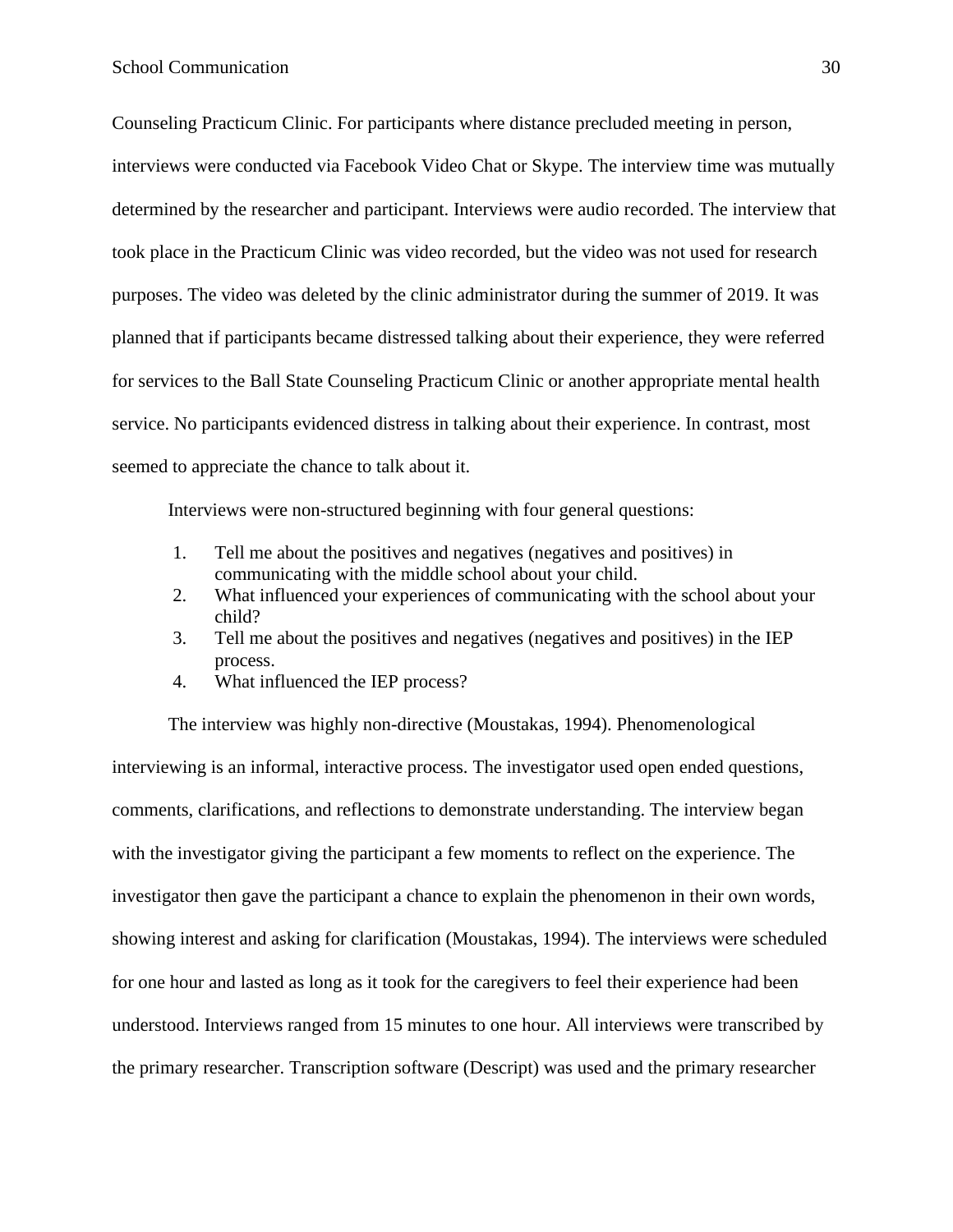cleaned up the transcripts and checked them for accuracy. Each transcript was then checked again by one of the researchers before the individual summary was written. Participants were given the option of a \$10 Amazon gift card or a \$10 donation to the Autism charity of their choice as an incentive to participate.

#### <span id="page-30-0"></span>*Member Checking*

Participants are also considered co-researchers (Moustakas, 1994). This means they have input on how the data is analyzed. They were sent individual summarized descriptions of what they stated in the interview. These are known as textural- structural descriptions. A Textural Description includes the content of the interview (i.e. the story that the participant is telling). A Structural Description includes the meaning that participants have made of the content. These two parts of the interview are synthesized together to give a more complete essence of the experience (Moustakas, 1994). The descriptions were written by one of the analysis team members and checked by a second. All descriptions were sent back to the participant to check for accuracy. The textural-structural descriptions were sent via e-mail to get comments and perspective from the participants on the interpretation of the information they provided in the interview. Only one participant had edits, which were incorporated in the description presented below.

#### <span id="page-30-1"></span>**Data Analysis**

The interviews were analyzed using transcendental phenomenology methods. The first step in analysis was to write the Individual Textural-Structural Descriptions. The researchers were encouraged to "dwell in the data." They were to listen to the interview once fully before starting work to get the full story the participant was telling. To follow up on training, the primary researcher wrote the first description and checked it with the participant as an example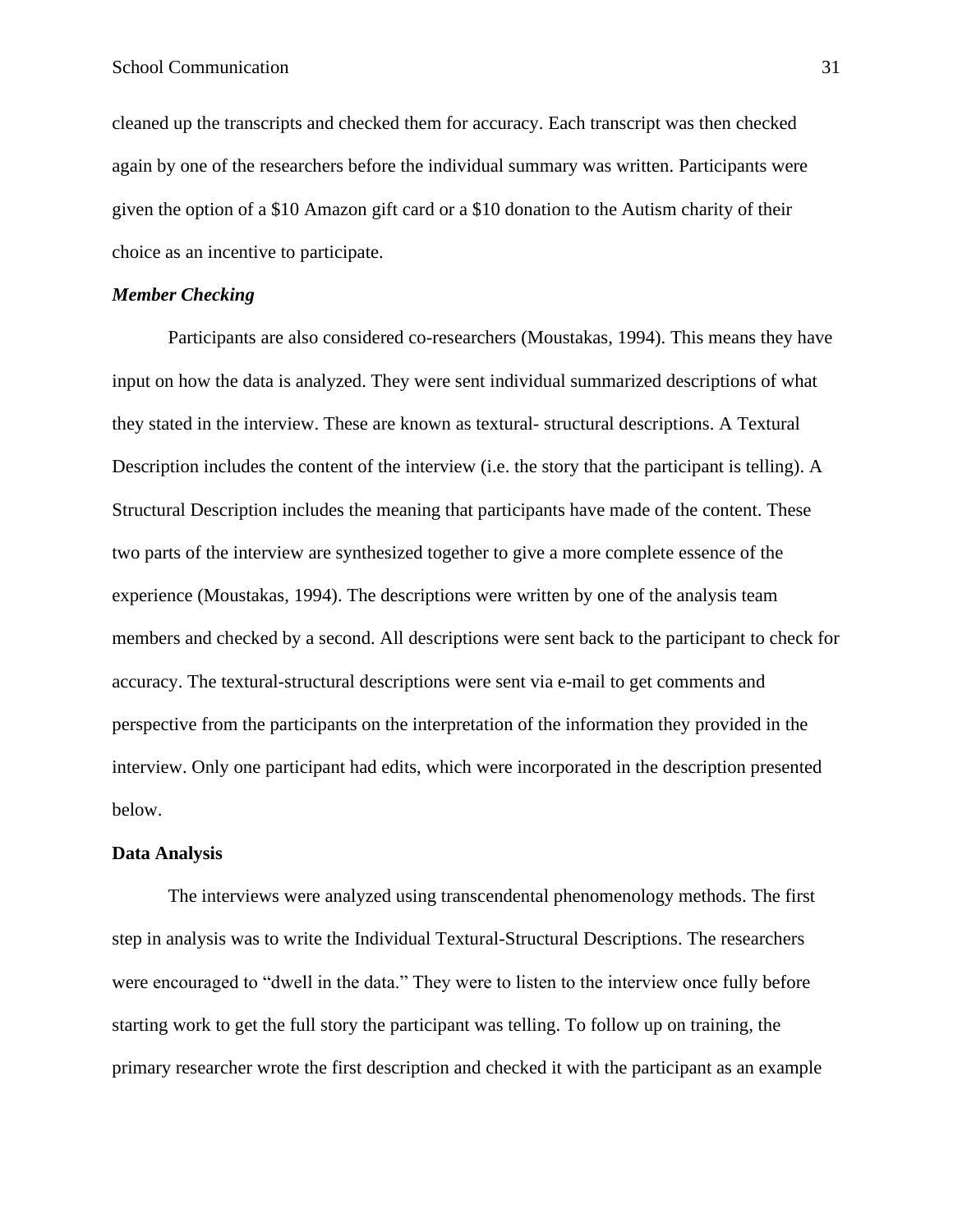for the other descriptions. Each team member was assigned interviews and wrote the description. That description was then reviewed another team member and then sent to the participant for member checking.

Second, the team engaged in horizontalization (Moustakas, 1994). The primary researcher and the researchers were each assigned interviews. Each interview was given to member of the research team who had not yet worked with that specific transcript (i.e. had not written the individual textual description or done the review of the description). They were to listen to the interview and check the transcript for accuracy. Researchers were encouraged to again "dwell in the data." They were to listen to the interview once fully before starting work to get the full story the participant was telling. Researchers then divided the transcript into chunks (sentences or paragraphs) that expressed one idea. These are known as expressions. Filler words (e.g. umm, really, ya know) were removed and statements that did not relate to the research question were removed (e.g. calling out to pets to be quiet in the background, telling children to leave the room). Each researcher listed every expression included in the transcript.

The research team met and brainstormed possible themes. Research members listed any concepts or themes they noticed as they had been immersed in the data. By this point, all research team members had listened to each interview or read each transcript twice. All potential themes and categories were listed without discrimination. Following this process, each expression was read aloud, discussed, and listed under one or more potential category. If it did not fit with a category that had been brainstormed one was added. Research team members were encouraged to consider each expression from different vantage points (such as opposite meanings and various roles). For example, the expression "If I feel like there's an issue, I may get emotional about it, but I'll communicate what I feel needs to be done or what I feel is wrong"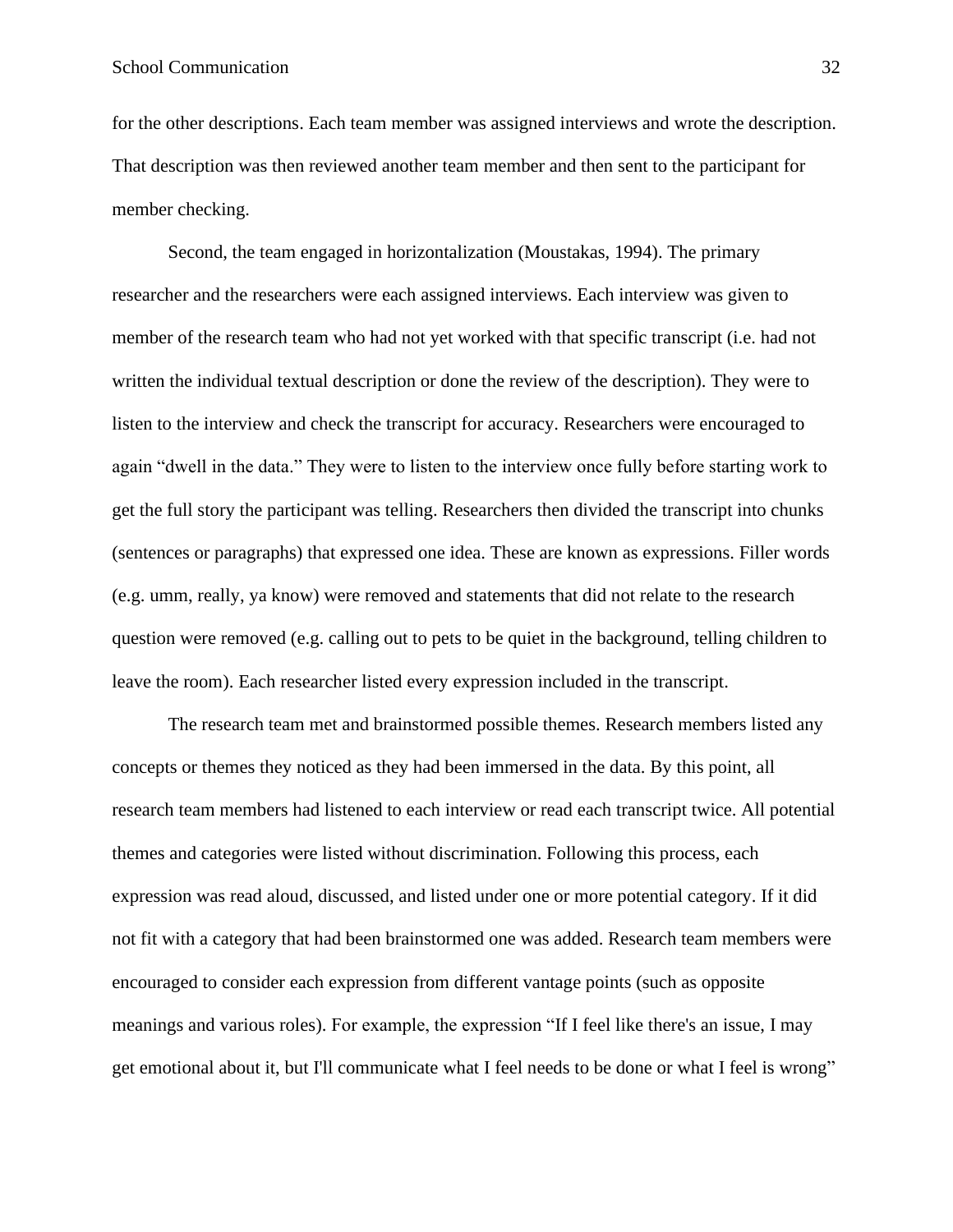was read. Initially one team member suggested it be listed under the emotion theme. Another team member thought it would fit better under the communication theme. After discussion, the three team members decided it fit under both. As the expression was being discussed, a member of the research team pointed out that the primary researcher was assuming this was negative emotion, which is not explicitly stated in the expression. This process was purely imaginative, not empirical, and allowed the research team to come up with multiple hypotheses of the meaning of the participants' words (Moustakas, 1994). By imagining opposite meanings (e.g. what if the participant meant she was excited when she said emotional) and placing that meaning in the context of the interview, the team eventually concluded that the emotion was perceived by the participant to be negative and an emotion that she did not want the school administration to see.

Finally, each theme was tested to determine if it is an invariant constituent (a necessary component of the experience). Each theme was checked with two criteria developed by Moustakas (1994) to determine if the statement is an important theme for the research: 1) does the statement show a component of the experience that is a necessary and sufficient constituent for understanding it? and 2) can the statement be abstracted and labeled? If the expression met both criteria, it was considered an invariant constituent and is detailed below. An invariant constituent is a part of the experience that is present for every individual and helps the outsider to understand it. It describes a fundamental component of the experience. Third, the invariant constituents were checked for accuracy by the research team. Each theme was checked against the transcripts of the research participants for the following criteria: 1) is the theme expressed explicitly in the complete transcript? 2) is the theme compatible if it is not expressed explicitly? If the theme did not meet one of those criteria it was removed (Moustakas, 1994). Both social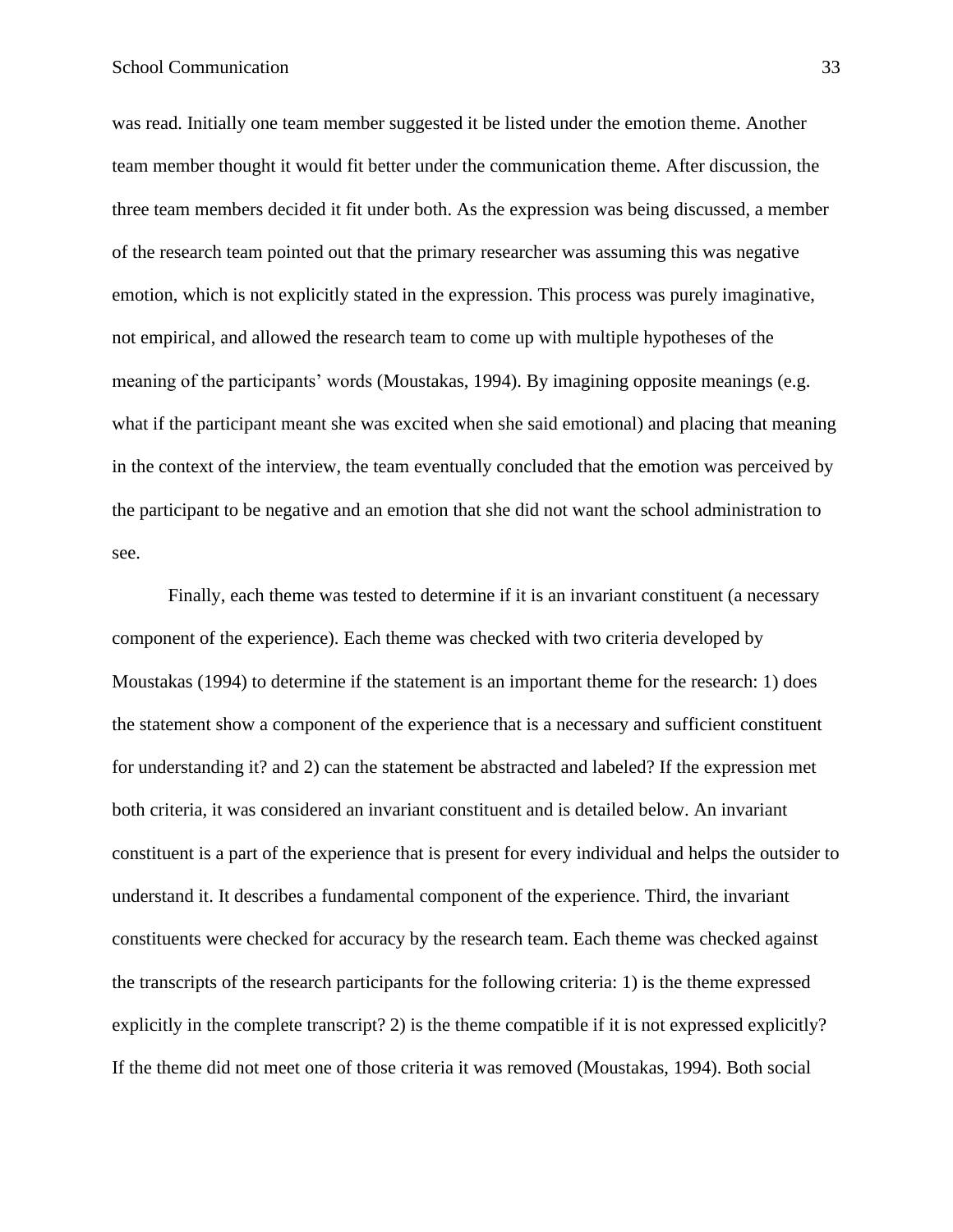pressures (mentioned by two participants) and need for change in the community (mentioned by three participants) were considered as themes but removed. Using these perspectives, the primary investigator summarized the themes presented (see below).

#### **Results**

#### <span id="page-33-1"></span><span id="page-33-0"></span>**Individual Textual-Structural Descriptions**

The caregiver's answers to the demographic questionnaire are summarized in the first paragraph of the individual textural structural summary for each participant.

#### <span id="page-33-2"></span>*Participant One*

Participant one was a 37-year-old, non-Latinx White, female. She and her husband lived with her mother and two children (10  $\&$  12). Her son (12) was diagnosed with autism by a geneticist when he was 2 years old. He was generally laid back and happy. He liked horses, his iPhone, and making YouTube videos. He tended to mess with objects that can be unsafe or get him in trouble (e.g. water heater or furnace). He was entering the seventh-grade next year. Even though he as intelligent enough for the mainstream classes, he was in special education because it was hard for him to handle the commotion or high level of distraction. He did well in school and didn't get in trouble often. However, sometimes when he would get upset, he would have a melt down, sometimes including self-injurious behaviors, hitting people, or breaking things.

Participant one described a positive relationship with the middle school. One main factor making this such a positive experience is the teacher, who was her first point of contact. She talked with the teacher frequently through text message. The teacher messaged her with information and different articles for support, education, and additional resources. She spoke highly of her son's teacher and the ways in which she is supportive, understanding, and accommodates her son. She said: "I appreciate her understanding, her knowledge, her trying to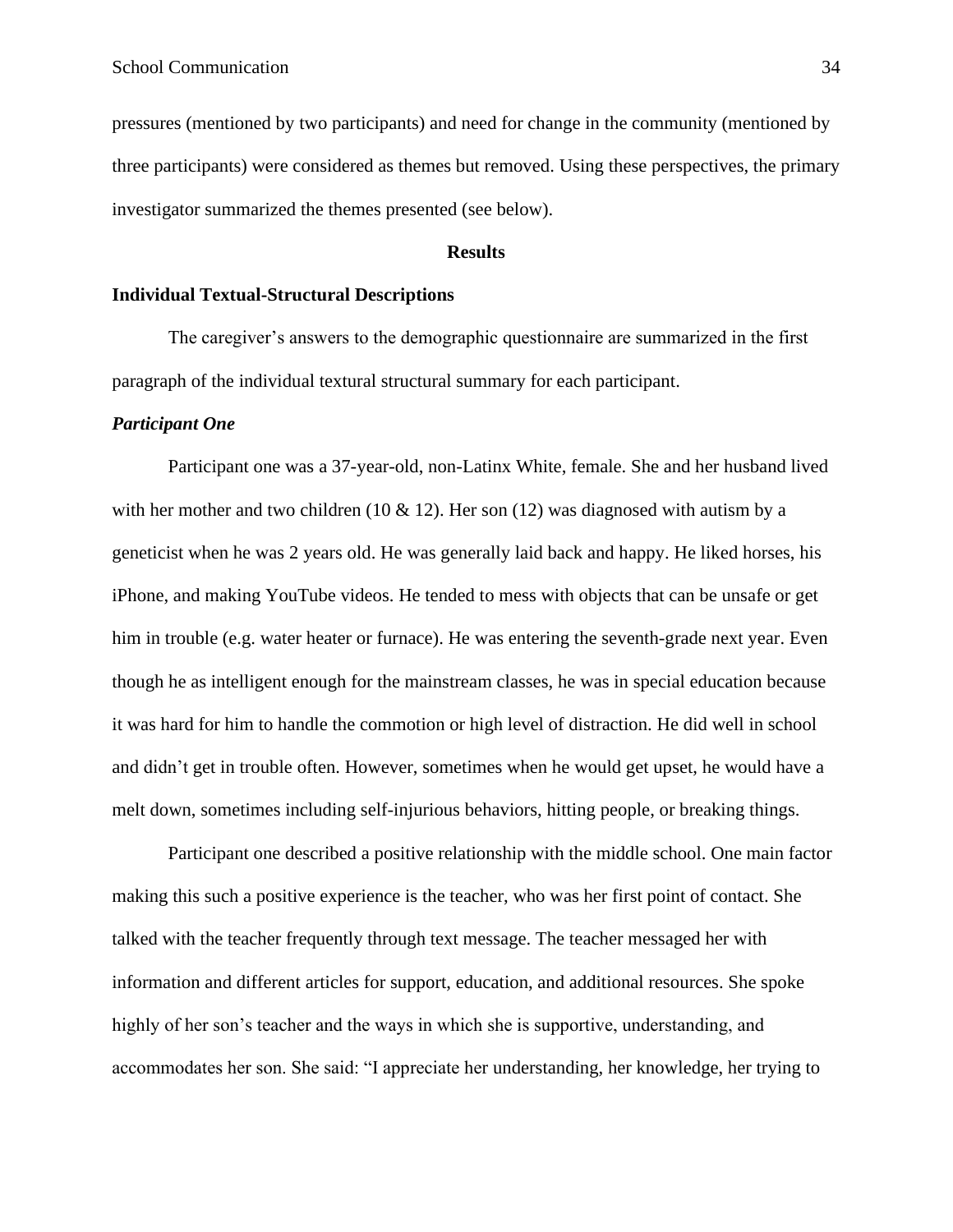#### School Communication 35

work with me." Participant one reported it can be hard to find support when going through this stress, as a lot of people, even family, don't understand the experience; "they're real sympathetic and listen and they don't fully get it because they don't live it, but they're really nice about it and try to understand and stuff like that."

The difference between communication with the middle school and elementary school has been like "night and day." Specifically, she was able to work more readily with the teacher in terms of being able to modify her son's IEP (late starts) and about communication. The lack of clear and consistent communication in elementary school resulted in CPS being called due to attendance concerns which would have been addressed through the IEP with proper consultation and communication regarding the subject's son's needs (behaviors causing delays or missed days at school).

IEP meetings in middle school were "more laid back," easier, and have less people attending than the IEP meetings for her son in elementary school. The meetings were on time, and she felt like they covered the problems her son was likely to face. She appreciated that they took time at the meetings to plan for the transition from elementary to middle school. The people at the meeting were supportive and wanted to help, but she stated it can be emotionally trying when they all have something negative to say about her student and their own idea of what is right and what she should do as a parent. "So, you try to keep the anger and the tears and stuff back. But sometimes it's hard to do that." The teacher was particularly helpful in these meetings as a support for both her and her son.

Her advice to other parents is to make sure they do their research ahead of time and know what their rights are. INSource is a good resource in Indiana. There are free online classes available about the laws and rights regarding the IEP. She stated some parents have issues with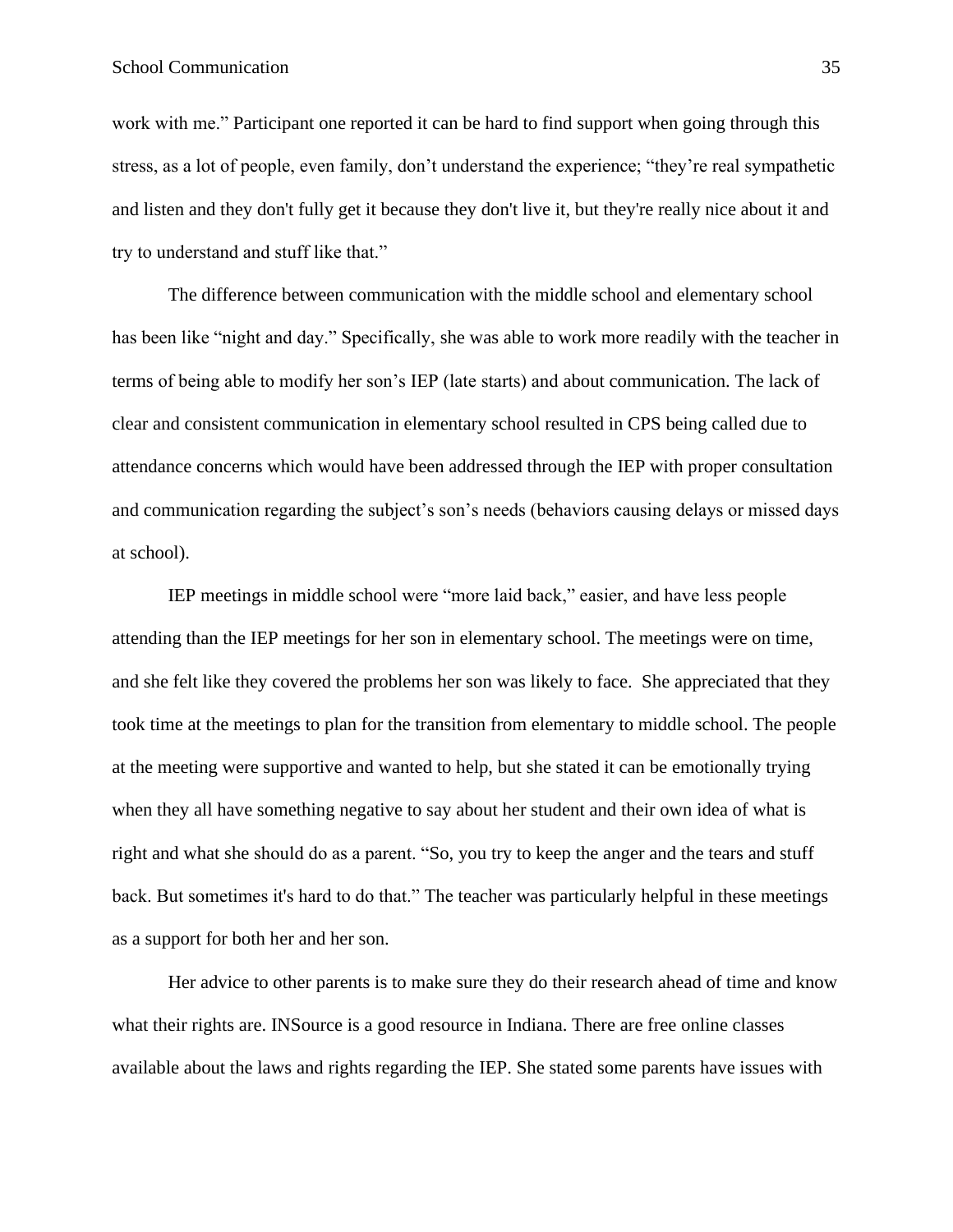the meetings because "the school doesn't want to budge, or they don't want to make accommodations or things like that. Even though they're [the student] entitled to it." She advised that parents put in effort to educate themselves on what their child is legally entitled to in their state. Building a relationship with the school before there were any problems helps increase the responsiveness and receptiveness of the administration and teachers.

#### <span id="page-35-0"></span>*Participant Two*

Participant two was a 50-year-old, non-Latinx White, married, female, having three children in total (28, 24, and 14 years old). The family composition at the time of the interview was Mom, Dad, and son who is currently 14-years old, and recently finished the eighth grade. She had two older children  $(28 \& 24)$  who had moved out of the house. Caregiving time was split between mom and dad, with Mom taking priority over school related needs and caregiving in general within their household. Their son enjoyed drawing, video games, and swimming. He was described as honest, funny, and a "great kid". He had food obsessions; he was a picky eater but also overindulges in the foods he is willing to consume. This was a concern the family was working to address. He was diagnosed with Autism at eight-years old by a Social Mental Health professional. He remained in the same middle school for the entirety of his junior high education and was in mainstream classes for art and science. He was taking math and ELA at the time of the interview and was doing well. He was reported as wanting to drive when he turns 18-years old, which was currently causing mom high levels of anxiety. She predicted her son would go to college after high school but will need to overcome difficulties such as threatening bullies while at school to defend himself. She reported it was hard to find support for in caring for her son, but her daughter (28) and her husband helped. Sometimes it was "easier to take care of everyone else" than talking about her own experiences. Her son received therapy as well as medication via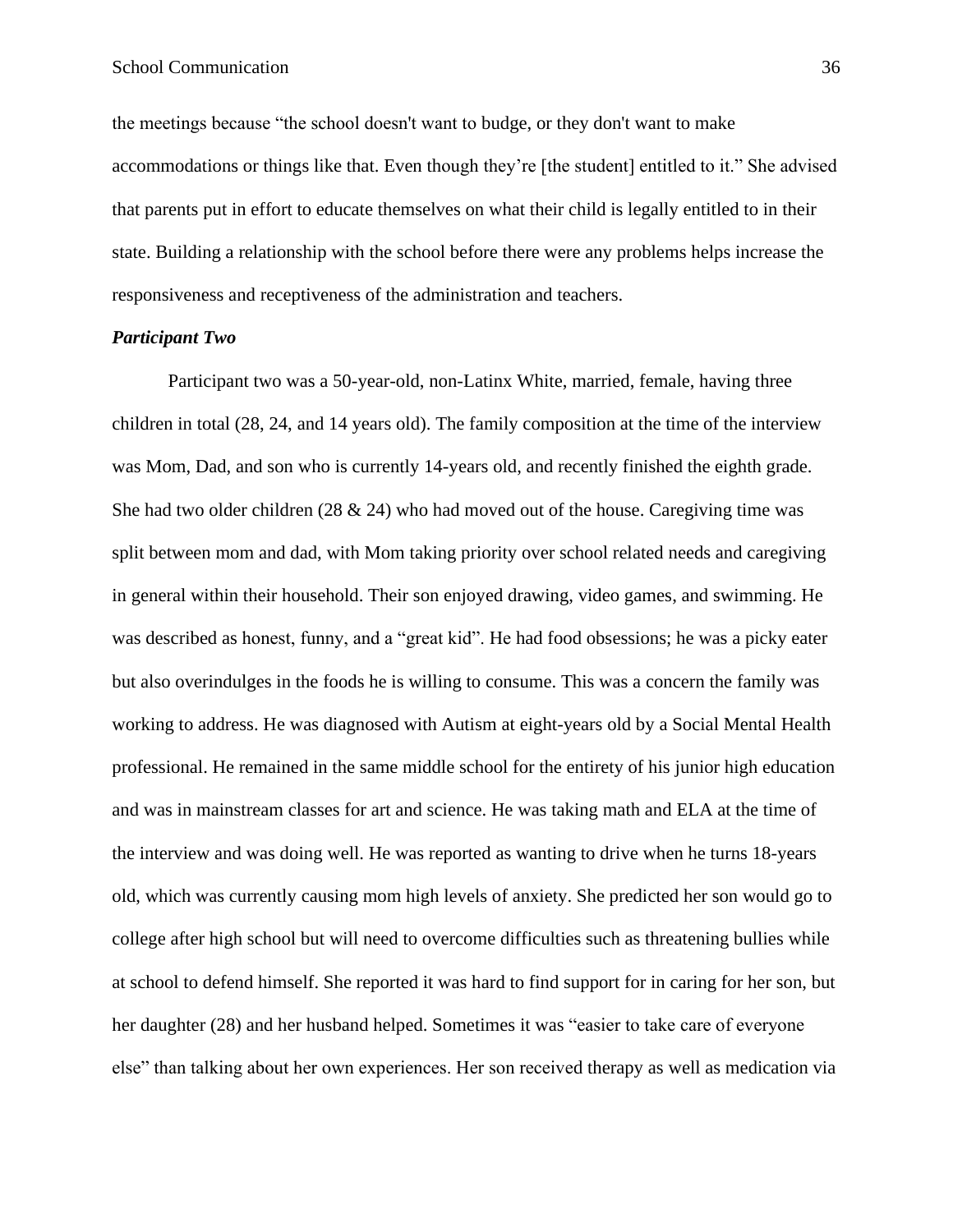care from a psychiatrist. Specifically, he was being treated for ADHD with anxiety, and anger issues, specifically related to bullying and bullying-related instances.

Her experience with the middle school was negative, specifically experiences with the principle and nurse threatening to report her to court due to her son's attendance. This was during a period in which her son was acting out more than normal and the family was seeking extra services and therapy to address the concerns being raised at that time. Her son's stress levels were extremely high during his sixth-grade year and he was not in the collaborative, an alternative to mainstream classes, though it was reported as being available. Even after meeting with school officials with her son's therapists (ABA and another) they did not get the assistance needed until after getting an advocate. She saw her son as a victim in the circumstances, forced to wait until proper services were offered and given, specifically due to the costs associated with them. Seeing him having to suffer due to the lack of assistance he was receiving was very difficult. It was painful to her to witness his emotional pain and hear him say he was "not wanting to be here" due to bullying experiences and stress from school. Her son was the one who convinced the school to change his IEP by going to the social collaborative teaching room instead of his normal classroom. The school could have been more helpful by taking her reports of her sons desire to commit suicide more seriously than they did when it was reported. She reported feeling dismissed and as though the public-school system did not truly care about her child's education and his IEP but their own "bottom line" and thus enacted services that were not fully appropriate or in the best interest of her child.

She reported her son's sixth grade science teacher was a great help and communicated well with her. Because of his care, her son was able to be in a mainstream science class. The math teacher clashed with her son over learning styles and understanding. Specifically, her son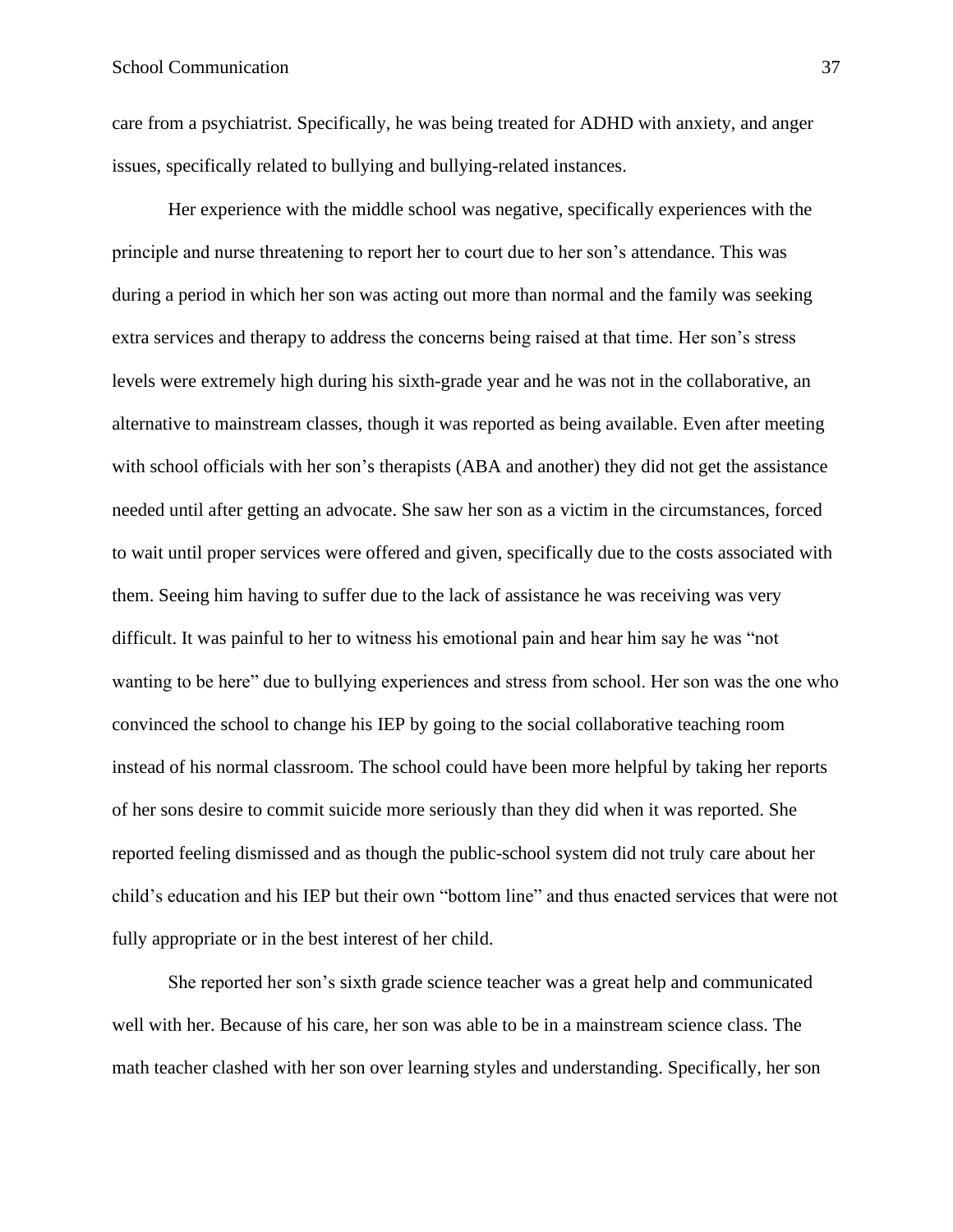## School Communication 38

had learned a different way to approach problems and asserted this with his teacher who responded to negatively from that point on. Shortly after this her son entered the social collaborative, an alternative learning environment within the school, for all classes except art class, which remained mainstream. In seventh grade, one teacher was more communicative than others and helped ensure communication occurred. The eighth-grade science teacher was communicative as well. Her son does not like to ask for help when he is struggling because it disrupts his image of himself as smart. She reported being able to speak directly to this teacher and explain this which dramatically increased the communication and her son's comfort in the mainstream class.

The IEP meetings were particularly rough particularly. Participant two reported she was disliked because she "stood up to [the administration] and wasn't just bowing down." Her son's own attendance and self-advocacy was a critical component for these meetings and being able to ensure he as getting what he needed to succeed in school. The participant stated her son was nervous at first when attending these meetings but gained self-confidence and understanding of how to gather his thoughts and express them within these meetings. She even reported her son was doing research on Autism to be able to use this information at the meeting to help advocate for himself. Her son's speech therapist, the District Placement personnel, her son, herself, their advocate, the director of the mini school, as well as other administrative staff (superintendent/assistant superintendent) attend the IEP meetings for her son. The IEP team wanted her son to enter traditional learning environment in high school. She felt as though he was smart enough for the challenge academically, which made her very uneasy. She was less anxious once she was able to meet privately with the director of the mini-school and learned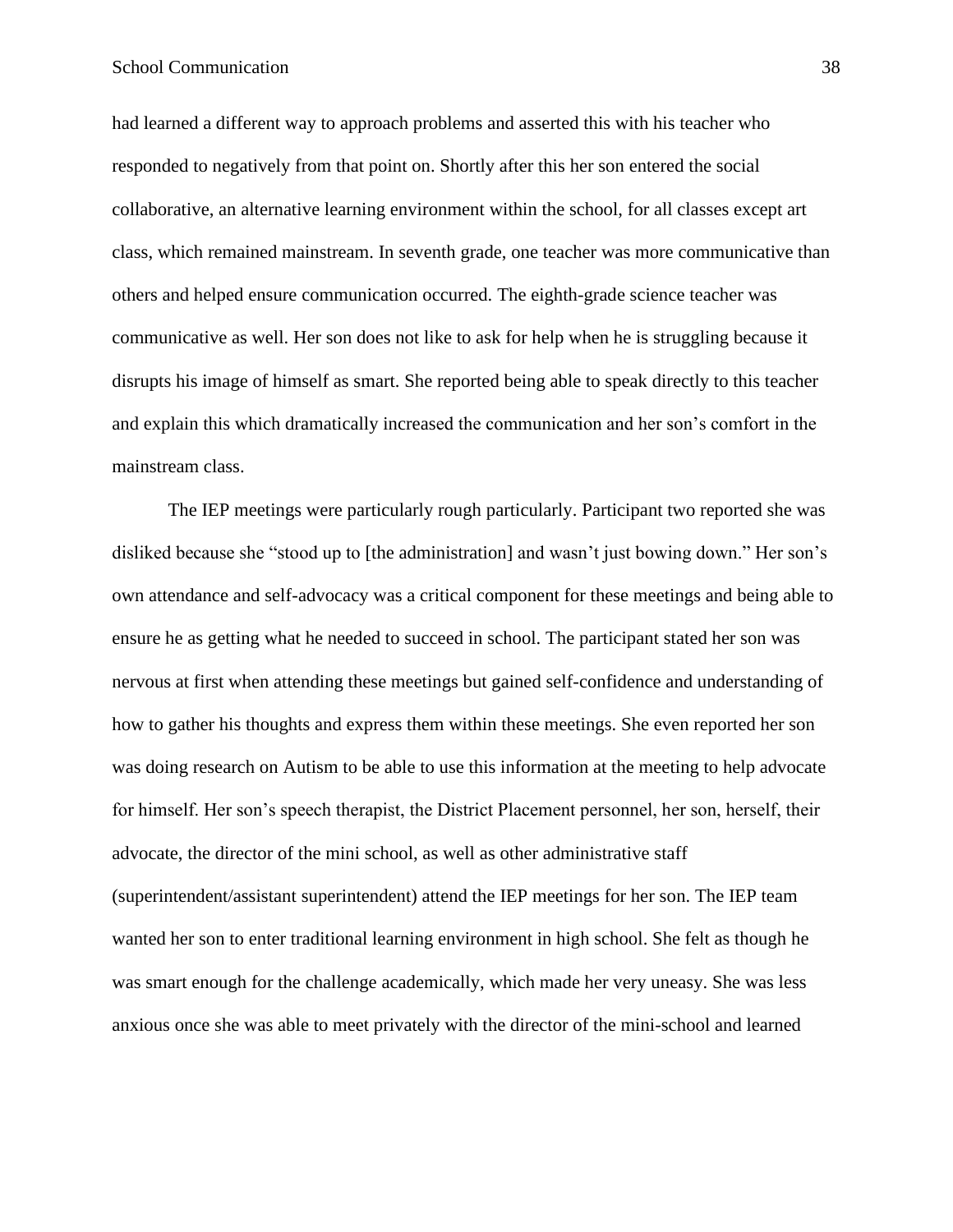about the supports her son would have (i.e., access to his IEP team members, particularly members who have been well received by her son and helpful in the IEP process).

Her advice to other parents was to connect with the Department of Developmental Services (DDS) or a related agency to gain assistance for advocating within the school system for your child. If their child qualifies, DDS will pay for advocates or direct them towards other state level services. State-ran hospitals can help assist with services in general, though maybe not directly linked to the IEP. She wants parents to know even if they have an advocate that they will have to "fight tooth and nail for it" but the services for your child to succeed are well worth the efforts.

## *Participant Three*

Participant three was a 58-year-old, non-Latinx White, male. He lives with his wife and two children (9 & 12). He was the main caretaker for his 12-year-old son with autism. His son was nonverbal until age five and occasionally engages in headbanging. A pediatrician diagnosed him with PDD-NOS at age two. His son enjoyed participating in Cub Scouts, Special Olympics, and creating children's games on YouTube. He also enjoyed math, science, and writing classes. His son was entering the seventh grade and had a 3.4 GPA. The participant's son attended mainstream classes, though he functioned better in smaller classes. His son was intelligent and skilled at "outsmarting people."

Participant three described a negative relationship with the middle school. He stated his son had a 42-page long IEP that he has had to challenge the school to create for his son. He reported that an IEP was better the longer it was. The middle school provided a smaller class size for the participant's son in addition to "some therapy." To supplement this, his son attended therapy at a local autism center, but the results were disappointing. The lack of consistent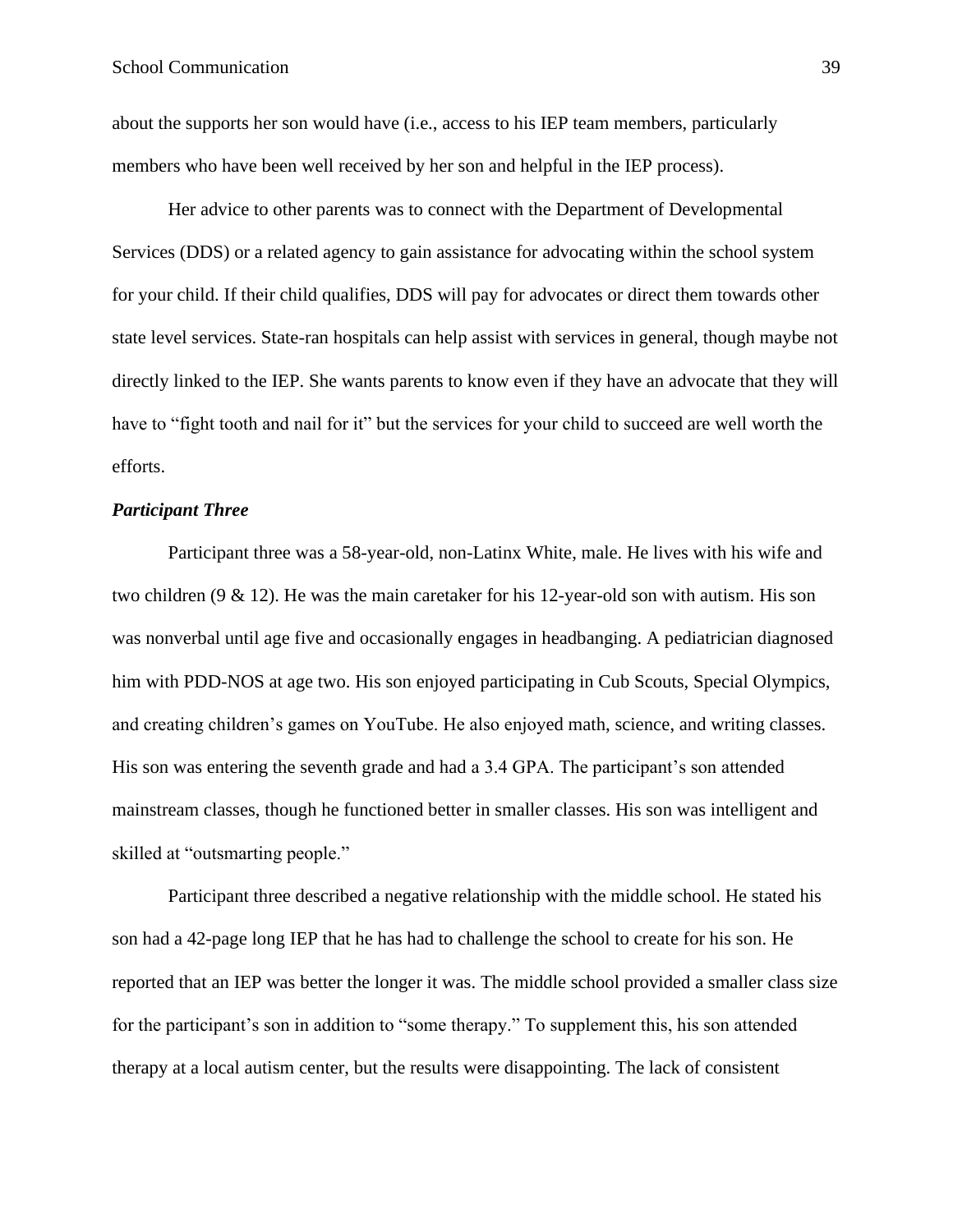communication from the school was a main source of conflict. He received accessible emails (accommodating his visual disability) or prints from his son's teacher regarding grades and upcoming assignments. However, he reported that more communication from the school with updates would be helpful. The lack of communication contributed to his son's behavior at school (purchasing "junk food" and consuming it at school without his father's knowledge). His son was suspended seven times over the last school year for various activities including crawling under a bathroom stall door and pocketing his vitamins, causing the school to assume he may be selling drugs.

He reported attending regular IEP meetings at the school. He found it helpful that he knew many of the people at the meetings and other school officials such as the superintendent, the principal, and the vice principals. In addition, recognition of his achievements within the community and with his son, helped him to feel more in control at the IEP meetings. However, recognition and familiarity alone were not been sufficient to create the environment his son needed to excel at school. He stated, "You have to go up the ladder…if you want something done…Most people don't want to challenge the system." Overall, he found IEP meetings to be a supportive environment for his son and sought social support for himself in a group therapy for middle school parents.

His advice for other parents, particularly those preparing to enroll their children with ASD in middle school is be involved in the school and find ways to volunteer, voice their and their child's needs, and self-education.

#### *Participant Four*

Participant four was a 52-year-old non-Latinx White woman. She was a caregiver of her 12-year-old grandson. Her grandson was diagnosed with autism by a psychologist when he was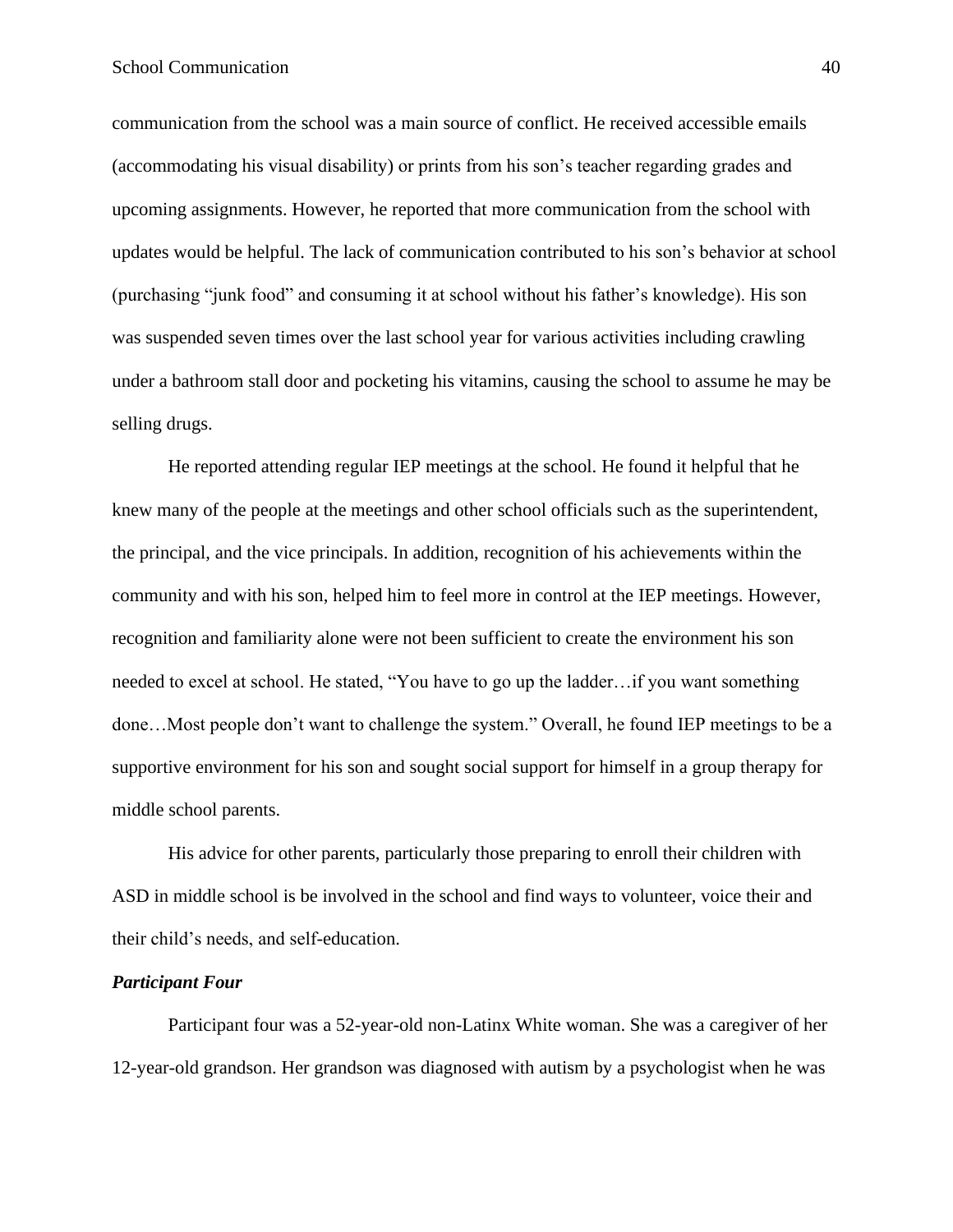seven-years-old, but the family suspected he may be autistic earlier when he had not begun speaking at age three. Her grandson lived with her daughter, age 32, and her other grandson, age eight, who was diagnosed with DMDD and an anxiety disorder. Her grandson enjoyed anything mechanical, especially computer games and coding. He joined a club at school for games which has helped him gain friends. Her grandson finished sixth grade this spring, attending mainstream classes at a local middle school.

She and her grandson faced multiple stressors at the middle school including difficulty implementing an IEP plan and bullying. Despite informing the middle school and her grandson's teacher about his IEP, autism diagnosis, and psychological evaluations, she had to submit a certified letter to the school to get the initial IEP meeting after the first three months of school passed without one. Over the course of the school year, six IEP meetings were held in which she requested additional help for her grandson including a one-on-one aid and extra time for assignments and testing. The school responded by reporting they did not have a teacher or a class to meet these needs for the IEP and did not provide services. The school did not provide status updates on how he as improving and areas in which he was lacking during the IEP meetings. His teacher said, "Oh, there's nothing wrong with him; he doesn't need all this stuff." In addition, the teacher was upset by additional testing the family requested. Her grandson's grades fell from Bs and Cs to failing grades when he began to be bullied. He struggled in school, pulled out his hair, and picked at his arms and legs which required psychopharmaceuticals and increased therapy sessions to prevent him from hurting himself.

She got mixed support from the school. She communicated with the school's principal, the exceptional children's director, her grandson's teacher, and the superintendent in person and through email. She tried to start at the roots but when there was no change, she stated they left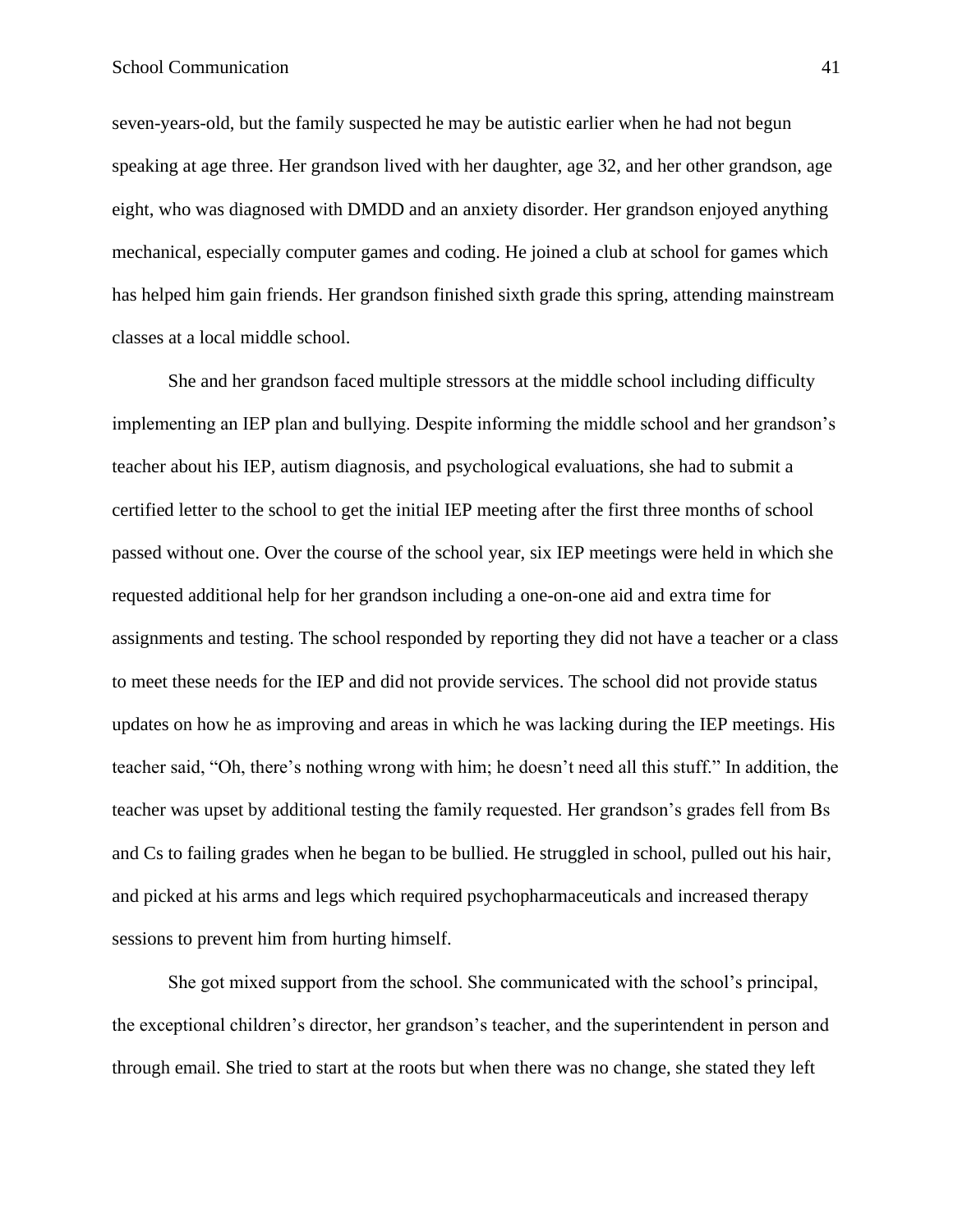her no choice but to file a lawsuit against the school with the Office of Civil Rights. Following the suit, the principal had everyone in the school read a book about a child with Asperger's and requested a referral for an advocate from the Autism Society to come speak at the school. She identified getting the school to listen and understand was challenging. For her daughter, obtaining disability for her sons was a stressor. She suspected the school did not have enough support for the teachers and children. They had one teacher for so many children on different levels with different needs. She also believed that a lack of training for teachers about special needs children in mainstream classrooms was adding to the stress experienced in the schools.

She provided this advice for parents: know the IEP and what it means. She encourages parents to ask questions to clarify the IEP. She also recommends taking a supportive friend or advocate to IEP meetings. She found support through the Autism Society. It is important to know the process and your child's rights. Caregivers should document when they do not agree with the IEP and begin inquiring about the next steps to improve the IEP. She had suggestions for the school as well. She asked schools make IEPs understandable for all parents of all education levels and provide information about the IEP process upfront.

## *Participant Five*

Participant five was a non-Latinx White, 50-year old married female. She and her husband were the primary care givers for their 12-year-old son and have been since he was diagnosed with Autism at age 3.5 years old. Prior to this last year, she was the leader of a parental support group for Autism, and was heavily involved with researching treatment, providers, and services, for herself and others. Her husband was going to a support group. Previously, they enrolled their son in therapeutic services such as speech therapy, occupational therapy, social skills training, and general behavioral emotional counseling. During the time of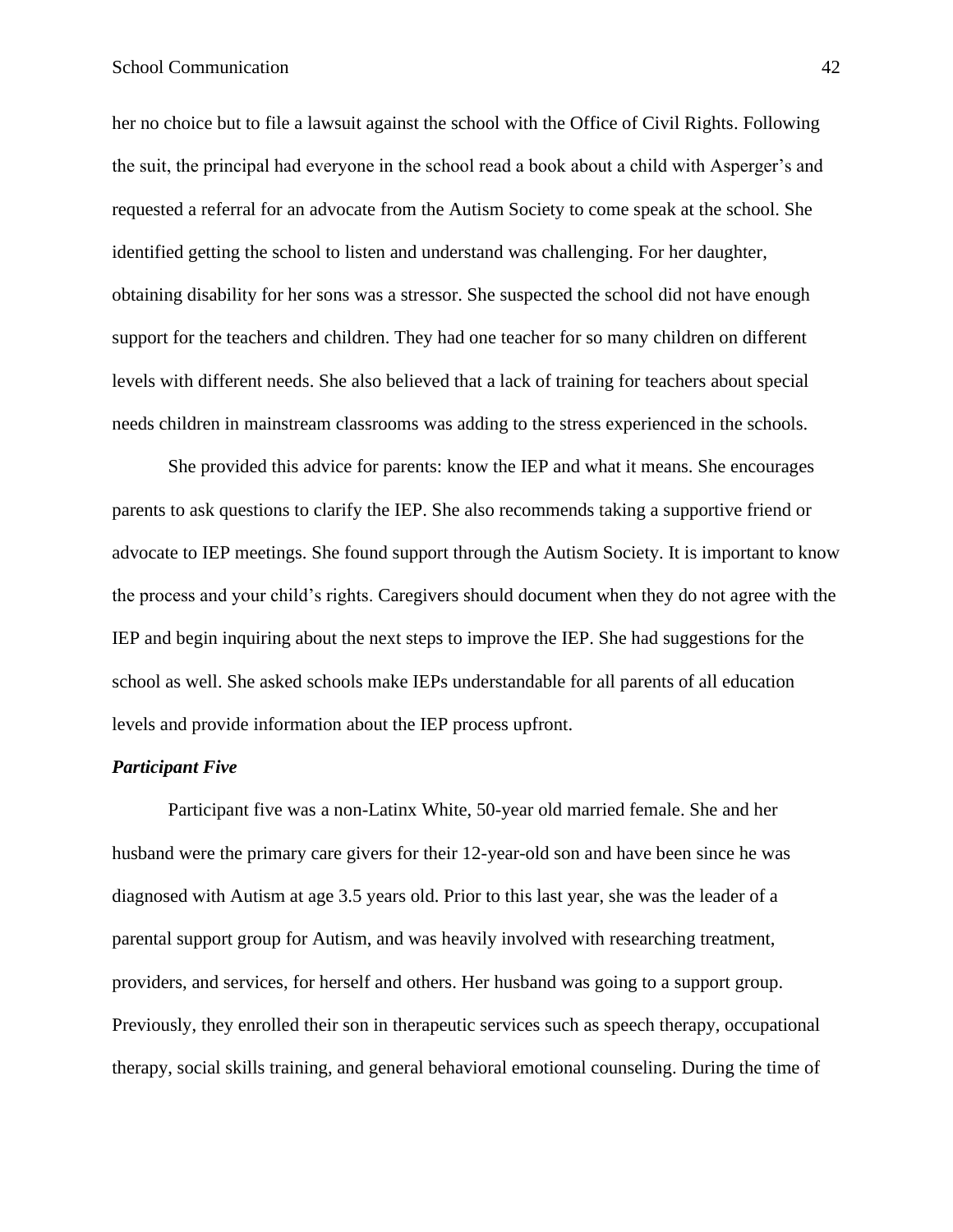the interview, their son was not attending these services and was working independently at home with his parents on independent living skills, such as chores. She felt that "we haven't figured out what's the other thing he might need" but reported her son is doing extremely well. She believed her son will be able to drive a car but wishes to delay this until he is 18. Additionally, she hoped he would attend a community college prior to a University to transition into the additional levels of stress involved, not due to the academics, but structure, social skills, and other factors. At the time of the interview, their son was preparing to enter seventh grade after summer. During sixth grade he achieved all A's and was enrolled in all mainstream classes, with advanced placement in Math. Prior to the past year, their son utilized his resource teacher, and outside of the classroom teacher to help alleviate anxiety as needed and was incorporated into his educational plan. Since enrolling in the sixth grade, he has not had to use this, and has been able to rely on his in-classroom teachers for social support as needed.

Participant five was more anxious about the upcoming transitions within her sons' life, specifically puberty and the transition into high school, than about his middle school experience. At the time of the interview, due to the efforts made earlier in their son's life and his currently level of functioning and ability, she was not too concerned about his struggling with behaviors or academic achievement within middle school. She reported working with professionals in the community heavily, and specifically utilizing her developmental pediatrician who was extremely helpful and supportive in understanding her son and Autism. She reported that prior to this past year and a half she felt she was "figuring it out" before getting "comfortable" with his progress and abilities.

Participant five developed a personal relationship with the principals at the elementary and middle schools while navigating the educational needs for her child. Because of this, the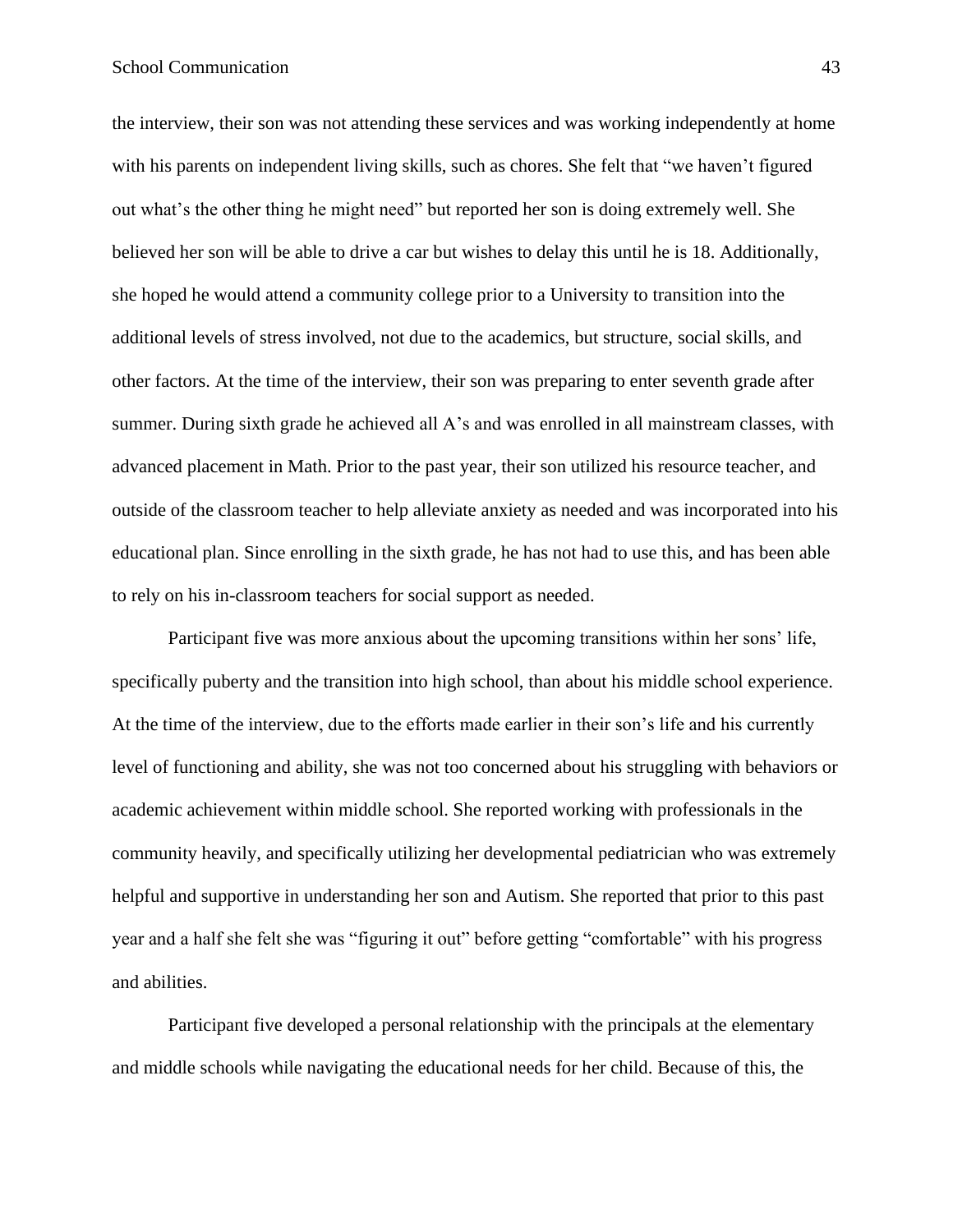experience in middle school was very positive. She was also a member of the PTA of her son's school since he began public education. She was a practicing attorney and utilized her abilities and skills to present her son's case and advocate for the needs for her son since the beginning of his diagnosis. She also attributed the positive experience to her ability to clearly communicate with the school regarding her sons' education, saying "I'm not aggressive but I am just really super prepared and I'm super involved and I'm super visible." The principal, school resource teacher, occupational therapist, the LEA from the district, regular teacher, and herself attended the IEP meetings and typically agree on a course of action for the upcoming year. One accommodation that came out of these meetings was the understanding that his artistic ability would not be graded or affect his grades, since he struggles with fine motor skills. She communicated with her son's teachers regularly through e-mail and text message and also made sure to connect home behaviors to school related activities and vice versa, taking the teachers steps and initiatives home with them to help with consistency for their son.

Her advice to other parents beginning this process is: present their needs, desires, and wants for their child from a collaborative and helpful manner, specifically working with the teachers and staff members to accommodate the needs of your child. Advocate for themselves and their needs but do it in a manner that is aiding in the ability to have the meetings or get the needs met for your child. A specific example of this was having a draft of the IEP prior to the meeting and asking to change the meeting to have a draft available prior to the meeting to ensure efficiency as opposed to canceling due to a lack of preparedness/cooperation of the school. Have the school know they are on their team to meet the goals and needs of their child, not making demands, but assisting in establishing proper support and response to their child's needs.

## *Participant Six*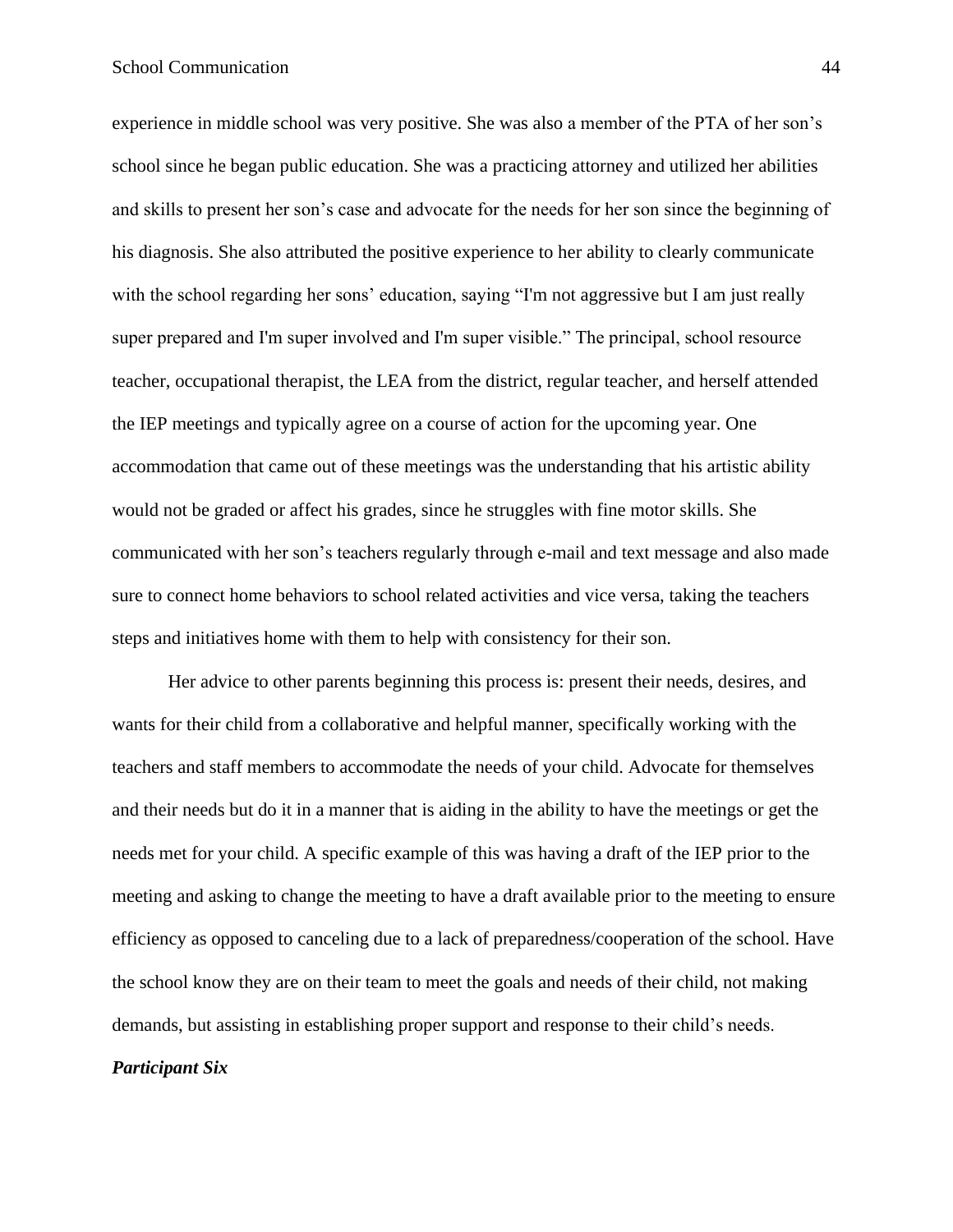Participant six was a non-Latinx White, 38-year-old female, who was currently living with her two children, ages 16 and 13. Her 13-year-old daughter was diagnosed with Autism by her primary care provider when she was about ten years old. She was also diagnosed with a learning disorder. At the time of the interview, her daughter was preparing to enter eighth grade. She was in special education classes and receiving all A's. Her daughter had great manners and as a people pleaser. She disliked chores and liked electronics.

After her daughter was diagnosed with ASD, Participant six advocated for her daughter to be in an Autism support group which would give her more access to resources for her education. Since the school focused on the learning disorder as the primary diagnosis, her daughter was actively denied these services. It was not until getting an advocate that they were able to successfully place her in the special education classes she needed. Her daughter began to grow immensely in her abilities soon after being placed within the specialized program and education which helped the participant cope with the process of obtaining these services.

Her daughter's IEP meetings were more adversarial than collaborative, particularly at first when advocating for services for her daughter. The director of special education, the principal, advocate, occupational therapist, and speech therapists were typically present at the yearly meeting. The head of the special education department, who held the most control in the IEP meetings, was commonly heard saying "we are providing what the state requires" and urged the participant to seek outside services, such as speech therapy and specialized reading instruction. Because of this she had to pay for these additional services out of pocket. Additionally, she recalled moments of degradation with the interview, stating school officials asked her "what kind of mother would do this?" when she was advocating for her daughter to be in special education. The more she advocated for her child, the harder and worse the IEP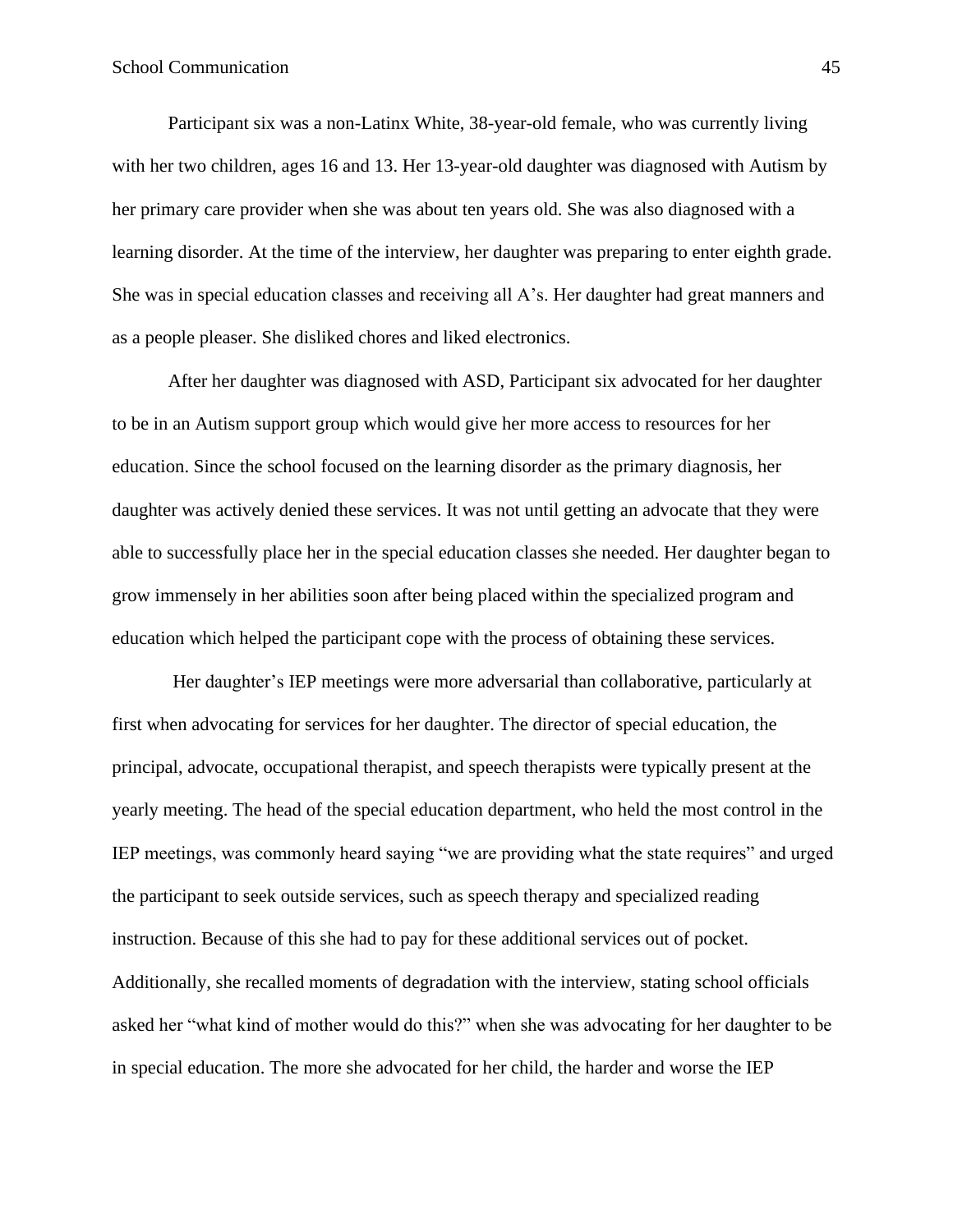## School Communication 46

meetings were, due to asking for more from the staff for her daughter. She stated many parents give up too easily, take the criticisms too personally, and do not know the law well enough to advocate for their child effectively.

She had regular communication with her daughter's teachers and felt they were extremely supportive, communicative, and responsive to her needs and the needs of her daughter. She felt an increase in support and understanding from her daughter's teachers since going into the special education classes that specialize in ASD. She felt that communication with the teachers and the principal outside of the IEP meetings was more positive in nature and collaborative but the IEP meetings were ran based upon law and policy with little room for negotiations. Though the meetings were extremely daunting she maintained positive relationships with her daughter's teachers during her education. She reported having a similar more positive and collaborative relationship with the principal but communication outside of the IEP is more limited than that of the teachers. Lastly, she had limited contact with the director of the special education department except during IEP meetings.

Her advice to other parents and caregivers is to get attached to support groups, find an advocate, and get to know the laws in your state. In Pennsylvania the laws have been broken down into more manageable chunks for the general population to be able to understand and utilize to get access to services. Additionally, parents should research the available services and needs as thoroughly as possible and be aware that many school districts will try to avoid providing them due to the costs of services. Seeking additional support and understanding of the services and applicable laws helps them advocate more effectively.

### *Participant Seven*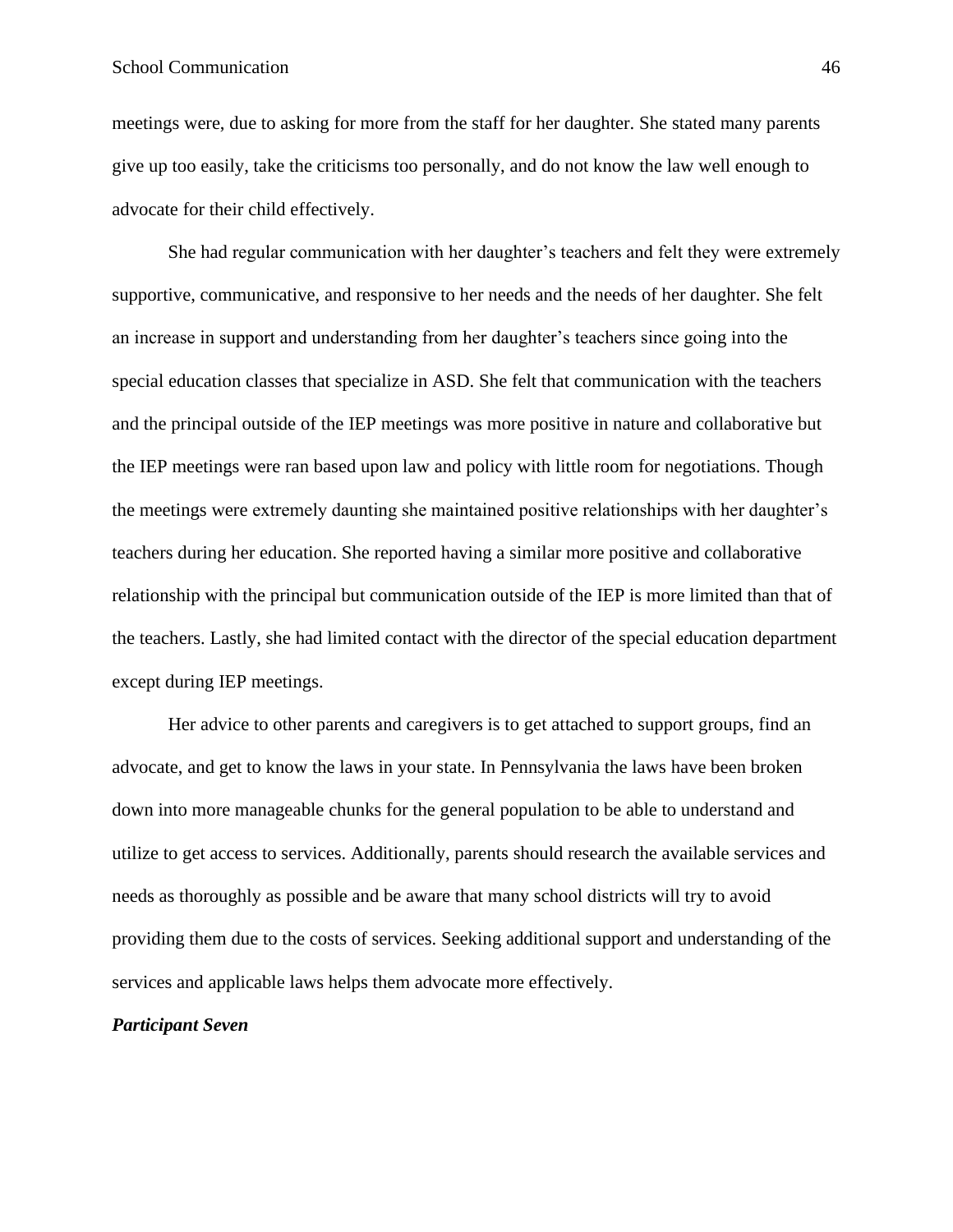Participant seven was a 36-year old, non-Latinx White woman with three children (9,11, and 13). Her oldest was diagnosed with Autism at two-years-old from a University Clinic. It took several months to get an appointment to get him diagnosed. He was smart, funny, trusting, and has special interests in trains, working on his bike, cars, and Legos. Additionally, he always "treated things he loves like they have human feelings." He was deeply attached to these items and mourns when the family loses or changes vehicles. At the time of the interview, he was preparing to enter the eighth grade and was enrolled in both mainstream classes (core coursework) and in specialized art and PE classes. Her son was intelligent and got B's in most of his classes. He struggled the most in mathematics. She hoped he will be able to drive at 16 and will be able to live independently in the future, but she described these as her biggest concerns going forward. She worried most about people taking advantage of her son and who would help care for him if something happens to her as his primary guardian. To cope, she attended a support group, prayed, talked to other parents and family, and maintained a "focus on today."

Communication with the middle school was good overall. It was primarily with his teachers through e-mail, Facebook messenger, or texting. They also communicated randomly in the community when the teachers came to her place of employment. She felt like the school wanted to help; she often needed to provide direction on how. Her son did well at "holding it together: throughout the school day, and only she saw the meltdowns when he got home. She tried to stay calm, but often was frustrated to receive the blowback from him holding it in all day. She often went into the school to address or voice the issue to the principle for investigation and further remediation, and the school was receptive of this.

Her experiences with IEP's in middle school were fairly good. It was a scary process when she began with him in the second grade, but by educating herself, being available, voicing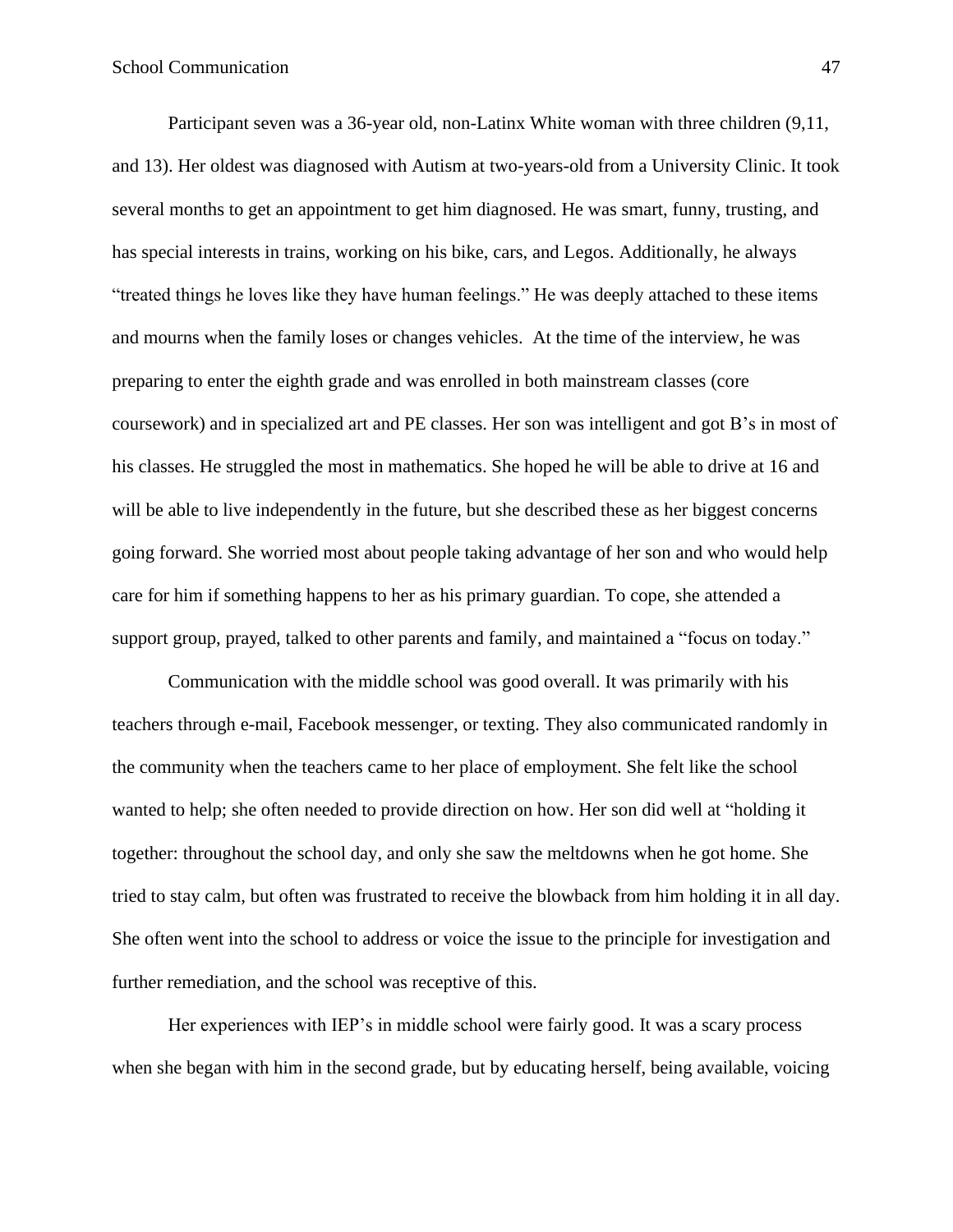her concerns, and trying to be open, it went well in middle school. The meetings occurred twice yearly with re-evaluation every three years. Her son's teacher, the principle, and special education director were present for the IEP meetings which have been fairly smooth so far. Her son's sixth grade year was his most difficult due to having his hardest classes at the end of the day, causing anxiety. In seventh grade his classes were reorganized so that his harder core classes were in the morning and he was able to deescalate throughout the afternoon. Since this change, he had less homework due to his special education teacher and class time being utilized to complete homework. He was allowed to take sensory breaks as necessary. He utilized these three times per day for ten-minute intervals and used them around his hardest class (math) to cope with the increased anxiety prior to and after the class. Her son experienced a high degree of bullying that increased as he got older, and this contributed to his dislike of school. Participant seven was concerned her son would continue to be bullied or used since he did not understand social cues but desired friendships and connections. This also contributed to her concerns about him living on his own after turning 18 and going off to college at a university. His sisters were a source of emotional and social support and take pride in "knowing him better" than anyone else. Though he does not have behaviors very often, some breakdowns disrupted family events and caused alterations in family plans or outings.

Her advice for other parents going through this process is to make sure to get connected to the support groups and various resources that exist in your area to help them navigate these services. She also warned that many people will face resistance from school, but to maintain a positive attitude and keep advocating for their child and their needs. If the parent hasn't heard back from the school, stay on top of it. If they communicate what is going on with their child to the teachers, they tend to be responsive.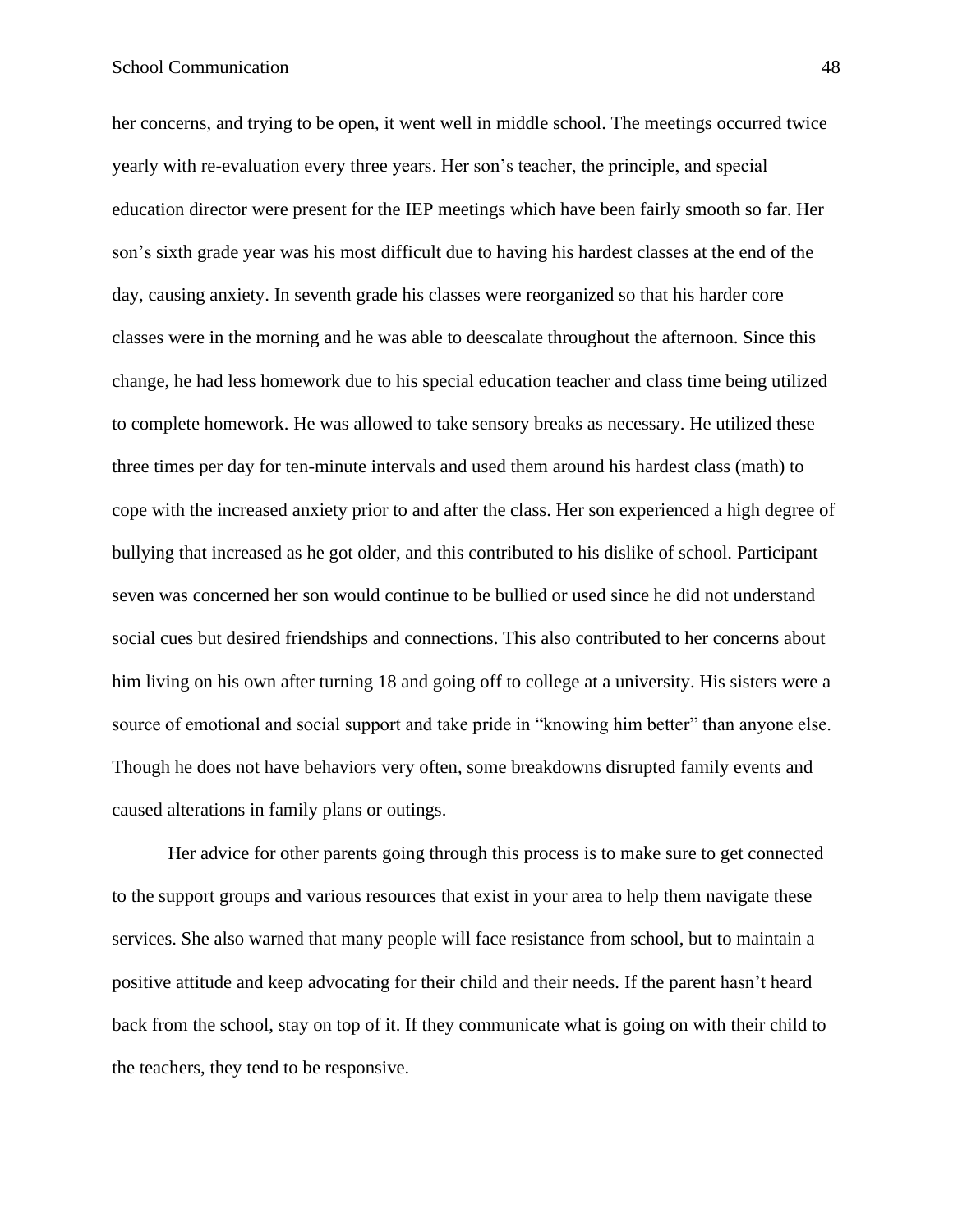## *Participant Eight*

Participant eight was a 47-year-old, non-Latinx White woman, with a background in early childhood education. She was the mother of seven children, four who lived at home with her and her husband (12, 11, 8, and 5). She was the main caregiver of everyone in her household. At the time of the interview, her 12-year-old son was preparing to enter the seventh grade. She suspected her son was autistic from an early age and had him tested by a neuropsychologist last year. He was diagnosed with autism at age 11 after multiple misdiagnoses. Her son was an "avoider," "seeker for sensory issues," always moving, highly intelligent, and quiet. Her son also enjoyed people, but from a distance. He preferred to be reading or doing something electronic in his room.

Her son did not have any behavioral concerns and did not display many of his autistic symptoms in school or public. After school, he flapped or bounced at home because he held it in at school all day. He attended mainstream classes for all seven classes. He achieved high grades, mostly As and some Bs. He had a 504 plan through the school but did not qualify for an IEP. He attended speech and occupational therapy outside of the school because he did not qualify for these in-school services. She sought out activities and care for her children outside of school, including a summer camp hosted by a local university's speech pathology department, therapies, and new activities such as wrestling. She believed her son would learn to drive but was concerned about his reaction time. She reported her son had discussed college but was concerned about him being on his own. She imagined he will never get married (unless he changes his mind and wants to) or move out but that he will definitely have a job. She reported that her son will always need someone to support him.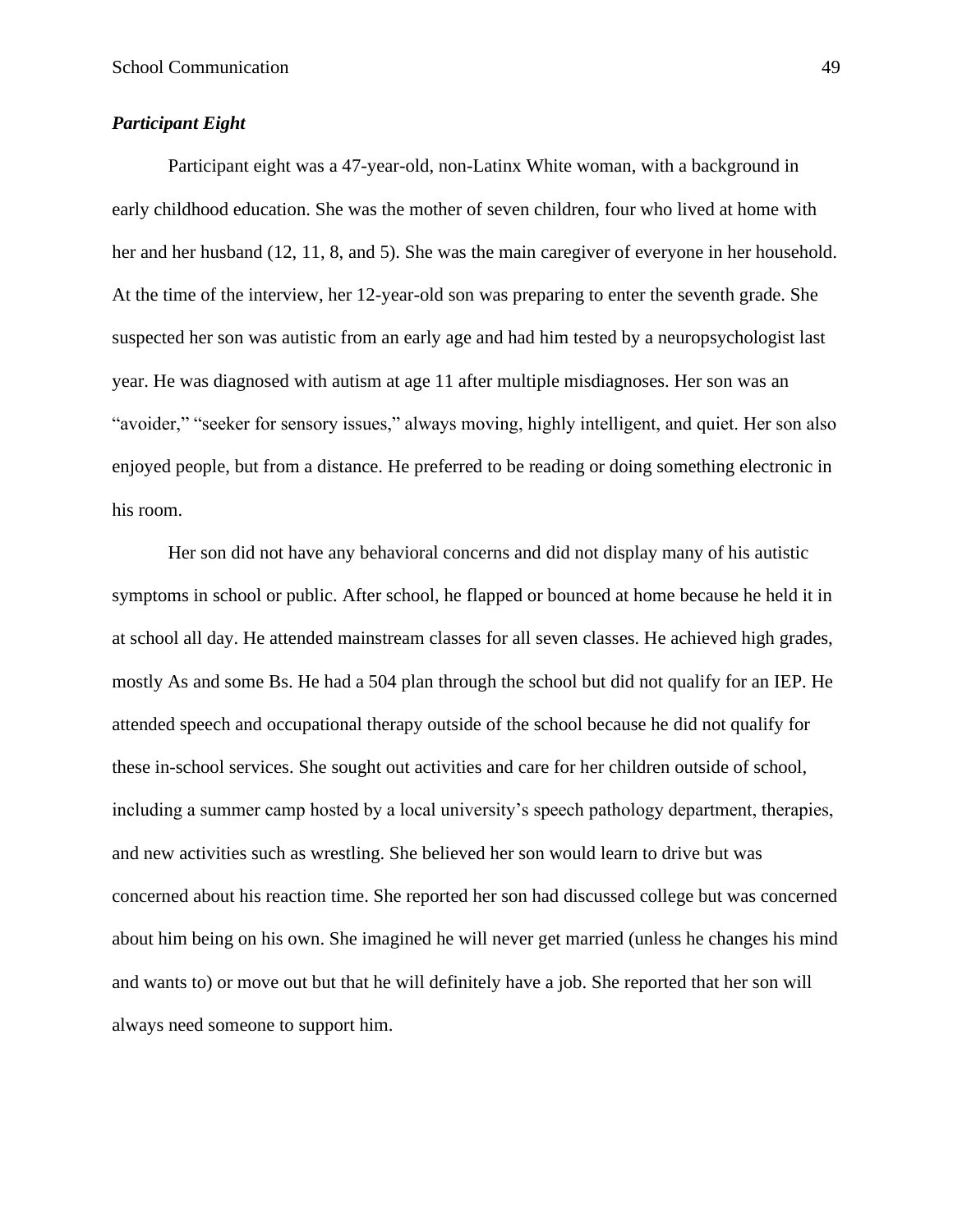She felt his 504 plan as appropriate for his age and current level of functioning. In the past, she wanted an IEP for her son, but he did not qualify. In her school district, children with behavioral concerns that inhibit learning receive IEPs but because he did not display these, he did not qualify. She reported being frustrated for a while but was happy with it at the time of the interview since the 504 can follow him to high school and college. She was concerned that her son is not excelling as much as he could with the extra support. At school, he had few accommodations. He had reduced classes (three to four instead of seven a day), a bouncy ball and bungee cord to help with "sensory issues," and accommodations in gym class. He could benefit from more but since he was not failing or having behavior problems, they would not provide more. She worried that her son will not advocate for himself enough at school and about the lack of services available to her son locally. She felt better supported in the middle school than she did in the past but reported the need to strongly advocate for her child's needs or "nothing happens."

Her advice for other parents about to begin this process includes advocating for their children, being diligent, going to parent-teacher conferences, and communicating with the teacher. She reported that making a list of what works and does not work for her child and providing it to the teacher has helped in the past. Additionally, parents need to educate themselves and ask the schools about their behavior plans and assessments.

#### *Participant Nine*

Participant nine was a 49-year-old, non-Latinx White woman, who lived with her husband, two kids (11 and 12), and her mother (86, with severe congestive heart failure). Her 12 year-old son was diagnosed with autism at 2 ½ by a neurologist. During the time of the interview he was preparing to enter seventh grade. He was in mainstream classes and achieved grades of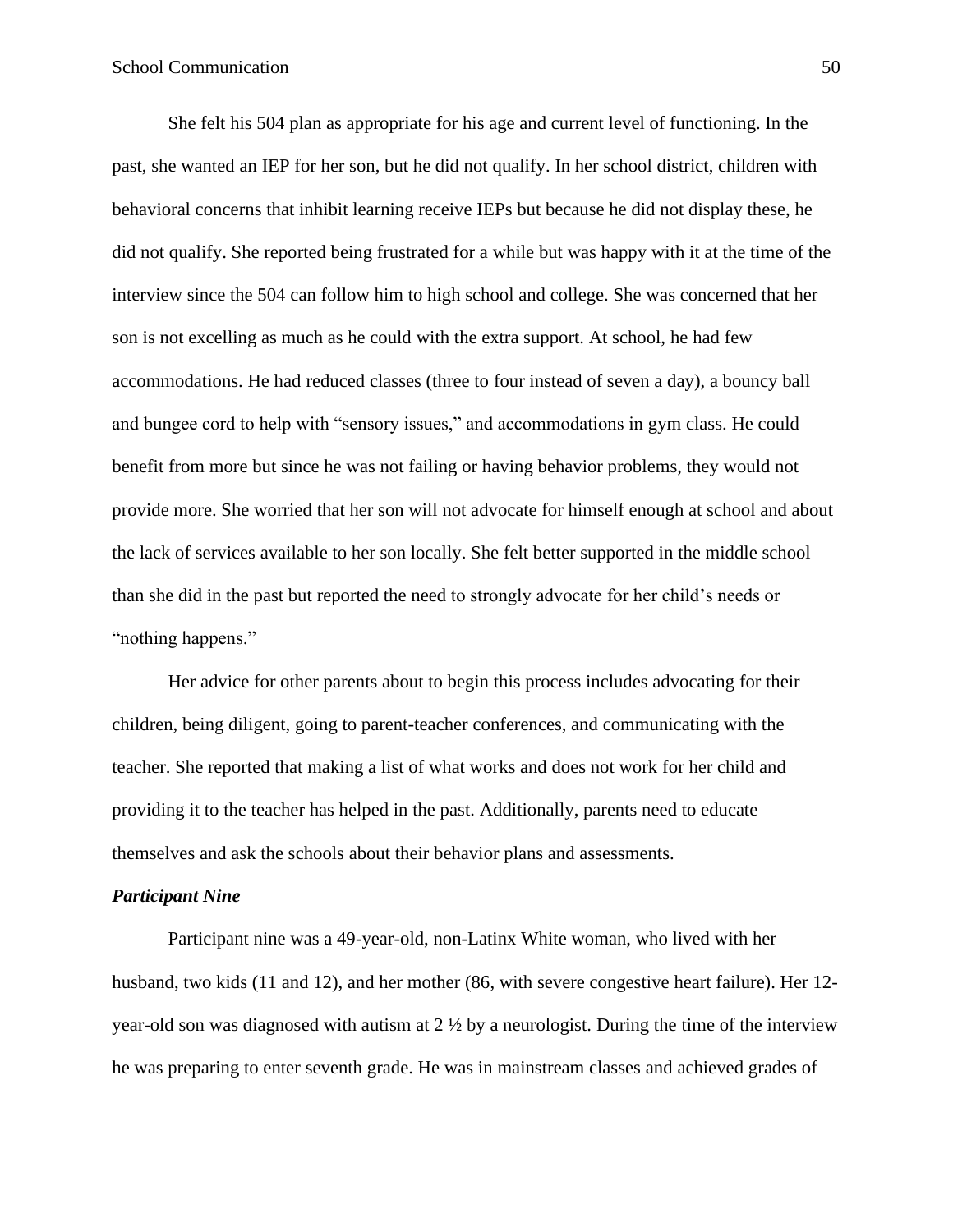As, Bs, and Cs. He had some trouble at school with social interactions and bullying. Her son struggled with anxiety but strived to have a good relationship with his family. He liked chess, softball, riding his bike, swimming, making comics and video games of his comics, and playing games on his Nintendo DS. One big stressor for the family was her son's difficulty in interactions with his sister.

The communication with the school was pretty good. However, they had had to determine what their priorities were and make compromises. "We haven't had to fight tooth and nail for everything that he's needed. That being said, there's limited resources and I felt like he needed more help this year with managing the workload and you can ask for more time, but it doesn't make this special ed teacher, the speech therapist, suddenly, magically have more time in their schedule to make it work." She found that the teachers appreciated being kept informed about what was going on in her son's life. She said on some level, you have to trust the process. Instead of dictating what she thinks is best, she asked them open ended questions. She brought resources from outside the school and got ideas from the school personnel. It was a very collaborative but stressful process. The IEP meetings went well but she had better results if she brought someone along to help ask questions and take notes. She obtained some information before IEP meetings (notes, drafts of testing) so if she had an emotional reaction, she could process it on her own instead during the meeting. Her son attended the beginnings of some of the meetings. Participant nine hoped to include him more in the IEP process as he gets older to teach him to self-advocate.

She found e-mail to be the most effective form of communication. The regular tools the school had for communicating with parents weren't quite enough for her to know what his modified requirements were. Her son had access to a sensory room and used it each morning to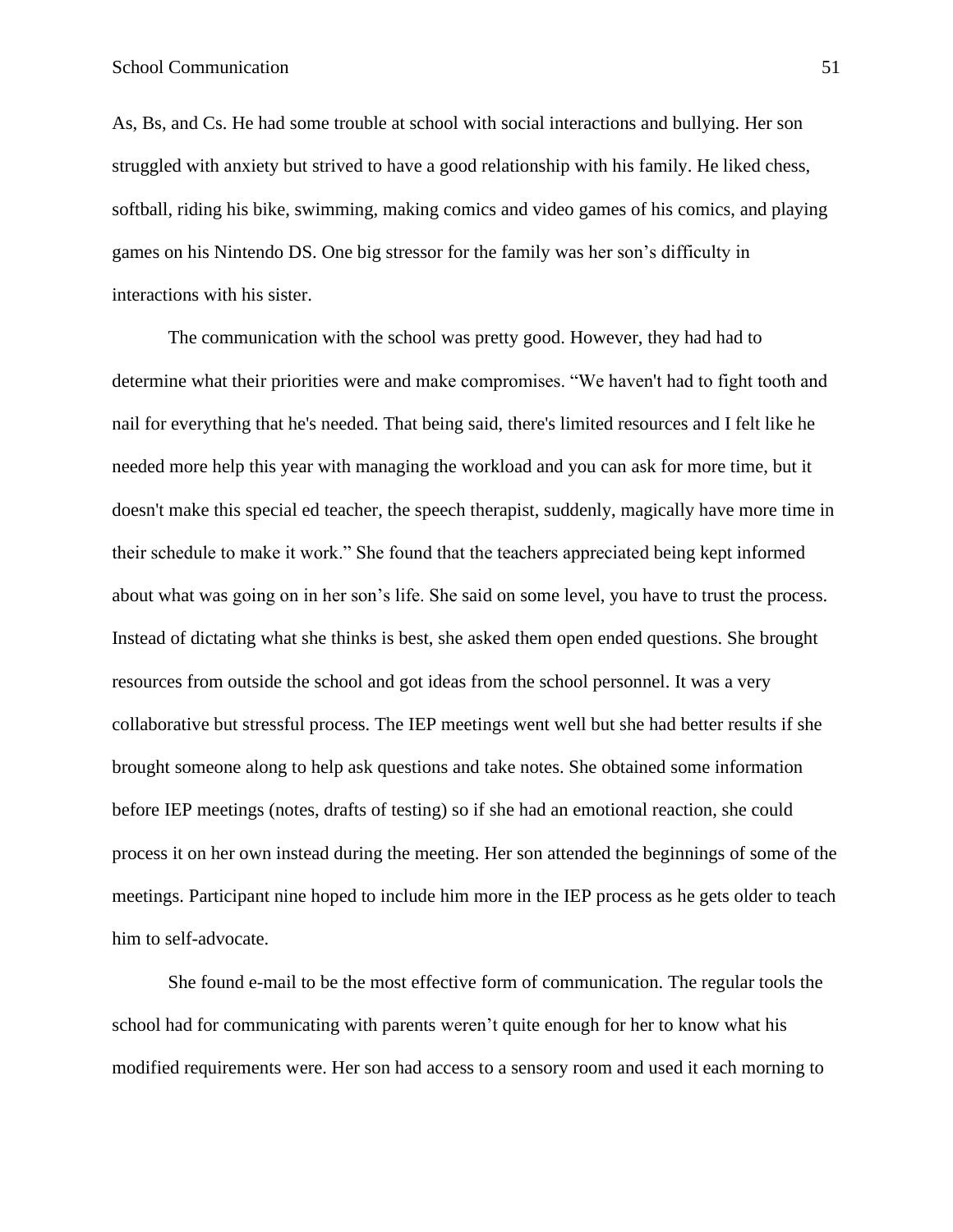## School Communication 52

get his mind and body ready to learn. He had occupational services on a consultative basis. A speech therapist assisted him a couple of times per week in language arts while a special education teacher assisted him a couple of times per week in math. In addition, he had accommodations for homework and testing. Some assignments were modified to fit his needs.

Her advice to parents who are about to begin this same process was to ask for documents (goals, draft notes, testing results) before the IEP meeting. Keep track of the questions they have so you can get them all answered during the meeting. If parents can send them information they want included before the meeting, that makes it easier for them as well. Having respectful communication and following proper channels helps any parent have good communication with the school. Another piece of advice was to not always assume that your child will need one-onone all the time. There are natural supports that can develop if the child is not always with an adult, and those supports can be more valuable than what is structured in the IEP.

## *Participant Ten*

Participant ten was a 38-year-old, non-Latinx White woman who lives with her daughter (15). Her daughter was diagnosed with autism when she was eight years old. At the time of the interview, her daughter was preparing to enter the ninth grade. Her daughter was in mainstream classes and got primarily D's. Her daughter was stubborn and artistic; she liked Harry Potter, dolls, and playing on her phone and disliked chores and homework. The main stress as a caregiver during the time of the interview was navigating the transition to high school and what life will look like when she turns 18.

There was not a lot of communication between participant ten and the school until her daughter was failing. She tried to communicate with them early on and tell them what problems she foresaw but they did not respond. "They weren't proactive at all. There were very reactive."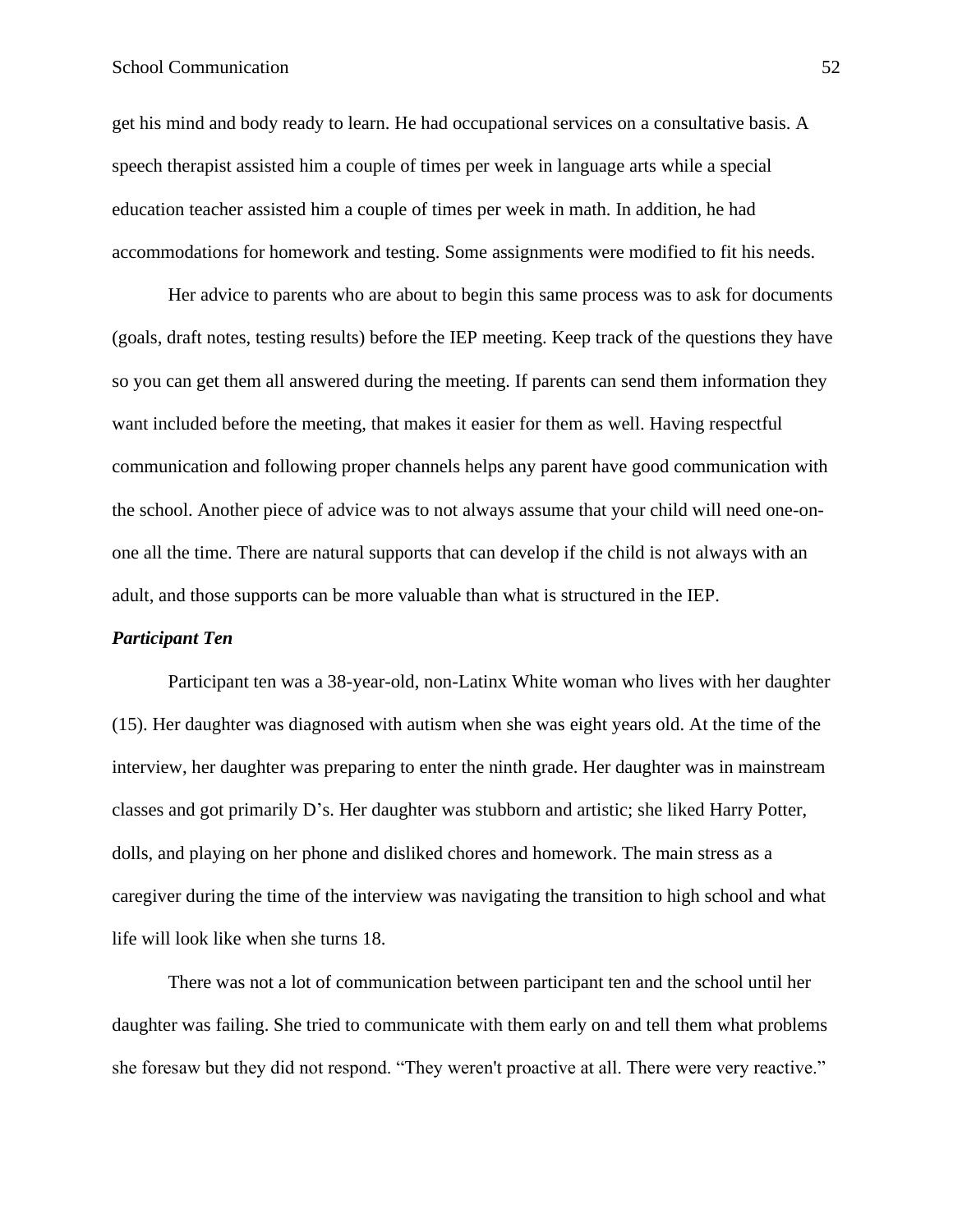Once her daughter was failing two of her classes in eighth grade, they finally intervened and changed her IEP. In sixth and seventh grade there was very little communication. She would email every few weeks to check in and the teachers were good about responding. She was very stressed during this time, and things would have been a lot better if the supports came before her student was in crisis. It was frustrating for her, because her daughter was very smart and could succeed in General Education, but behaviorally and socially she would probably do better in an enclosed classroom.

The IEP process went fairly well once it got started. She was impressed with all the school personnel who attended the IEP meeting. Usually the assistant principal, sometimes the principal, her guidance counselor, all her teachers that were available, the parent mentor, and usually her SSA worker would attend the meetings. The parent mentor was employed by the school to help parents navigate the IEP process in special education services. The parent mentor helped find outside resources, provided sensory items for the school year, and offered support in the meetings. The meetings were collaborative. The main problem was that they did not start soon enough. Since her daughter had a behavior plan, they met every six weeks. This was the main form of communication. These meetings were positive because they were willing to listen and take her advice. She still reported that at times she felt the IEP meetings were more reactive in nature and was concerned for how these would change going into high school when they were just now establishing a good plan for her daughter.

Her advice to parents who are beginning the process was to "be the squeaky wheel. Be annoying if you have to." She suggested that parents keep pushing and not give up. Parents should really research what is available and what is possible. The school didn't tell her what was possible, she needed to know what to ask for.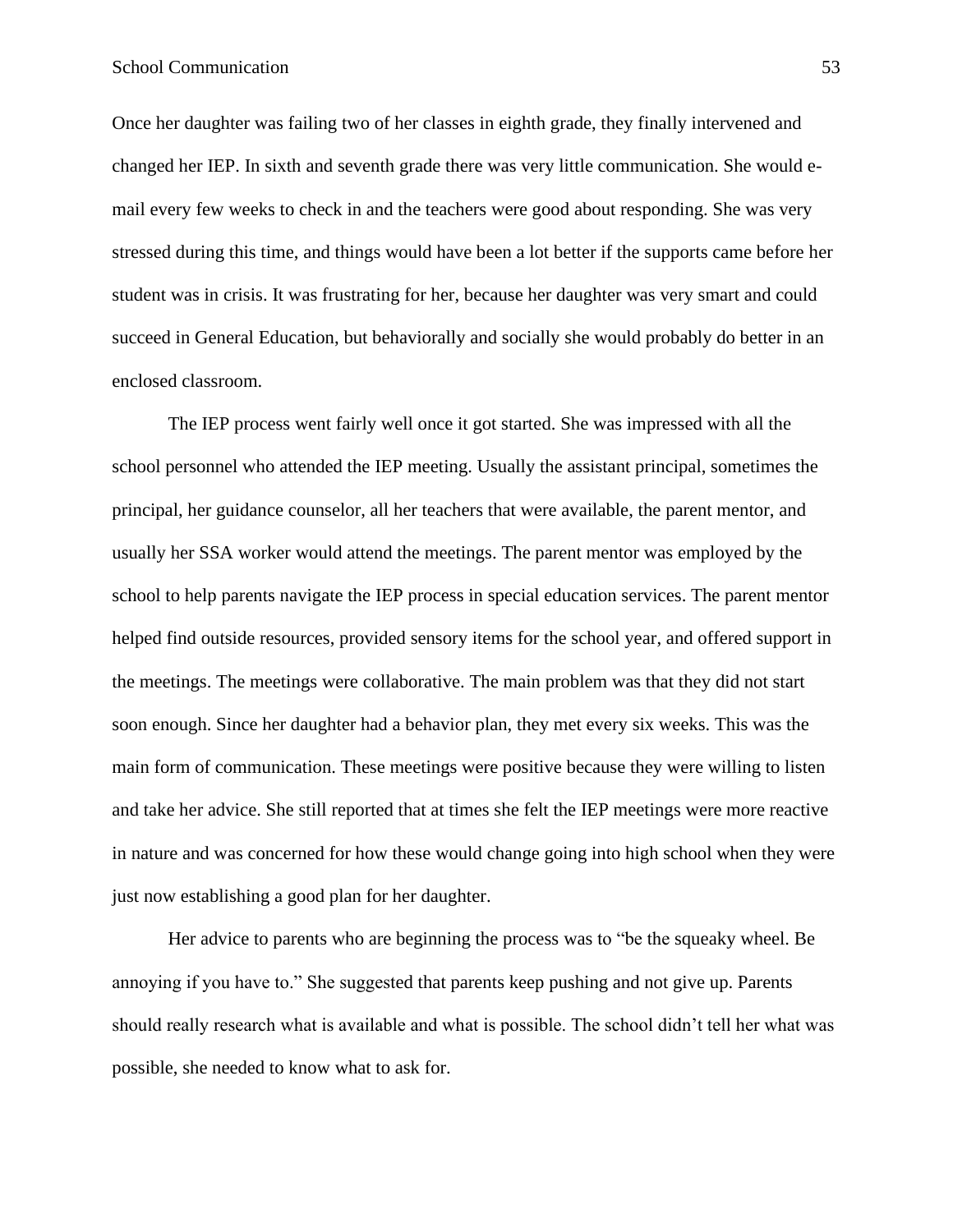## *Participant 11*

Participant 11 was a 47-year-old, non-Latinx White woman. She lived with her husband and 12-year-old son. Her son was diagnosed with autism at age 3.5 at an Autism Clinic. Both parents share the caregiving responsibility equally. At the time of the interview her son was preparing to enter seventh grade. He loved horror movies. Her son attended behavior therapy once a week at home. He previously participated in occupational, speech, and other therapies. She believed her son can learn to drive a car and attend a local college in the future. Her son expressed interest in joining the military. She worried about her son when she and her husband would no longer be around to support him.

There was a lot of confusion in communication with the school. At one point, her son was told he could do a craft to calm down. Because of his interest in horror movies, he crafted a Jason mask and knife. This was a red flag to the school who said he needed a psychological evaluation. The evaluation concluded he was not a danger to the school, and he was allowed to return without a suspension. It is very frustrating to the participant when the school compared her son to neurotypical children; she stated some leeway should be provided for neurodivergent children. She sat down with the principal and the vice principal to convey her son's needs. She communicated regularly with her son's teachers who called her if he is having a bad day. In school, he tended to rush his assignments and have meltdowns when he got something wrong. He enjoyed having good grades and typically achieved As, Bs, and Cs. When his grades were lower, she encouraged her son to work on his grades and communicated with his teachers to help him at school. Independence and teaching her son independence, were important to her and her husband. They taught their son to advocate for himself at school and care for himself at home.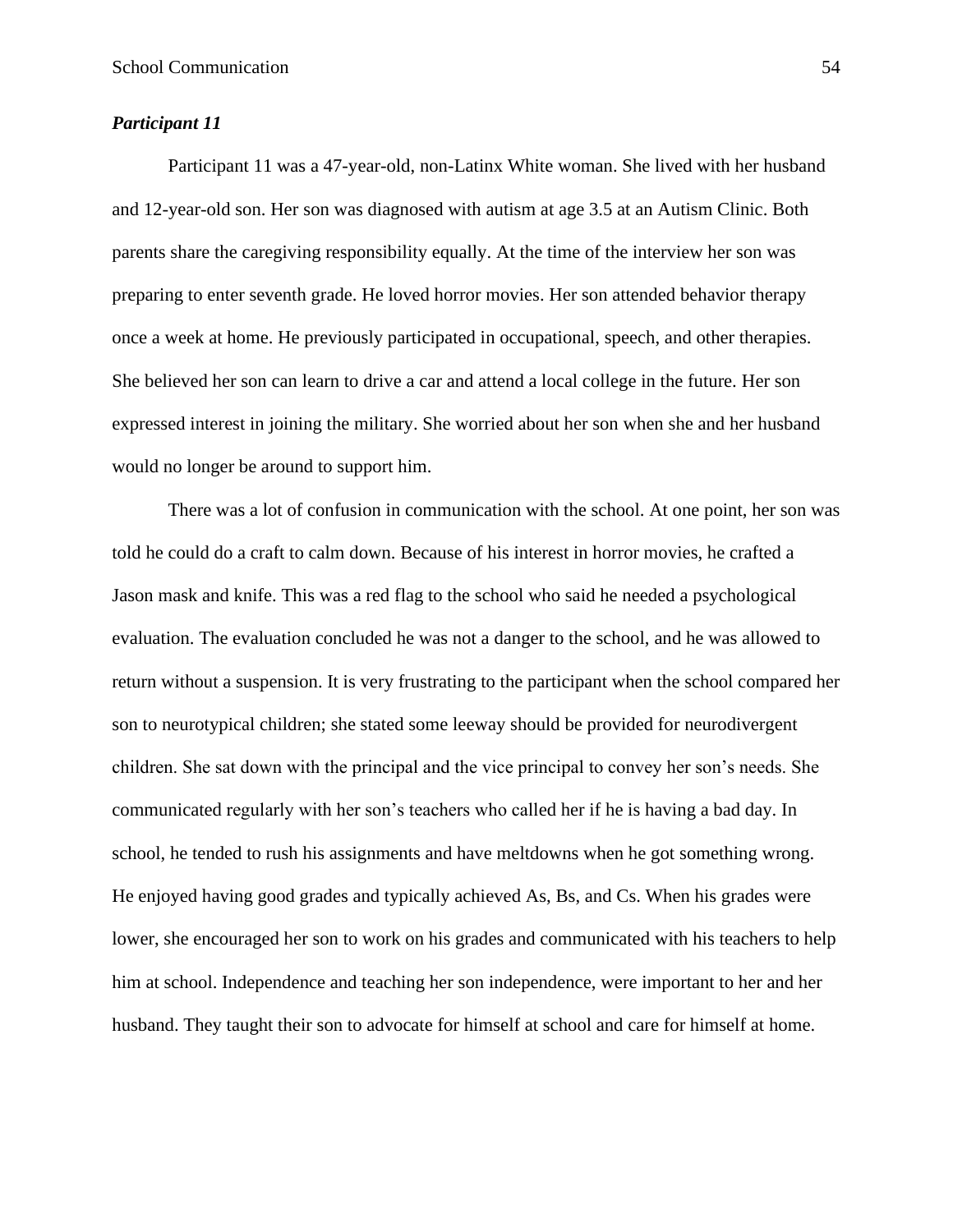The IEP process went pretty smoothly and the school was pretty accommodating. Her son attends mainstream classes and social therapy at school. His homeroom teacher was a special education teacher. If he began to struggle in the mainstream classroom, he had an aid that could assist him, or he could go to the special education room to calm down. For long classes, he had built in breaks. Participant 11 was proactive in securing the accommodations her son needed. She called "mini-meetings" in between IEP meetings to adjust the IEP as needed. IEP meetings were easier in middle school than elementary school because her son had matured more, and she did not have to fight for as many services. However, if needed, she was willing to push to secure those services. Her son did not attend IEP meetings regularly, but he sometimes attended part of them to answer questions about his needs. Outside of meetings, she contacted the special education teacher, or the principal if necessary, who addressed her concerns.

She provided the following advice to parents: keep open communication with the counselor, the special education teacher, or any other point of contact at the school on a regular basis. Also, communication with their kids is important, and their input when changing the IEP can be beneficial. She encouraged parents to not be afraid to make a phone call or go to whoever is necessary when something is wrong.

## *Participant 12*

Participant 12 was a 40-year-old, non-Latinx White woman who currently lives with her husband and son (14). Her son was diagnosed with autism at 18 months by his pediatrician and completed further testing to confirm. During the time of the interview he was preparing to enter the eighth grade. He was primarily in mainstream classes and did well in school, but he struggled with the social aspects. He was very empathic, liked to help people, and liked to make people smile, but struggled interacting with peers of his own age. He was mostly happy (with his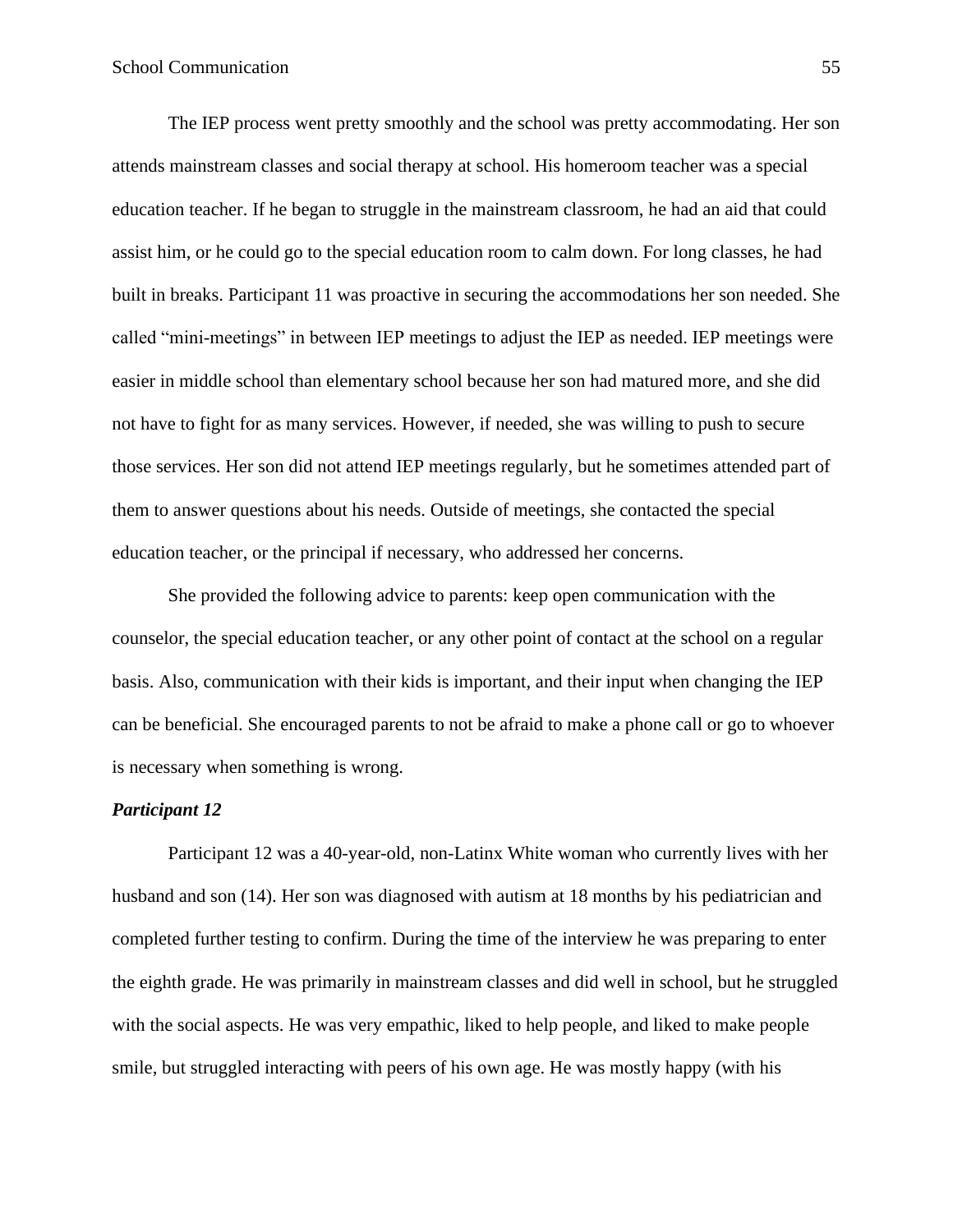"teenage moments") and loved to learn about the middle ages, play hot wheels and Legos, ride his scooter, hike, camp, and be a part of Boy Scouts. Some of the stressors that were present for participant 12 as a caregiver during the time of the interview were: money for services, military deployments of her husband, and co-morbid anxiety in her son which increases her own anxiety.

Her experience with the middle school was good overall. She felt very lucky that they got a good team at school to help with her son's progress. It was better than elementary school because the IEP was actually being followed and the administration was more involved. She particularly appreciated the principal, who got to know the kids, volunteered to help at lunch so the special education teachers can get a break, and even volunteered to help in classrooms. The teachers communicated with her well, both formally and informally. She could even chat with them over the summer to see if they had suggestions for problems the family was facing. Some teachers knew her son well enough that they could tell if he is feeling a little off, and they called and tell her what is going on. Part of what made this communication so positive is that she didn't approach the school in an angry way. "I've always gone in with a let's work together attitude versus this is going to be a battle and I have to win. I'm not supposed to win at the IEP meeting. My son is." She always tried to see the reason anytime the school was not doing what she wanted; sometimes it was budget constraints, sometimes the administration blocking the teachers, sometimes aids who shouldn't be in that position. It never helped to get angry at the wrong person.

Communication with the school was almost entirely through the special needs teachers, who communicated with the mainstream teachers. Per the IEP, she got daily communication via a tracking sheet. Some problems arose with this when they found out the bus driver was reading it aloud so other kids could hear on the bus. The bus driver has since left the school and the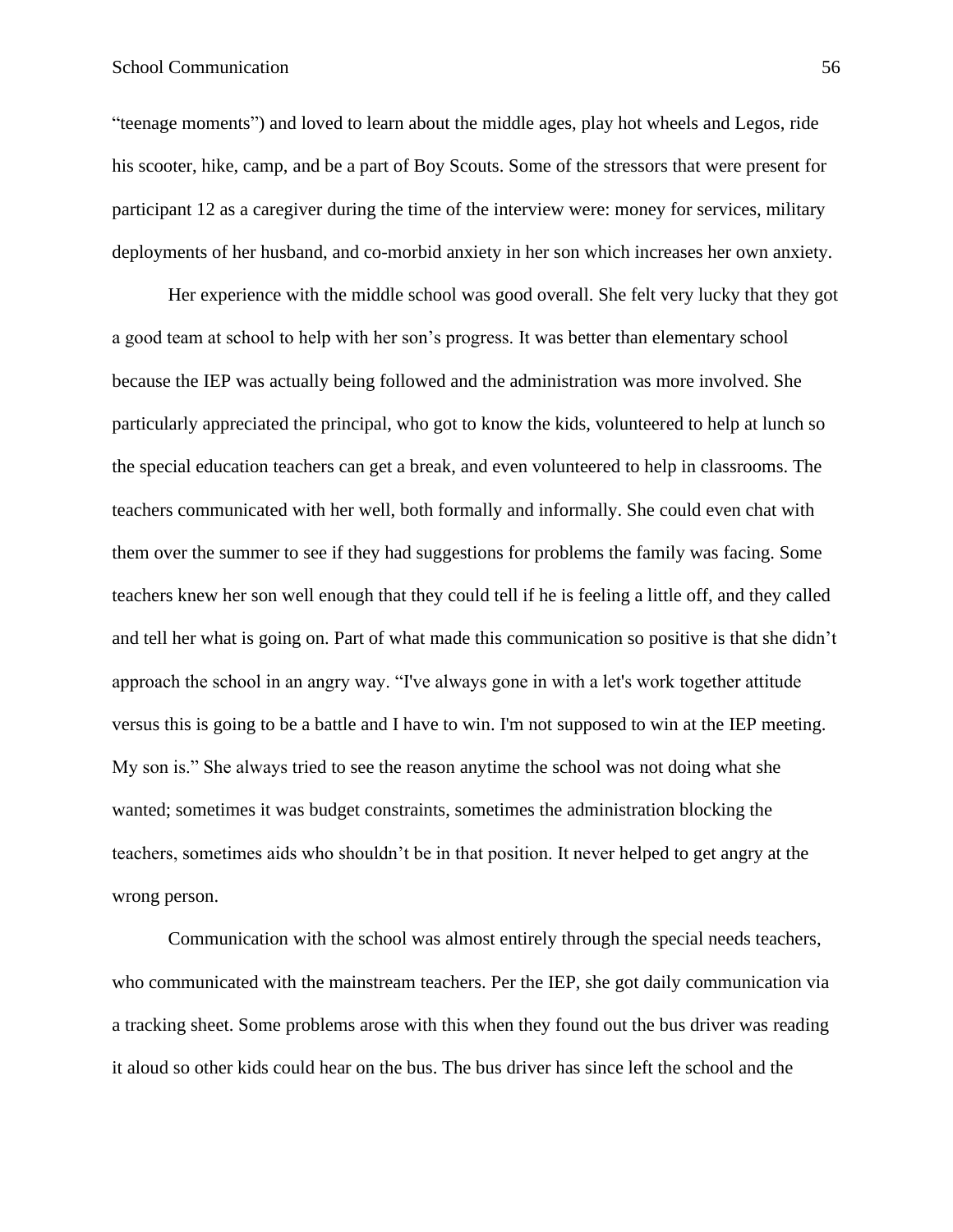teachers accommodated her son's understandable anxiety about the sheet by communicating about more sensitive issues over the phone. The special education teachers did well at accommodating material for him to learn; for example, they found documentaries and YouTube videos to teach him history. This fit his particular learning style. One thing that helped the IEP meetings to go smoothly was that the main teacher had a form her son filled out before the meeting, so they had input from him. The meetings also went well because the mainstream teachers showed up and cared about her son.

Her advice to parents was to ask questions from the teachers instead of making demands. She also suggested that caregivers talk with their kids about everything having to do with puberty. This includes what to expect and how to do things safely. She suggested they talk to them about emotional triggers for them and make sure their teachers know so that they don't accidentally say something about it and set them off. The teachers who work in the middle school level – "they are Saints because they chose to teach the puberty level .... They probably know what they're talking about." Teachers are supportive when they know how they can help.

## *Participant 13*

Participant 13 was a 40-year old, non-Latinx White woman. She lived with her husband and two sons (9.5 and 13). Her 13-year-old son was diagnosed with autism when he was three years old, but she turned it down waiting until he could be tested for giftedness. Once he was labeled as gifted, she allowed the testing for autism. He was advanced in all his subjects and got all As. At the time of the interview, he was preparing to enter the eighth grade. He planned to attend college for electrical engineering. He loved to run (did track, cross country, and soccer) and loved geography and maps.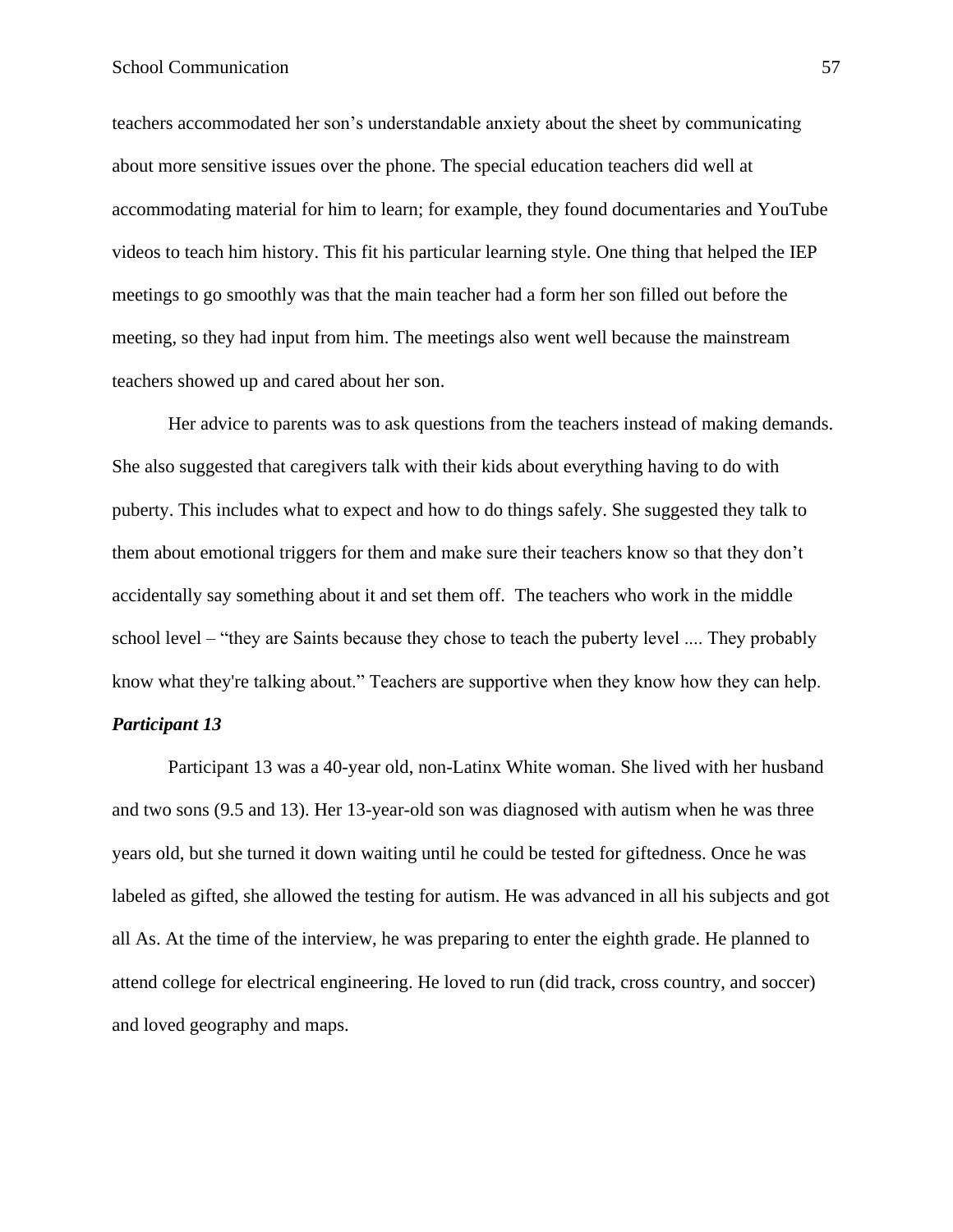They had a very positive experience with the middle school. Since her son was so wellbehaved and intelligent, the school wanted to nurture that. Unfortunately, their willingness to help may have been because they knew he would do well on state testing. There were a lot of great people on his team who bent over backwards for him. His gifted teacher used her personal time to give him a personal tour of the middle school to help him transition in. Participant 13 saw the school personnel as caring about her son, stepping up, and doing what needed to be done so that her son could be successful in school and achieve independence. She had "a great team that comes in and they seem to know my child. They seem to have talked with him. They have information about him. They always have feedback from his teacher."

Her communication with the school was primarily through e-mail unless there was a need to talk in person. Typically, she found that the teachers respond back quickly. She found that it is best to approach the teacher first. Going higher up turned the teacher off, as they may feel attacked or tattled on. She communicated with the teachers the first week as an introduction. She let them know she was a concerned parent who will put in the effort to help her son and his school progress. The IEP/504 meetings went very well. They meet once a year for both the IEP and the 504 plan. A mainstream teacher, his gifted teacher, the School Psychologist, the Autism Support Coordinator, and an administrator attended. She could tell that the school personnel involved knew her son and were invested in him. Her son attended the meetings and advocated for himself and made choices. He even brought up a problem he was having in track (the gun being too loud) and they were willing to make accommodations for him there.

Participant 13 had a unique viewpoint as both a teacher and a parent of a middle school child on the spectrum. Her advice to parents was to let the teacher know in advance what works for the child and what doesn't. By the time a student gets to middle school, parents know a lot of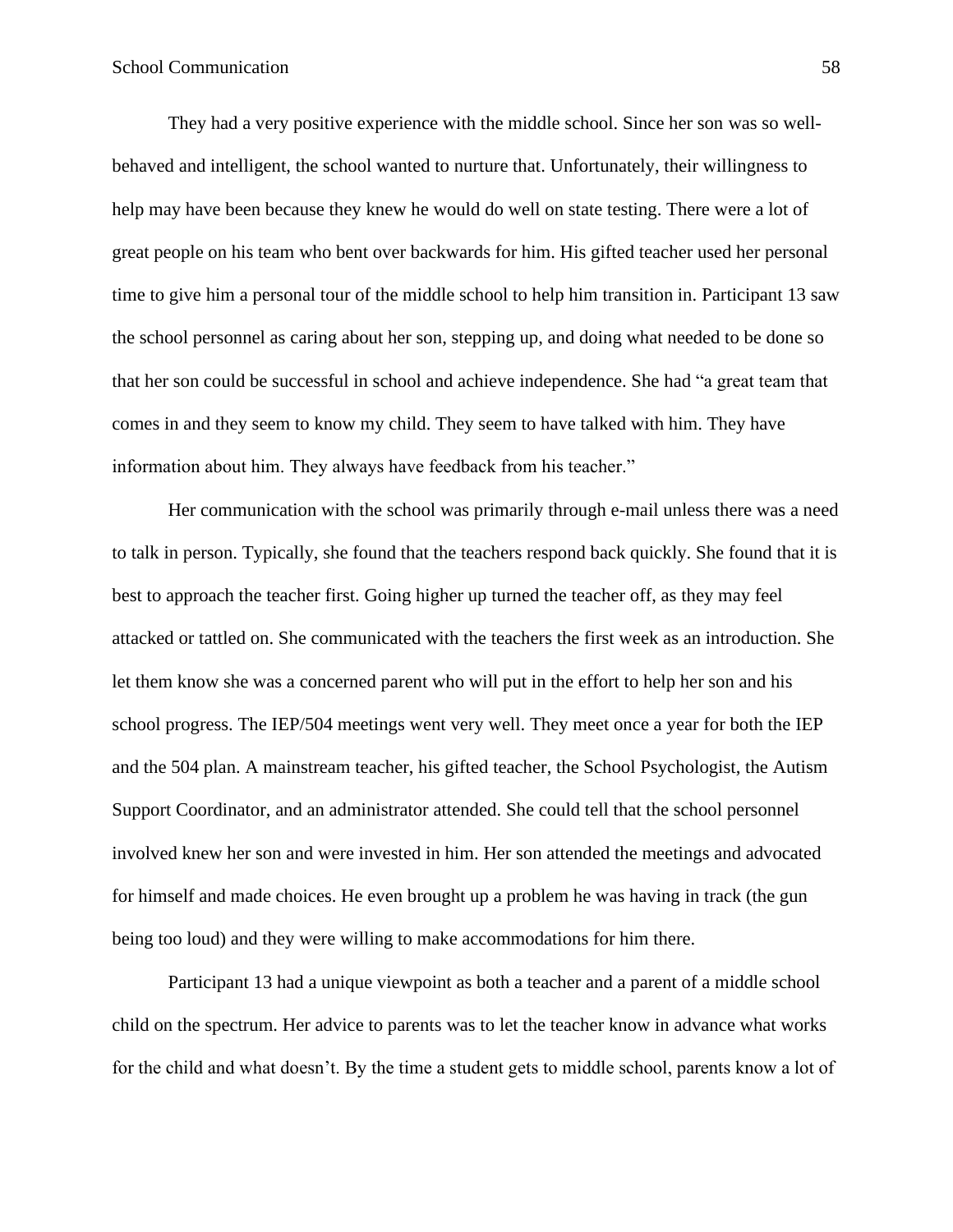what might help and what they don't respond well to. Even though teachers may have new ideas, it helps them to know what has already been tried and how the child has responded to it. In addition, she recommended that parents talk to the teachers early. This way, "instead of fighting fire, you're just keeping things under control. And it works great."

## **Invariant Constitutes**

#### *Accommodations need to be present and tailored specifically to the child.*

All caregivers described either some sort of accommodation that was provided for their child or an accommodation they wish their child could have had. This contrasts with previous literature in which parents knew that the program needed to be improved but did not have specific suggestions on how (Sparks, 2007). Caregivers in the current study had very specific ideas of what would help their child and were confident in their understanding of their child.

The preference for type of accommodation varied greatly between parents. Participant Three expressed the importance of these specified accommodations, saying, "I just think that it's an important thing to always be recognizing that the reason why our children are doing so well is because they get support." Nine of the caregivers talked about placement (mainstreaming or special education classroom) as an important issue. Each of these nine caregivers had a strong opinion about where their child should be placed. Those who felt the placement was correct talked about the strong impact it had on their child. Participant Six stated, "But after she was in the correct placement, she really grew as a person and she really was academically doing better." Some parents preferred their child to be in special education classes, while others preferred mainstreaming. Participant Seven prefers her child to be in the special education to start the year, moving more towards mainstreaming as he adjusts. Participant ten was frustrated that neither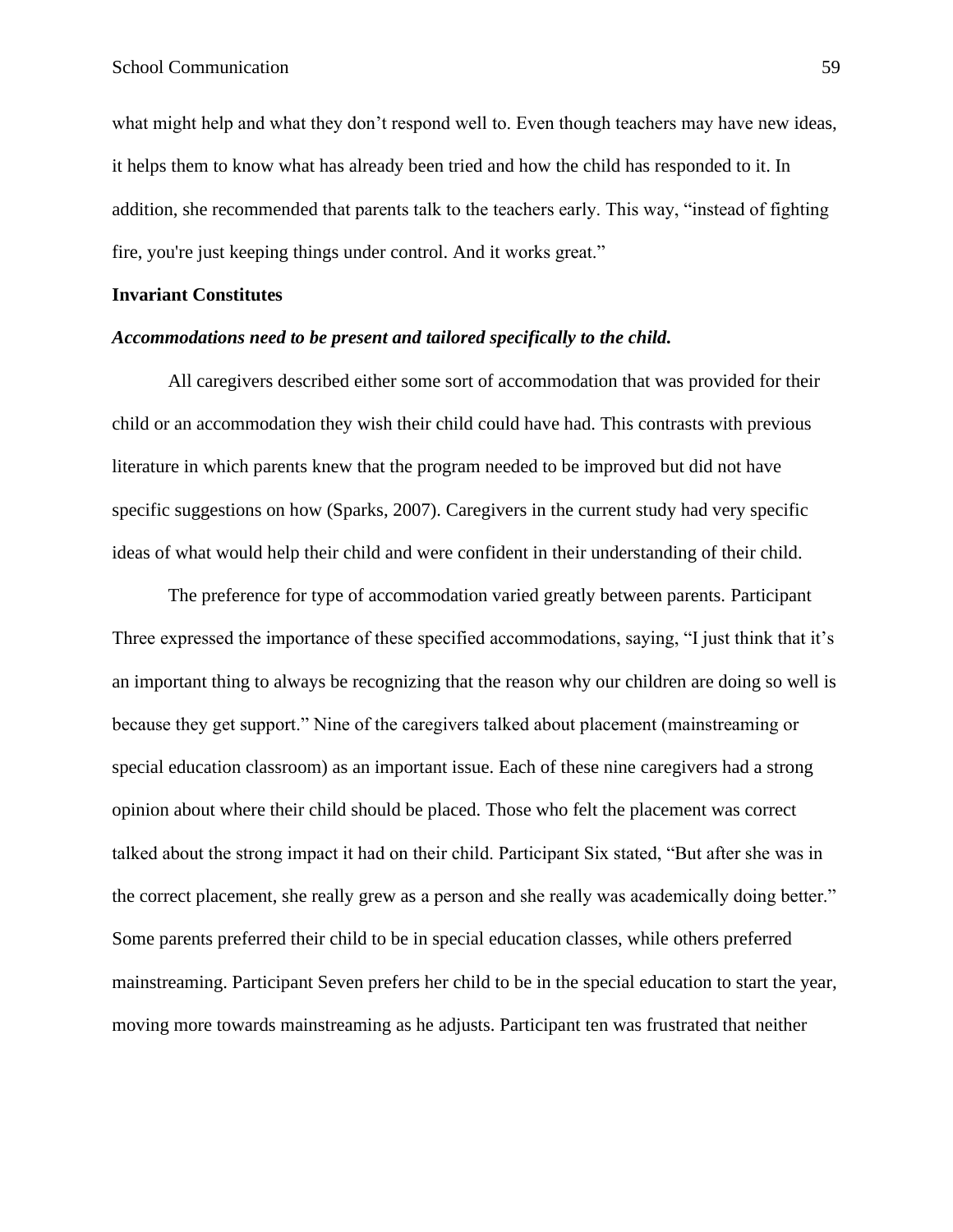option seemed to work for her daughter, "she'd need a lot of support for Gen Ed, but she's too high functioning for an enclosed classroom."

An unfortunate theme in four of the interviews was the lack of accommodations. These parents detailed how they asked for accommodations and were ignored or refused. Similar to past literature (Tucker & Schwartz, 2013), caregivers felt excluded from the IEP process. They talked about specific accommodations they felt would be easy to implement that were not provided by the school. Participant Four stated:

… his stress level was just so high. And they refuse to do anything about it. He could have been in the collaborative [a special education program] all the time, doing what he needed to do, but they refuse to see it.

## *Caregivers are generous in providing advice and offering help to the next cohort of parents with special needs.*

All 13 of the participants had advice for caregivers who were about to begin the same process. Previous literature has not addressed caregivers interacting with each other or their specific suggestions to improve the process. The two most mentioned pieces of advice were to keep open communication (mentioned by ten caregivers) and to educate themselves about resources and the IEP process (mentioned by eight caregivers). Participants wanted future caregivers going through the same experience to be sure to keep communication open with the teachers, their student, and other parents. Participant One stated, "some parents just overlook it, communication is a big key." It is vital to make sure everyone on the child's team is on the same page and understanding each other, as Participant Seven stated: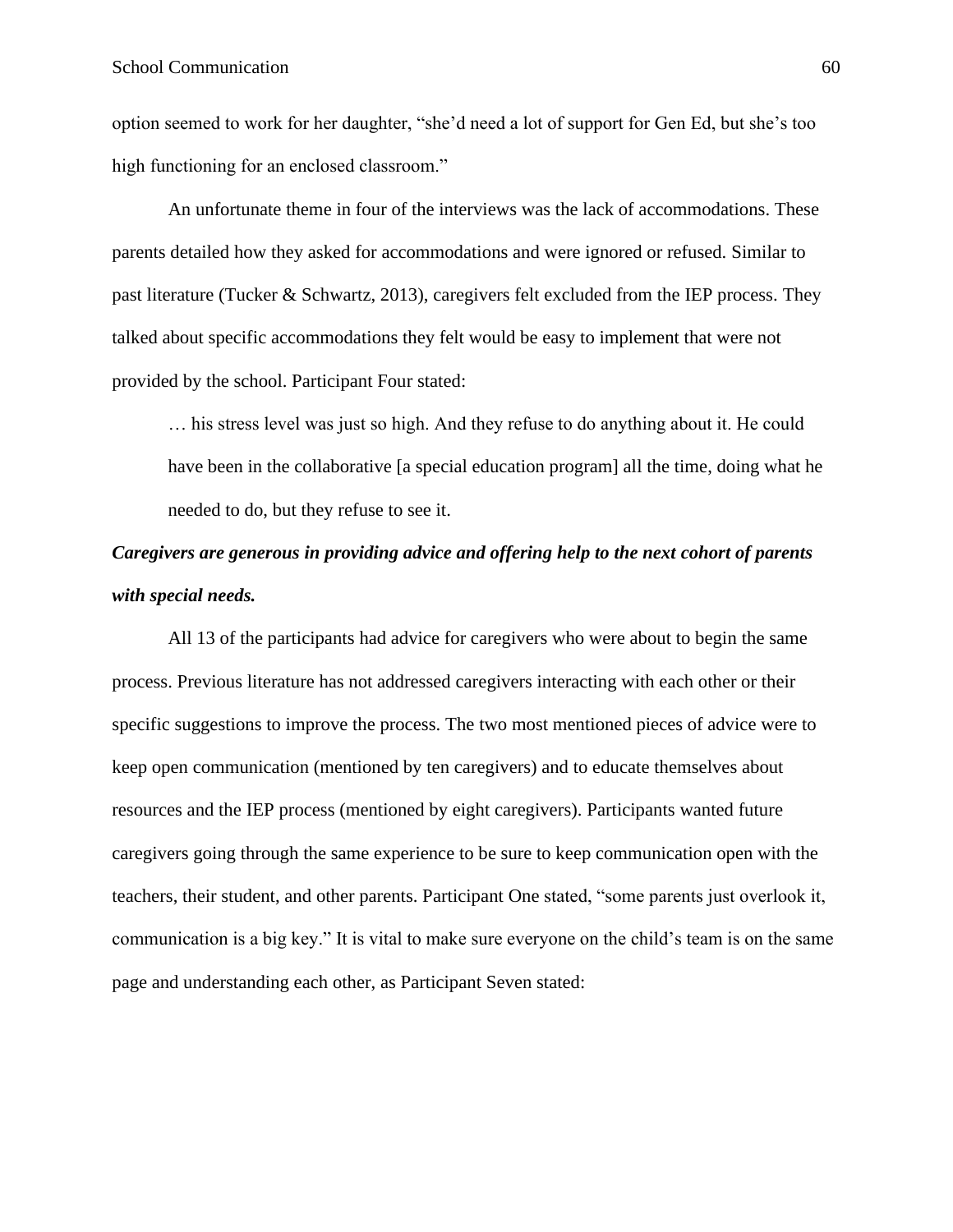My advice to them would be to just keep all the communication open. Make sure that they're communicating with their counselor, special ed, whoever their point of contact is, on a regular basis. Communicate with their kids, see what's going on.

Caregivers gave advice on forms of communication that worked best for them (e-mail, Facebook, texting, phone calls, in person meetings, and school systems set up to communicate about grades). Despite the differences in forms of communication, most caregivers stressed the need to remain calm and assert themselves when communicating with the school. Education and research were mentioned emphatically by several participants. Participants encouraged caregivers to know the IEP process, their legal rights, what is written in their child's IEP, what supports are available (e.g. Advocates), and what specific accommodations to ask for. Participants provided information specific to their school, state, or region on how parents could educate themselves. Participant Six lamented, "a lot of the parents, I feel like, when a school district says no, or they can't, they just give up and they just don't go further. They don't understand the IEP. They don't know the law." Participant Eight explained that the IEP process is "going to be a battle, and I have to win," and that the way to do that was by knowing the laws surrounding it.

Secondary pieces of advice were to bring someone with you (a friend or Advocate) to the IEP meeting (mentioned by five caregivers) and to ask questions (mentioned by three caregivers). Several participants mentioned that they were often nervous before the meeting and that IEP meetings could be intimidating. Participant Two, who works as an attorney, reported:

At this point I don't find it intimidating. I find it stressful still, but I don't find it intimidating and obviously that's privilege. I do feel like an equal in the room. And it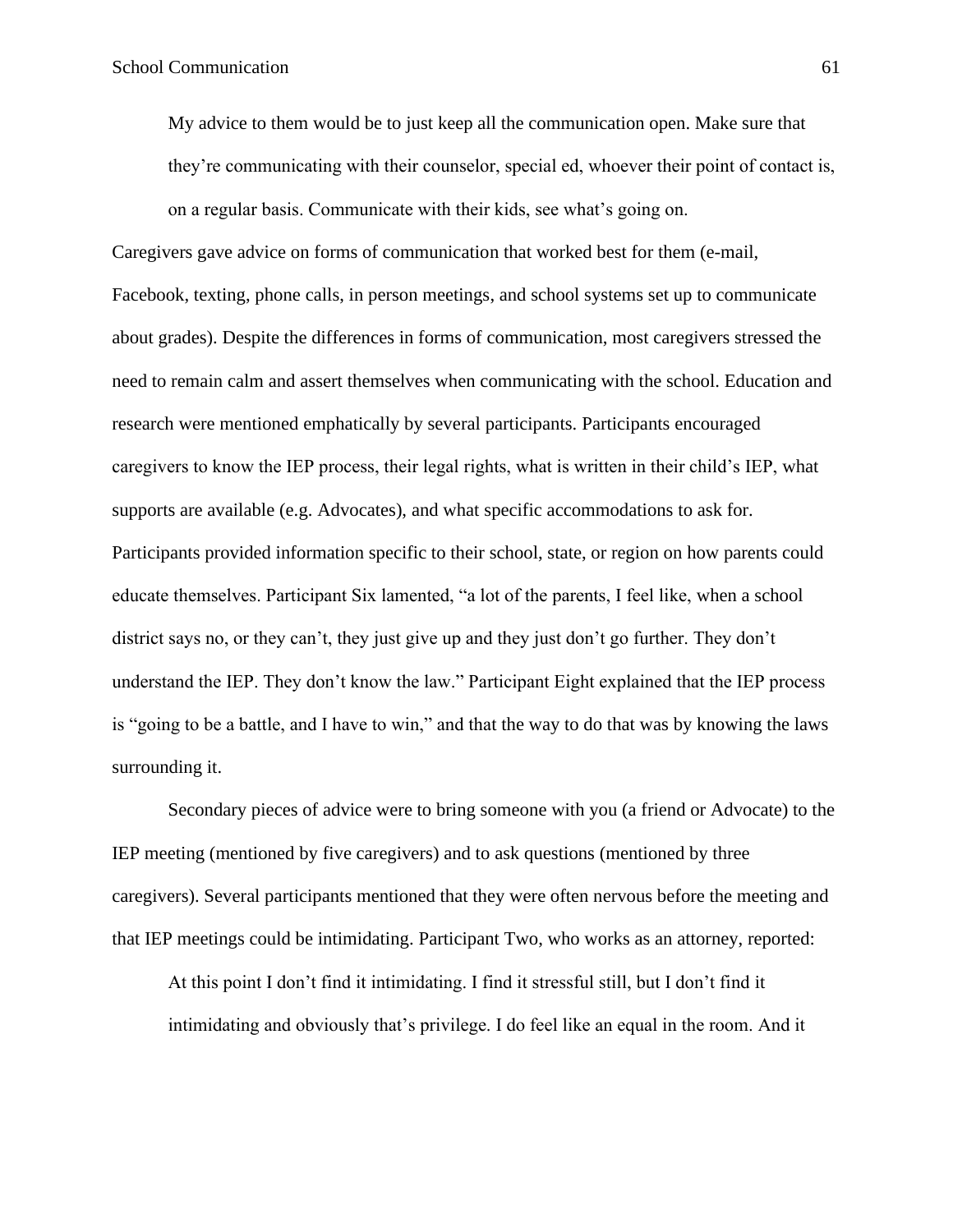saddens me to think about parents who don't feel that, who do feel very intimidated, who feel like it's going over their head…

Participant Three suggested caregivers take someone with them, "that way it's not one against five or one against six – because they [the school personnel] will speed it along. You need to get someone in there who's not afraid to say, 'woah, woah, wait a minute. Explain to me what that is.'" Unfortunately, two out of the five participants who talked about Advocates mentioned that they can be cost prohibitive and difficult to obtain. Being nervous or intimidated during meetings also seemed to prevent caregivers from asking questions. Those who were able to get past that advised future caregivers to ask every question they had. Participant 12 suggested writing down questions before the meeting so that they were not forgotten in the heat of the moment.

## *Change will not happen unless the caregiver takes a position of advocating for the child.*

Eight participants talked about the importance of advocating for their child. Of those, six saw advocacy as a collaborative process that includes communication, being involved, and increasing understanding in all parties. Participant 13 explained how "just the administration listening to the teachers and myself and taking into account what we thought..." made a huge impact. Participant Three echoed this saying, "for me as a caregiver helping her, [the main stressor is] just trying to get the school to listen and trying to get the school to understand." Caregivers talked about how being involved in the school in other ways (e.g. joining the PTA) made it easier for them to advocate for what their child needed.

Two participants talked about advocacy as being in a place of power and distrust. This is similar to how parents in the past have seen advocacy as often resulting in conflict (Bennett, 1997; Slade et al., 2018). Participant Five stated, "they know I have a platform; I know lots of people including the new board of trustee." He explained how he often had to go above teacher's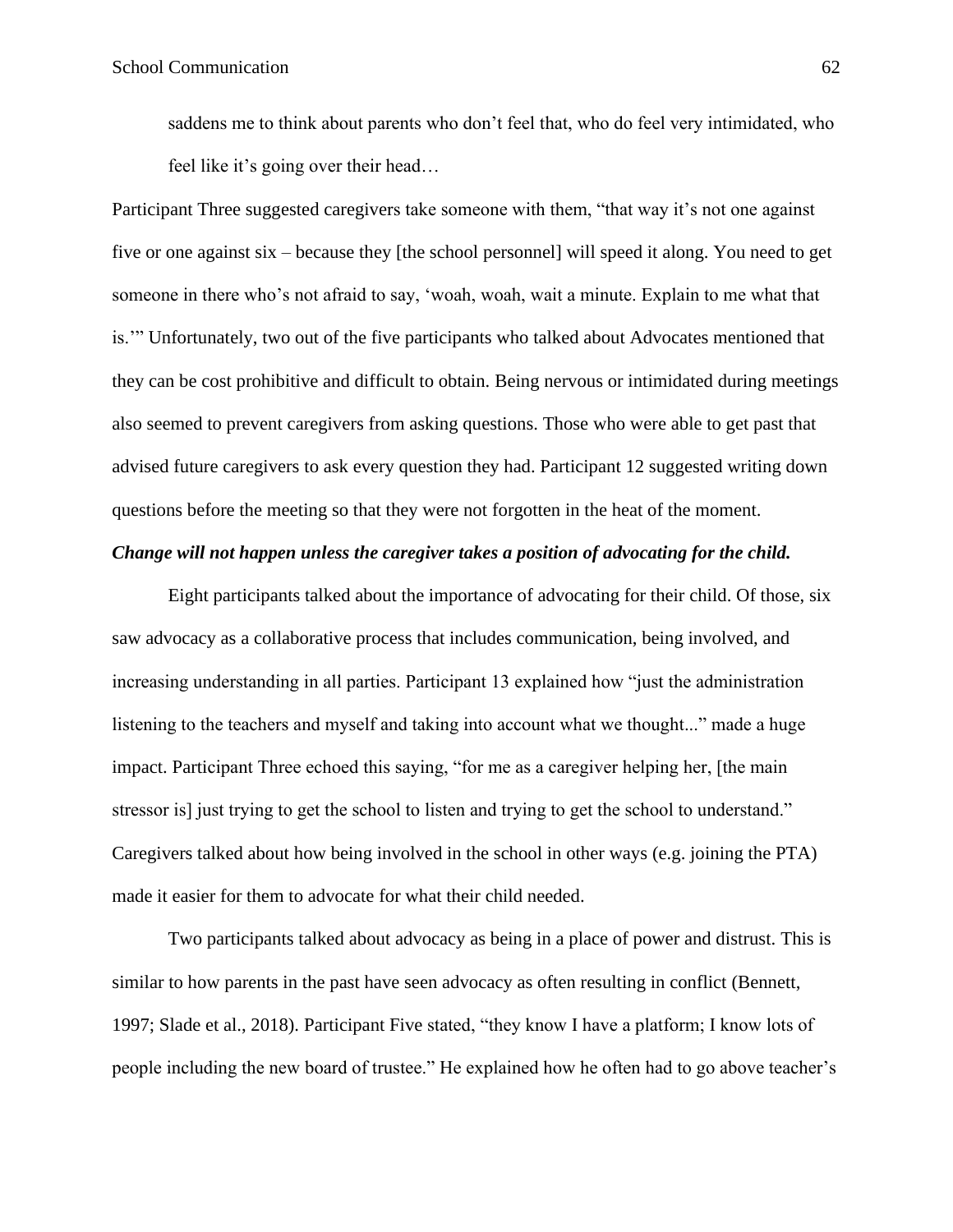heads to the administration, or above the administration to the school board. Participant Four reported that she had to go up the chain of school personnel several times as she did not trust people to tell the truth unless their superiors were there.

# *The best way to help your child through this process is teaching them to advocate for themselves.*

Seven participants talked about the ways in which their child advocated for themselves and how they encouraged this as caregivers. Advocating from the student as opposed to the caregiver did not seem as conflictual as advocacy has been described in the past literature (Bennett, 1997; Slade et al., 2018). One way that caregivers encouraged this was by having the child attend their IEP meetings. For the children who are verbal and aware of their diagnosis, Participant Seven explained that it makes sense, "because the IEP is about him [the student]." All caregivers who talked about their child coming to the meeting and stating their needs to the team said that it was powerful for the school personnel to hear the child's needs in their own words. Participant Four stated:

He's been telling them what he thinks, what he wants, and what he knows. Basically, being his own advocate! The first time he was a little scared, so he finally got it that he could take a few minutes to get the thoughts together and then say what he wanted to say. Participant 12 talked about the learning process to have her son at the IEP meeting. She gives him the choice of whether to attend. She finds it very valuable for him to learn to speak his needs and know that there is a team of people at the school who are there for him and support him. Some participants were clear that their child did not go to the IEP meetings and felt they did not have the capabilities to advocate for themselves. For some this was a cognitive or communication issue and for others the child simply did not want to attend. Participant 11 talked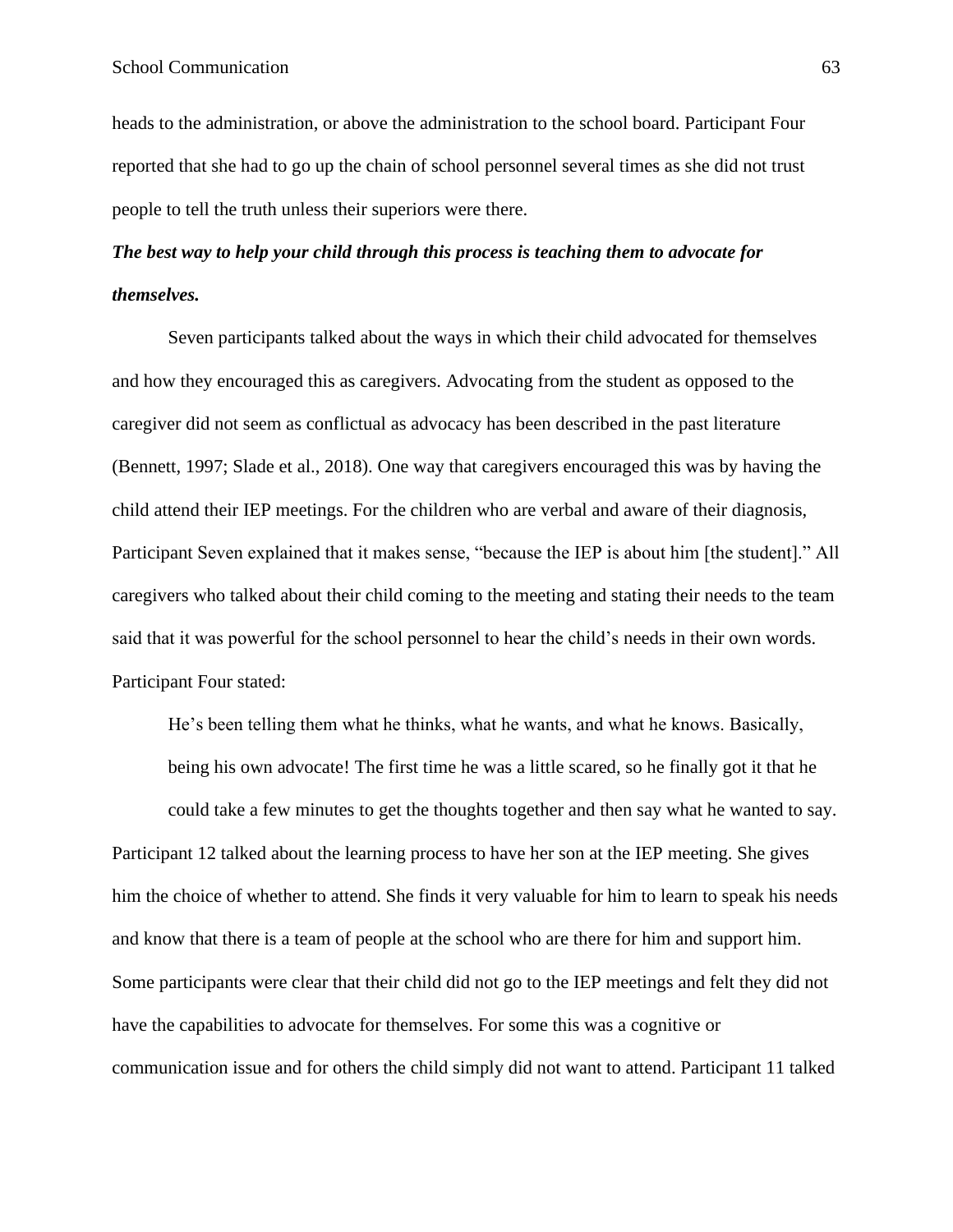about a situation in gym class where she was able to coach her son to talk to the teacher and resolve an issue. He needed help finding the language and courage to talk to the teacher, and Participant 11 helped by talking to the teacher as well. She felt this was a valuable experience for her son and was encouraged about his future seeing he was beginning to advocate for himself.

## *Child behaviors that do not relate to academics affect the way the child is treated at the school.*

Ten caregivers talked about how their child's behavior and emotional reactions to stress affected their standing at school. In contrast to past literature (Sparks, 2007) it was clear that caregivers were confident in their knowledge of their child and accommodations needed for the behavioral and emotional issues. Participant Nine attributed their good experience to this "I think that part of it is that my child is well behaved and he's intelligent. So, I think they want to nurture that." However, the other nine participants who spoke about their child's behavior mentioned how it interfered with learning. Participant Five told how his son had been suspended seven times this year, interfering with his attending school and learning. Behaviors and maturity sometimes prevent the student from being involved even if they are intellectually capable. Participant Eight, whose son loves science, stated:

Although he's still really only at about a fourth-grade comprehension level [in terms of emotional maturity], and that impacted his ability to take science classes. He can't take a mainstream science class because he doesn't have the comprehension for the safety things for some of the experiments they do…

Five participants talked about the stress and anxiety that their child faced. For Participant Two, the school was understanding:

When we see issues coming up at home, we're always (I think this is a critical piece for us that has been really successful)... when we see something at home, we've always been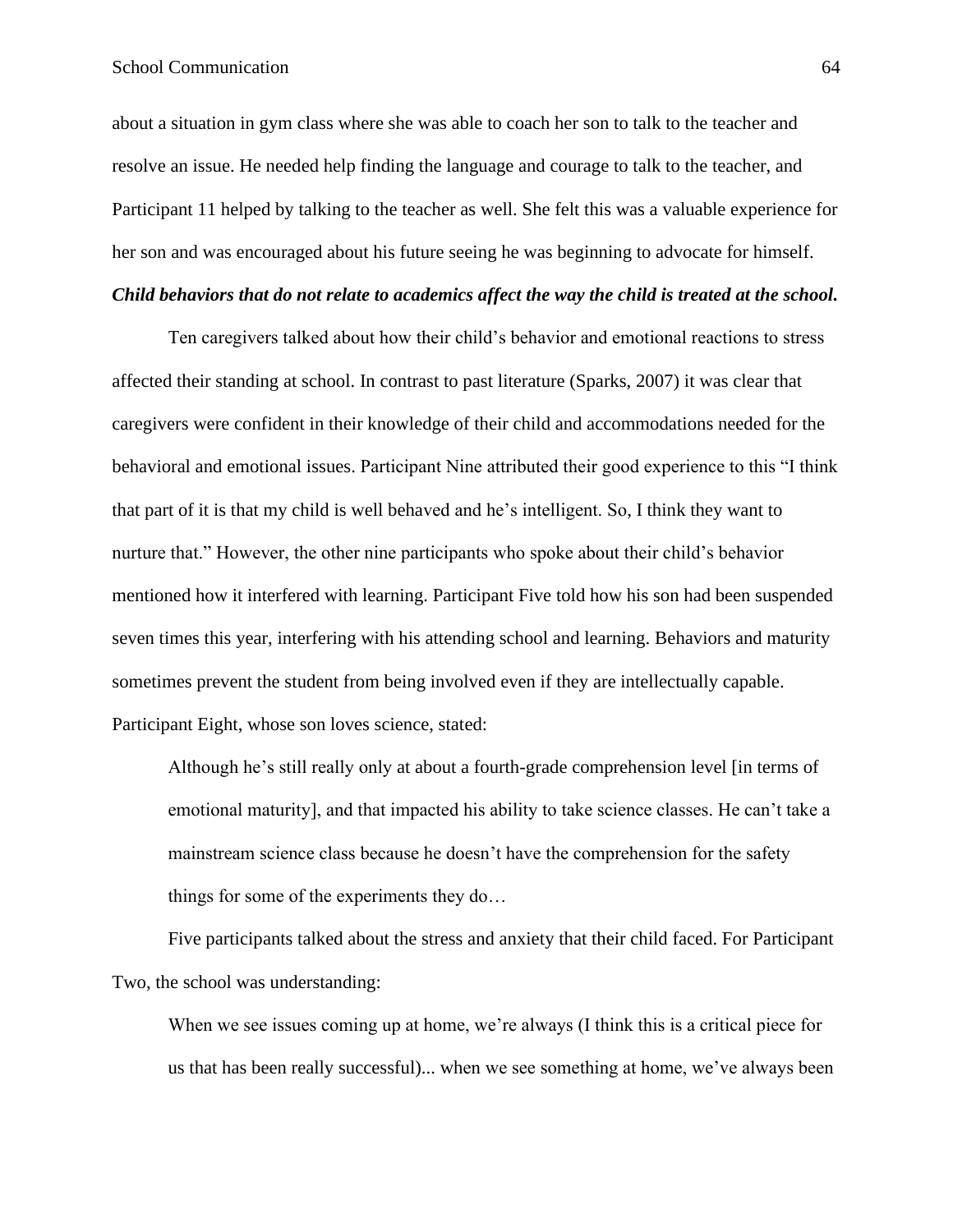able to figure out a way to explain it to the school for them to understand how it's impacting his education.

Other participants described how the school would not address the anxiety because it was not impacting the child's academics. Participant Eight described an unfortunate bullying incident instigated by the bus driver that caused her son to begin hiding his anxiety from school personnel. Three other caregivers described how bullying affected their child.

# *The processes of communicating with the school and going to IEP meetings is a very difficult and emotional one.*

Twelve participants talked about their emotional reactions to these processes. Four participants talked about both positive and negative emotions, seven talked about only negative emotions, and only one talked only about positive emotions. Most participants talked about the stress and anxiety, which we have seen in caregivers in many other situations and facets of life (e.g. Al-Farsi et al., 2016; Bitsika & Sharpley, 2004; Dabrowska & Pisula, 2010; Hamlyn-Wright, Draghi-Lorenz, & Ellis, 2007). Participant Six stated**:**

I mean, it was a positive in the end, but honestly, I probably stressed myself out and worried myself and got myself sick like half that season. And anyway, lost weight just because of emotional eating and emotional stress.

Some talked about anger, anticipation, frustration, confusion, disappointment and the feeling of being overwhelmed. Many of these feelings are similar to what a caregiver experiences when they first learn of their child's diagnosis of ASD (Fleischmann, 2004). Participant Ten talked about how intense these emotions were during the IEP meeting: "I would dread meetings; I would go into meetings shaking." Those who talked about positive feelings expressed that they knew their experience wasn't like others they had heard. Participant Nine said, "We've had a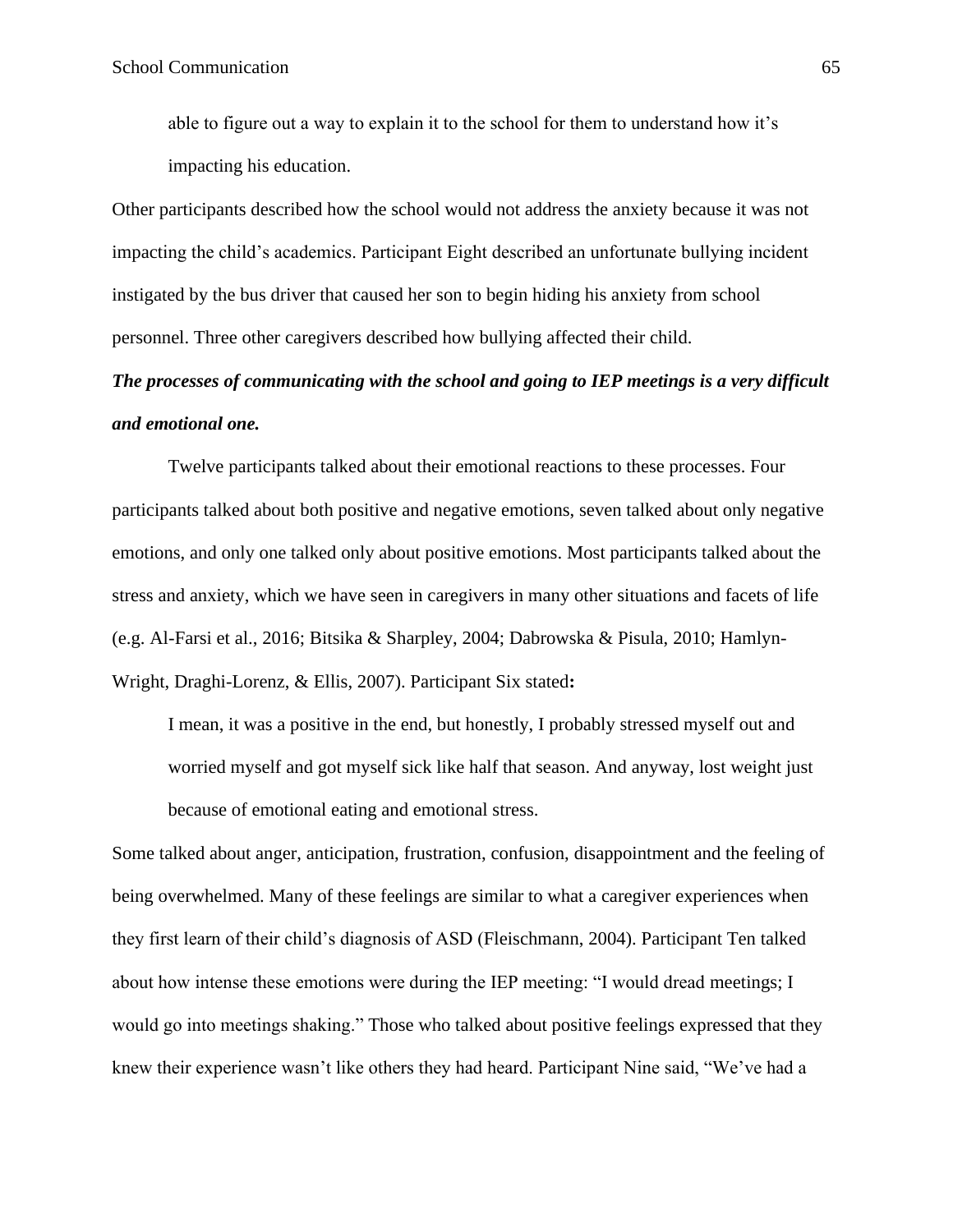## School Communication 66

very positive experience, but I can't say that it's the same for all School Districts. This school district has been phenomenal." Participants also indicated that even when the process goes well, it is still emotional and stressful. Participant 12 explained:

I think it's such a personal and worrisome topic and you're so concerned about all of it and that you can get very intense about things or angry when something doesn't go the way it should have gone… My husband and I both try to go [to IEP meetings] when we can and it's collaborative and it's great and it's still incredibly stressful.

Participants suggested that you recognize the emotion, seek out support, and don't schedule anything else important for big meeting days. In addition, a few participants recommended keeping those emotions to yourself and not sharing them with the school personnel. Participant Seven expressed how she was unable to do this and she "just let the vice principal have it, and he hasn't spoken to me or looked at me since." Participant 12 plans ahead now if she knows she will be getting sensitive information. She asks for it ahead of time, so that if she is going to have an emotional response, she can have it at home without everyone seeing.

## *Succeeding in the processes of communicating with the school and going to IEP meetings requires sacrifice.*

Eight participants mentioned sacrifices they made as a caregiver to make sure that their child succeeded in middle school. Several parents talked about financial concerns and effects on their careers. Mental disorders, such as ASD, have been identified as the costliest set of childhood disorders (Thomas et al., 2016). Participant Eight reported that her husband had several tempting job offers they had to turn down because moving schools was not feasible. Participant One stated, "Its hard because I've had to put a lot of stuff in my life on hold. I want to finish my degree." The amount of time she had to commit to communicating with the school and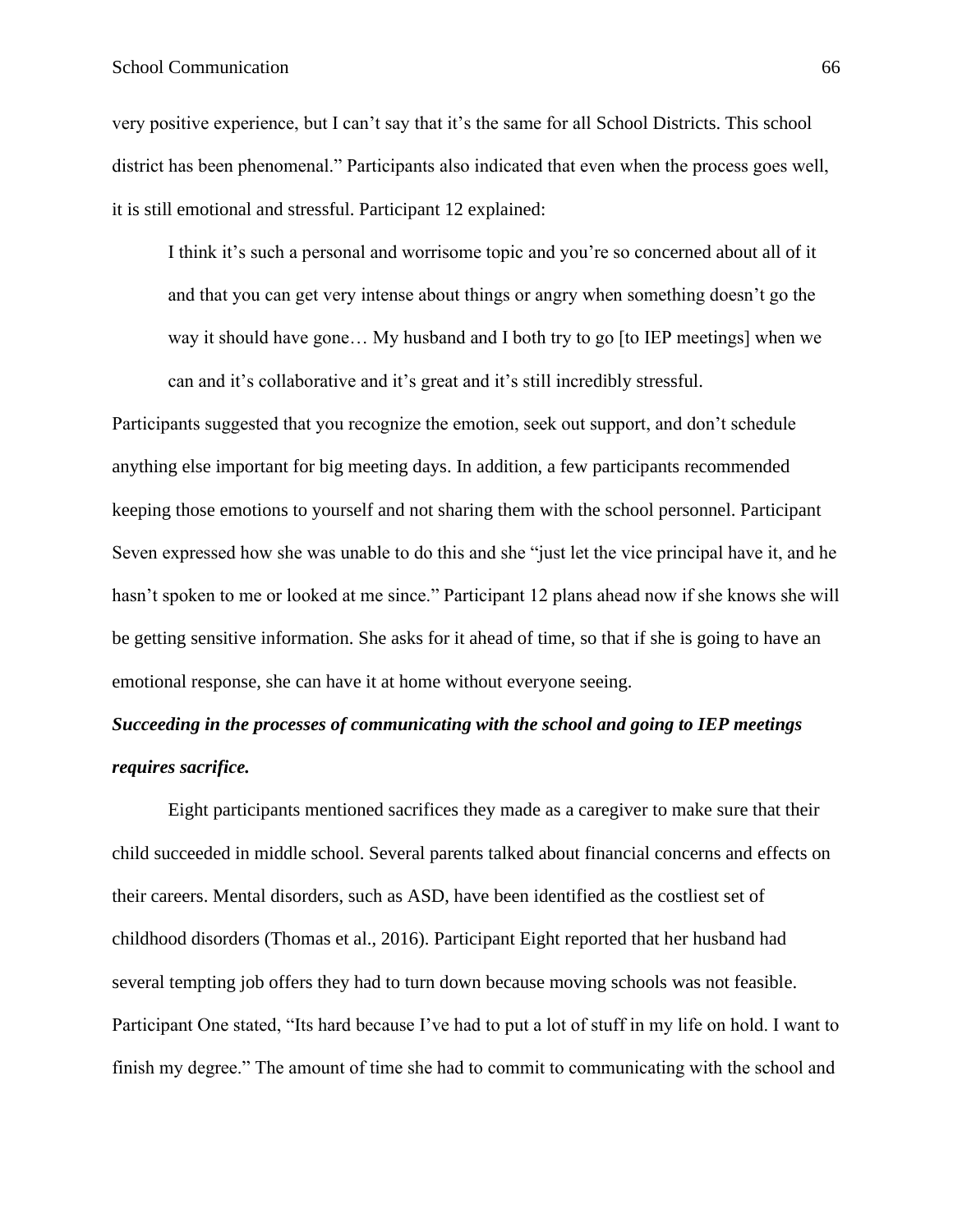## School Communication 67

advocating for her child interfered with her finishing her career and changing jobs. A different job may not provide the flexibility needed if she had to pick her son up unexpectedly. She stated, "I know I need to get a better job and make more, but this for the situation right now works out good." Participant 11 described her time commitment as follows:

As a parent, what is challenging is like just helping him manage all the things. And then every day it would be like, okay, I'm going to check Google Classroom. I'm going to check the homework page and them I'm also going to check Infinite Campus. And it just ends up being kind of a lot.

Another sacrifice is physical and mental health. Past research has also looked at caregiver burden stress affecting the health of the caregiver (Cadman et al., 2012). Participant Six described how stress lead to sickness and weight loss. The amount of time caregivers spend managing communication with the school interferes with activities that reduce stress and selfcare activities. Even parent support groups are limited in the amount of help they provide. Participant 11 described one group that did not offer childcare, "and so it's like a room filled with parents with kids with autism and nobody's interacting because we're focused on our children."

#### *School personnel have a huge impact on how the process of communication goes.*

Twelve participants talked about school personnel and how they impact the process. Past research has commented on how variant experiences are, citing school personnel as one reason for that (Kurth, Love, & Pirtle, 2020). Teachers have a particularly strong impact, as mentioned by nine of the participants. Participant One explained, "depending on your school district and what kind of teacher you have, everyone has vastly different experiences. And not all of them are good." Several participants mentioned special education teachers who went above and beyond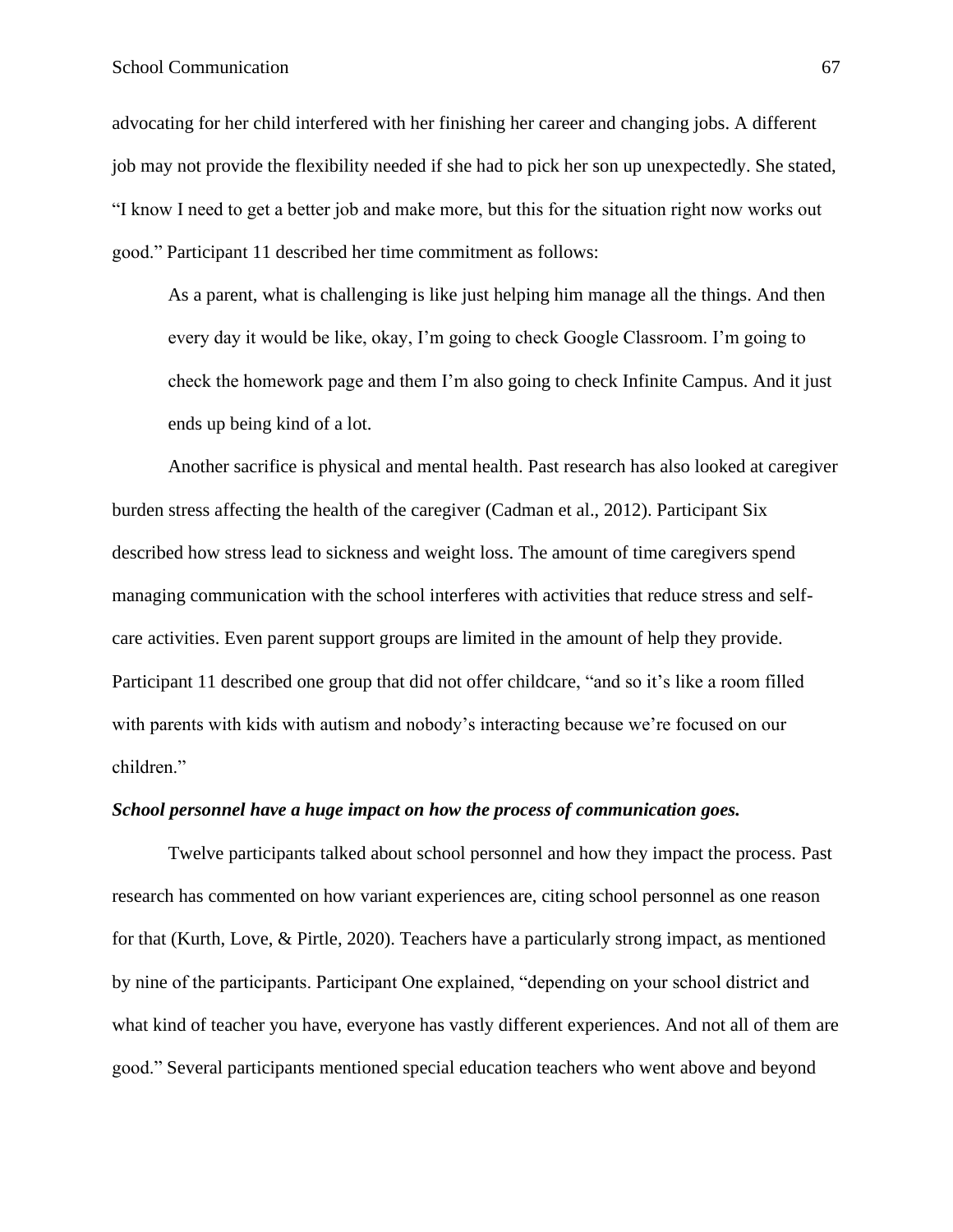and used their own time to help the process. Participant Nine talked about how the school "bent over backwards" to help her son transition into middle school. She said:

The gifted teacher was the one that took him on the tour. She took from her personal time and took him on a littler personal tour with just he and I so that he can get his bearings inside of that building.

Caregivers seemed to have more difficulty communicating with mainstream teachers. Participant Three was frustrated by the lack of understanding, saying:

And I think the teachers themselves don't have the training for a lot of the special needs children, even though they're in a regular classroom. They don't have the training to work with children who are on the Spectrum. That's a big disadvantage, I think, for the teachers.

Participant Six expanded on this, talking about how they interacted with mainstream teachers during the IEP meeting. She said, "a lot of times you can tell they feel awkward during it." She was frustrated by the lack of input from them; "they're just there to read off her goals and new goals."

## **Discussion**

## **Themes**

#### *Accommodations*

Caregivers had very strong opinions about what was needed for their child to succeed in middle school. Caregivers appreciated the impact of a correct placement or accommodation. The right accommodation for their child is the key to their child's changes in behavior and academic performance. Although many parents felt that their child was not getting the correct accommodation, there was consistency between parents in that they knew what was best for their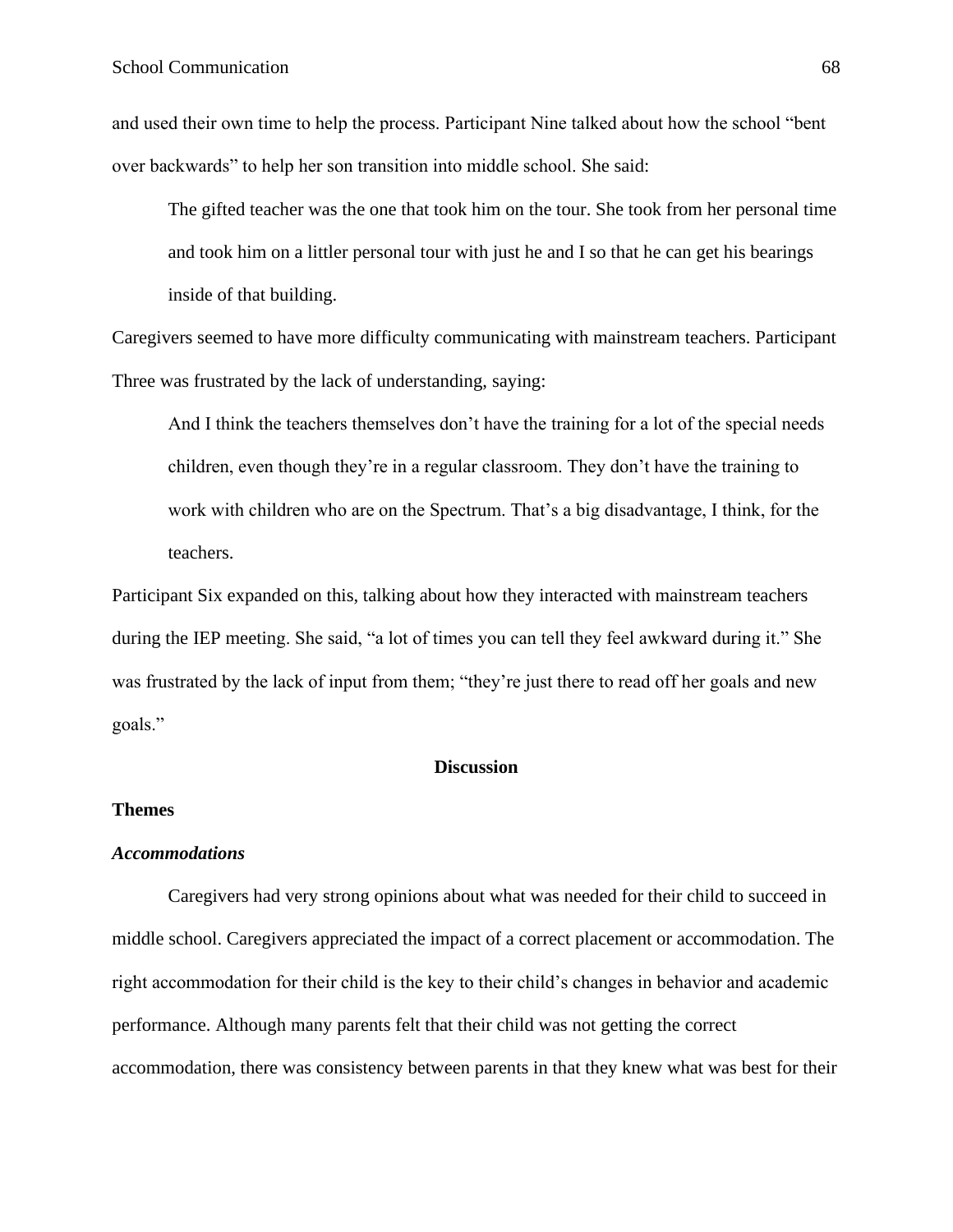child. Though teachers generally realize the importance of parent involvement (Bennett, 1997), there is often pushback when a parent tries to express what they think is best for their child. Parents know their child intimately and have valuable knowledge to share. The combination of school personnel's professional knowledge and the caregiver's family knowledge is a recipe for success; however, communication problems often prevent this collaboration. Parents expressed the sentiment, consistent with past literature that if they had to advocate, they were put in an adversarial position (Tucker & Schwarz, 2013).

#### *Advice*

Caregivers had advice for future parents who would go through the same process. As there was a great deal of information they "wished they knew" when they were going through the process, it is evident that the means to pass this advice along are not sufficient. Much of this advice centered around helpful ways to communicate with the school or information that parents should know. One participant mentioned that Pennsylvania has the state laws about education specifically written for the lay person to understand (The Rights Done Right: The Procedural Safeguards in Plain Language; PEAL Center). Resources such as this for each state would be useful for parents. In addition, parents must be able to find these resources. Many resources that are available seem to be accessed only by parents with higher levels of education and more financial resources (Gerkensmeyer et al., 2008). Many parents give or ask for advice via social media or support groups. These resources need to be developed and made more accessible to the population.

## *Advocacy*

Most caregivers felt the need to advocate for their child. Many wanted to teach their child to advocate for themselves. Some saw advocating as a collaborative and communicative process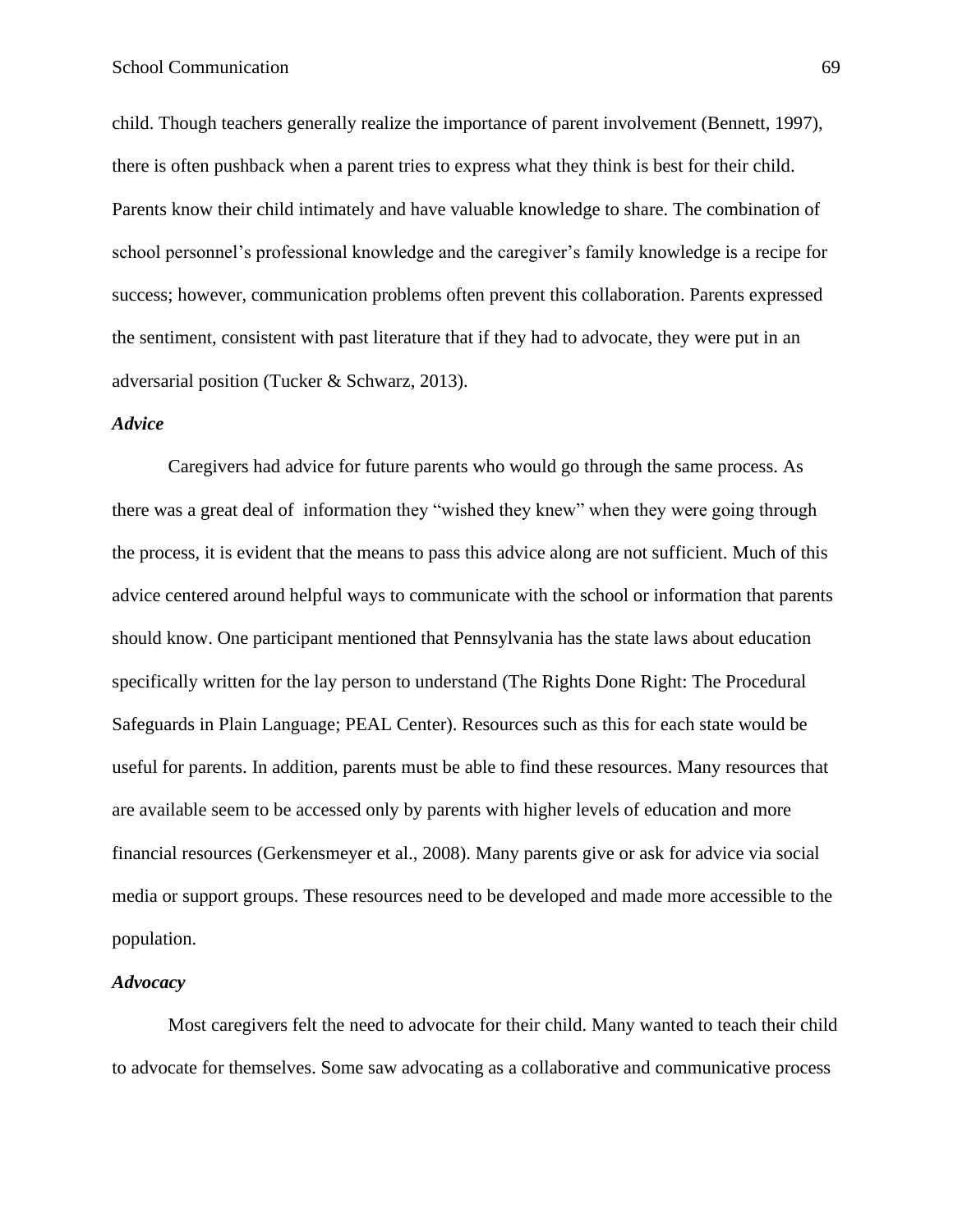while others likened it more to fighting a battle. Past research suggests that parents often are put in a combative role if they try to advocate for their child (Tucker & Schwartz, 2013). It is natural for caregivers to try and avoid conflict with school personnel who are responsible for the care and education of their child. This could be due to a power dynamic where parents feel that administrators have more control over the situation than them. One participant stated that she knew she experienced privilege in this situation because she felt like in an equal in the room during IEP meetings due to her law degree. Many caregivers do not have this advantage and need supports that help them to feel like an equal.

### *Emotions*

Caregivers were very emotional about the process but hid emotions from the school. One participant reported she would try to prepare herself before an IEP meeting if she thought she might be getting information that would make her feel emotional (e.g. a reassessment of her child). She wanted access to the information early so that she could have the emotional reaction privately, specifically not in front of the school personnel. Caregivers need a safe space to be able to share those emotions somewhere. This could be accomplished through supports such as a support group or individual/family counseling. Very little previous research has looked specifically into the emotional reactions of parents during IEP meetings and other communications with the school. This is an important area that could be further developed in future research.

#### *Sacrifice*

Caregiver burden and stress can have a negative impact on the individual (Myers, Mackintosh, & Goin-Kochel, 2009). Parents described making sacrifice in their personal lives, relationships, schooling, and careers to ensure that their child was taken care of. The sacrifices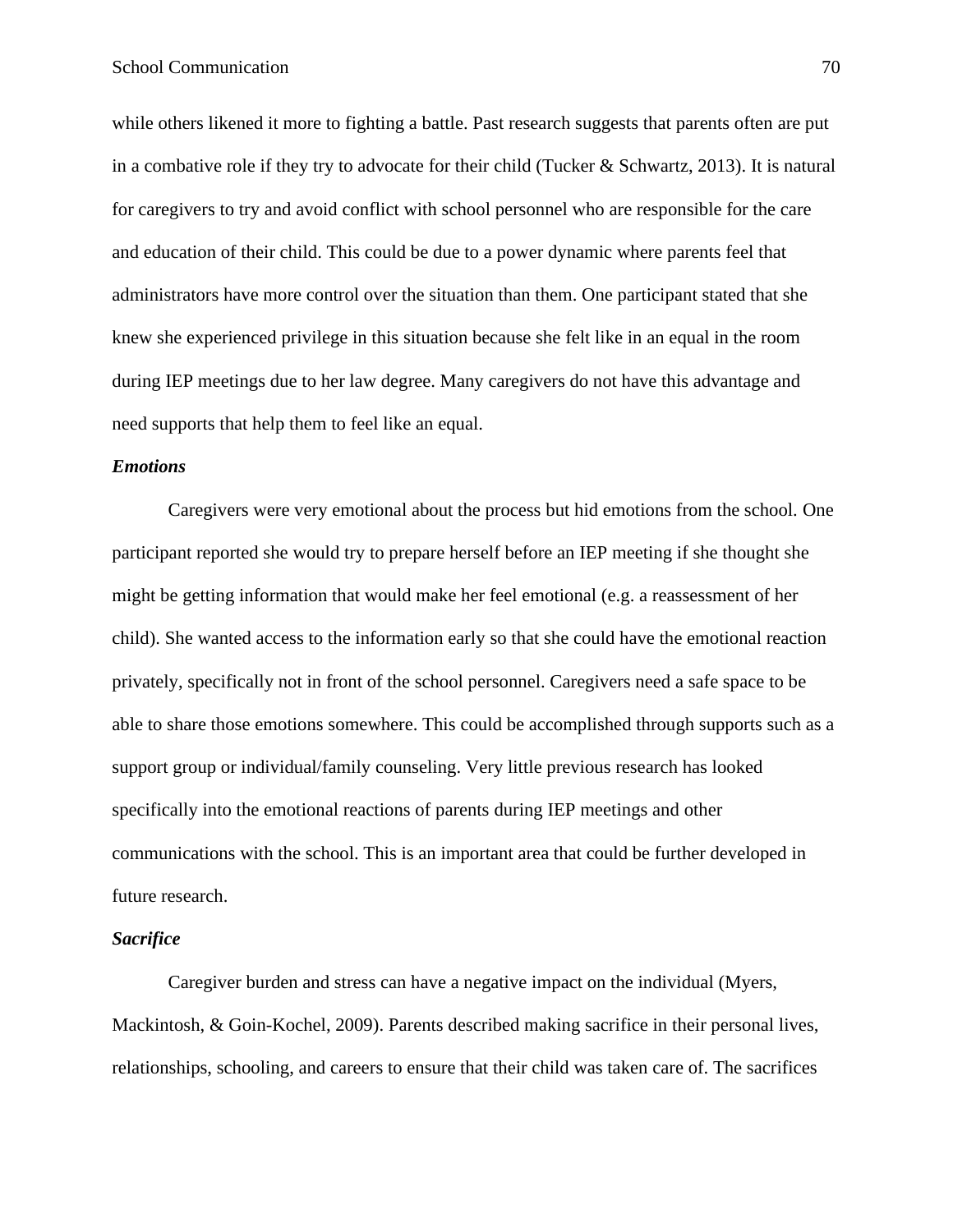were deemed necessary to the success of their child in school, but parents were not thanked or appreciated for the sacrifices. In fact, several seemed to feel that school personnel did not understand or respect these sacrifices. Consider Participant six who spent time and money advocating to get her child into special education. She was chastised by the school for these efforts. There is a clear need for compassion and care for caregivers who are making sacrifices not only from the school personnel but counseling professionals as well.

## *School personnel*

Most caregivers described ways in which different school personnel affect their experience with the school. Similar to past literature (Kurth, Love, & Pirtle, 2020) experiences could be drastically different year to year based on the personality and approachability of the teacher. Other school personnel (principals, administrators, special education teachers or directors) were more stable throughout the child's time in middle school and often set the tone for how the child was treated by the teacher. Understanding in detail what type of school personnel and factors about the individuals make the experience better could have a significant impact on teacher or administrative training. Many parents in the current study and past literature (Tucker & Schwartz, 2013) felt that school personnel did not have sufficient training in ASD specifically. Adding training on ASD that includes what works in communicating with parents and students could be extremely beneficial to changing the climate of the educational system for these caregivers.

## **Implications**

To ensure the results present a clear path of action, the implications are explained in terms of a multicultural competence framework. Ratts and colleagues (2015) revised the original model (Sue et al., 1982) to offer a framework that helps implement social justice competencies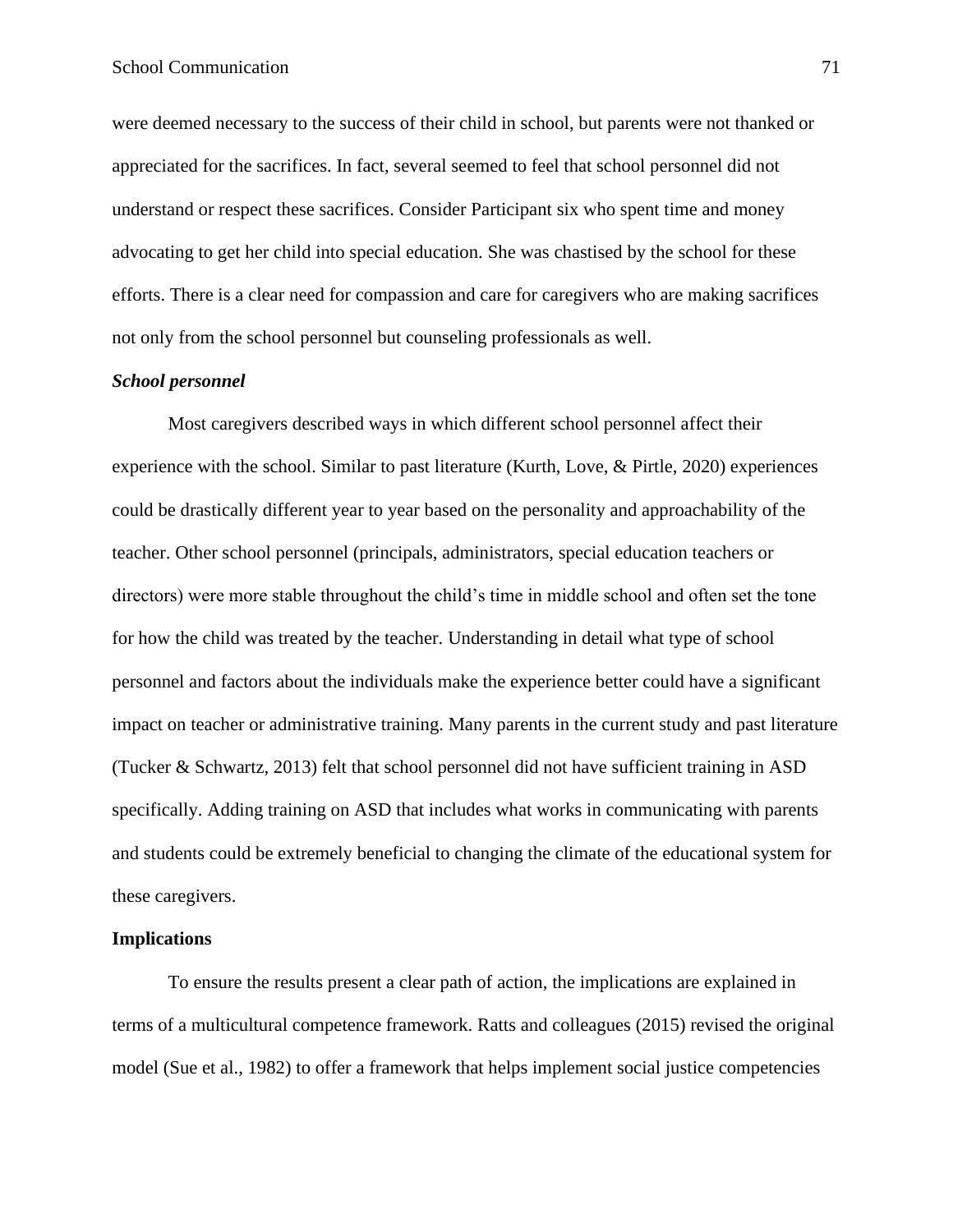into counseling theories, practice, and research. Aspirational competencies organize the findings and implications into a path that can be followed. These aspirational competencies include attitudes and beliefs, knowledge, skills, and action (AKSA).

## *Implications for Counseling Practice*

**Attitudes and beliefs.** Counselors and Psychologists should see caregivers as collaborators and allies. Results from the current study about communication suggest that parents respond best when their opinions are respected and valued. Support provided by practitioners must be sensitive to the caregiver's time needs and childcare needs. Caregivers report a large time commitment for effective communication with the school and IEP support. In addition, seeking support is often hindered by lack of childcare. Parents of children with developmental disorders report that there is less community support available (Nachshen & Minnes, 2005). Practitioners who are organizing group support for caregivers of children with ASD need to be mindful of the caregiver's responsibilities in order to make them comfortable enough to learn and express their emotions.

**Knowledge.** The purpose of this research was to understand the experiences of caregivers of children with ASD when communicating with middle schools and going through the middle school IEP process. Parents described that the process is lengthy, time consuming, and often stressful. In addition, parents sometimes feel disempowered or helpless. Practitioners should be aware of the resources in the community that can aid families. This varies from state to state and sometimes even school to school. In Indiana, INSource is an extremely helpful resource that provides information about special education laws, emotional support via connections with other parents, and advocates who can help with the process.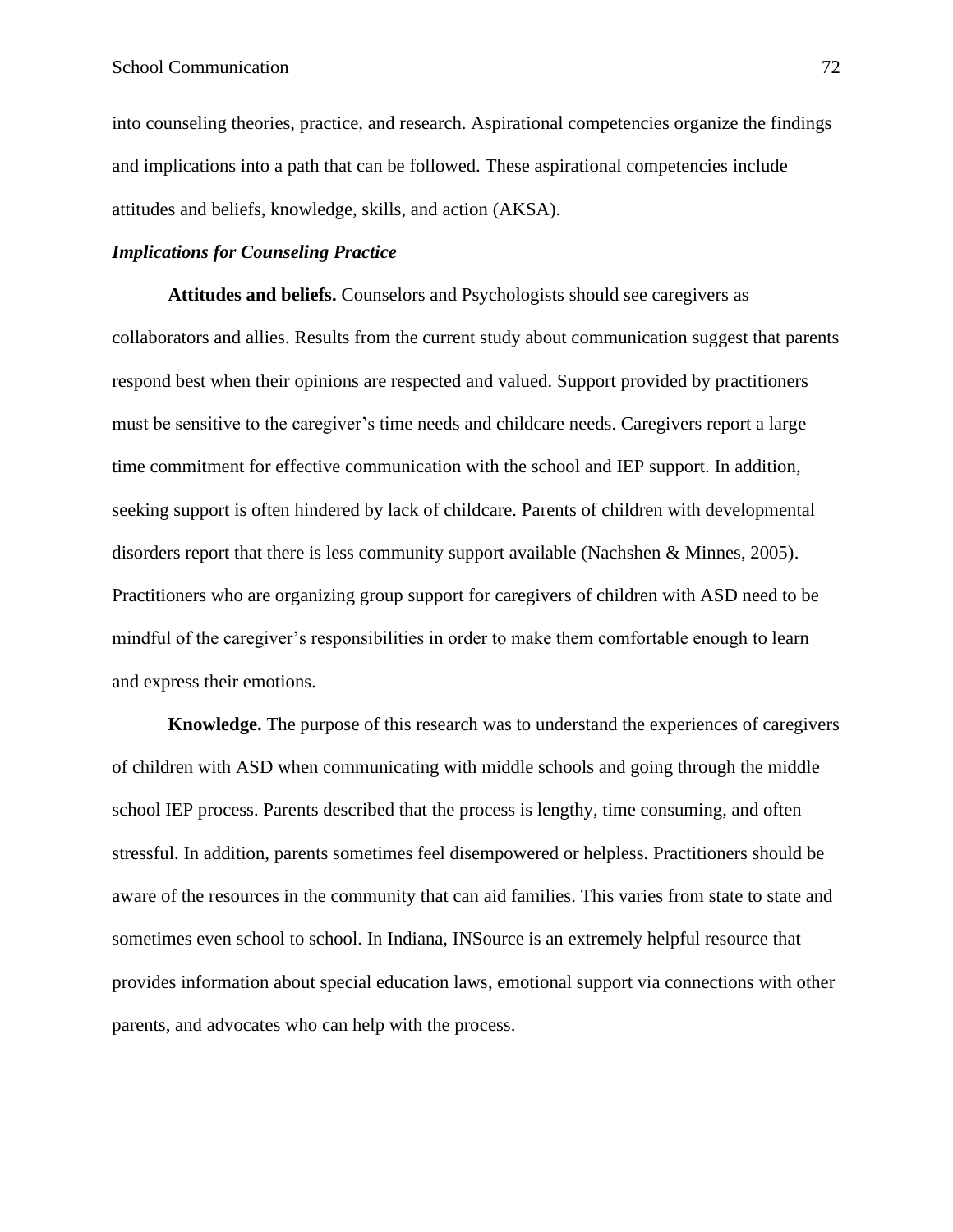Counselors should also develop knowledge of the process of the IEP and the current culture in educational settings. The basis for most IEP law is found in the Individuals with Disabilities Education Act (IDEA, 2004). Practitioners should be knowledgeable about this act. In addition, some states have more specific laws that must also be followed. IDEA guarantees four basic rights to children with disabilities that practitioners should understand: free appropriate education, education within the least restrictive environment, provision of supplementary aids and services, and requirement of fan assessment to determine the child's needs.

**Skills.** Psychology practitioners can help in two main ways: providing information and providing emotional support (Woodman & Hauser-Cram, 2013). This means that practitioners must educate themselves on the legal rights of children in schools so that they can help pass this information on or translate it so the caregiver can understand. It is not within a practitioner's scope to provide legal advice for a client but suggesting when to seek it out may be. Practitioners must build their communication skills to talk to caregivers in a respectful and knowledgeable manner that shows an understanding of the situation.

Several of the participants in the current study mentioned that it was a positive experience for them to have someone to talk to about their experience who cared and wanted to understand. Practitioners are well suited to fill this need with skills they use in everyday practice. Empathy and sensitive listening are valuable to caregivers who often must hide their emotional reactions from their children and the schools. In addition, practitioners must understand the caregiver's experience of fighting for and advocating for what is best for their child from a position of less power.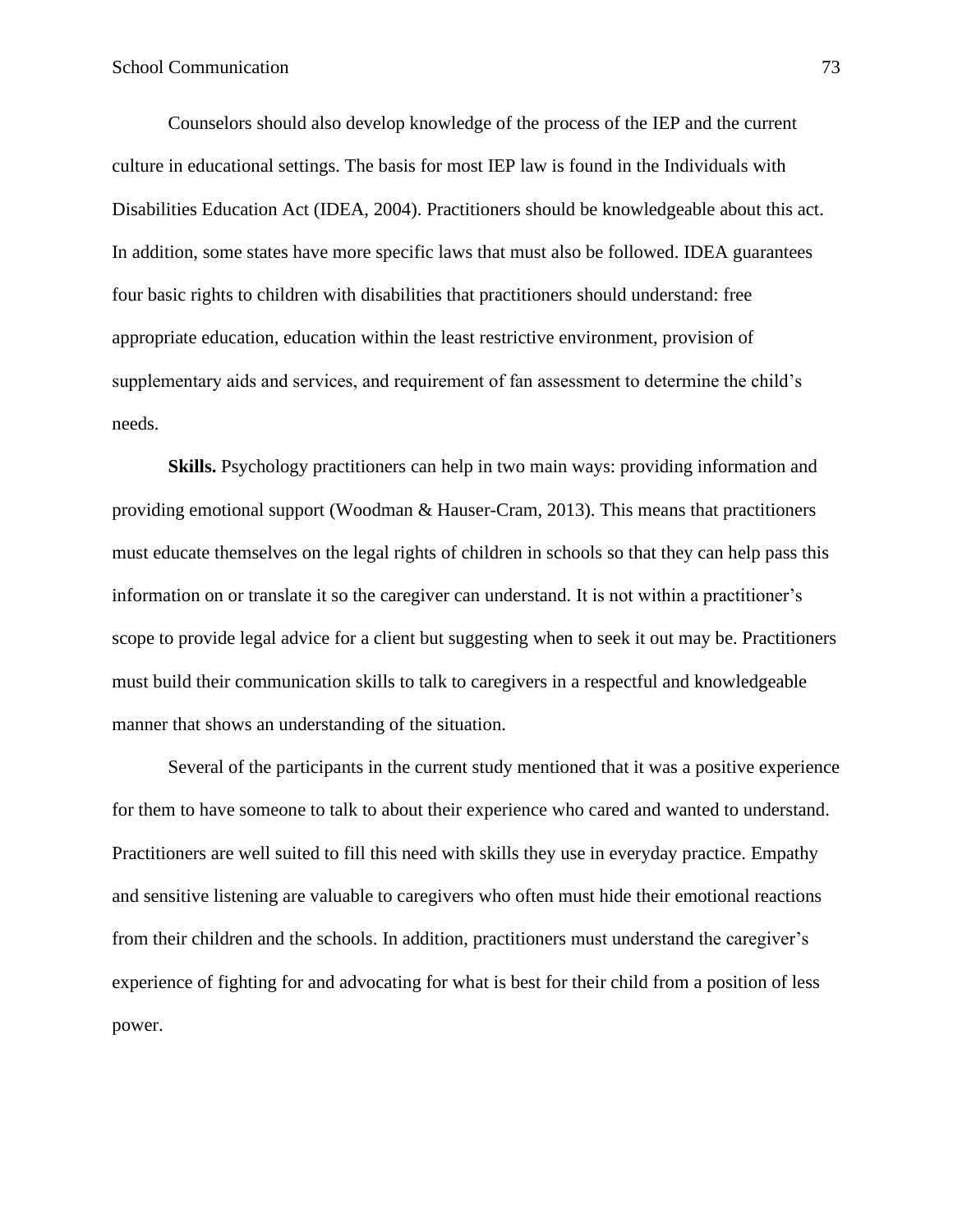**Action.** If a practitioner is looking to help an individual client with this process, they can use their social power and influence through letters or presence at IEP meetings. Practitioners can be helpful by helping the caregiver to locate and understand the information available.

To help at a local level, practitioners can help to disseminate information to both caregivers and school personnel. There is also a strong need for an accessible data base so that caregivers can find all the information they need in one trustworthy place. Parents can become easily overwhelmed trying to find the information they need. Often the information is written by lawyers or doctors and is not written at an accessible and understandable reading level. Practitioners from across the country need to work together to identify and share resources and supports that are available per state and city. To disseminate knowledge to school personnel, practitioners can offer trainings on communication, working with children on ASD, and the experience of caregivers of children with ASD.

To help at a national level, practitioners can help to advocate for change in the current system. This could be done through legal advocacy (to update special education laws) or simply promoting awareness of the issues faced by caregivers of children with ASD. Getting involved with programs such as Autism Speaks or other advocacy/research programs about ASD can help to further the cause.

# *Implications for Schools*

**Attitudes and beliefs.** Public schools have a legal responsibility to provide free and appropriate education for all students regardless of disability status (Individuals with Disabilities Education Act (IDEA), 2004). Often the "appropriateness" of the education is determined by accommodations made through an IEP or 504 Plan. However, it is clear that schools can meet these legal requirements without doing all that is best for the child and their family. Many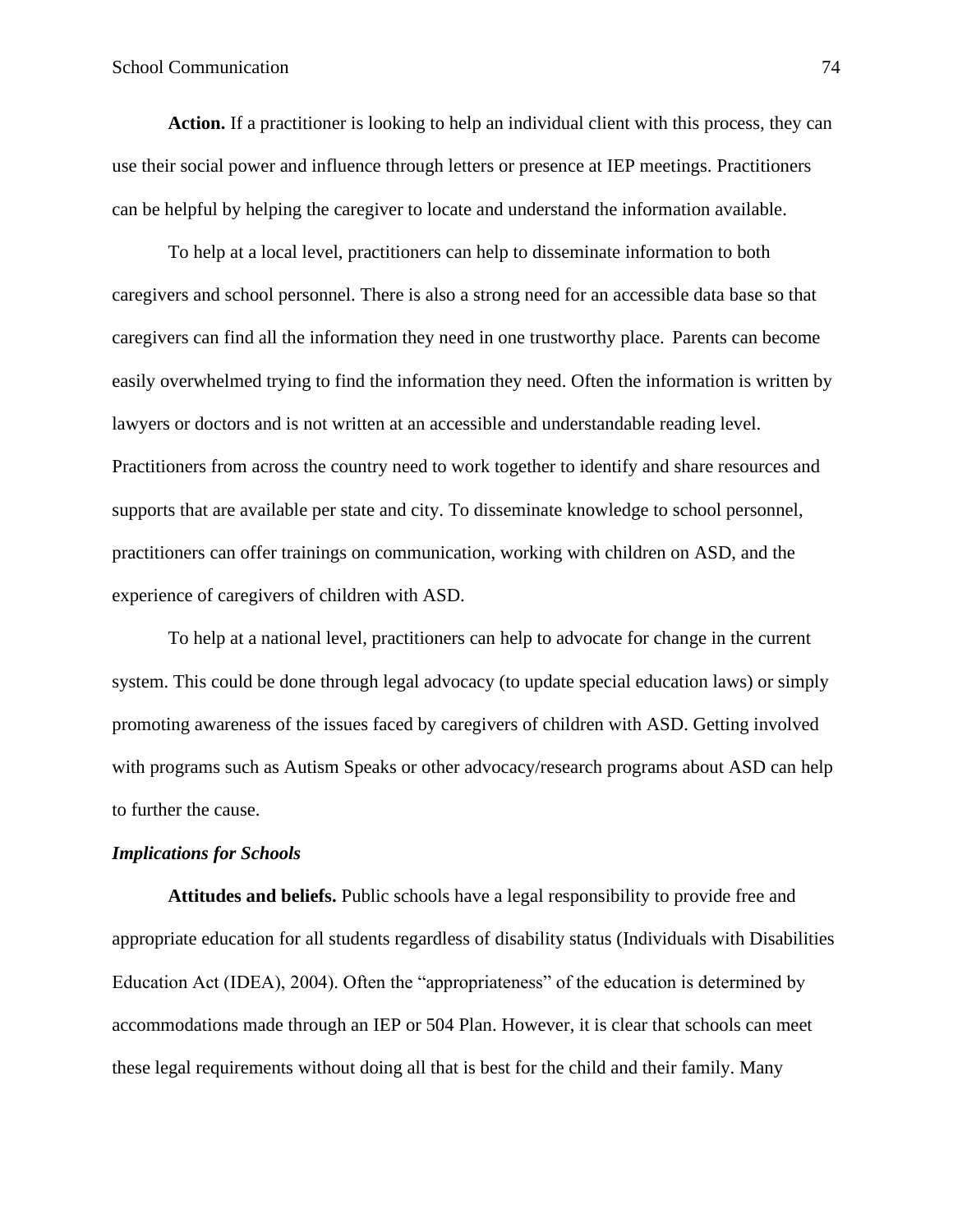# School Communication 75

caregivers describe the school as doing "what is required by law" or "the bare minimum." The attitude and culture in the education system needs to be changed to providing the highest standard of care as opposed to the minimum required.

The present study's results make it clear that there needs to be a change in how schools talk with parents. Caregivers describe feeling "talked down to" or not included in the IEP. In both the current study and past research, many caregivers reported feeling excluded from the IEP process (Tucker  $\&$  Schwartz, 2013). The past research suggests that parents were made to feel unknowledgeable about their child's education (Sparks, 2007) and the current research suggests they feel ignored if they do have suggestions for their child's education. As an institution, school personnel have an inherent power over caregivers. This is exacerbated if a parent does not have the education or communication skills to stand up for themselves. Parents expressed in the current study and in past literature (Tucker  $\&$  Schwartz, 2013) that advocating for themselves becomes a negative confrontation.

**Knowledge.** School personnel need more in depth knowledge of working with children with ASD specifically. Teachers should receive more education and support for including children with ASD in their mainstream classes. Many parents heard from their child's teacher that they felt they did not have the time, resources, or training necessary to do what was needed for the student. Caregivers in the current study and past literature (Tucker & Schwartz, 2013) report that their students' teachers don't have enough of an understanding of ASD and how to deal with it in the school.

**Skills.** School personnel need trainings on how to effectively and respectfully communicate with caregivers of children with ASD so their ideas are heard and valued. Caregivers in the current study report wanting to advocate and have a collaborative process with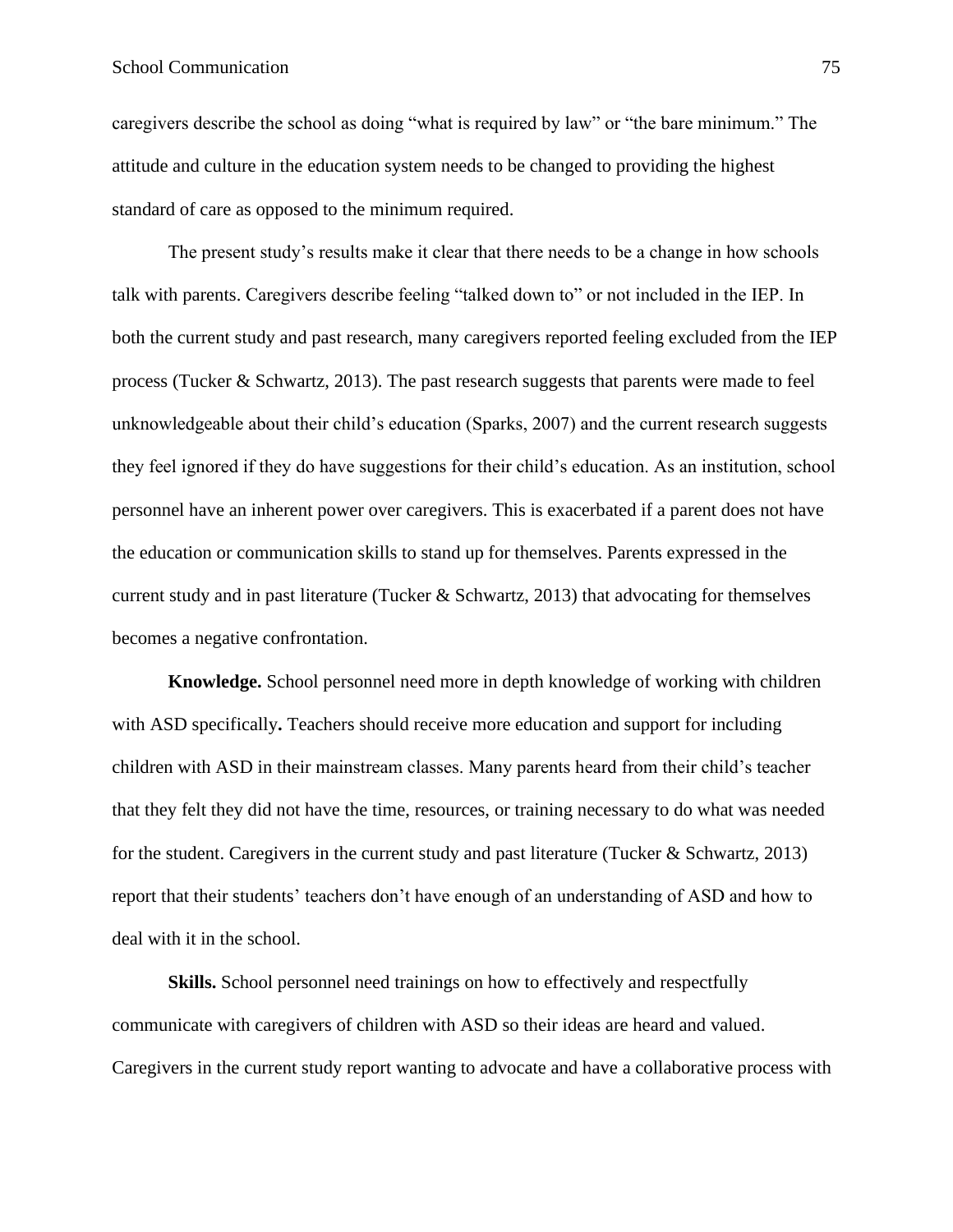the school personnel. In the past literature, parents report feeling excluded from the IEP process for their child (Tucker & Schwartz, 2013). A boost in the communication skills for school personnel could help

**Action.** To remedy this inequality, schools should provide education for parents on their legal rights and the process of creating an IEP or 504 Plan. In the current study and past literature, parents report the school is not transparent during the meetings and they are not made aware of their rights by the school (Loschen, 2015). Groups could be implemented that provide this information and talk about the process itself. One participant talked about an employee of the school (a parent mentor) whose job was to help her through the process. This person was very valuable in the IEP meetings and the caregiver felt they were able to help them act in the best interest of the student.

# *Implications for Caregivers*

**Attitudes and beliefs.** Several participants mentioned that their attitude toward school personnel made a difference on how the process went. Caregivers who approach the IEP team as a collaboration, not a fight, tend to succeed more. Caregivers gave advice that they should be aware of their emotions surrounding their child and not blame the school or school personnel. For instance, some parents may still feel angry after receiving the diagnosis for their child (Ooi, 2016). If this anger is expressed in the caregiver's attitude toward the school, meetings will not go as well. In addition, it is important to understand the reason certain things aren't happening. One parent reported that she was angry with the school until she realized they wanted to help but were too understaffed and underfunded. Though she was still frustrated, she was able to redirect her energy in a way to create effective change.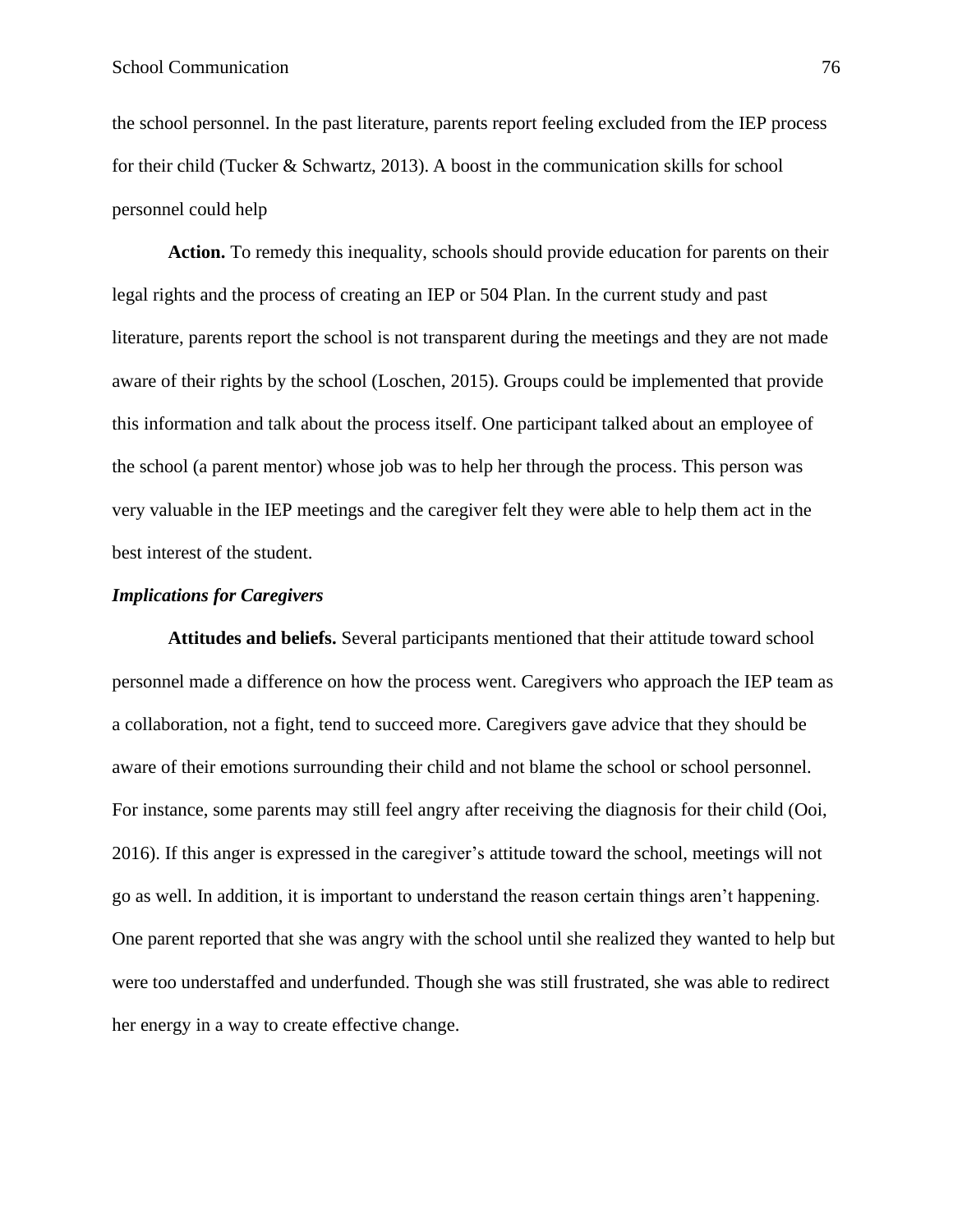**Knowledge.** Caregivers are confident in their knowledge about their child and what their child needs to succeed. However, they are often not able to express these because of their lack of knowledge of the IEP process and their child's legal rights. Caregivers should be familiar with the Individuals with Disabilities Education Act (IDEA, 2004) and the four basic rights it guarantees for children with disabilities: free and appropriate education, education within the least restrictive environment, provision of supplementary aids and services, and continuing assessment to determine the child's needs and progress. They should also know the laws specific to their state and any resources that are available in their state. In Indiana, INSource helps caregivers to understand the law and connects them with needed services.

**Skills.** Caregivers could benefit from assertiveness training and training in communication. They need to be able to communicate effectively with the school personnel about their child's strengths, deficits, and needs for aids and services. Many caregivers could benefit from being taught how to communicate these in a professional way that the school personnel will understand and respect. Caregivers in this study reported that they wanted to advocate for their child. It may be that it they do not have the training in how to effectively advocate and come off to school personnel as aggressive and dismissive of the considerations of the school. Training in these skills could help the caregivers share the knowledge they already have about their child and the ideas they have to help them succeed in school.

**Action.** Many of the participants suggested that parents should bond together and share knowledge, resources, and support. As the practitioner's responsibility is to make these resources available and to provide ways for them to share with each other, the caregivers' responsibility is to seek out these resources and use them. The process of getting an appropriate education for your child can be very stressful, time consuming, and require sacrifice from the guardian. The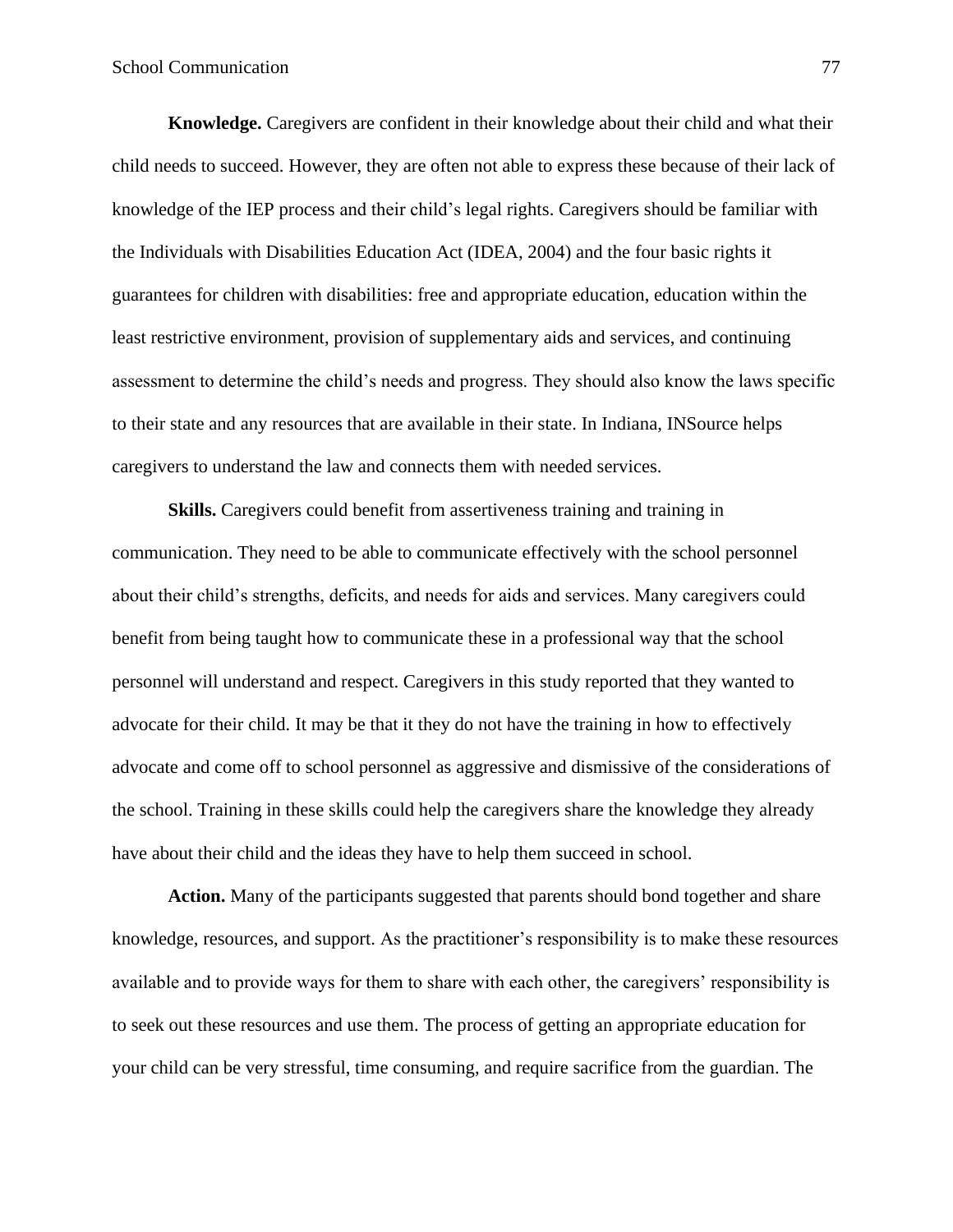most repeated advice for caregivers was to know what your legal rights and options are and to keep the lines of communication open. Parents can form groups (in person or virtually) to share resources. In addition, many parents feel they have "go out of their comfort zone" to advocate for their child and push for the accommodations that will help their child best succeed. Support groups can give the parents the courage and emotional support to continue doing this even when they begin to feel disheartened (Douma, Dekker, & Koot, 2006).

### *Implications for Research*

**Attitudes and Beliefs.** Considering participants as co-researchers is an important attitude to continue this work. Many research studies see participants as a source of data or something separate from the research itself. If research is approached with an attitude of creating change and bettering situations, instead of simply collecting knowledge, we can get more in depth information about experiences and what the co-researchers need in the situation under study.

**Knowledge.** Researchers should approach their population of study with some prior knowledge about the population. For instance, working with caregivers of children with ASD, researchers should be aware of the high levels of stress in the population, the difficulties in obtaining childcare, and the flood of research requests received by this population, not only to gather information about them but about their children as well.

**Skills.** Researchers should build their skill in creating studies that eliminate bias of the researcher. Many quantitative studies have very specific research questions that do not allow the participants to fully participate in the study. Counseling skills such as reflecting, summarization, and open-ended questions are very valuable in a qualitative interviewing process. This helps the interview to be non-leading and give participants control over the direction of the study and the direction of the change that follows it.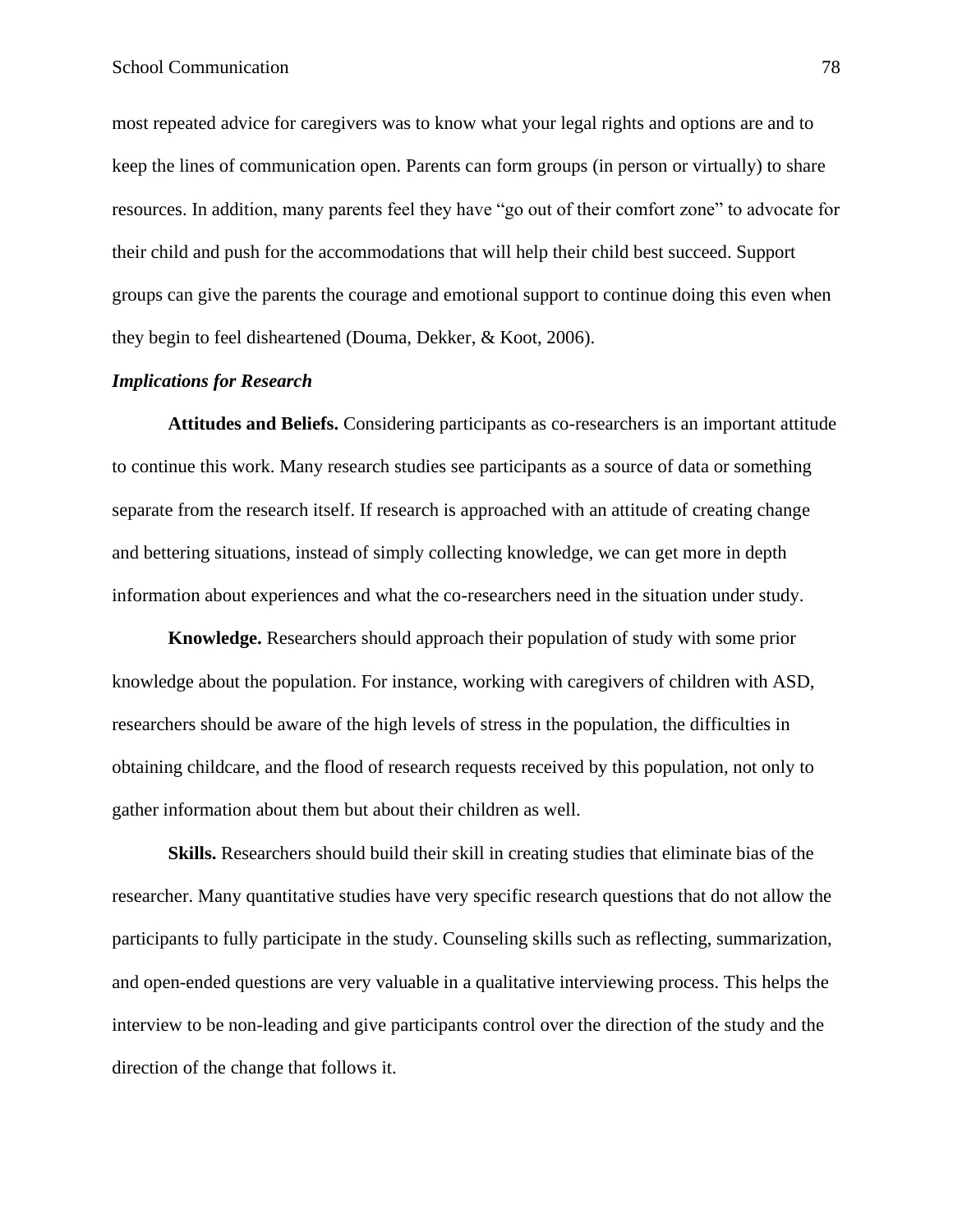**Action.** The current study looked in depth at one identified facet of life that families who have a diagnosis of ASD face. There are still many facets of life that have not been studied in individuals with ASD. In order to help the individuals and their caregivers, practitioners need a higher level of understanding of each of these facts. By reading the summaries of their experience and agreeing, participants expressed that they felt heard and understood after these interviews. They were able to provide clear direction of what they needed: instrumental and emotional support. However, these needs will change depending on the situation faced by the caregiver and individual with ASD. Research similar to this study focusing on other facets of the individual's life with ASD are needed to understand the challenging experiences for these families. Facets that could be studied include receiving the diagnosis of the child, problem behaviors, finding and affording services, the child starting kindergarten, stress related to creating the first IEP, the child growing into adulthood, the child learning to drive, romantic relationships of the child, and parents planning for their own death. Phenomenological research on more phases of life that caregivers of children with ASD face will benefit caregivers in multiple ways. By giving them the opportunity to explain their experience and talk about it we learn more about them and an underserved population has the chance to tell their story and feel valued.

We need research on the emotional experience of caregivers during IEP meetings. The results of the current study show that caregivers often feel the need to hide their emotional reactions from school personnel but does not tell us what would happens when these emotional reactions occurred during meetings or how the emotions get processed elsewhere. Emotions that are hidden or unexpressed could be adding to the caregiver burden or stress of the caregivers (Myers, Mackintosh, & Goin-Kochel, 2009).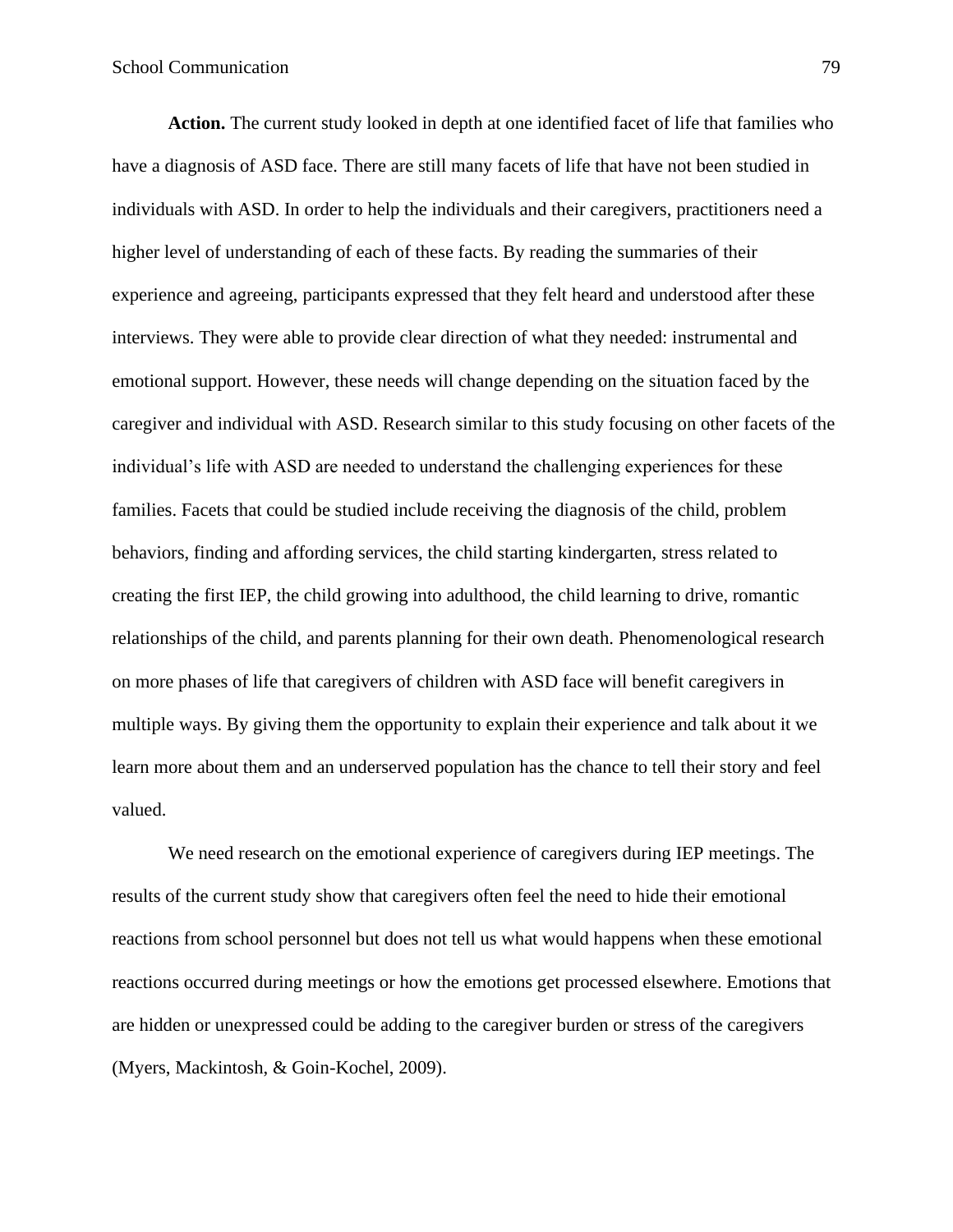In addition, research needs to be done on how the experience of communicating with the school varies between caregivers. From the limited sample in this study, researchers can surmise that there may be differences based on gender, age, socioeconomic status, and education level of the caregiver. Beyond that, research should be done to see if the supports designed help caregivers when they have access to them. Parents have identified needs (specifically better access to resources and information and emotional support; Douma, Dekker, & Koot, 2006), and research needs to be done to see what changes when parents are provided with these resources. In this way the research can affect real change in how caregivers communicate with the school.

# **Strengths and Limitations**

The criteria for quality in qualitative research differ from the standard validity and reliability criteria used in quantitative research. Lincoln and Guba (1985) developed a gold standard for quality of the research and writing that has been accepted and used by many qualitative researchers. These criteria include credibility, transferability, dependability, and confirmability. In phenomenology, discerning researchers also look for intersubjective validity as a criterion for the value and quality of the research (Moustakas, 1994).

### *Credibility*

In phenomenological terminology, credibility is also referred to as truth (Moustakas, 1994). A study that is credible represents some sense of reality (Savin-Baden & Major, 2013). In phenomenology, a study is true if it represents the truth of the participants (Moustakas, 1994). Within the study, this is accomplished by conducting a non-leading interview (Savin-Baden & Major, 2013). In this study, the researcher relied heavily on training in counseling psychology to ensure she was not leading participants. The questions to begin the interview were open and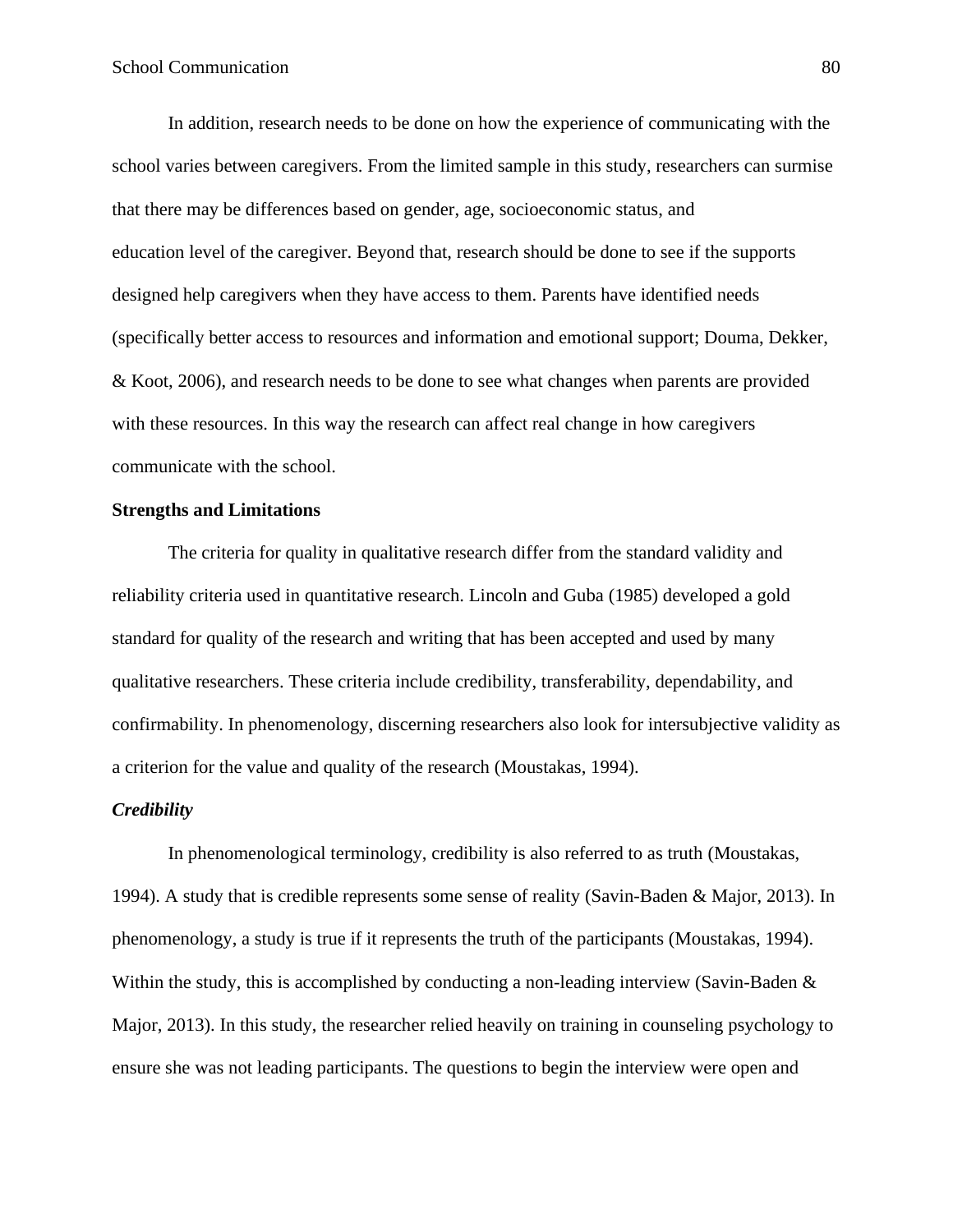encouraged the participants to share their experience in a broad sense without including the biases of the researcher. Follow up questions were asked based on what the participant was saying. The interviewer was conscious about not asking about themes she had noted with other participants unless the participant brought it up themselves. This was done by taking time to reflect before each interview. The researcher focused on being mindful and thinking about the participant as an individual with a separate story, not related to past participants. This practice is known as reflexivity (Savin-Baden & Major, 2013). The qualitative researcher is aware that their position and perceptive shapes everything they do. To preserve the truth of the data, the researcher recognizes their perspective and shares it with their audience (Savin-Baden & Major, 2013). The current study aims to be transparent through the researcher-as-instrument section.

Another way to make sure that the data reflected the truth of the participants was through member checking (Savin-Baden & Major, 2013). Each Textual-Structural summary was sent to the participant to check for accuracy. Every participant responded to approve the summary. This is a significant strength of the research as many times in qualitative research there is difficulty in getting all participants to re-engage. Credibility could have been improved more if participants had read all invariant constituents and provided feedback on those. However, considering the high levels of stress and sacrifice the parents make for their children, this was determined to be too much of a burden on the population this study intends to help.

#### *Transferability*

Transferability refers to how much the results apply to situations elsewhere. This is similar to the concept of external validity in quantitative research (Savin-Baden & Major, 2013). The themes presented in the results are very clear about how many participants expressed each theme independent of each other. The interview was careful not to prompt themes as they began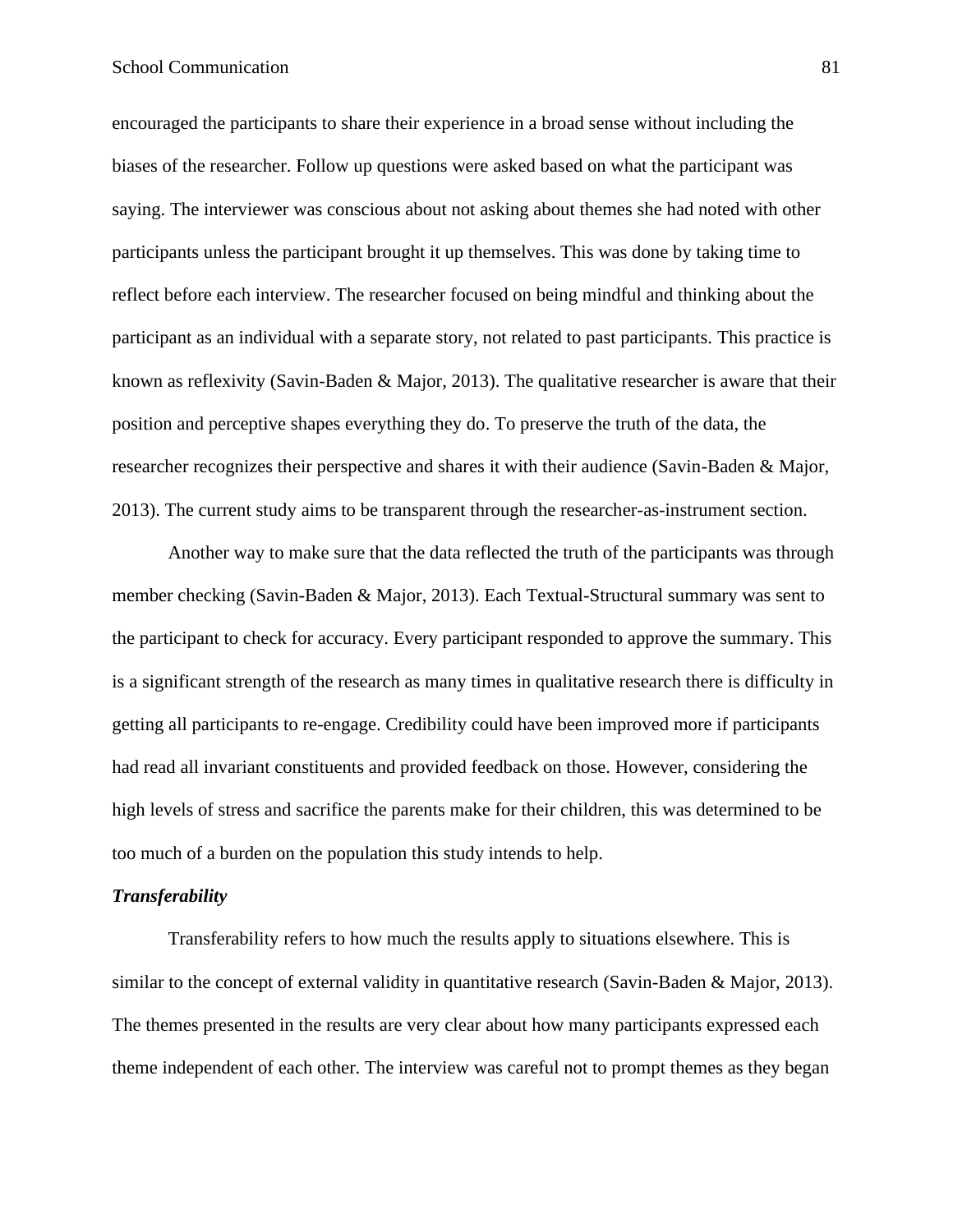to emerge, which means if a concept was brought up, it was independent of other participants. The themes that were brought up by more participants are more transferable than those that were brought up by fewer participants. For instance, every participant talked about their strong opinion about the accommodations that were appropriate for their child. This concept is highly transferable. The sample was primarily female and entirely non-Latinx white. The transferability of concepts to caregivers who do not identify as female or non-Latinx white is low. This is not necessarily a weakness to the study but does suggest a direction for future research.

### *Dependability*

Dependability suggests that the research findings will endure over time (Savin-Baden  $\&$ Major, 2013). The current study is dependent within the current legal context. The findings are within the context of a legal and educational system that follows the Individuals with Disabilities Act (IDEA, 2004). This requires schools to provide free and appropriate education to all students (IDEA, 2004). The current results suggest that following the law is not enough to reduce the stress of parents and ensure success for the students. If the laws surrounding special education change or the advocacy of professionals on behalf of parents of children with ASD causes a change in the system, these results will no longer fit in the current educational context. Considering the severe distress and sacrifice caregivers face when they are working with their child in Middle School, we would hope that the context changes making these results no longer applicable. However, within the context that currently exists in the educational system, these results will persist over time.

# *Confirmability*

Confirmability indicates the researcher has remained neutral during data analysis and interpretation (Savin-Baden & Major, 2013). This was done in the current study by including a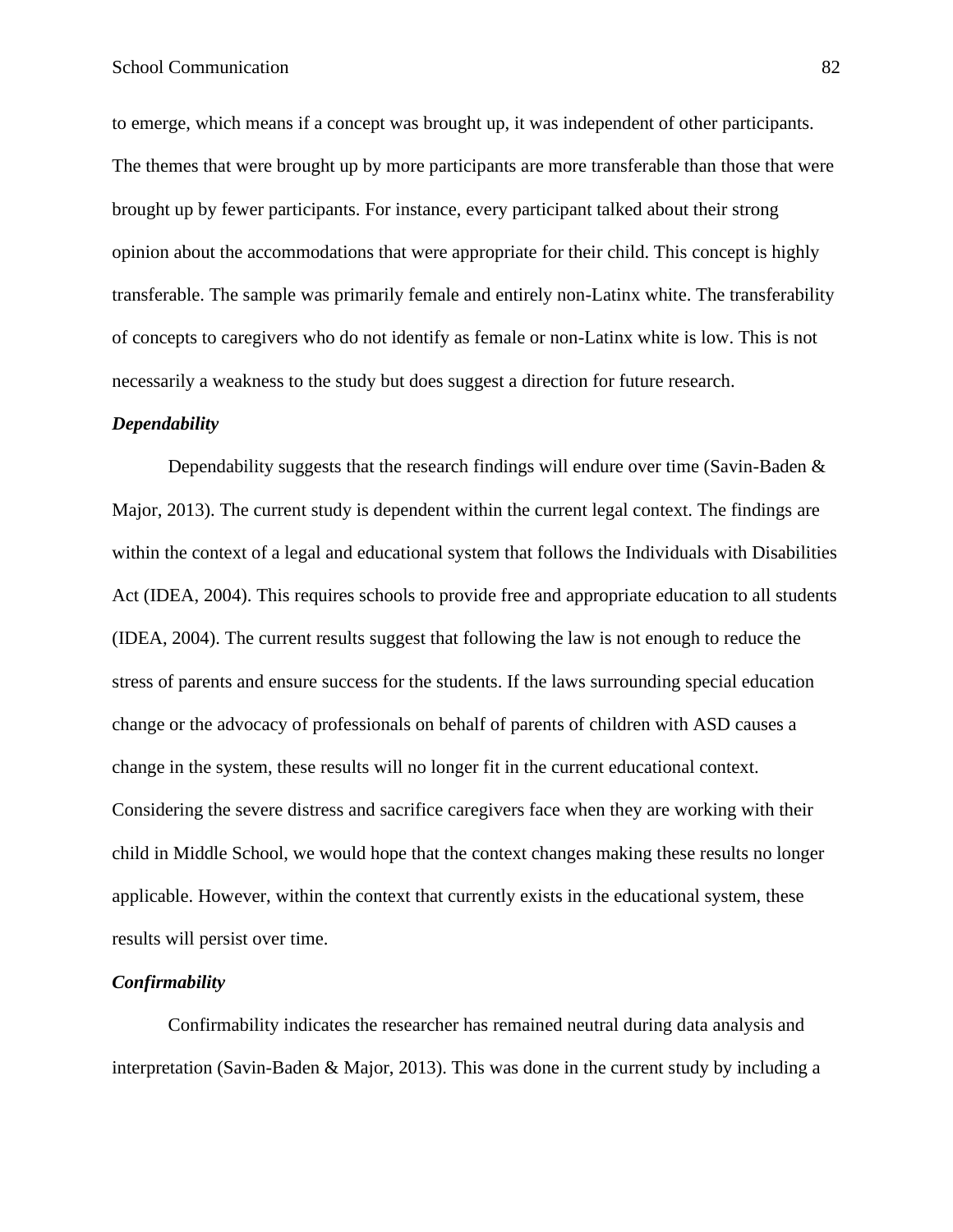research team in the analysis process. The entire research team was comprised of students, so there were no perceived power differentials that would discourage the research team from disagreeing with the primary researcher's interpretation. The research team included two females and one male; however, all had been trained in counseling psychology through the same training program and live in the same region of the United States. This could skew the balance of the team as many of the critical thinking skills and opinions are culturally bound within the training and geographic location.

### *Intersubjective Validity*

Intersubjective knowledge is needed to understand a phenomenon while staying committed to community as a way to verify knowledge and experience (Savin-Baden & Major, 2013). Phenomenologists recognize that an individual's experience is unique and intersubjective communication is needed to get as clear an understanding as possible of the other's experience (Moustakas, 1994). Intersubjective communication is the process of testing one's understanding of the other's experience (Moustakas, 1994). In the current study this was done through member checking. The participant shared their experience through the interview. During the interview, the primary researcher frequently checked their understanding of the participant's experience by asking follow up questions or summarizing what the participant had said. This is a common practice in counseling psychology to make sure that the therapist understands the experience the client is communicating. The primary researcher used these skills to enhance the understanding of the participant's experience. The process was reinforced when the Individual Textual-Structural summaries were sent to participants for verification.

# **Conclusion**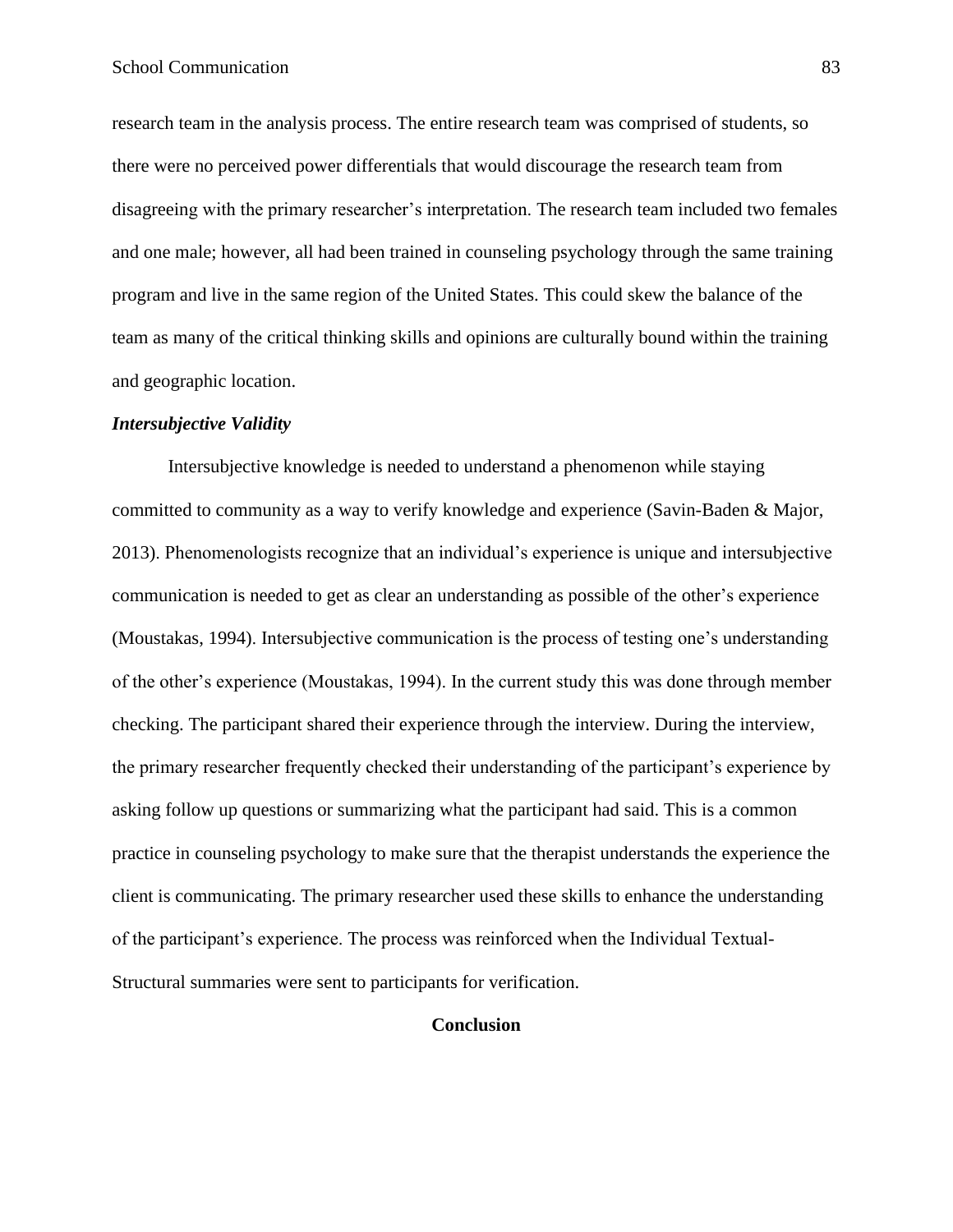Parents and caregivers of children with ASD face a great amount of stress that is qualitatively different than the stress of other parents and caregivers. The present study sought to understand and find ways to cope with one facet of life that causes stress for these caregivers. Caregivers of middle school children with ASD were interviewed and asked about their experience communicating with the school and with the IEP process. All caregivers described either some sort of accommodation that was provided for their child or an accommodation they wish their child could have had. These accommodations need to be based on the child's needs and tailored specifically to the child. In addition, all of the participants had advice for other caregivers with children in middle school. Caregivers value the advice they had been given and are anxious to help others. Most caregivers gave advice to keep open communication with the school and to educate themselves about resources and the IEP process.

Another important theme is advocating for their child. Most caregivers see this as their duty and a process of collaborating with other team members for the benefit of their child. Advocating was described as necessary for change and many caregivers hope their child will eventually be able to learn to advocate for themselves. Communication with the school and the way the child is treated at school are affected by both academic performance and child behaviors. In addition, the personality and communication style of the school personnel make a big difference in how communication and IEP meetings are handled.

Communicating with the school and going to IEP meetings is a very difficult and emotional process. There are both positive and negative aspects of it, however the most striking and dramatic emotion is the stress and anxiety. Caregivers explained that succeeding in the processes of communicating with the school and going to IEP meetings requires sacrifice and advocacy on their part.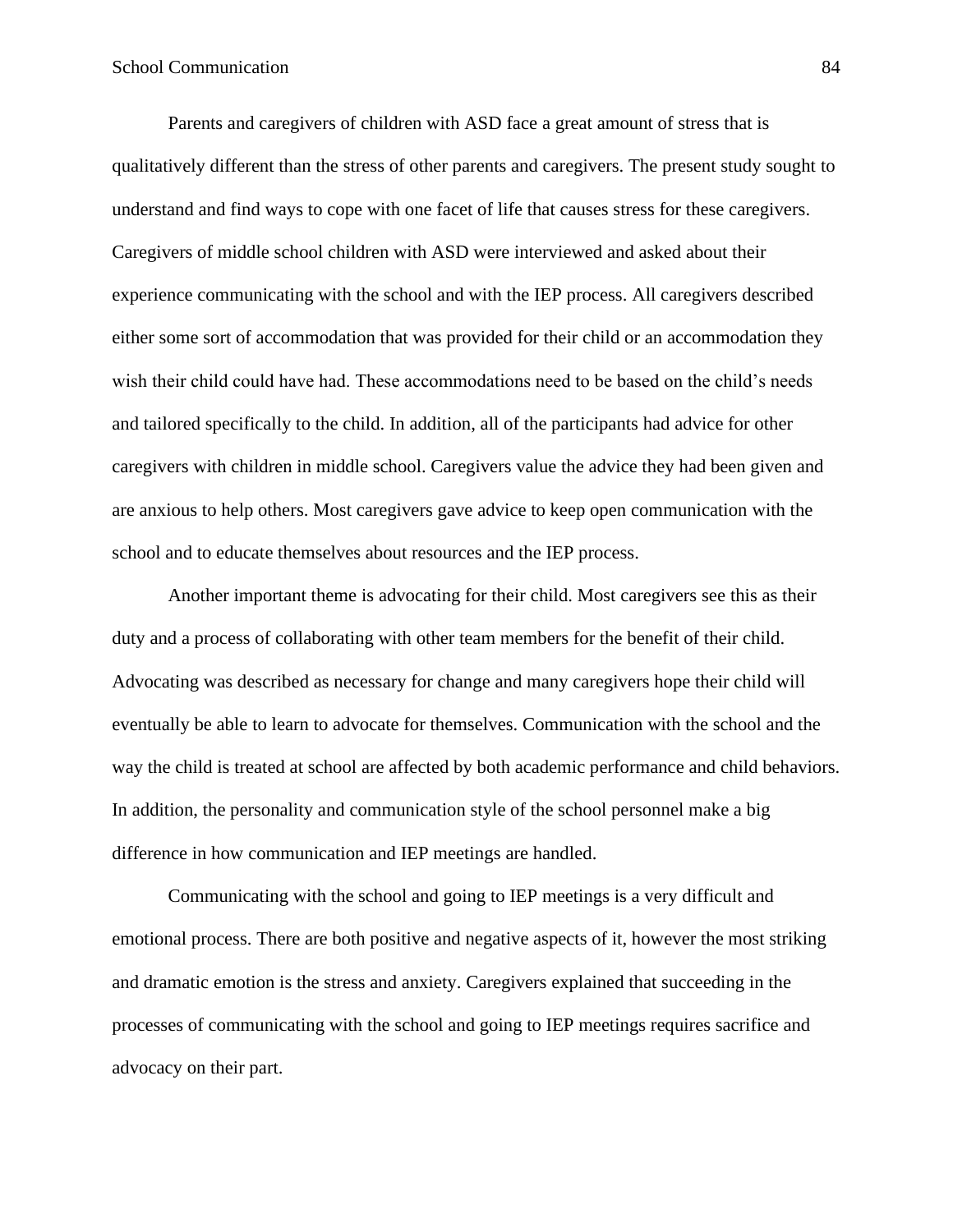Overall, the current study shows that caregivers of middle school children with ASD want advice from each other and need support and information from professionals who have the power to make change in these situations. Professionals who work with these families have an obligation to use the privilege they have to understand the inequalities and stress faced by caregivers and do something to change it. The current study suggests this can be done by making information more available to caregivers and helping them to advocate for their child specifically and change in the process generally. More research needs to be done on different facets of life that cause stress, the differences between caregivers when facing this stress, and how effective the interventions to reduce this stress are.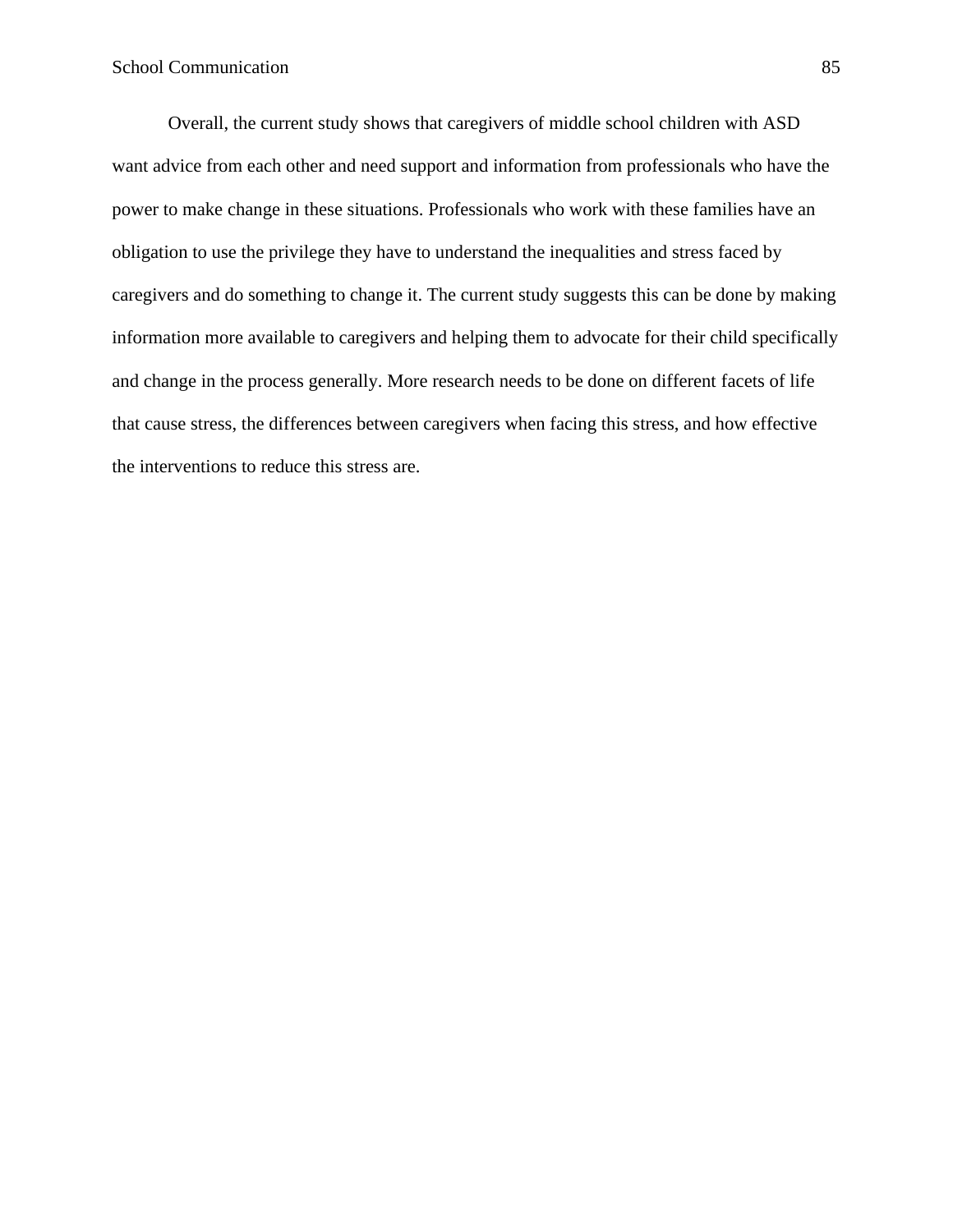#### **References**

- Al-Farsi, O. A., Al-Farsi, Y. M., Al-Sharbati, M. M., & Al-Adawi, S. (2016). Stress, anxiety, and depression among parents of children with autism spectrum disorder in Oman: A casecontrol study. *Neuropsychiatric Disease and Treatment*, *12*, 1943-1951.
- American Psychiatric Association. (2013). *Diagnostic and statistical manual of mental disorders*   $(5<sup>th</sup>$  ed.). Washington, DC: Author.
- Aylaz, R., Yilmaz, U., & Polat, S. (2012). Effect of difficulties experienced by parents of autistic children on their sexual life: a qualitative study. *Sexuality and Disability, 30,* 395-406.
- Banach, M., Iudice, J., Conway, L., & Couse, L. J. (2010). Family support and empowerment: Post Autism diagnosis support group for parents. *Social Work with Groups, 33,* 69-83.
- Barnett, D., Clements, M., Kaplan-Estrin, M., & Fialka, J. (2003). Building new dreams: Supporting parents' adaption to their child with special needs. *Infants and Young Children, 16,* 184-200.
- Ben-Itzchak, E., Abutbul, S., Bela, H., Shai, T., & Zachor, D. A. (2016). Understanding one's own emotions in cognitively-able preadolescents with autism spectrum disorder. *Journal of Autism and Developmental Disorders*, *46*(7), 2363-2371.
- Bennett, T., Deluca, D., & Bruns, D. (1997). Putting inclusion into practice: Perspectives of teachers and parents. *Exceptional Children*. *64* (1). 115 – 17.
- Ben-Zur, H. (2009). Coping styles and affect. *International Journal of Stress Management, 16*, 87-101.
- Bitsika V., & Sharpley, C. F. (2004). Stress, anxiety and depression among parents of children with autism spectrum disorder. *Australian Journal of Guidance & Counseling, 14,* 151- 161.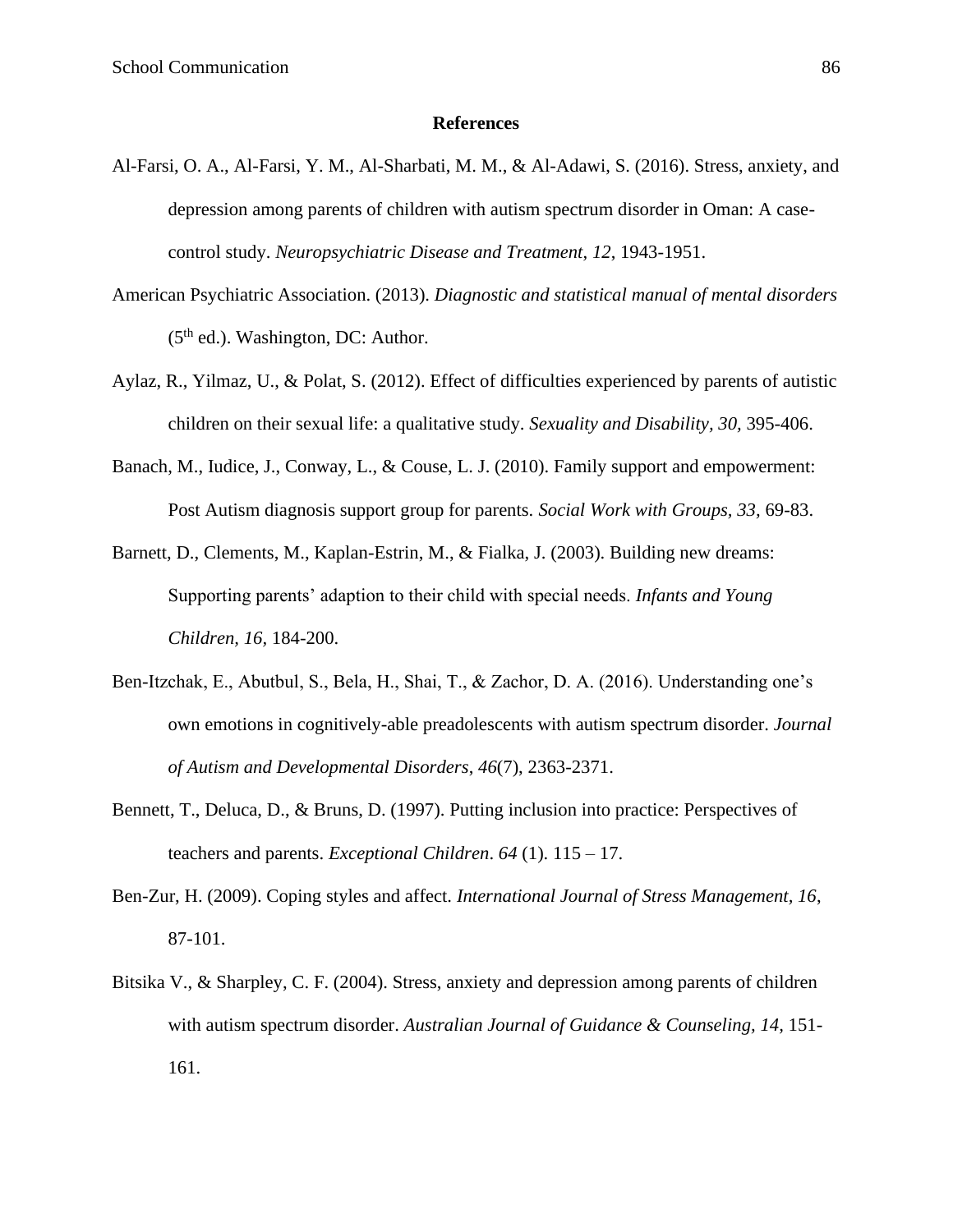- Bitsika, V., Sharpley, C. F., Andronicos, N. M., & Agnew, L. L. (2017). What worries parents of a child with Autism? Evidence from a biomarker for chronic stress. *Research in Developmental Disabilities, 62*, 209-217.
- Bitsika, V., Sharpley, C. F., & Bell, R. (2013). The buffering effect of resilience upon stress, anxiety and depression in parents of a child with an Autism Spectrum Disorder. *Journal of Developmental and Physical Disabilities, 25,* 533-543.
- Blacher, J., & McIntyre, L. L. (2006). Syndrome specificity and behavioral disorders in young adults with intellectual disability: Cultural differences in family impact. *Journal of Intellectual Disability Research, 50*, 184-198.
- Brown, S. P., Westbrook, R. A., & Challagalla, G. (2005). Good cope, bad cope: Adaptive and maladaptive coping strategies following a critical negative work event. *Journal of Applied Psychology, 90,* 792-798.
- Cadman, T., Eklund, H. Howley, D., Hayward, H., Clarke, H., Findon, J., … Glaser, K. (2012). Caregiver burden as people with autism spectrum disorder and attentiondeficit/hyperactivity disorder transition to adolescence and adulthood in the United Kingdom. *Journal of the American Academy of Child & Adolescent Psychiatry, 51,* 879- 888.
- Cappe, E., Wolff, M., Bobet, R., & Adrien, J. L. (2011). Quality of life: a key variable to consider in the evaluation of adjustment in parents of children with autism spectrum disorders and in the development of relevant support and assistance programmes. *Quality of Life Research, 20,* 1279-1294.
- Creswell, J. W., & Poth, C. N. (2018). *Qualitative inquiry & research design: Choosing among five approaches* (4<sup>th</sup> ed.). Thousand Oaks, CA: Sage.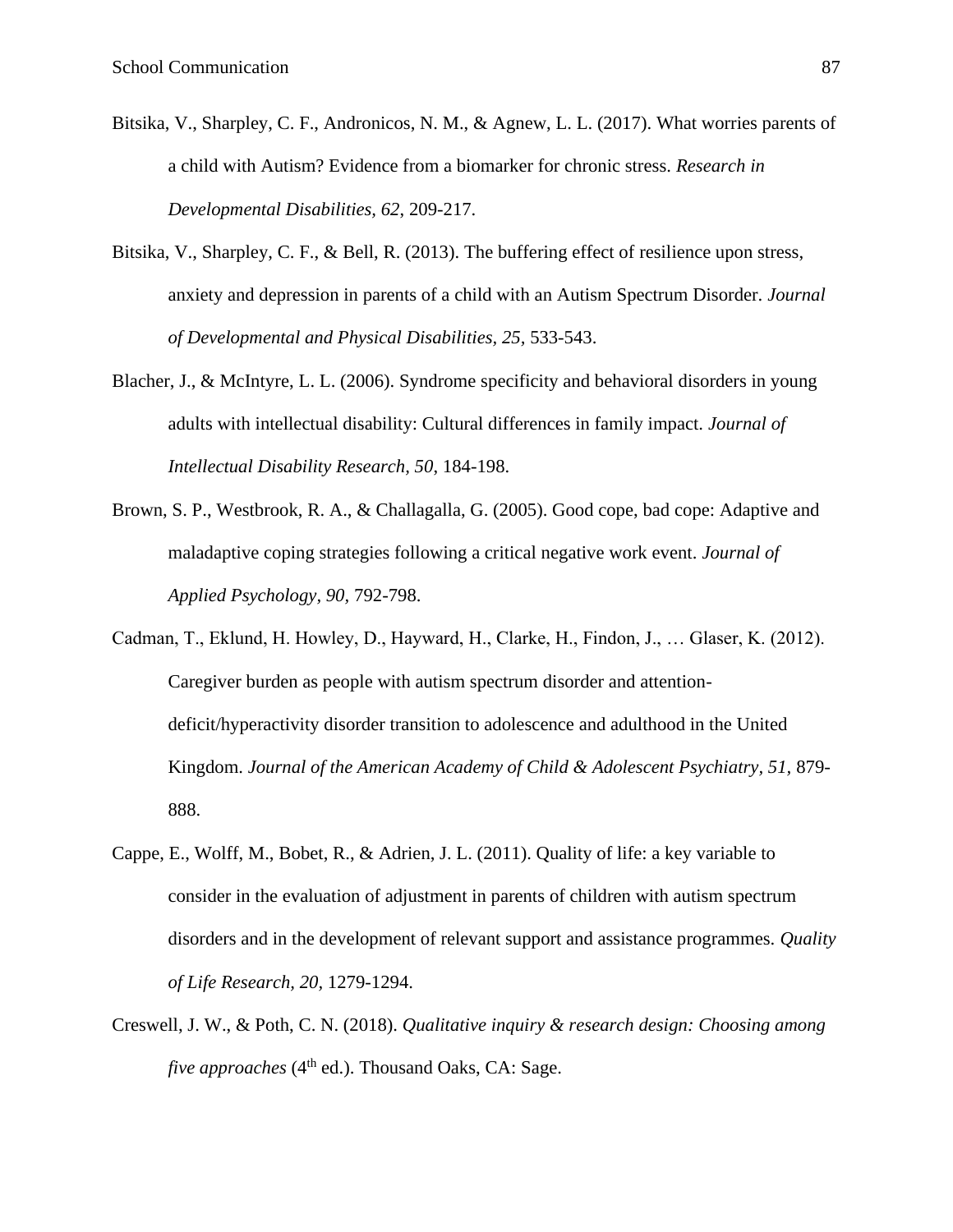- Dabrowska, A., & Pisula, E. (2010). Parenting stress and coping styles in mothers and fathers of pre-school children with autism and down syndrome. *Journal of Intellectual Disability Research, 54,* 266-280.
- DeGrace, B. W. (2004). The everyday occupation of families with children with autism. *American Journal of Occupational Therapy, 58,* 543-550.
- Dykstra Steinbrenner, J. R., & Watson, L. R. (2015). Student engagement in the classroom: The impact of classroom, teacher, and student factors. *Journal of Autism and Developmental Disorders, 45,* 2392-2410.
- Eisenhower, A. S., Baker, B. L., & Blacher, J. (2005). Preschool children with intellectual disability: Syndrome specificity, behaviour problems, and maternal well-being. *Journal of Intellectual Disability Research, 49*, 657-671.
- Elmose, M., Trillingsgaard, A., Jorgensen, M., Nielsen, A. Bruhn, S. S., & Sorensoen, E. U. (2013). Follow-up at mid-school age (9-13 years) of children assessed for autism spectrum disorder before the age of four. *Nordic Journal of Psychiatry, 68*. 362-368.
- Fleishmann, A. (2004). Narratives published on the internet by parents of children with autism: What do they reveal and why is it important?. *Focus on Autism and Other Developmental Disabilities, 19,* 35-43.
- Floyd F. J., & Phillippe, K. A. (1993). Parental interaction with children with and without mental retardation: Behavior management, coerciveness, and positive exchange. *American Journal on Mental Retardation, 97*, 673-684.
- Forest, E. J., Horner, R. H., Lewis-Palmer, T., & Todd, A. W. (2004). Transitions for young children with autism from preschool to kindergarten. *Journal of Positive Behavior Interventions, 6,* 103-112.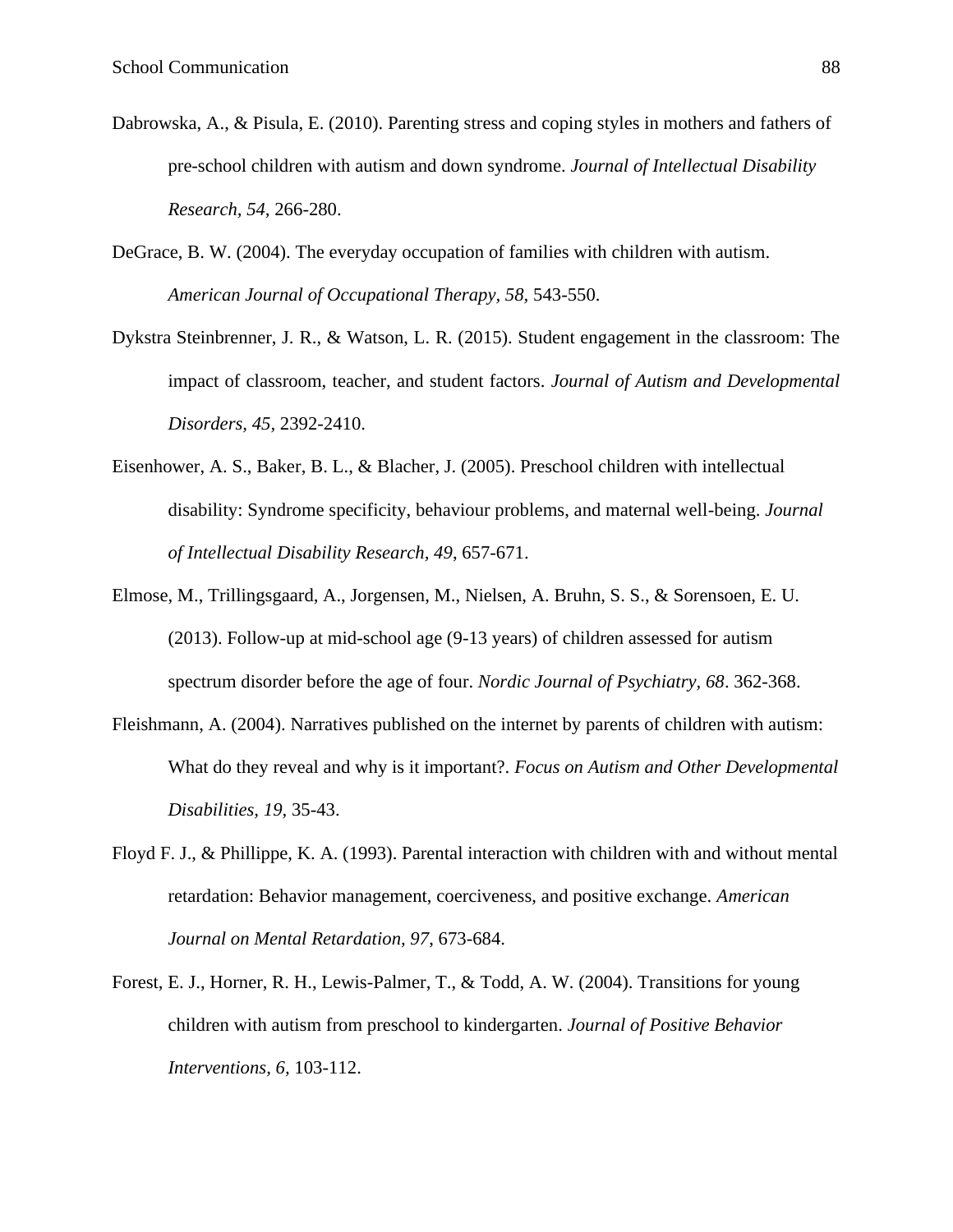- Gerkensmeyer, J. E., Perkins, S. M., Scott, E. L., & Wu, J. (2008). Depressive symptoms among primary caregivers of children with mental health needs: Mediating and Moderating Variables. *Archives of Psychiatric Nursing, 22,* 135-146.
- Hamlyn-Wright, S., Draghi-Lorenz, R., & Ellis, J. (2007). Locus of control fails to mediate between stress and anxiety and depression in parents of children with a developmental disorder. *SAGE Publications and The National Autistic Society, 11*, 489-501.

Individuals with Disabilities Education Act (IDEA), 20 U.S.C. § 1400 (2004).

- Kochanska, G., Boldt, L. J., Kim, S., Yoon, J. E., & Philibert, R. A. (2015). Developmental interplay between children's biobehavioral risk and the parenting environment from toddler to early school age: Prediction of socialization outcomes in preadolescence. *Development and Psychopathology*, *27*(3), 775-790.
- Kurth, J. A., Love, H., & Pirtle, J. (2020). Parent perspectives of their involvement in IEP development for children with Autism. *Focus on Autism & Other Developmental Disabilities*, *35*(1), 36–46
- Kurth, J., & Mastergeorge, A. M. (2012). Impact of setting and instructional context for adolescents with autism. *Journal of Special Education, 46*. 36-48.
- López, J. M., Moreno-Rodríguez, R., Alcover, C., Garrote, I., & Sánchez, S. (2017). Effects of a Program of Sport Schools on Development of Social and Psychomotor Skills of People with Autistic Spectrum Disorders: A Pilot Project. *Journal of Education and Training Studies*, *5*(8), 167-177.
- Loschen, R. S. (2015). Parents of children with autism: Empowerment issues related to school services. Unpublished Dissertation.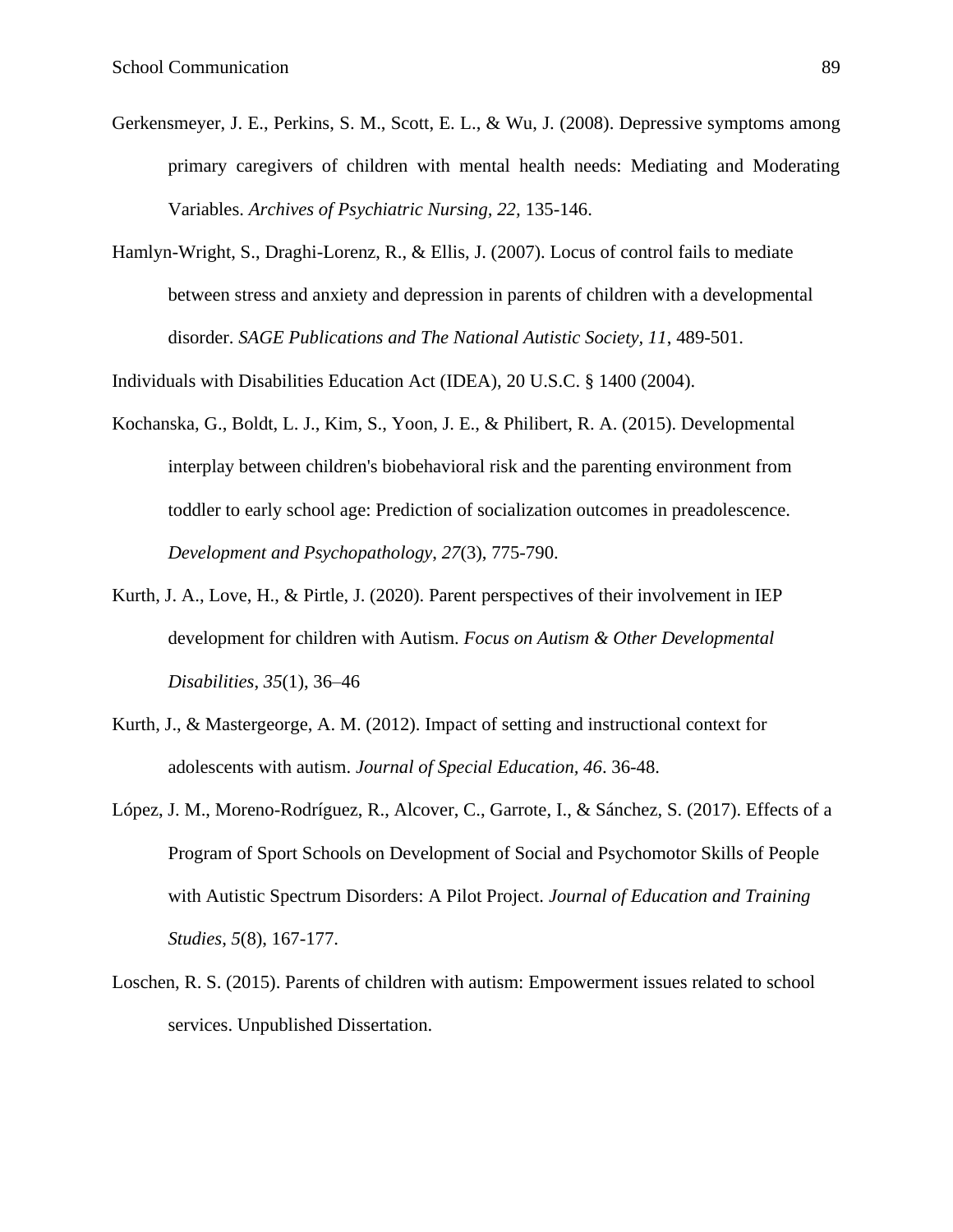- Luthar, S. S., & Cicchetti, D. (2000). The construct of resilience: implications for interventions and social policies. *Development and Psychopathology, 22,* 3-16.
- MacLeod, K., Causton, J. N., Radel, M., & Radel, P. (2017). Rethinking the Individualized Education Plan process: Voices from the other side of the table. *Disability and Society, 32,* 381-400.
- Moustakas, C. E. (1994). Phenomenological research methods. Thousand Oaks, CA, US: Sage Publications, Inc.
- Myers, B. J., Mackintosh, V. H., & Goin-Kochel, R. P. (2009). "My greatest joy and my greatest heart ache:" Parents' own words on how having a child in the autism spectrum has affected their lives and their families' lives. *Research in Autism Spectrum Disorders, 3,*  670-684.
- Nachshen, J. S., & Minnes, P. (2005). Empowerment in parents of school-aged children with and without developmental disabilities. *Journal of Intellectual Disability Research, 49,* 889- 904.
- Ooi, K. L., Ong, Y. S., Jacob, S. A., & Khan, T. M. (2016). A meta-synthesis on parenting a child with autism. *Neuropsychiatric Disease and Treatment, 12,* 745-762.
- Ortlipp, M. (2008). Keeping and using reflective journals in the qualitative research process. *The Qualitative Report, 13,* 695-705.

Papageorgiou, V., & Kalyva, E. (2010). Self-reported needs and expectations of parents of children with autism spectrum disorders who participate in support groups. *Research in Autism Spectrum Disorders, 4,* 653-660.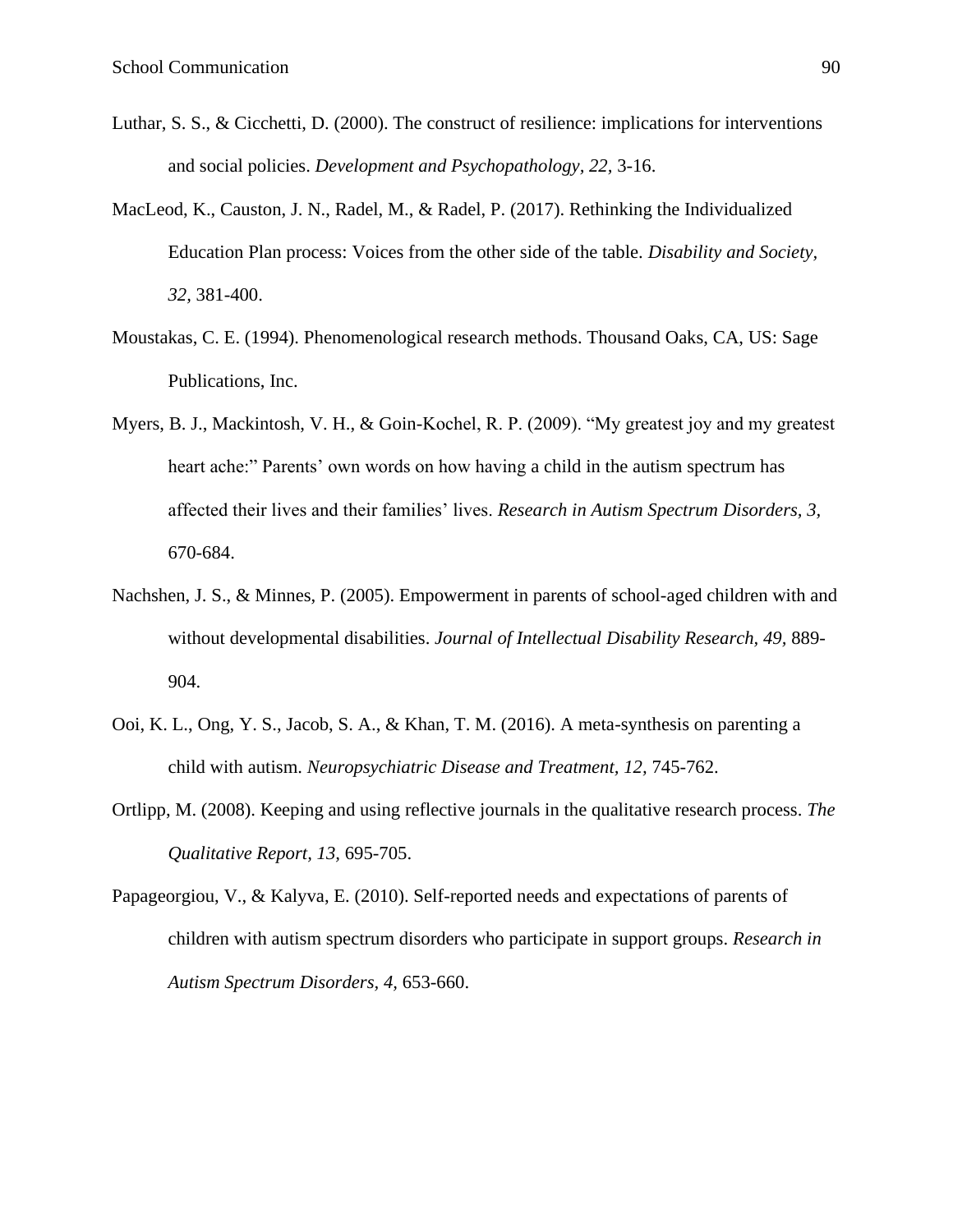- ParentFurther. (2018). Developmental overview: Ages 10-14. Minneapolis, MN: Search Institute. Retrieved from <https://www.parentfurther.com/content/ages-10-14developmental-overview>
- Ratts, M. J., Singh, A. A., Nassar-McMillan, S., Butler, S. K., & McCullough, J. R. (2015). Multicultural and social justice counseling competencies. *American Counseling Association Governing Counsel.*
- Savin-Baden, M., & Major, C. H. (2013). *Qualitative Research: The essential guide to theory and practice.* New York, NY: Routledge.
- Slade, N., Eisenhower, A., Carter, A. S., & Blacher, J. (2018). Satisfaction with Individualized Education Programs among parents of young children with ASD. *Exceptional Children*, *84*(3), 242–260.
- Sparks, K. R. (2007). Parent perspectives on the feasibility and effectiveness of the individualized education plan. *Dissertation.*
- Stanberry, K. (2018). Understanding Individualized Education Programs. Retrieved from: https://www.understood.org/en/school-learning/special-services/ieps/understandingindividualized-education-programs
- Thomas, K. C., Williams, C. S., deJong, N., & Morrissey, J. P. (2016). Examination of parent insurance ratings, child expenditures, and financial burden among children with autism: A mismatch suggests new hypotheses to test. Pediatrics, 137(Suppl 2), S186–S195.
- Tonnsen, B. L., & Hahn, E. R. (2015). Middle school students' attitudes toward a peer with Autism Spectrum Disorder: Effects of social acceptance and physical inclusion. *Focus on Autism and Other Developmental Disabilities, 34*. 262-274.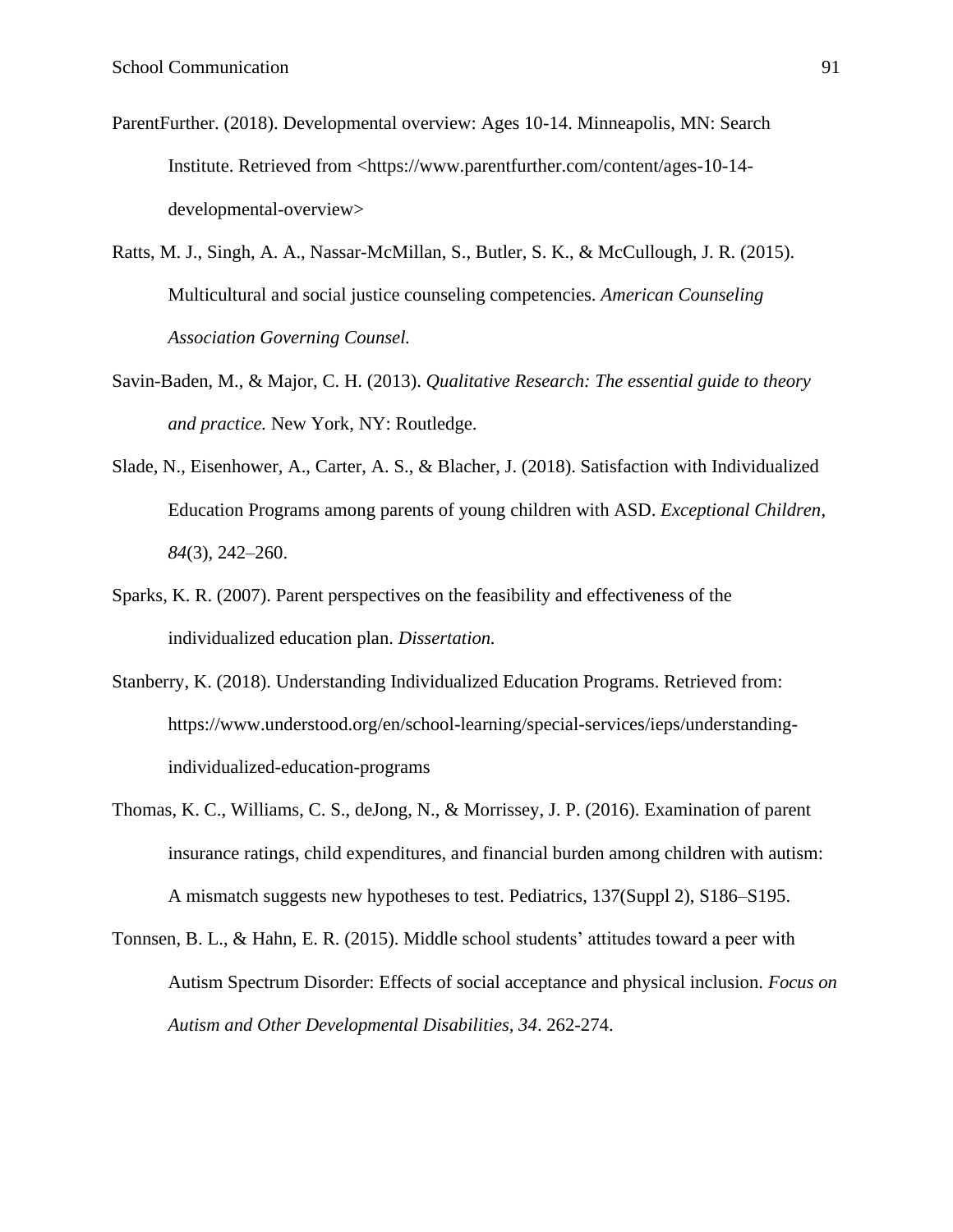- Tucker, V., & Schwartz, I. (2013). Parents' perspectives of collaboration with school professionals: Barriers and facilitators to successful partnerships in planning for students with ASD. *School Mental Health: A Multidisciplinary Research and Practice Journal*, *5*(1), 3–14.
- Twoy, R., Connolly, P. M., & Novak, J. M. (2007). Coping strategies used by parents of children with autism. *Journal of the American Academy of Nurse Practitioners, 19***,** 251-260.
- Woodman, A. C., & Hauser-Cram, P. (2013). The role of coping strategies in predicting change in parenting efficacy and depressive symptoms among mothers of adolescents with developmental disabilities. *Journal of Intellectual Disability Research, 57,* 513-530.
- Zablotsky, B., Bradshaw, C. P., Anderson, C. M., & Law, P. (2014). Risk factors for bullying among children with autism spectrum disorders. *Autism: The International Journal of Research & Practice, 18*. 419-427.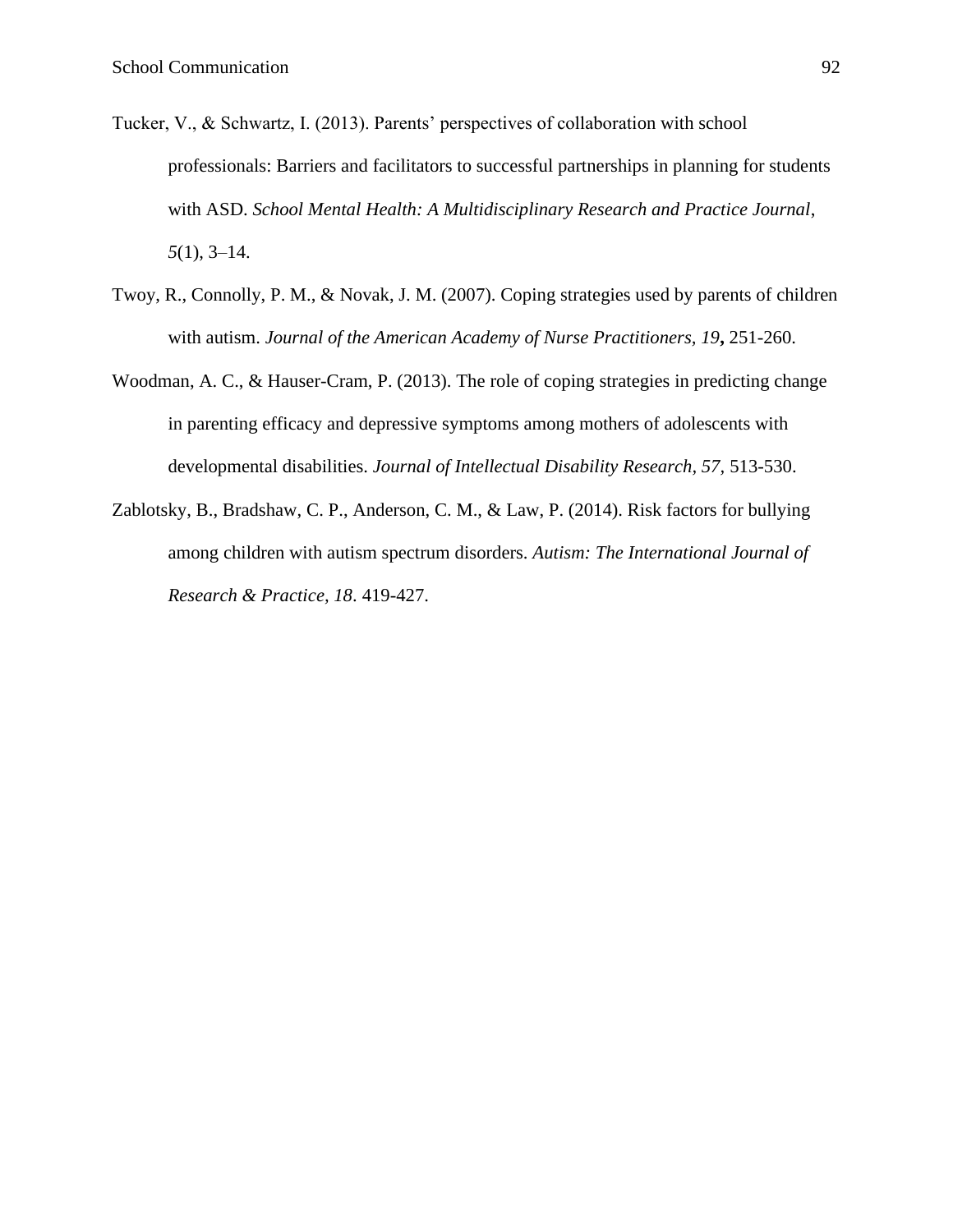# **APPENDICIES**

- Appendix A Extended Literature Review
- Appendix B Demographic Data
- Appendix C Recruitment Materials
- Appendix D Informed Consent
- Appendix E Demographic Questionnaire
- $Appendix F Interview$  Questions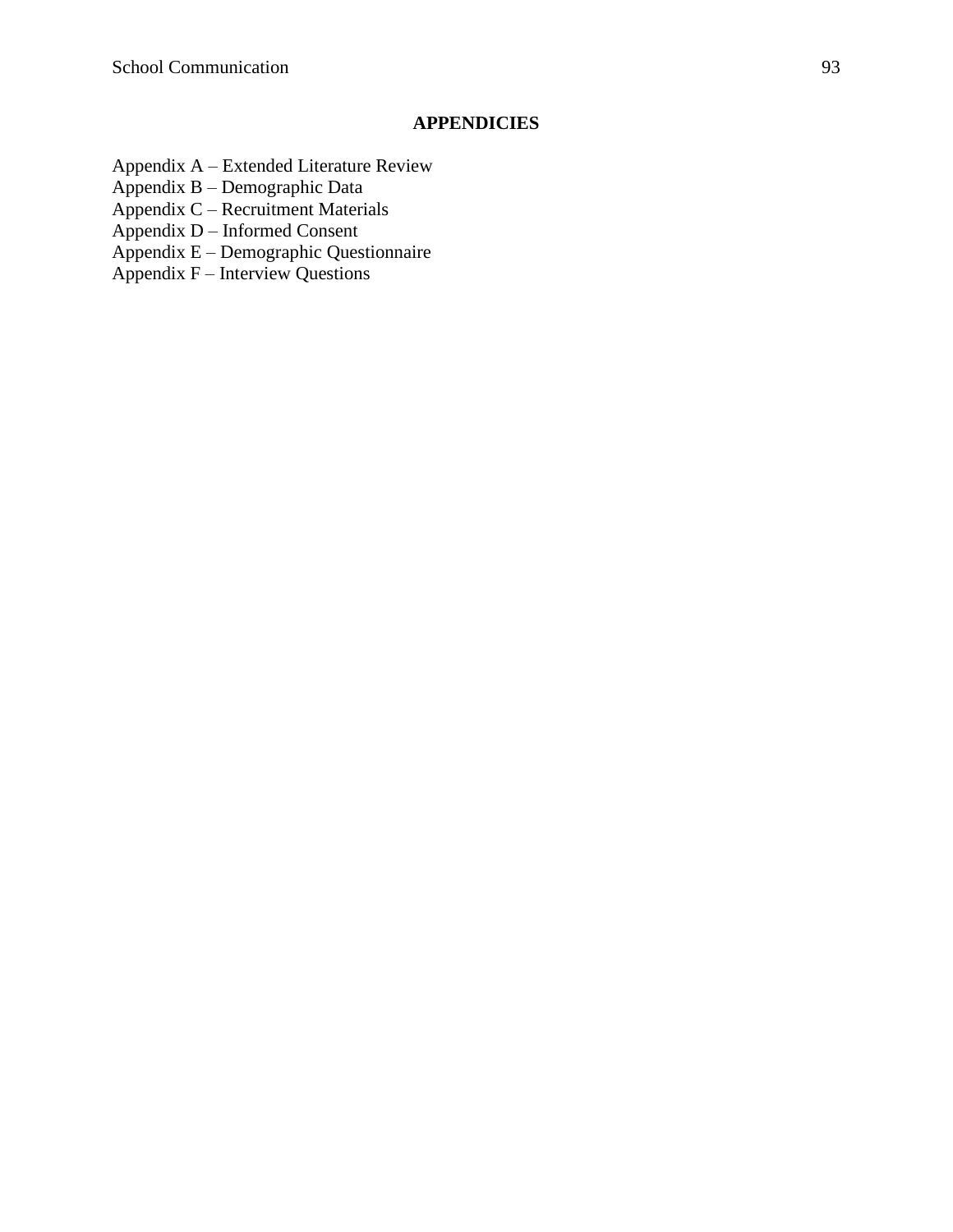# **Appendix A – Extended Literature Review**

# **Autism Spectrum Disorder and its Effect on Families**

Parents of children with autism spectrum disorder (ASD) face higher levels of stress than parents of children with other developmental disorders and parents of neurotypical children (Bitsika & Sharpley, 2004; Dabrowska & Pisula, 2010; Hamlyn-Wright, Draghi-Lorenz, & Ellis, 2007; for cross-cultural collaboration see Al-Farsi et al., 2016). They often face this stress in ways that are not helpful to them (Gerkensmeyer et al., 2008). The stress can generally be relieved by social support (Cohen & Wills, 1985), higher empowerment in the parent (Fleischmann, 2004), or higher levels of resilience (Luthar & Cicchetti, 2000). This current review examines what is known about the parent's stress in different phases of life of the child's life (i.e. time of diagnosis, start of problem behaviors, finding and affording services for the child, the child starting kindergarten, creation of the first IEP, the child becoming an adult, and the parent planning for their own death) to introduce a deeper look into the stress experienced by parents of children with ASD when they are working with their child's school to create the first IEP. Only by looking deeply into each phase of life separately will service providers be able to provide individualized care for these parents who are facing such high levels of stress.

# **Stress, Anxiety, & Depression in Parents of Children with Autism Spectrum Disorder**

Parents of children with ASD show higher levels of stress, anxiety, and depression than parents of children with other developmental disorders and parents of neurotypical children (Bitsika & Sharpley, 2004, Dabrowska & Pisula, 2010, Hamlyn-Wright, Draghi-Lorenz, & Ellis, 2007; for cross-cultural collaboration see Al-Farsi et al., 2016). When parents of children with ASD were asked how their child with autism affected their and their family's lives, the most frequent theme throughout the accounts was stress (Myers, Mackintosh, & Goin-Kochel, 2009).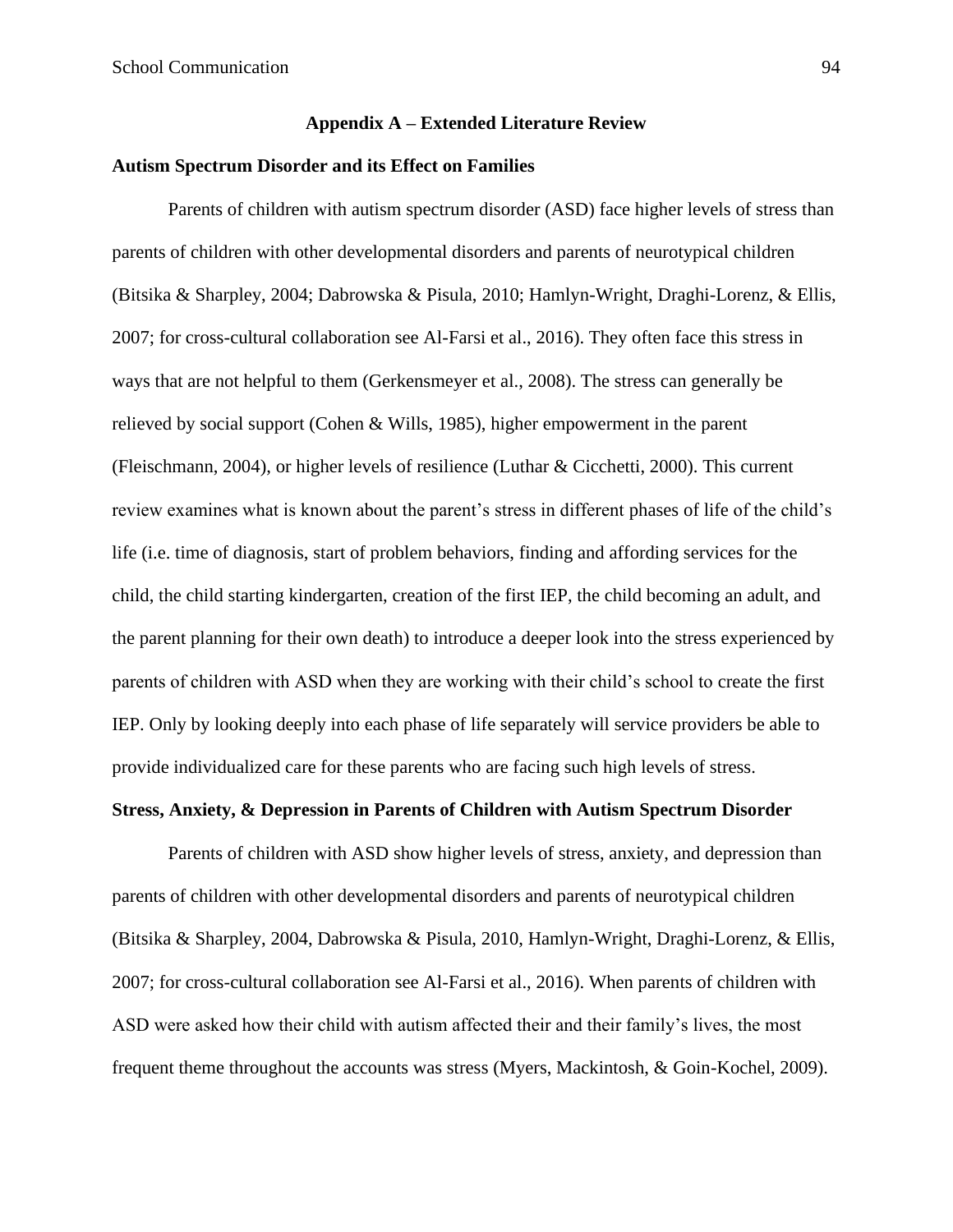# School Communication 95

Evidence of this stress, previously measured only by self-report, has been corroborated using biological markers of chronic stress, showing that this stress contributes over time to negative health effects and increases in levels of depression and anxiety (Bitsika et al., 2017). While noting that raising a child with a developmental disorder raises the level of parenting stress, many other indirect effects are overlooked.

There are several psychological outcomes related to raising a child with ASD. Overall, maternal well-being is lower in mothers of children with autism than mothers of children with any other developmental disability, even when controlling for maternal education, child behavior problems, and the child cognitive level (Eisenhower, Baker, & Blacher, 2005). Mothers of children with autism perceived that their children were more likely to have a negative impact on the family and less likely than other children to have a positive impact on the family (Eisenhower et al., 2005). Caregiver burden in parents of children with ASD is positively related to unmet needs in social relationships, mental health problems, safety of self, and communication (Cadman et al., 2012). Parents often report being stretched beyond their limits and feel unable to cope with the demands that come with raising a child with ASD (Bitsika, Sharpley, & Bell, 2013). Parents of children with ASD also have negative experiences directly related to the problem behaviors of their children.

Children with ASD tend to have higher levels of problem behaviors than children with other developmental disorders, which increases the level of depression and decreases moral in mothers of children with ASD (Blacher & McIntyre, 2006). Comparing parents of children with different types of intellectual disabilities, Eisenhower et al. (2005) found that mothers of children with autism had the highest levels of maternal depression. Even though locus of control has been shown to mediate the relationship between parenting stress and both depression and anxiety in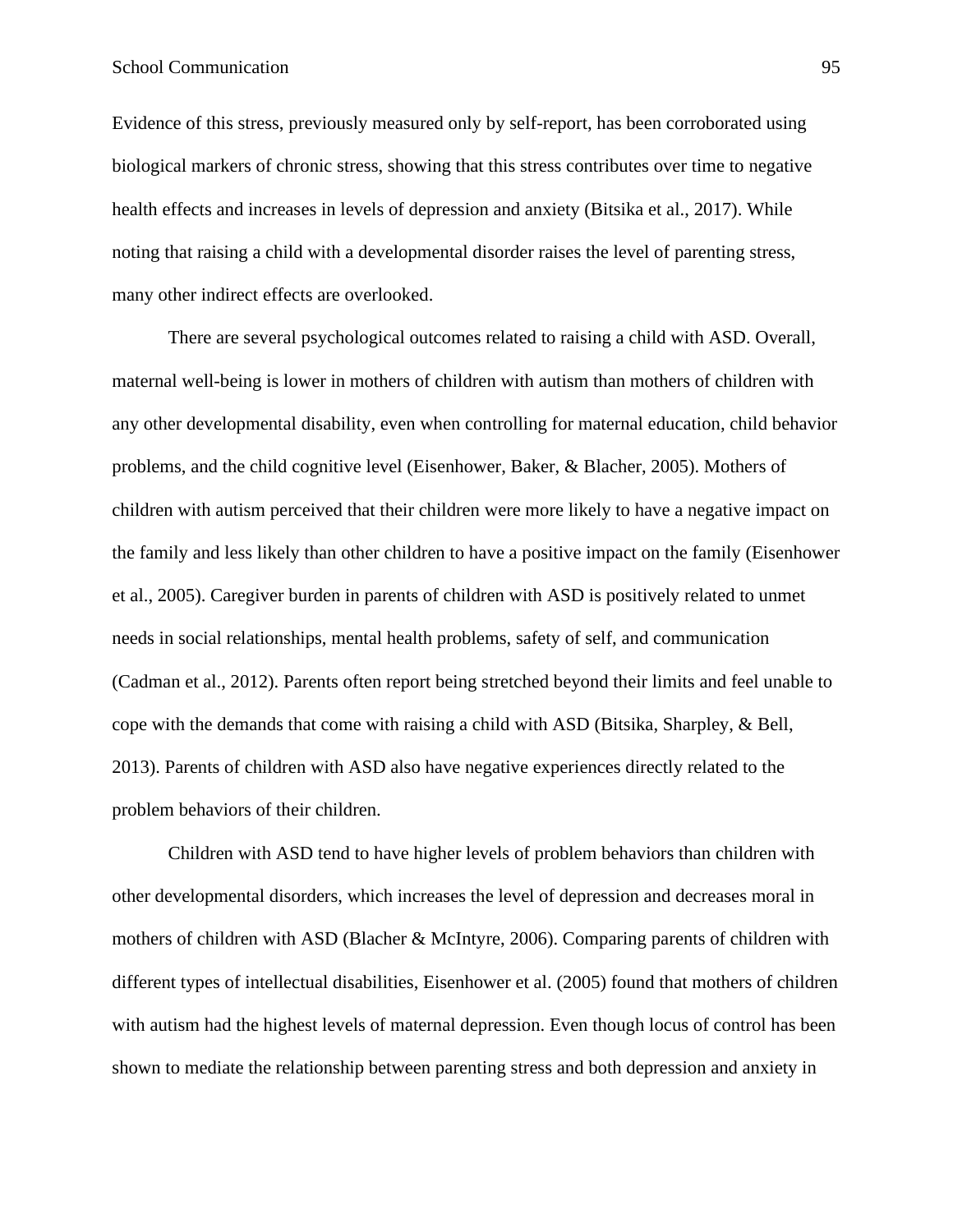parents of children with no developmental disorder, it fails to mediate the same relationship in parents of children with ASD (Hamlyn-Wright et al., 2007). This is likely because the type of stress faced by parents of children with ASD is chronic stress caused by a situation that the parents cannot have control over (the diagnosis of their child).

#### **Middle School Children with Autism Spectrum Disorder**

The experience of children with ASD in middle school is largely a mystery in the body of research. Most children diagnosed with ASD remain dependent on their family or other services and receive lower levels of education. Despite expectations however, the developmental course of ASD tends to be one of improvement. There is a lot of variability in outcomes for these children (Elmose et al., 2013). Much of this variability stems from the resources parents are able to obtain for their children throughout their schooling experience. There is a growing research base for early diagnosis and intervention but there is a definite lack in knowledge on how to serve these children once they are school aged (Dykstra Steinbrenner, & Watson, 2015). There is also a lack of knowledge about how adolescents with ASD learn academic skills both in special education and general education settings (Kurth & Mastergeorge, 2012).

In an observation of middle school children with ASD, students were jointly engaged approximately 25% of the time (which the authors admit may be an over-estimate), meaning they are engaged only about 7.5 hours out of a 30-hour school week (Dykstra Steinbrenner, & Watson, 2015). Students who know that one of their peers is diagnosed with ASD tend to have more negative attitudes towards that peer (Tonnsen & Hahn, 2015). This can make socialization (which tends to be difficult for children with ASD) even more difficult. Since children with ASD are at an increased risk for bullying (Zablotsky et al., 2014) parents tend to worry even more about their child's social skills as they progress through grade school.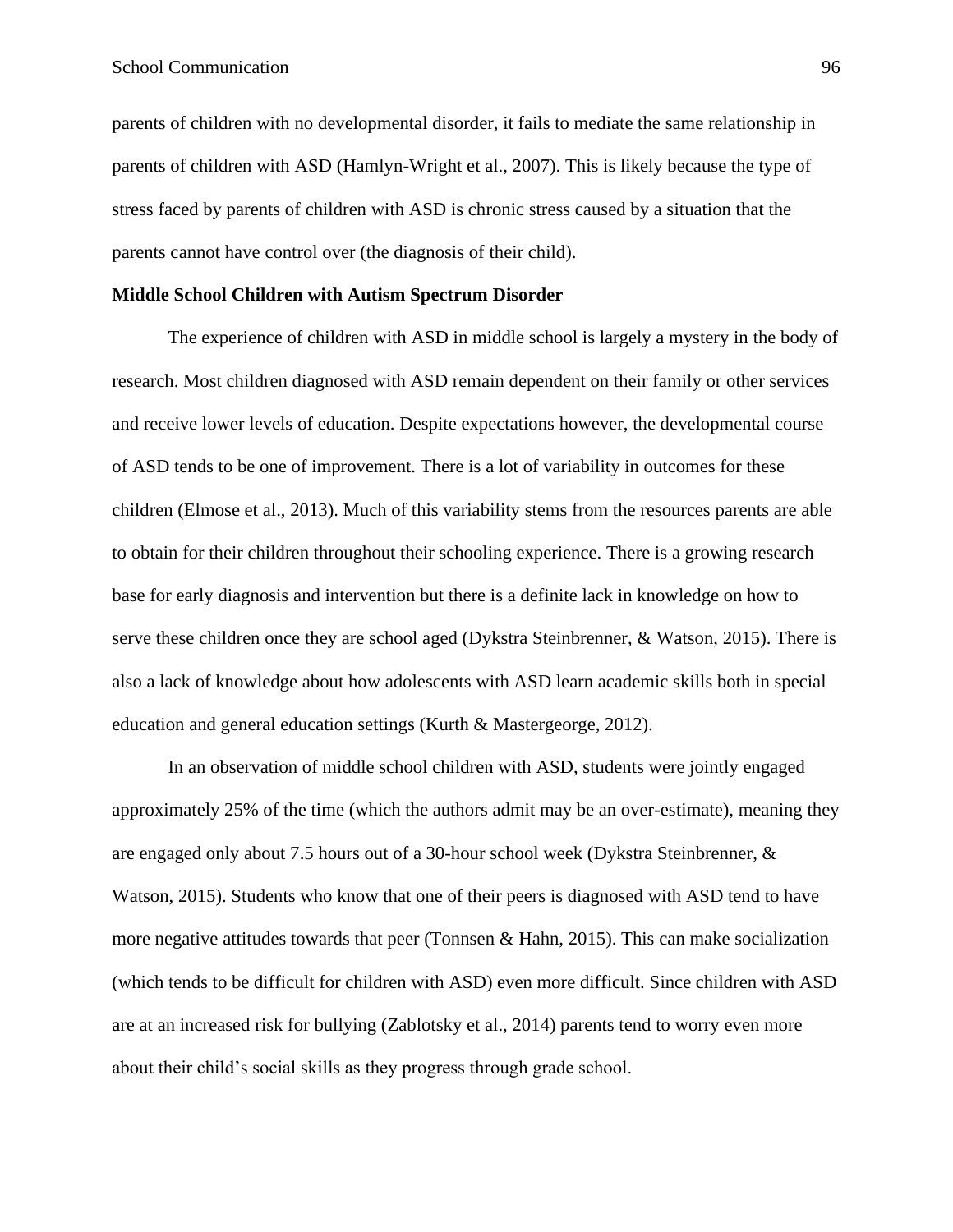# *Individualized Education Plan*

Many parents of children with ASD collaborate with their school by creating an Individualized Education Plan (IEP). The Individuals with Disabilities Education Act (IDEA, 2004) requires that public schools create and follow an IEP for any child at their school who is receiving special education. The document is required by law and the school is legally bound to follow the stipulations put forth in the document. The IDEA requires an IEP to include a statement of the child's current level of performance at school, the child's education goals, services that the school will provide, modifications and accommodations for the child in class and in standardized tests, and a plan to measure the child's progress towards goals (Stanberry, 2018).

### *IEP Process*

The process of creating an IEP can be very stressful for parents, especially if they do not know their child's legal rights. The IEP is created by an IEP team. This team includes the student's parents, at least one of the child's general education teacher, at least one of the child's special education teachers, a school psychologist, a school district representative, and the child (if they are over 16). Legally all these members of the team must contribute to the IEP. In addition, the parent has the right to invite others to the IEP meeting. Most often this includes an advocate, a health care professional, or a translator (Stanberry, 2018).

In addition to this first meeting, the IDEA requires the IEP team to review the IEP at least once a year. These meetings are to update the parents on the child's present level of performance (PLOP), update the school personnel on the parent's concerns for their child, and to make sure that the IEP is working for the child (Stanberry, 2018).

# **Dealing with High Levels of Chronic Stress**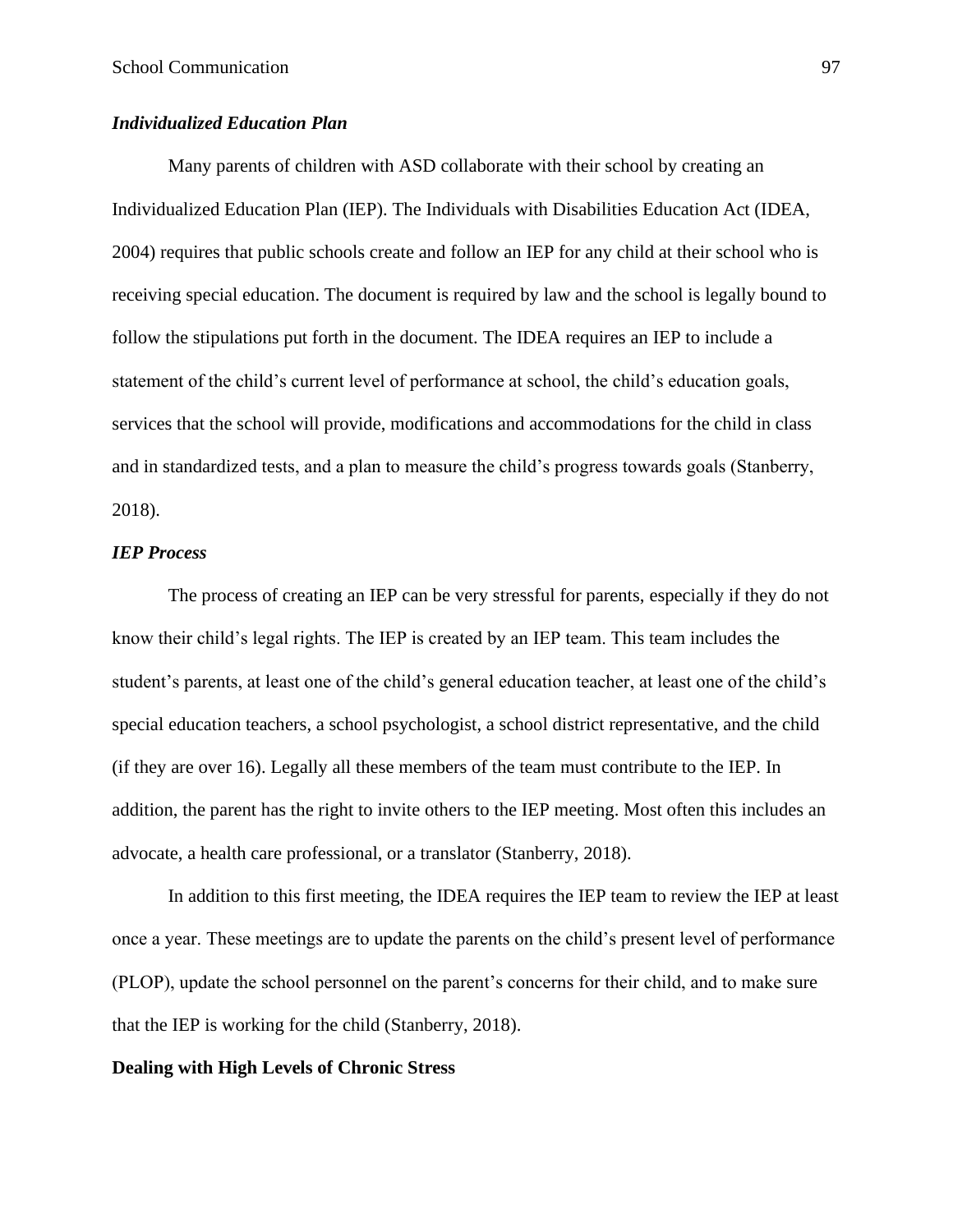Parents of children with ASD face stress caused by a life-role that is typically unalterable; this is known as chronic stress. Stress is a construct that is difficult to define consistently due to the plethora of definitions from individuals and researchers alike. One definition is that it is "an aversive state in which reduction of the negative feelings or sensations is a potent motivator" (Baum, 1990, p. 661). Though these negative feelings typically come from negative events they can also be triggered by positive events. Though chronic stress is clearly different from acute stress, it is not clear what all the differences are. A defining difference between acute and chronic stress is that the event that causes the negative feelings is not a onetime event: it either occurs repeatedly or is a long-term situation that is not expected to change. Baum (1990) suggests that each time the experience is relived, either a new stress experience begins, or the same stress experience occurs again. No form of coping will make the stressor end or disappear. This suggests that some helpful ways of responding to acute stressors (e.g. problem solving) may not be adequate for responding to chronic stress since the stressor is not amenable to change.

There are effective ways to respond to chronic stress that mitigate the negative consequences of it. Couples raising a child with ASD who use positive dyadic coping (a process by which the couple works together to cope with the chronic stressor that one or both partners face) tend to show less biological markers of chronic low-grade systemic inflammation, which indicates stress and leads to increased health risks (Gouin et al., 2016). Parents who use problemfocused coping strategies (as opposed to emotion focused strategies) are happier day to day (Ben-Zur, 2009). One helpful type of coping for parents of children with ASD is reframing. Parents who consider their experience with their child as a threat or a loss have a lower quality of life and experience less self-fulfillment than those who view their experience as a challenge.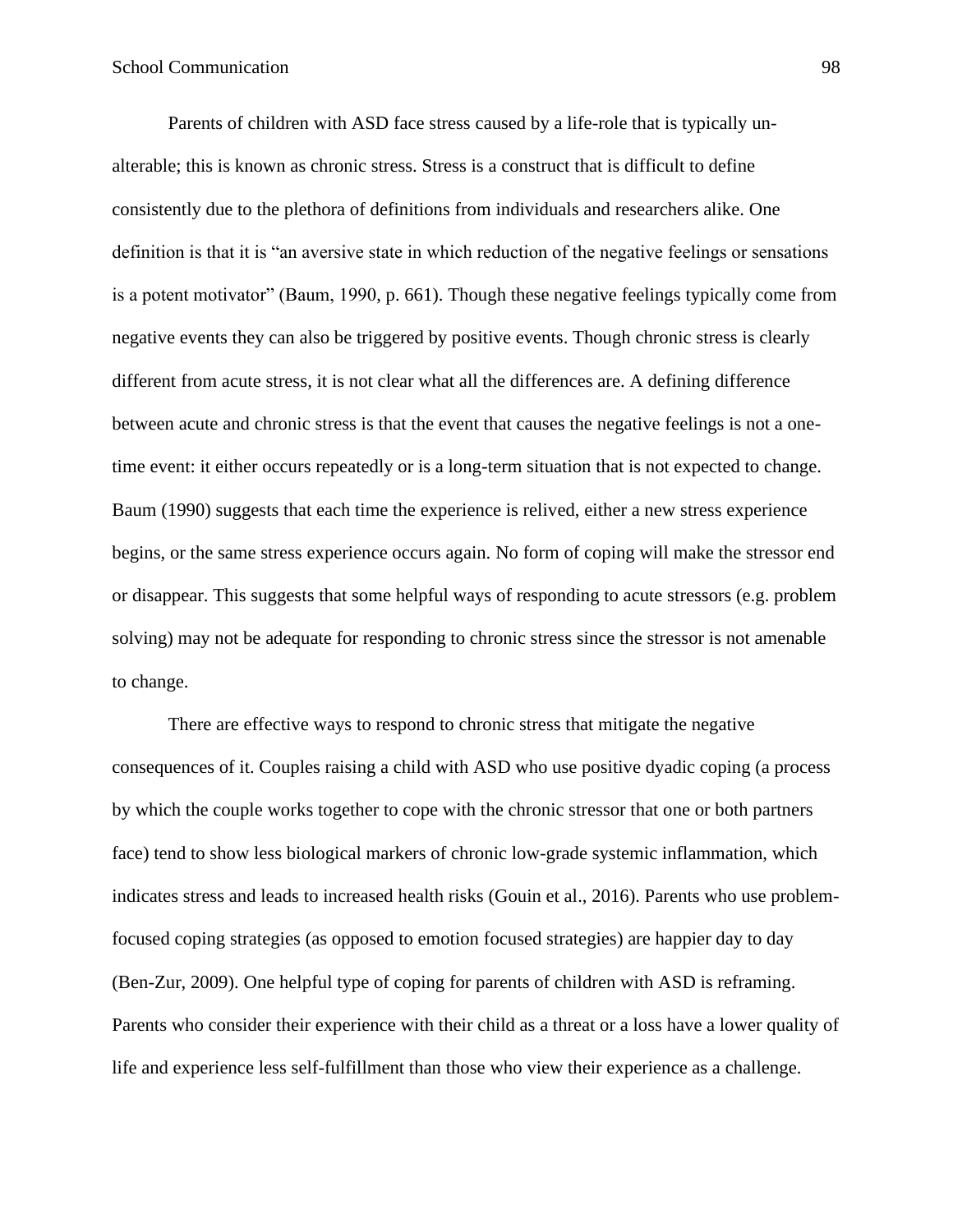Engaging in social and family activities also strongly correlates to a higher quality of life (Cappe et al., 2011). Although there are some effective ways to respond to chronic stress, many people facing chronic stress cope in maladaptive ways.

Parents of children with autism often face their stress in ways that are not helpful to them. It is rare for parents of children with mental health needs to receive mental health services and resources to help address their needs as caregivers (Gerkensmeyer et al., 2008). Parents of children with ASD are less likely to use social and spiritual support, likely because parents of children with developmental disorders report that there is less community support available (Nachshen & Minnes, 2005). Mothers of children with developmental disabilities have rated denial as the most common way they cope with the stress of parenting (Woodman & Hauser-Cram, 2013). Compared to parents of children with Down Syndrome and parents of neurotypical children, the only difference in coping is less frequent use of social diversion in parents of children with ASD (Dabrowska & Pisula, 2010). Dispositional coping can be divided into problem-focused or emotion-focused types of coping (Brown, Westbrook, & Challagalla, 2005). Typically, parents of children with an ASD will use combinations of the forms of problemfocused and emotion-focused coping skills that are available to them. The combination of different types of coping skills and different responses to different types of stressors makes coping a complex process. Parents of children with an ASD who use more emotion-focused coping strategies are more likely to experience distress at work (Cappe et al., 2011). Many parents of children with ASD use avoidance styles of coping (an emotion focused way to cope), which has a strong relationship to negative affect (Ben-Zur, 2009). These conclusions lead researchers to ask what needs parents of children with ASD have and what can be done to meet these needs.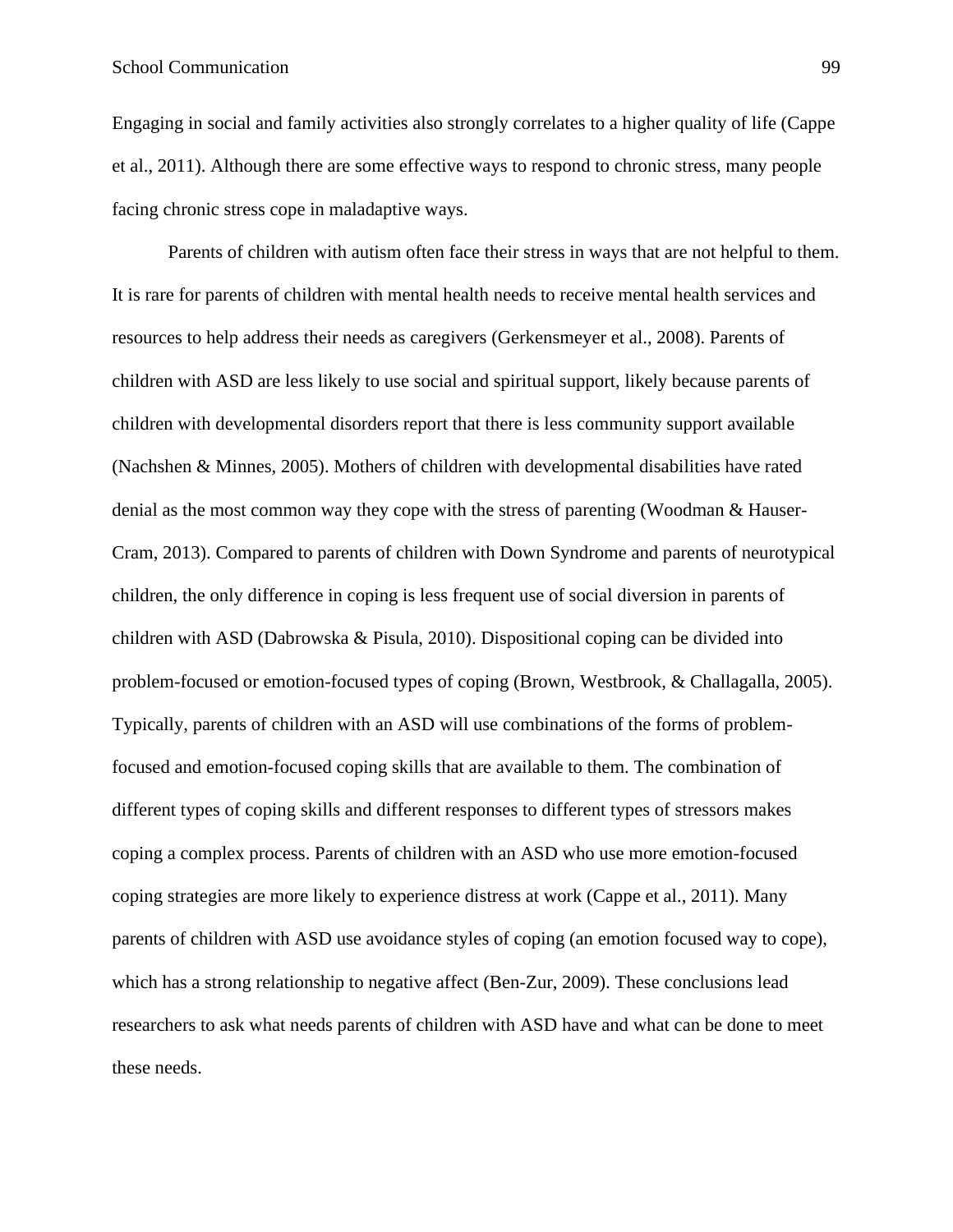# **Needs of Parents of children with ASD**

Parents of children with ASD need several different kinds of support. Most parents (67.4%) of children with intellectual disabilities report that they need at least three types of support and almost all (88.2%) report that they need at least of type of support. Types of support include: a friendly ear, information, activities for the child, respite care, practical or material help, child mental health care, and parental counseling, with the mostly frequently indicated need being a friendly ear. Many of these needs remain unmet, mainly because parents want to solve the problems themselves or don't know where to seek out help (Douma, Dekker, & Koot, 2006). Of these different types of support, parents of children with ASD tend to endorse some as more preferred than others.

Not every aspect of parenting a child with ASD is negative, and sometimes parents need a place where they can talk about and be accepted for the positive aspects of their child. In most narratives posted online by parents of children with ASD, positive aspects of coping with autism or of their child are presented. Parents tend to not be ashamed of their child and like to talk about their positive relationship with their children. One parent described her son as follows: "P is a very special and sweet little spirit. When he was just  $2\frac{1}{2}P$  was diagnosed with Autism. Despite his disability, P is a very integral part of our family and we wouldn't want him any other way. We feel so blessed and privileged to have P as part of our family" (Fleishman, 2004, p. 37). Parents find that autism creates odd situations where a smile tends to disarm one's sense of alarm. Parents also note that the experience of raising a child with ASD changes them (Fleischmann, 2004). This puts parents in a situation where they feel that their humor towards their situation or their understanding of the world is not understood by people who are not in the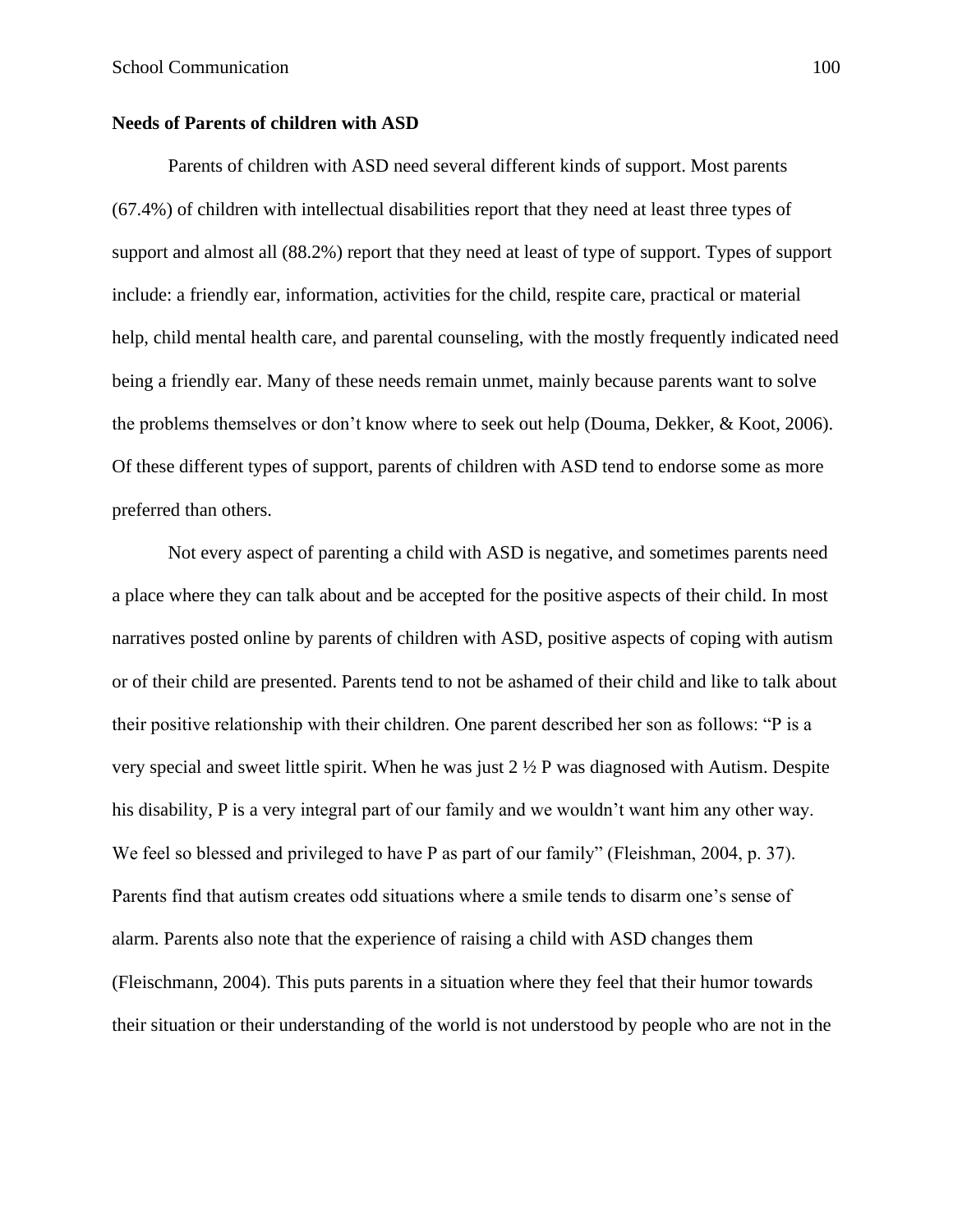same situation. One way parents can express themselves and feel heard is in a support group focused on emotional support and developing a sense of belonging.

#### *Empowerment*

Parents of children with ASD can face these stressors better if they are empowered (Fleischmann, 2004). The stress of raising a child with ASD results from an unchangeable situation (the child's diagnosis; a situation out of the parent's control). When faced with this chronic stress, the anxiety and depression resulting from it is not mediated by the parents' locus of control. Because the stress is unchanging, parents have the same levels of anxiety and stress whether they think of stress as internal or external to themselves. (Hamlyn-Wright et al., 2007). Instead, parents must work to increase their sense of empowerment. An increase in parental empowerment helps parents to view autism as a challenge that they can and will surmount (Fleishman, 2004). Parents who view the diagnosis as a challenge are more fulfilled and report a higher quality of life than parents who view the diagnosis as a loss (Cappe et al., 2011). Approximately one-half of narratives posted on the internet about children with autism relate to the parents increasing levels of empowerment (Fleishman, 2004). The increase in empowerment helps not only the parent but the child as well.

Parental empowerment has been studied in many different ways due to lack of consensus in a definition. It is defined as both a process and a state and as both an individual and group phenomenon. Empowerment is the reduction of powerlessness, gaining or developing power, the ability to influence other people and organizations, and attaining control over one's life. Empowerment can occur at three levels: service system, community political, and family (Koren, DeChillo, & Friesen, 1992). The service system level of empowerment pertains to how the parent obtains their own and their child's right to benefits, how services are used, and the level of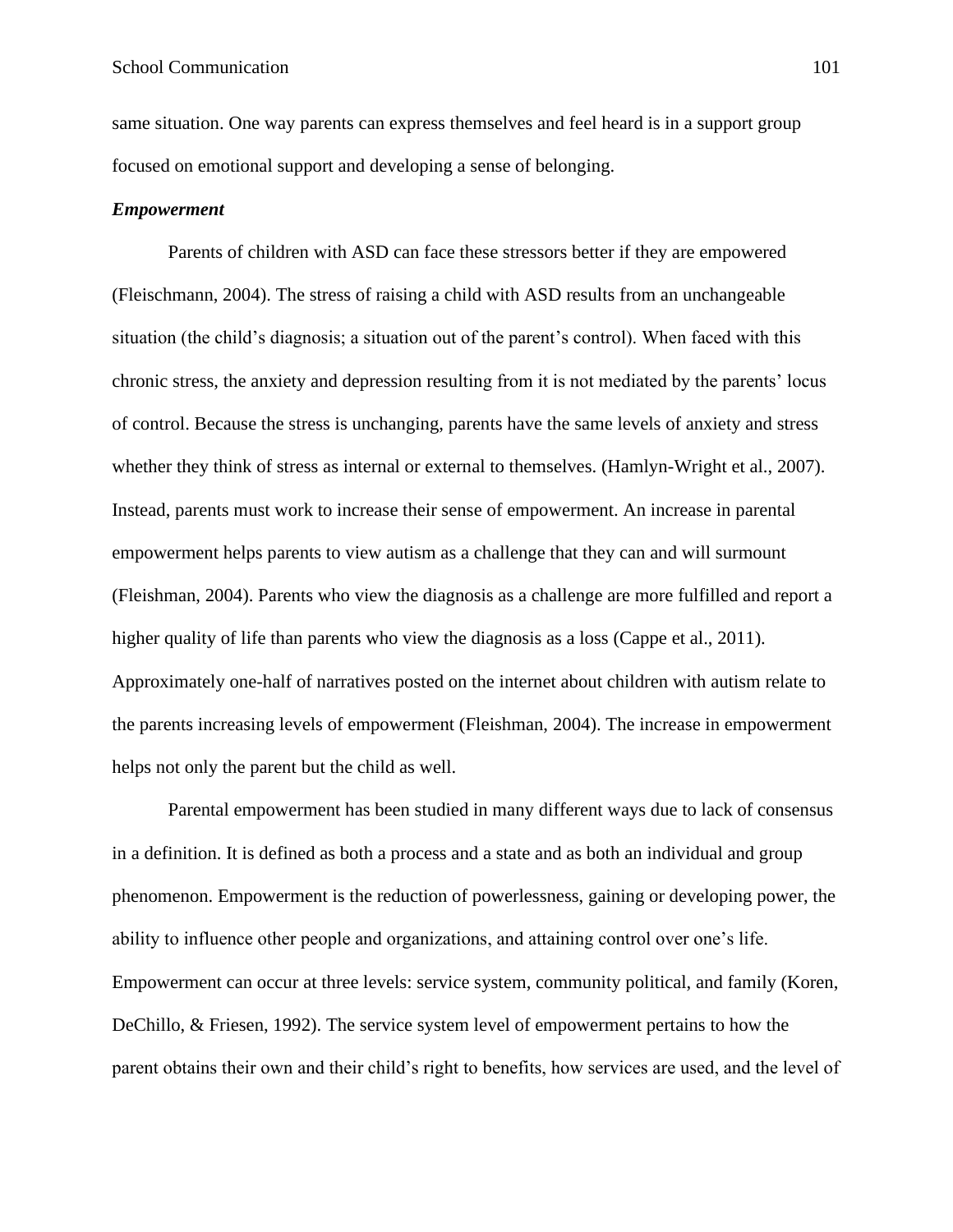understanding with service providers. The community/political level of empowerment measures the perception of the structure of services in the community, the relationships or contacts with politicians, lobbying, assisting other families in gaining services, and an awareness of rights (Itzhaky & Schwartz, 2010). The family level pertains to the immediate situation at home (Koren et al., 1992).

Parental empowerment is positively related to a child's outcome in treatment (Taub, Tighe, & Burchard, 2001), parent's confidence in dealing with the mental health system (Bickman et al., 1998), child functioning (Resendez, Quist, & Matshazi, 2000), problem behaviors in the child, psychological well-being, positive parenting experience (Graves & Shelton, 2007), and adjustment problems (Taub et al., 2001) and negatively related to mental health issues in the parent. Knowing all these positive aspects of empowerment encourages practitioners to find ways to help parents increase their levels of empowerment. Empowerment can occur in different ways.

#### *Social Support*

The stress buffering model (SBM) states that in the presence of support, stressors (such as the chronic stress of raising a child with ASD) have less impact on parents' psychological wellbeing. This is a well-validated model (Vaux, 1988) that gives suggestions on how to help buffer the stress that parents of children with ASD are experiencing. A meta-analysis of studies using the SBM makes it clear that embeddedness in a social support network and access to social resources have beneficial effects on well-being (Cohen & Wills, 1985). Despite this, parents of children with ASD are less likely to use social support to cope than the adults in the general population (Twoy et al., 2007). Parents of children with ASD report significantly less community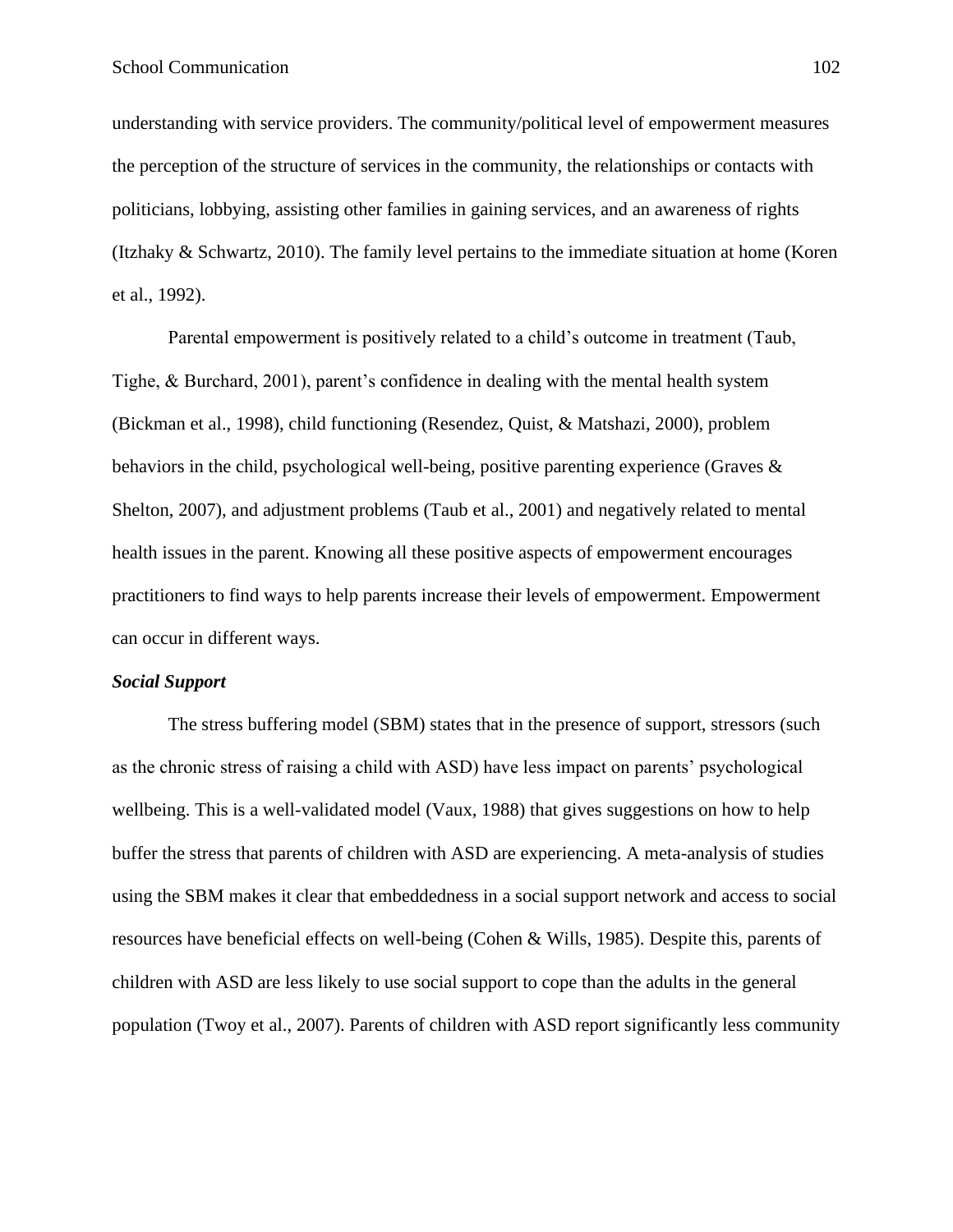support and report feeling less understood by parents of children with other developmental disorders (Nachshen & Minnes, 2006).

One way for professionals to provide this social support is by facilitating parent support groups (PSG). Overall, parents who use PSG report being satisfied with them (Clifford  $\&$ Minnes, 2013b). However, results are mixed in what way the groups are helpful. Many studies measure satisfaction but not changes in levels of stress, empowerment, or other outcome variables. Researchers conducting different studies have mixed results, sometimes reporting that participants of PSG do not show changes in well-being (parenting stress, anxiety, or positive perceptions) over time (Clifford & Minnes, 2013b) while other times reporting increases in selfconcept and decreases in distress (Clifford & Minnes, 2013a). These studies have parents give their opinion whatever type of PSG they have attended at any time in the past, so the results are a conglomerate of all types of PSG from across the country. In one type of group, mothers of children with ASD were shown to have lower rates of depression after participating in a stress management program (Sevim, 2007). Most parents report that groups are helpful in that they meet other parents (89%), get to share their feelings (79%), receive information about their resources (68%), and receive information about their child's illness/disability (63%). Some parents (32%) report that groups are helpful because they get time away from home (Smith et al., 1994).

# *Resilience*

Parents of children with ASD Resilience is positive adaptation despite adversity. Resilience refers to an individual's capacity to cope with stressors and to resist the harmful effects of future negative events. It is not an attribute or trait, but a dynamic process that involves exposure to adversity or stress and the manifestation of positive adjustment outcomes. This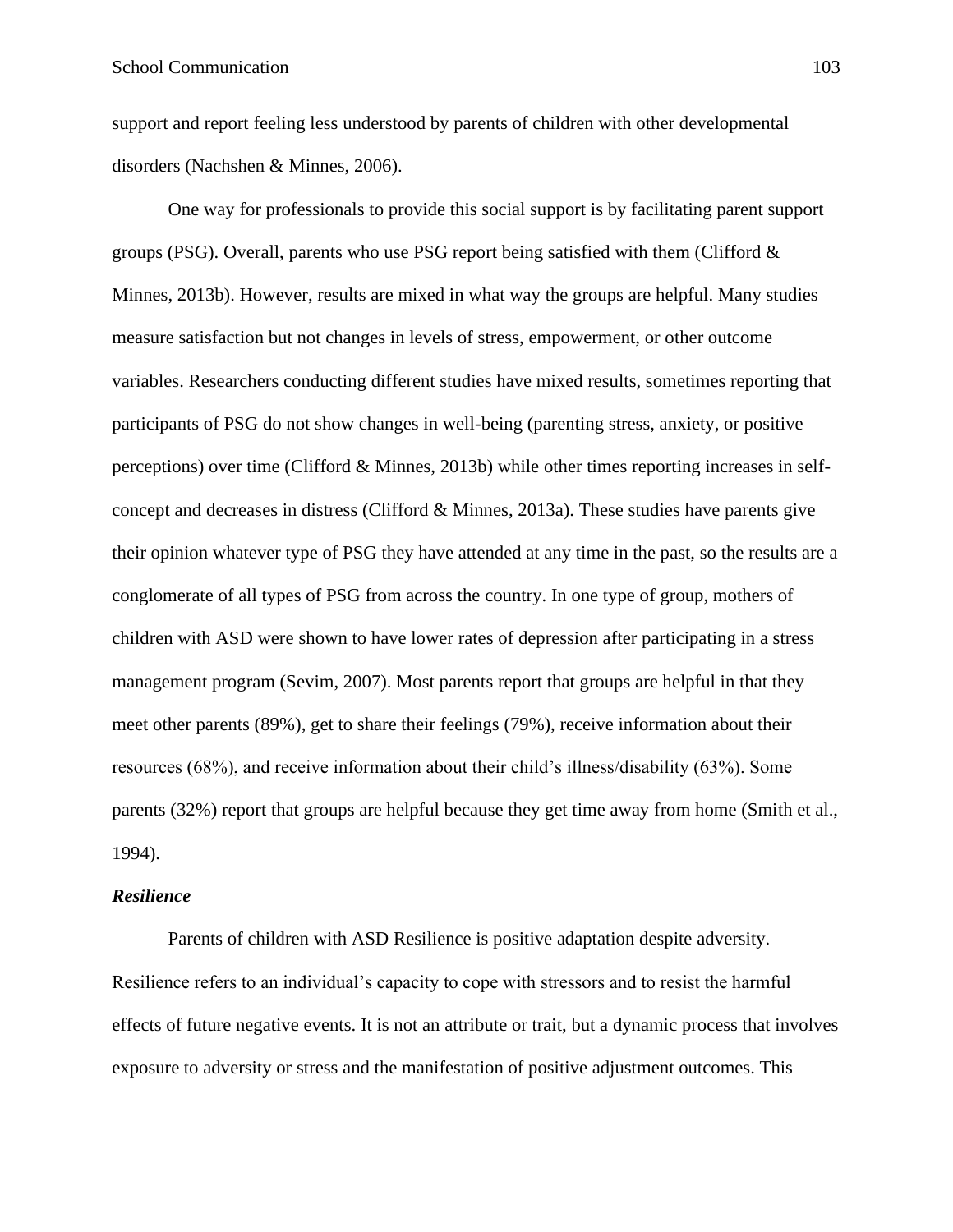means a person can increase or decrease their level of resilience with the proper supports. Typically, internal locus of control and social support are protective factors that relate to higher levels of resilience. These protective factors can derive from three levels: community, family, or the individual (Luthar & Cicchetti, 2000).

In a study of parents of children with ASD attending parent support groups, resilience was shown to buffer against anxiety and depression, suggesting that despite the stress parents with higher levels of psychological resilience could combat the negative effects of it. This suggests that increasing resilience in parents will benefit them (Bitsika et al, 2013). Since resilience is associated with the availability of social supports (Bonanno et al., 2007), increasing social support through parent support groups may be one way to provide this. However, only surveying parents who were currently attending support groups limits the generalizability of these conclusions.

## **Phases of Life**

While there is substantial evidence of higher levels of stress for parents of children with ASD than for parents of neurotypical children and parents of children with other disabilities, there is a gap in the literature to explain how that stress changes over the lifespan of the child (Ooi, 2016). Parents of children with ASD have different needs and face different challenges based on the phase of life their child is facing. Mothers and fathers do not differ in the problems they identify for their child with ASD, but these problems differ as a function of the child's age. Parents of older children tend to be more concerned about problems with self-help skills, selfoccupation, and behavioral problems, while parents of younger children are more concerned about communication problems (Papageorgio & Kalyva, 2010). This review looks at the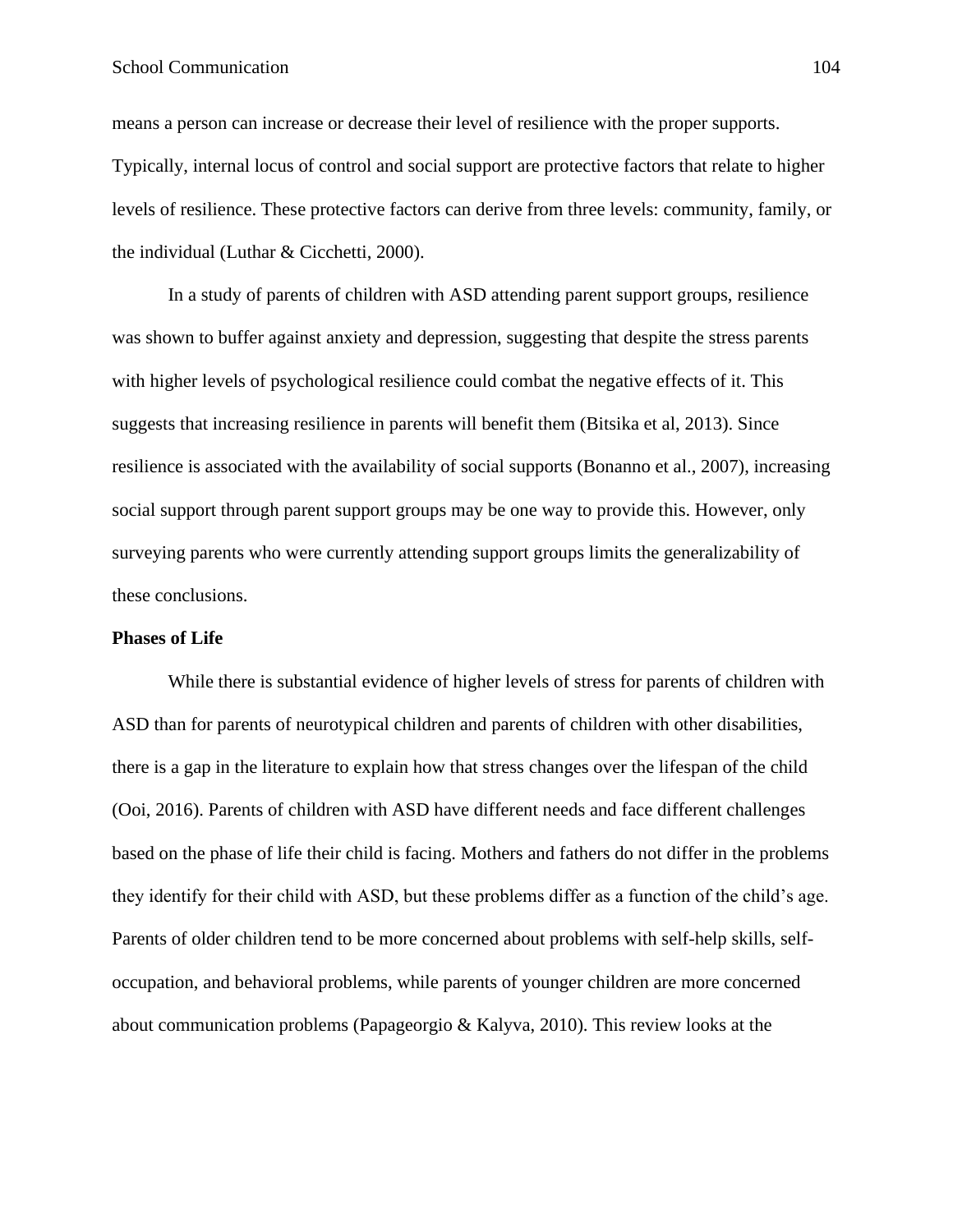information already gathered about different phases of life and seeks to deepen the description of parent's stress related to developing their child's first IEP.

# *Receiving the Diagnosis of the Child*

Receiving the diagnosis of ASD for their child is a very emotional and stressful time for parents. When talking about their experience with their child online, almost every parent mentions the time they received the diagnosis (Fleischmann, 2004). When their child is first diagnosed with autism parents may experience distress, uncertainty, avoidance, and isolation. They may be preoccupied with guilt, anger, or unanswerable questions about who is to blame for the diagnosis. They will feel uncertain about what will happen to their child in the next stages of life. Often members of the medical community may appear insensitive and the parents may withdraw from family and friends if they feel they do not understand (Barnett et al., 2003). Anger is a common sentiment, due to resentment towards people who treat their situation as hopeless and health care professionals who do not present the diagnosis in a sensitive manner (Ooi, 2016). In one qualitative study, several parents of a child with autism expressed that they felt "robbed" when receiving the diagnosis (DeGrace, 2004). One parent said: "it kinda robs you of, any chance of having, you know, a real personal level of content inner satisfaction. It's kinda like a burden that's always, always hanging over you" (DeGrace, 2004, p. 546).

Although the results are mixed (see Clifford & Minnes, 2013a; Clifford & Minnes, 2013b) some parents who participate in support groups after receiving their child's diagnosis of ASD report increases in knowledge and levels of parental empowerment (Banach et al., 2010). Parents can decrease their stress and anxiety in this stage by reframing how they view the diagnosis. Cappe et al. (2011) and found that parents of children with an ASD who consider their experience with their child as a threat or a loss had a lower quality of life than those who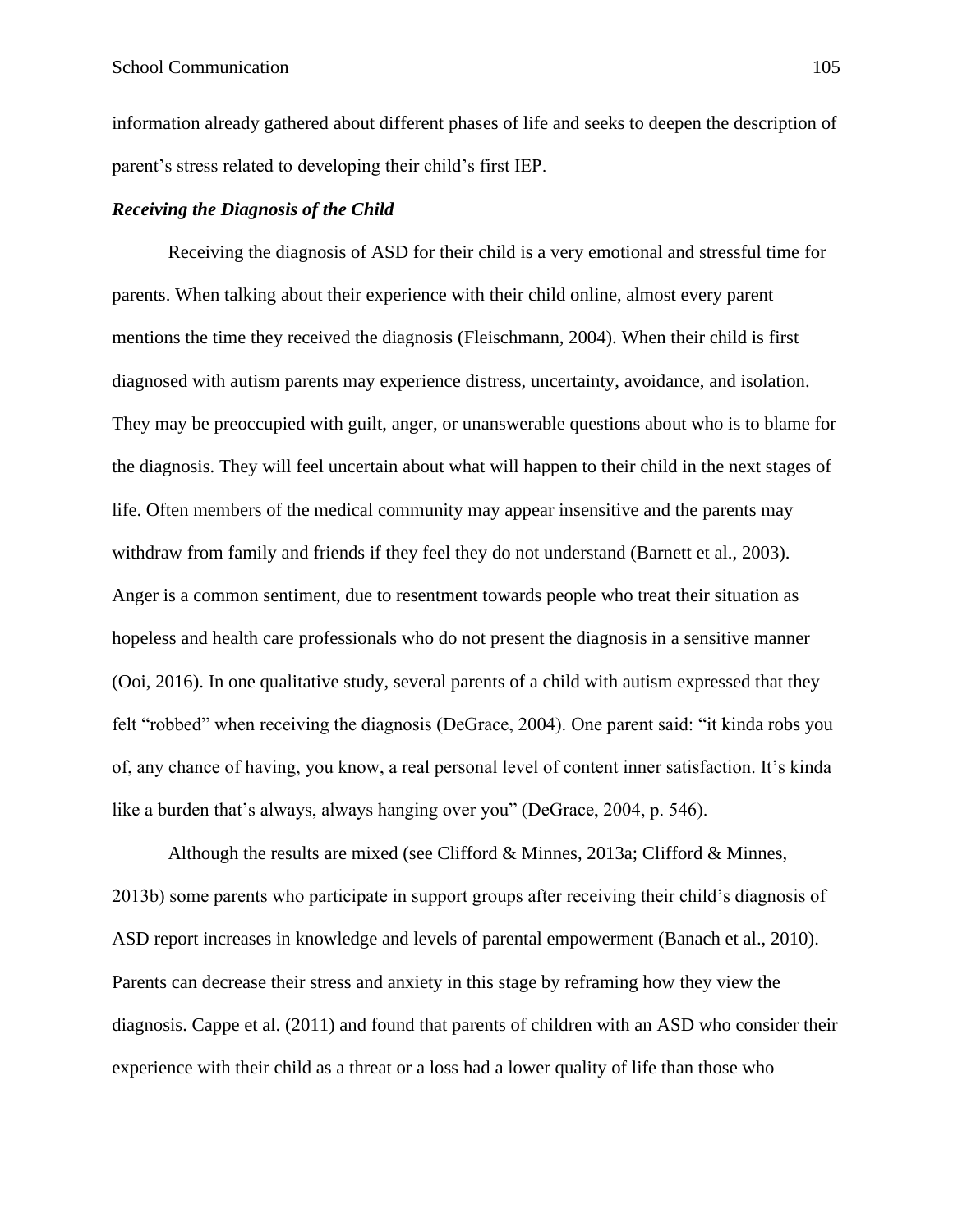perceive it as a challenge. In addition, those parents who viewed their experience with their child as a challenge instead of those who perceive it as a loss experienced greater self-fulfillment. This stage is very emotional for parents and has received a lot of attention in research and treatment of parents. Often parents seek out this diagnosis because they notice certain negative behaviors in their child, which are also a source of stress.

### *Problem Behavior*

Shortly after coming to terms with the ASD diagnosis (and sometimes before the diagnosis) parents and children begin dealing with any problem behaviors that come along with the disorder. Parents of children with ASD report that their child's development is not what they expected, with one of the main problems identified being behavioral problems (Midence & O'Neill, 1999). Parents of children with intellectual disabilities tend to spend more time than parents of children without disabilities issuing commands and working to gain compliance from their children. More of their time is spent in what are considered coercive parent-child interactions and in struggles to manage the child's behavior (Floyd & Phillippe, 1993). Negative themes that emerge when parents talk about their child's problem behavior are difficulty dealing with child's behavior problems, time demands for care and therapies, sleep problems and exhaustion, and struggles with schools and services (Myers, 2009). A child with ASD who has problematic behavior can increase the demands on the parent or caregiver, thereby increasing stress. Some behaviors common with children with ASD can be attributed to intolerability to changes in the environment and highly routinized behavior. Aggressive behaviors or uncontrollable and unpredictable tantrums are commonly experienced in response to changes in the environment or routine of the child. Aggressive behaviors may be directed toward the parents, siblings, or property. These difficulties are especially strong for inexperienced parents,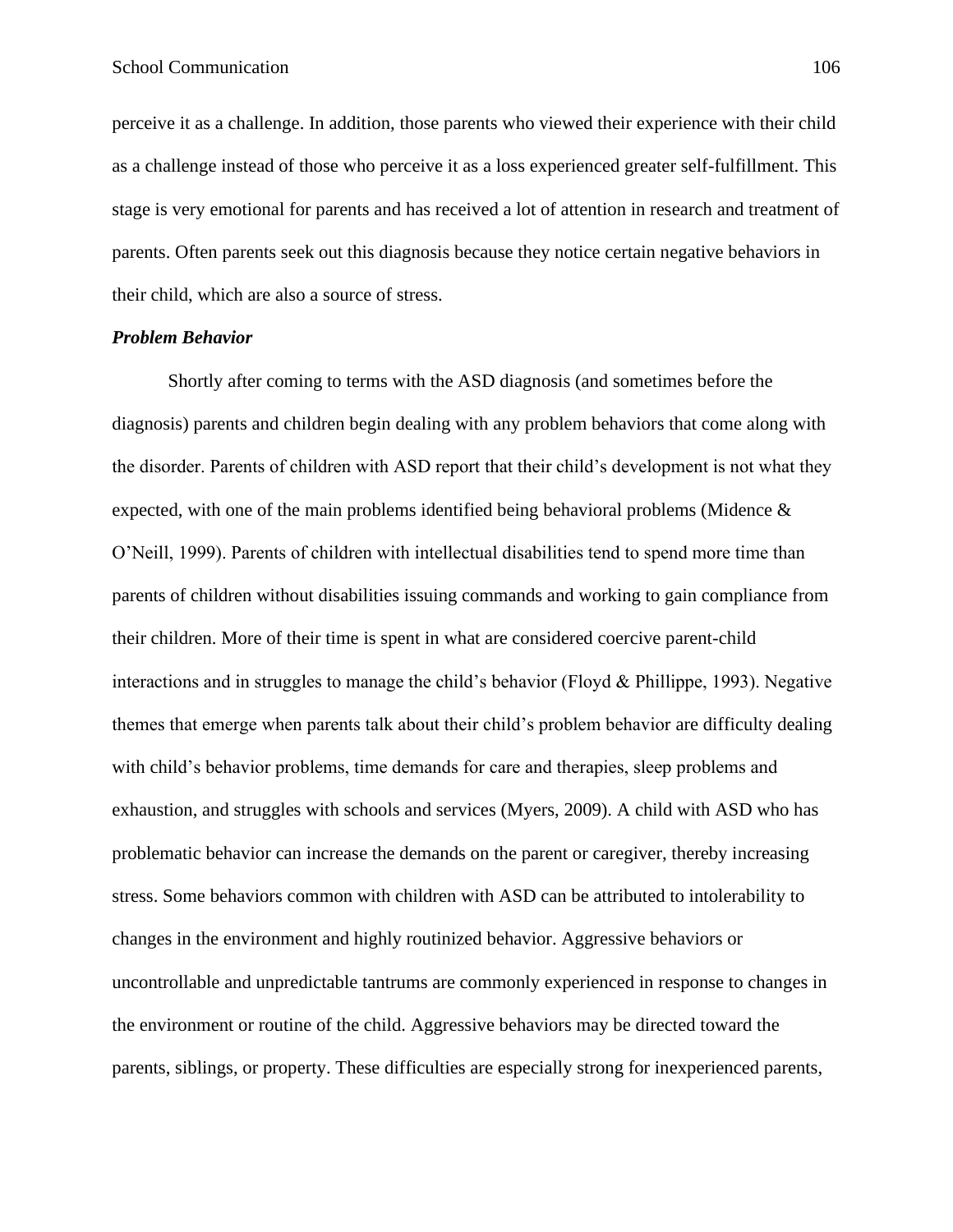# School Communication 107

or parents whose first child is diagnosed with autism or who have just recently began experiencing the symptoms of ASD with their child (Ooi, 2016). Children with ASD tend to have higher levels of problem behaviors than children with other developmental disorders. This in turn is positively correlated with the level of depression in mothers and is negatively correlated to morale in mothers of children with ASD (Blacher & McIntyre, 2006).

In order to cope with these behaviors, parents adopt new coping strategies. Many strive to improve their knowledge through reading books, conversing with other parents, and using the Internet. Coping with these behaviors improves over time. Some strategies parents use to cope with their child's problem behaviors include hypervigilance of the environment and the child's responses, anticipation of difficulties, preplanning of responses and preparation of the child to prevent challenging behaviors from occurring when switching between environments. In addition, adopting a fixed routine, role playing the transition, and providing warnings were found to be effective to cope with behaviors triggered by changes in the environment or plan. Another significant way to cope with the behaviors is to find treatment services for their child (Ooi, 2016).

# *Finding and Affording Services.*

Because there are so many different treatment options available for ASD (e.g. applied behavior analysis, talk therapy, animal assisted therapy, medications, etc.) it can be very confusing for parents to find the right ones for their child and get access to them. Banach et al. (2010) suggest that PSG could be strengthened by discussing specific intervention approaches for working with children with ASD. Seeing behavioral improvement in their child as a result of participating in services provides hope for the parents which in turn helps them to cope (Ooi, 2016). Services are often restricted by insurance coverage or what is available in the nearby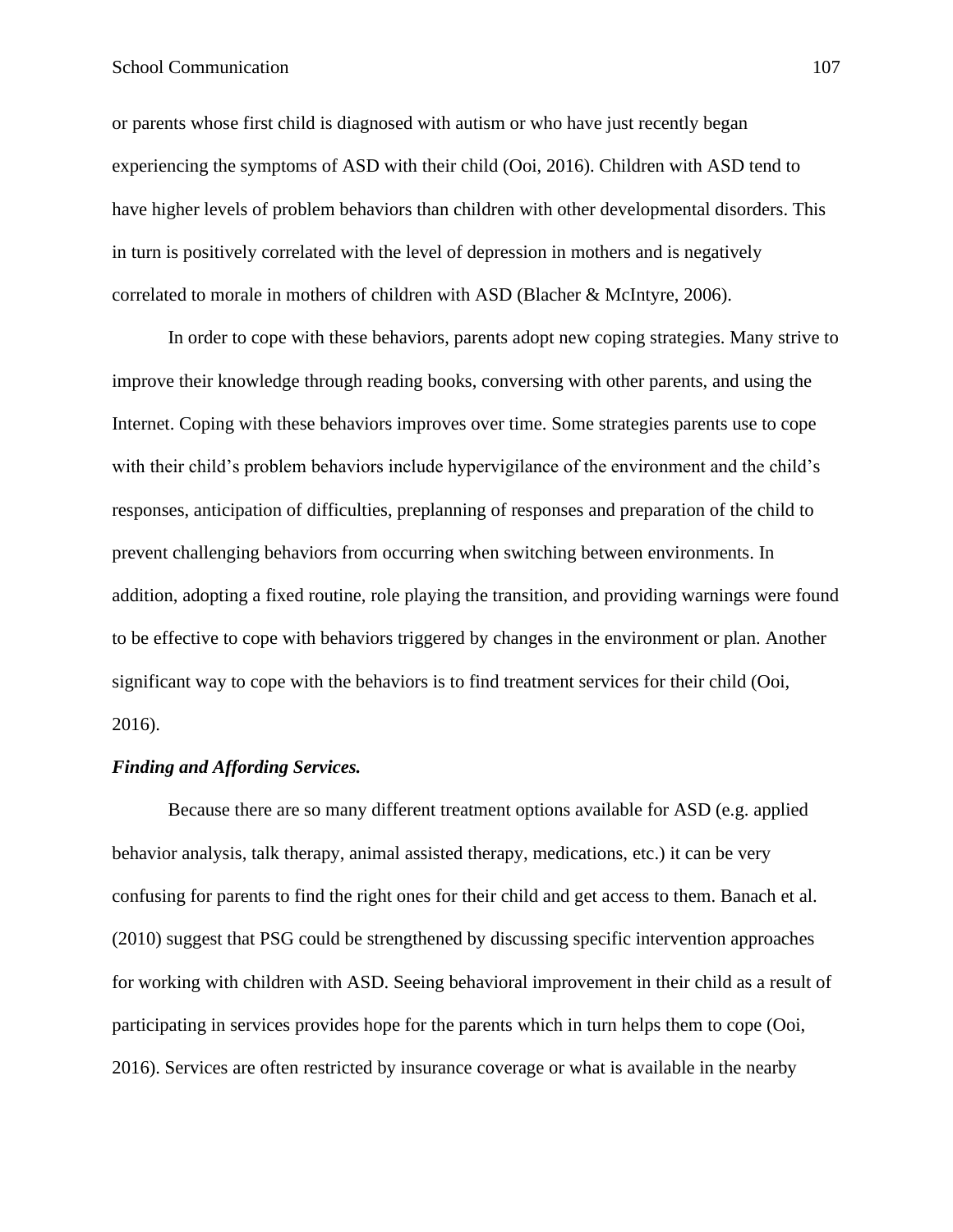community. Some parents report moving to a new city or state for the purpose of getting access to desired services for their child. Some parents reported going into debt to pay for the many types of therapies and medications needed for their child (Myers, 2009).

# *Child Starting Kindergarten*

Parents of children with ASD face more concerns than parents of children with other developmental disabilities when preparing their child for kindergarten. Preschool teachers also report higher concerns and overall involvement when transitioning a child with ASD to kindergarten as opposed to children with other developmental disabilities. This stage is important because it is the beginning of more academically oriented time, as opposed to the more playbased early childhood education (Quintero & McIntyre, 2010). The transition is perceived by parents as a central event in the education of their child (Forest et al., 2004). The transition can be difficult as Rimm-Kaufman & Pianta (1999) demonstrated in a longitudinal and crosssectional study. The rates and characteristics of communication between parents and teachers changes from pre-school to kindergarten. Often the communication between parents and teachers prior to kindergarten is more positive, while in kindergarten there is less contact overall, but more negative parent-teacher contact (Rimm-Kaufman & Pianta, 1999).

Forest et al. (2004) outlined a suggestion for parents on how to make the transition easier. It outlines each of the tasks that parents and children face during the transition into kindergarten. Parents of children with ASD express many different concerns related to this transition. One year before the transition parents attempt to identity one individual at the new school as a transition contact person, create a timeline for the transition, identify related services for their child, and start to build a team. In the next six months parents try to arrange classroom visits at multiple sites, select a kindergarten program, and develop specific educational goals to make sure the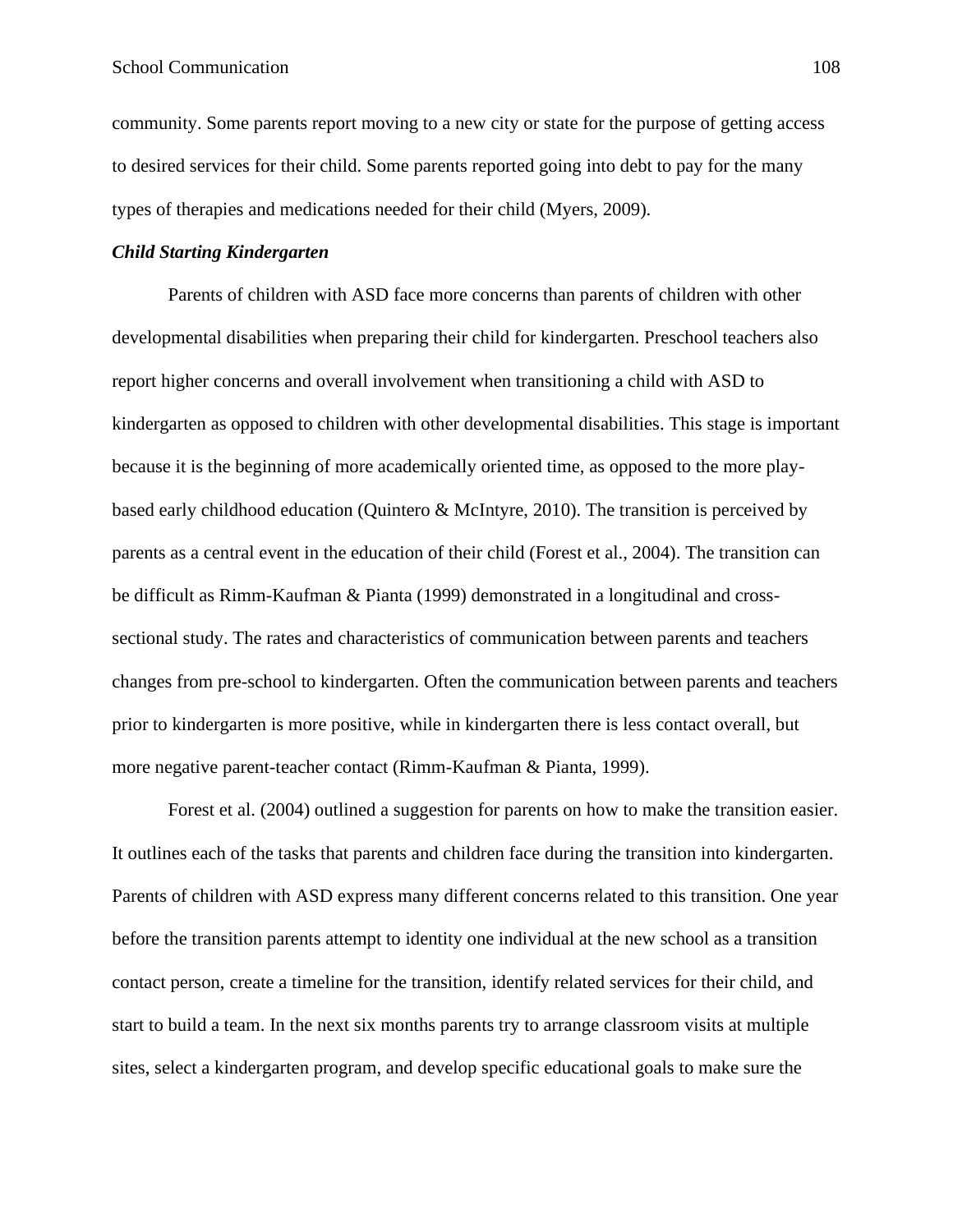child has the skills required for the next year. In the six months prior to the transition parents try to arrange a time where the current preschool can visit the kindergarten classroom and the future kindergarten teacher can visit the current preschool classroom. This requires more effort and time on the part of both teachers and can be difficult to arrange. During this time the parent also has the child visit the kindergarten classroom, identifies the curriculum for kindergarten, creates a daily schedule, and coordinates all the related services. Even after the transition, most parents feel it is highly important to evaluate the transition process for a time (Forest et al., 2004).

#### *Stress Related to Creating the First IEP*

Every child in the United States with a disability has the right to an appropriate public education at no cost to their families (Individuals with Disabilities Education Act [IDEA], 2004). To meet these needs, the school and parents work together to develop an Individualized Education Plan (IEP). The IEP includes accommodations needed for the child to succeed in school and can also include related services (e.g. outside therapy) that the child needs to be able to learn. The school is then responsible for providing these services. The IDEA also states that children with disabilities must be educated in the least restrictive environment (LRE), meaning whenever possible they should attend the same classes they would if they did not have a disability and be in classes with their non-disabled peers. The school is legally obligated to keep the parents informed and give parents meaningful opportunities to be involved in their child's education process.

Typically, this involvement consists of attending and advocating for their child at the annual IEP meeting. Each meeting should cover the child's current level of performance, annual goals for the child, and the individualized supports and services that can help the child reach the goals. The team that meets to develop and update the IEP consists of the parents, at least one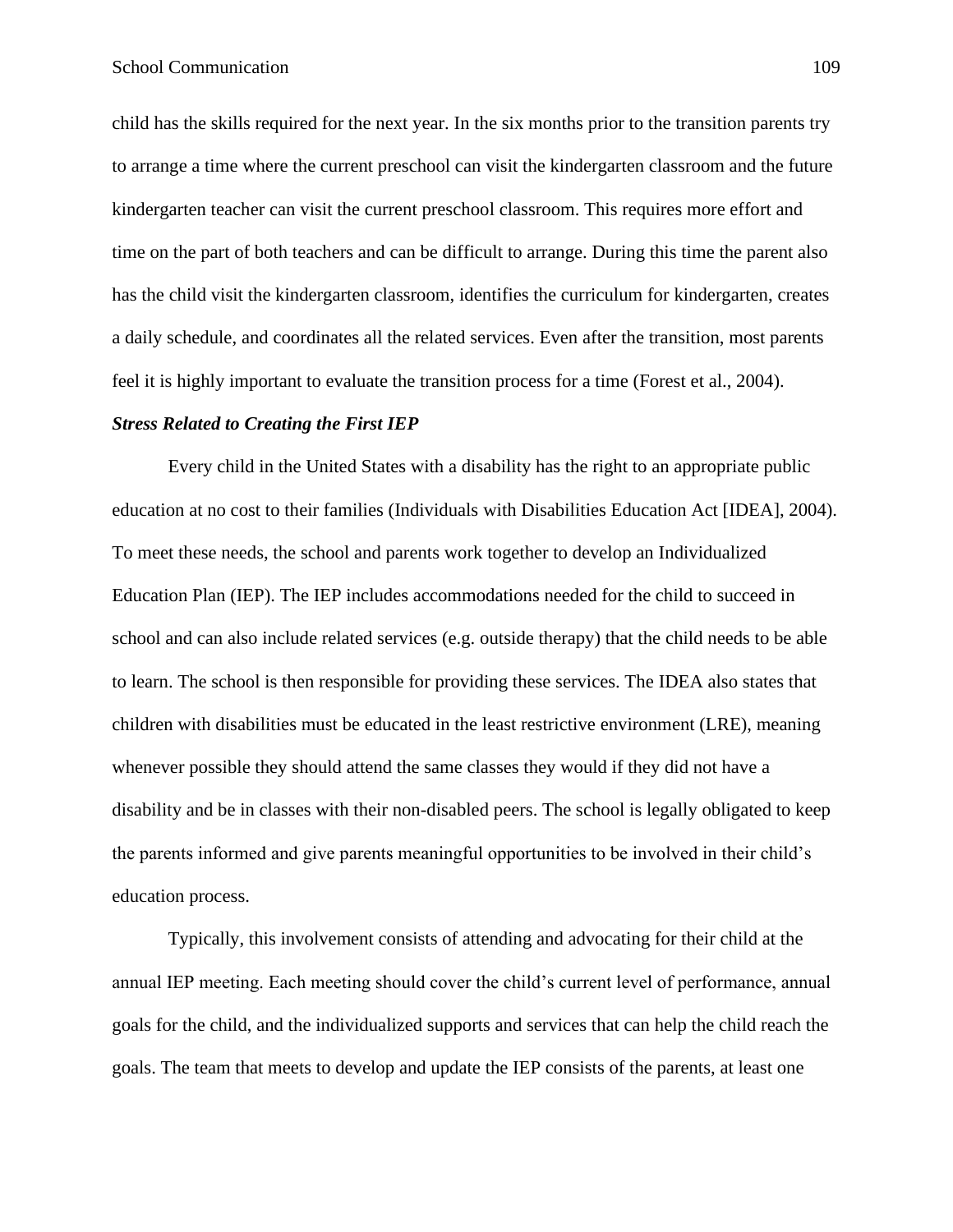general education teacher, at least one special education teacher, a school district representative, a school psychologist, and the child the plan is being developed for (when appropriate). By law, parents are equal partners on their child's IEP team. The IDEA states that the IEP team cannot change the child's placement (where and how the child will be taught) without giving the parent a chance to challenge that change. However, parents often feel like outsiders during this process (Macleod et al., 2017).

Given the school's legal responsibility for individualized education (IDEA, 2004) it might be expected that the school provides support for parents of children with disabilities to navigate this complex procedure. However, this is often not the case (Banach et al., 2010). Parents report the school is not transparent during the meetings and they are not made aware of their rights by the school (Loschen, 2015). In an interview with 12 parents of children with autism, all parents stated they could not find a suitable place for their child's education, the teachers were not effective in producing any behavioral change, and the time spent for education was too short. One father stated, "my child is getting older, there is no school where I can take him, I don't know what to do, these children need education just like other children" (Aylaz, Yilmaz, & Polat, 2012, p. 401). Another parent reported, "public school has been a nightmare. We have had to fight for everything we've gotten for him.... I was called nearly every day by the school because of behavior issues" (Myers et al., 2009, p. 676).

There is a significant lack of research on what is helpful for parents during this stressful time which the researcher hopes to address with the present study. Adding information about approaching the IEP to the curriculum of PSG has been shown to be helpful to parents. After a group including this information, empowerment in the family, service system, and community/political levels increased (Banach et al., 2010). This study did not compare groups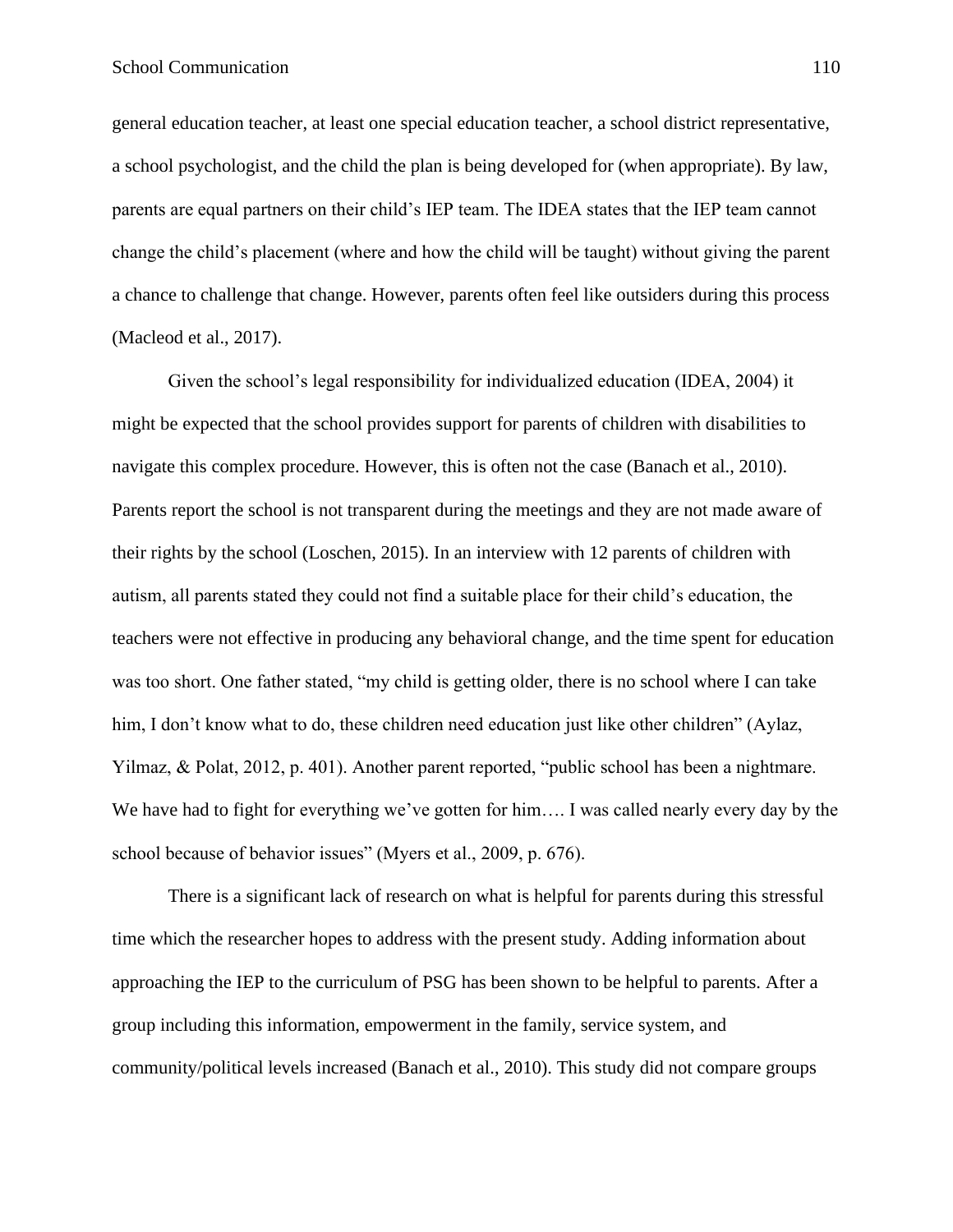without this information, so it is unclear if the gains are related directly to the inclusion of the information about approaching the IEP. Beyond this there is a lack of suggestions on what the parents perceive their own needs to be currently or what is helpful from professionals.

#### *Child Becoming an Adult*

Caregivers of children with ASD have very high levels of burden during the transition through adolescence and adulthood. These levels are comparable to or higher than caring for individuals with serious medical disorders. The parent's perception of their level of unmet needs significantly predicts the amount of burden the parent experiences, even when controlling for the symptoms and severity of the ASD. Some of these unmet needs include social contact, appropriate daytime activities, safety of self, and communication (Cadman et al., 2012). Parents report wanting their child to have an independent life, most reporting their hopes as positive and realistic (Midence & O'Neill, 1999). One parent described their mixed feelings on their child's future, "Now I think about his future, his education. I would like him to live independently but we have to be practical. I don't think parents want to know about the future, you have too much on your plate" (Midence & O'Neill, 1999, p. 282). Parents may fail to provide their child with needed information about sexual behavior (using birth control, social aspects of dating, etc.) because they cannot imagine a future where their child has a partner (Ballan, 2012). Cadman et al. (2012) suggest that providing autism-specific services that target ASD and comorbid conditions are lacking and may be useful in reducing this burden.

#### *Parents Planning for their own Death*

The high dependency of children with ASD on their parents tends to raise concerns of the time they are no longer able to care for their child (Ooi, 2016). Parents tend to report their biggest worry is what would happen to their child and who would look after them. In an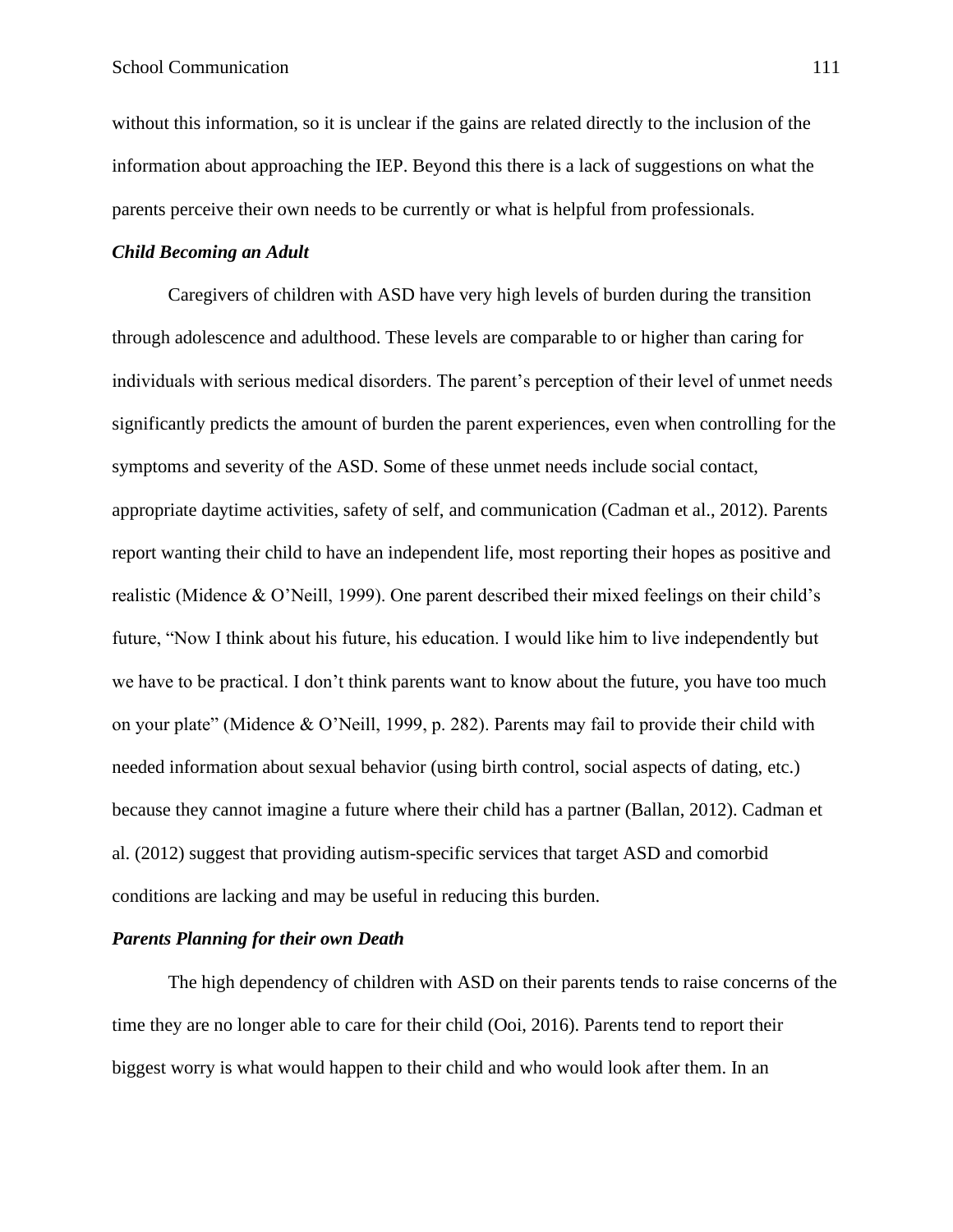interview, one mother stated, "Who will look after this child when I die? I don't have any sister, mother or father around, they are now, but they won't be. I'm afraid that he will wonder around and be abused" (Aylaz et al., 2012, p. 400). Parents also express the sentiment that they do not expect a good or exemplary life for their child, they simply hold a hope that they can survive. Another mother said, "We don't expect our child to become a doctor or a teacher, it is enough for us if he could do his own work and buy a loaf of bread" (Aylaz et al., 2012, p. 401).

#### **Conclusion**

Parents of children with ASD do not have sufficient support to face the high levels of stress that come with this role (Twoy et al., 2007). For professionals to be able to provide this support it is essential that they understand the different phases of life children with ASD face and how each one impacts the parents. Some phases of life (such as the diagnosis of the child and the problem behaviors) have been studied in depth while others (such as the development of the IEP and parents planning for their own death) are mentioned in qualitative studies of general stress faced by parents of children with ASD but not examined deeply on their own. There is a need for researchers to focus in on each of the stages that is not understood, and this author seeks to do so with the current study for the development of the IEP. This examination of the stage of developing the IEP seeks to provide guidance for behavioral health professionals treating parents in this stage and provide a model for studying other stages.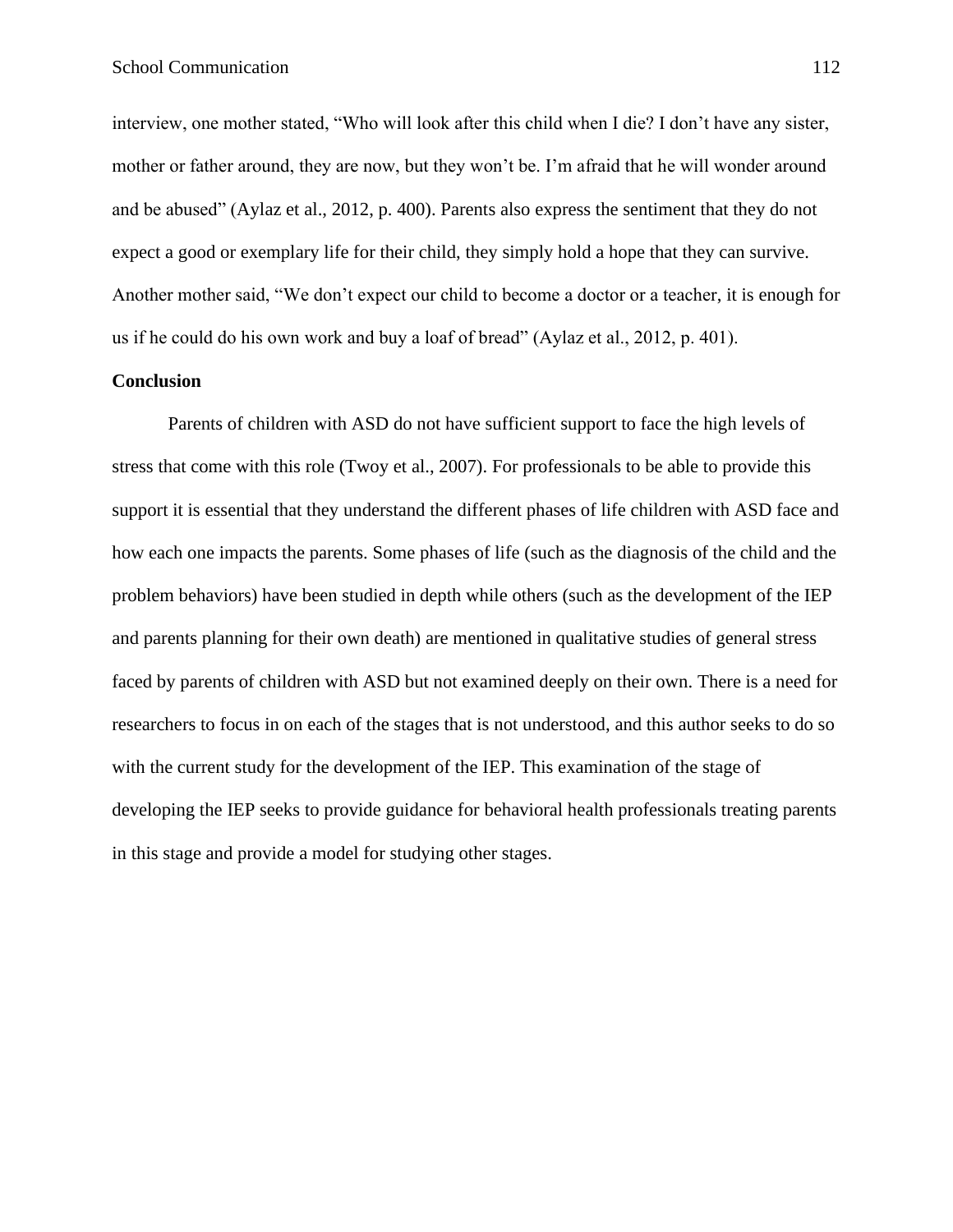#### **References**

- Al-Farsi, O. A., Al-Farsi, Y. M., Al-Sharbati, M. M., & Al-Adawi, S. (2016). Stress, anxiety, and depression among parents of children with autism spectrum disorder in Oman: A casecontrol study. *Neuropsychiatric Disease and Treatment*, *12*, 1943-1951.
- Aylaz, R., Yilmaz, U., & Polat, S. (2012). Effect of difficulties experienced by parents of autistic children on their sexual life: a qualitative study. *Sexuality and Disability, 30,* 395-406.
- Ballan, M. S. (2012). Parental perspectives of communication about sexuality in families of children with autism spectrum disorders. *Journal of Autism and Developmental Disorders, 42,* 676-684.
- Banach, M., Iudice, J., Conway, L., & Couse, L. J. (2010). Family support and empowerment: Post Autism diagnosis support group for parents. *Social Work with Groups, 33,* 69-83.
- Barnett, D., Clements, M., Kaplan-Estrin, M., & Fialka, J. (2003). Building new dreams: Supporting parents' adaption to their child with special needs. *Infants and Young Children, 16,* 184-200.
- Baum, A. (1990). Stress, intrusive imagery, and chronic distress. *Health Psychology, 9*, 653-675.
- Ben-Zur, H. (2009). Coping styles and affect. *International Journal of Stress Management, 16*, 87-101.
- Bickman, L., Helflinger, C. A., Northrup, D., Sonnichsen, S., & Schilling, S. (1998). Long term outcomes to family caregiver empowerment. *Journal of Child and Family Studies, 7,*  269-282.
- Bitsika V., & Sharpley, C. F. (2004). Stress, anxiety and depression among parents of children with autism spectrum disorder. *Australian Journal of Guidance & Counseling, 14,* 151- 161.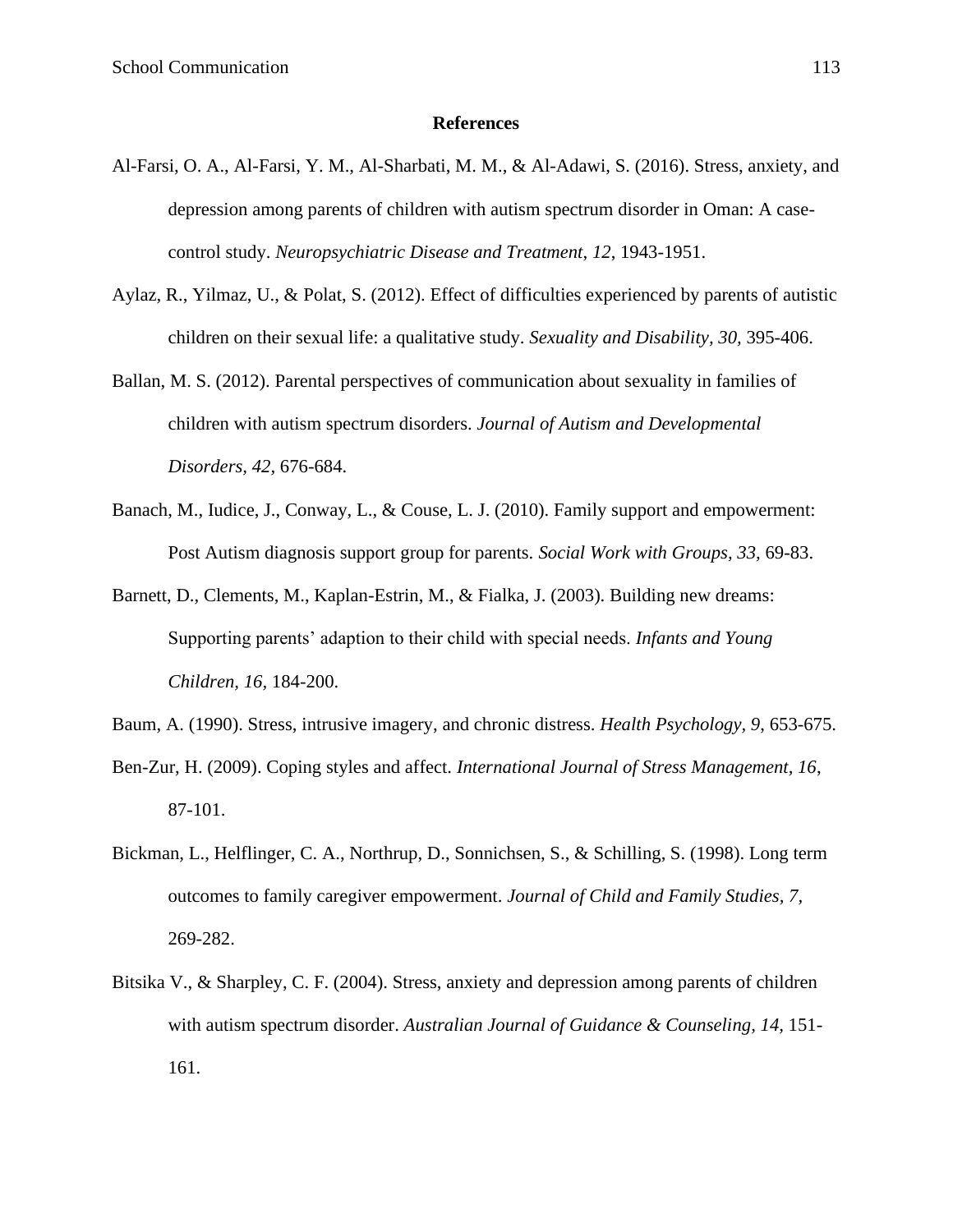- Bitsika, V., Sharpley, C. F., Andronicos, N. M., & Agnew, L. L. (2017). What worries parents of a child with Autism? Evidence from a biomarker for chronic stress. *Research in Developmental Disabilities, 62*, 209-217.
- Bitsika, V., Sharpley, C. F., & Bell, R. (2013). The buffering effect of resilience upon stress, anxiety and depression in parents of a child with an Autism Spectrum Disorder. *Journal of Developmental and Physical Disabilities, 25,* 533-543.
- Blacher, J., & McIntyre, L. L. (2006). Syndrome specificity and behavioral disorders in young adults with intellectual disability: Cultural differences in family impact. *Journal of Intellectual Disability Research, 50*, 184-198.
- Bonanno, G. A., Galea, S, Bucciarelli, A., & Vlahoz, D. (2007). What predicts psychological resilience after disaster? The role of demographics, resources, and life stress. *Journal of Consulting and Clinical Psychology, 75,* 671-682.
- Brown, S. P., Westbrook, R. A., & Challagalla, G. (2005). Good cope, bad cope: Adaptive and maladaptive coping strategies following a critical negative work event. *Journal of Applied Psychology, 90,* 792-798.
- Cadman, T., Eklund, H. Howley, D., Hayward, H., Clarke, H., Findon, J., … Glaser, K. (2012). Caregiver burden as people with autism spectrum disorder and attentiondeficit/hyperactivity disorder transition to adolescence and adulthood in the United Kingdom. *Journal of the American Academy of Child & Adolescent Psychiatry, 51,* 879- 888.
- Cappe, E., Wolff, M., Bobet, R., & Adrien, J. L. (2011). Quality of life: a key variable to consider in the evaluation of adjustment in parents of children with autism spectrum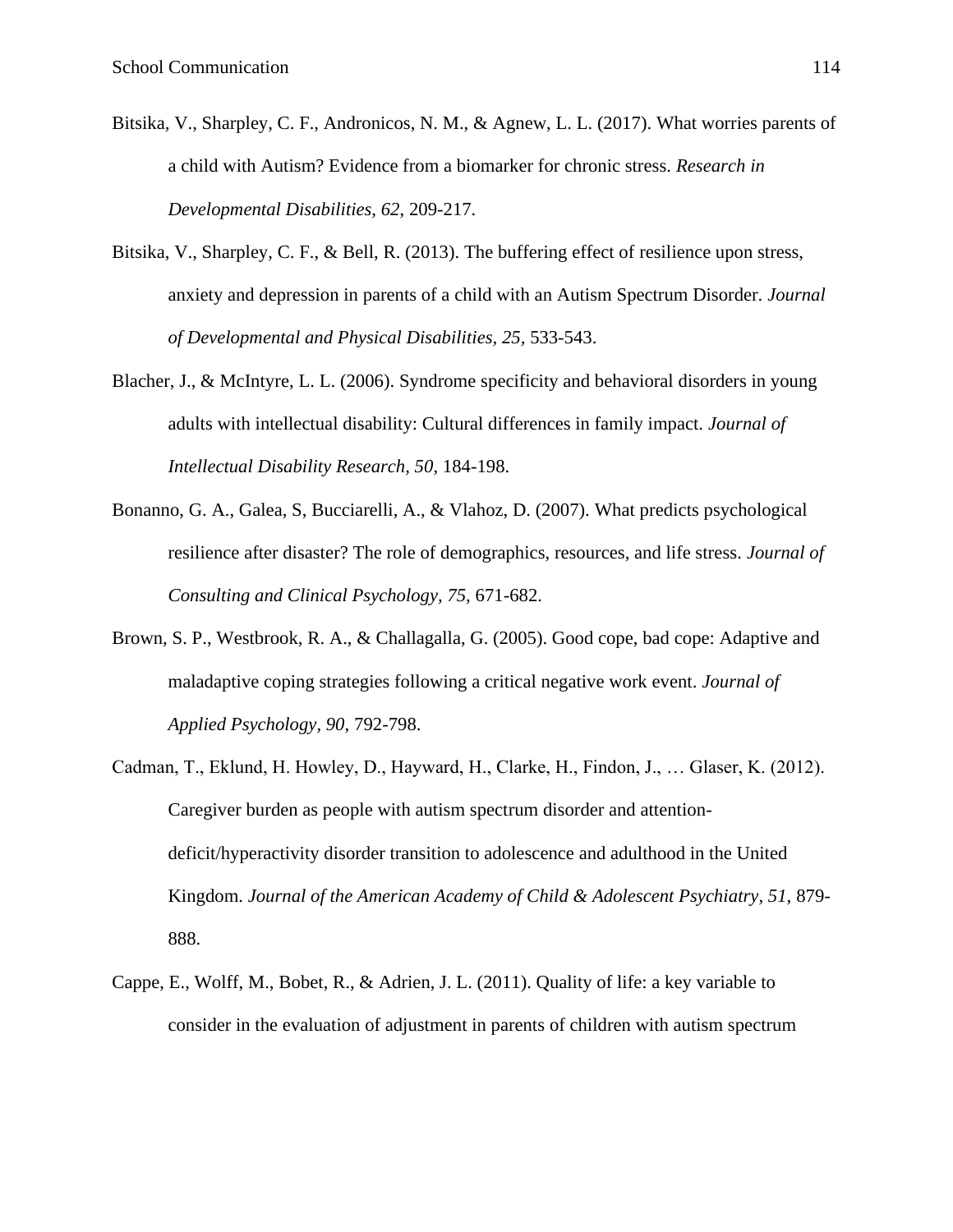disorders and in the development of relevant support and assistance programmes. *Quality of Life Research, 20,* 1279-1294.

- Clifford, T., & Minnes, P. (2013a). Who participates in support groups for parents of children with Autism Spectrum Disorders? The role of beliefs and coping style. *Journal of Autism and Other Developmental Disorders, 43*, 179-187.
- Clifford, T., & Minnes, P. (2013b). Logging on: Evaluating an online support group for parents of children with Autism Spectrum Disorders. *Journal of Autism and Developmental Disorders, 43*, 1662-1675.
- Cohen, S., & Wills, T. A. (1995). Stress, social support, and the buffering hypothesis. *Psychological Bulletin, 98*, 310-357.
- Dabrowska, A., & Pisula, E. (2010). Parenting stress and coping styles in mothers and fathers of pre-school children with autism and down syndrome. *Journal of Intellectual Disability Research, 54,* 266-280.
- DeGrace, B. W. (2004). The everyday occupation of families with children with autism. *American Journal of Occupational Therapy, 58,* 543-550.
- Douma, J. C. H., Dekker, M. C., & Koot, H. M. (2006). Supporting parents of youths with intellectual disabilities and psychopathology. *Journal of Intellectual Disability Research, 50*, 570-581.
- Dykstra Steinbrenner, J. R., & Watson, L. R. (2015). Student engagement in the classroom: The impact of classroom, teacher, and student factors. *Journal of Autism and Developmental Disorders, 45,* 2392-2410.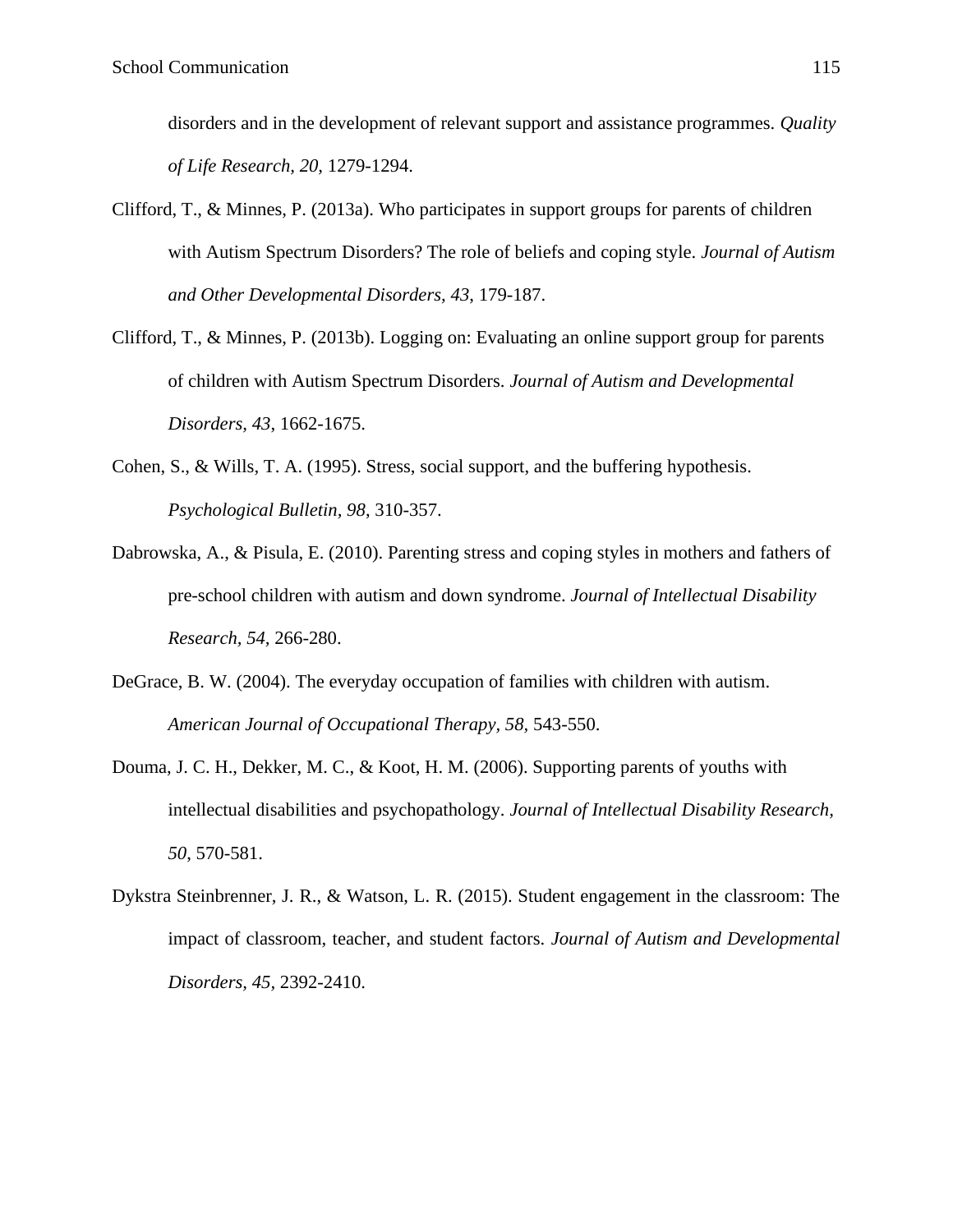- Eisenhower, A. S., Baker, B. L., & Blacher, J. (2005). Preschool children with intellectual disability: Syndrome specificity, behaviour problems, and maternal well-being. *Journal of Intellectual Disability Research, 49*, 657-671.
- Elmose, M., Trillingsgaard, A., Jorgensen, M., Nielsen, A. Bruhn, S. S., & Sorensoen, E. U. (2013). Follow-up at mid-school age (9-13 years) of children assessed for autism spectrum disorder before the age of four. *Nordic Journal of Psychiatry, 68*. 362-368.
- Fleishmann, A. (2004). Narratives published on the internet by parents of children with autism: What do they reveal and why is it important?. *Focus on Autism and Other Developmental Disabilities, 19,* 35-43.
- Floyd F. J., & Phillippe, K. A. (1993). Parental interaction with children with and without mental retardation: Behavior management, coerciveness, and positive exchange. *American Journal on Mental Retardation, 97*, 673-684.
- Forest, E. J., Horner, R. H., Lewis-Palmer, T., & Todd, A. W. (2004). Transitions for young children with autism from preschool to kindergarten. *Journal of Positive Behavior Interventions, 6,* 103-112.
- Gerkensmeyer, J. E., Perkins, S. M., Scott, E. L., & Wu, J. (2008). Depressive symptoms among primary caregivers of children with mental health needs: Mediating and Moderating Variables. *Archives of Psychiatric Nursing, 22,* 135-146.
- Gouin, J. P., Scarcello, S., da Estrela, C., Paquin, C., & Barker, E. T. (2016). Dyadic coping and inflammation in the context of chronic stress. *Health Psychology, 35*, 1081-1084.
- Graves, K. N., & Shelton, T. L. (2007). Family empowerment as a mediator between familycentered systems of care and changes in child functioning: Identifying an important mechanism of change. *Journal of Child & Family Studies, 16,* 556-566.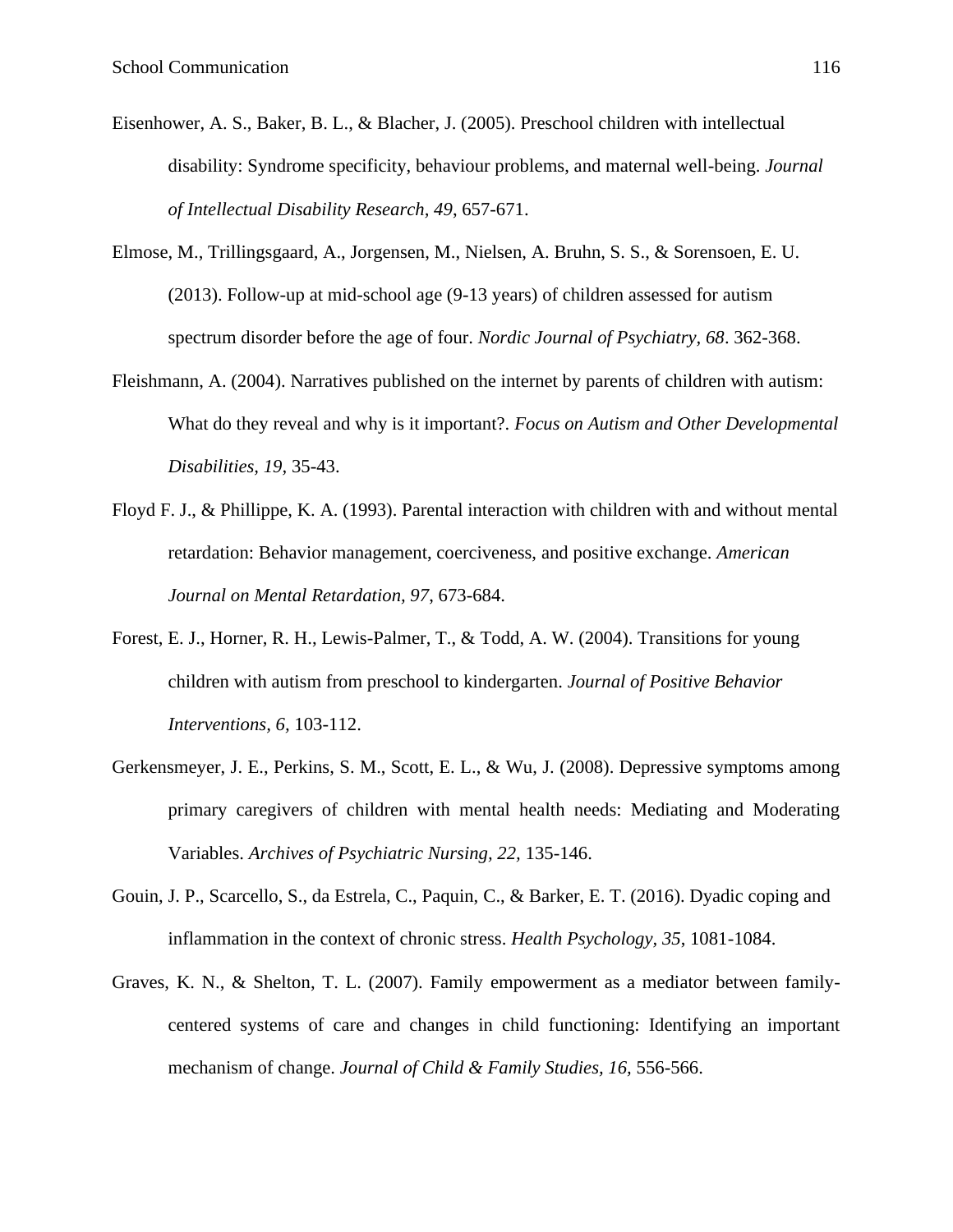Hamlyn-Wright, S., Draghi-Lorenz, R., & Ellis, J. (2007). Locus of control fails to mediate between stress and anxiety and depression in parents of children with a developmental disorder. *SAGE Publications and The National Autistic Society, 11*, 489-501.

Individuals with Disabilities Education Act (IDEA), 20 U.S.C. § 1400 (2004).

- Itzhaky, H., & Schwarz, C. (2010). Empowerment of parents of children with disabilities: The effect of community and personal variables. *Journal of Family Social Work, 5,* 21-36.
- Koren, P. E., DeChillo, N., & Friesen, B. J. (1992). Measuring empowerment in families whose children have emotional disabilities: A brief questionnaire. *Rehabilitation Psychology, 37,* 305-321.
- Kurth, J., & Mastergeorge, A. M. (2012). Impact of setting and instructional context for adolescents with autism. *Journal of Special Education, 46*. 36-48.
- Loschen, R. S. (2015). Parents of children with autism: Empowerment issues related to school services. Unpublished Dissertation.
- Luthar, S. S., & Cicchetti, D. (2000). The construct of resilience: implications for interventions and social policies. *Development and Psychopathology, 22,* 3-16.
- MacLeod, K., Causton, J. N., Radel, M., & Radel, P. (2017). Rethinking the Individualized Education Plan process: Voices from the other side of the table. *Disability and Society, 32,* 381-400.
- Midence, K., & O'Neill, M. (1999). The experience of parents in the diagnosis of autism. *SAGE Publications and the National Autistic Society, 3,* 273-285.
- Myers, B. J., Mackintosh, V. H., & Goin-Kochel, R. P. (2009). "My greatest joy and my greatest heart ache:" Parents' own words on how having a child in the autism spectrum has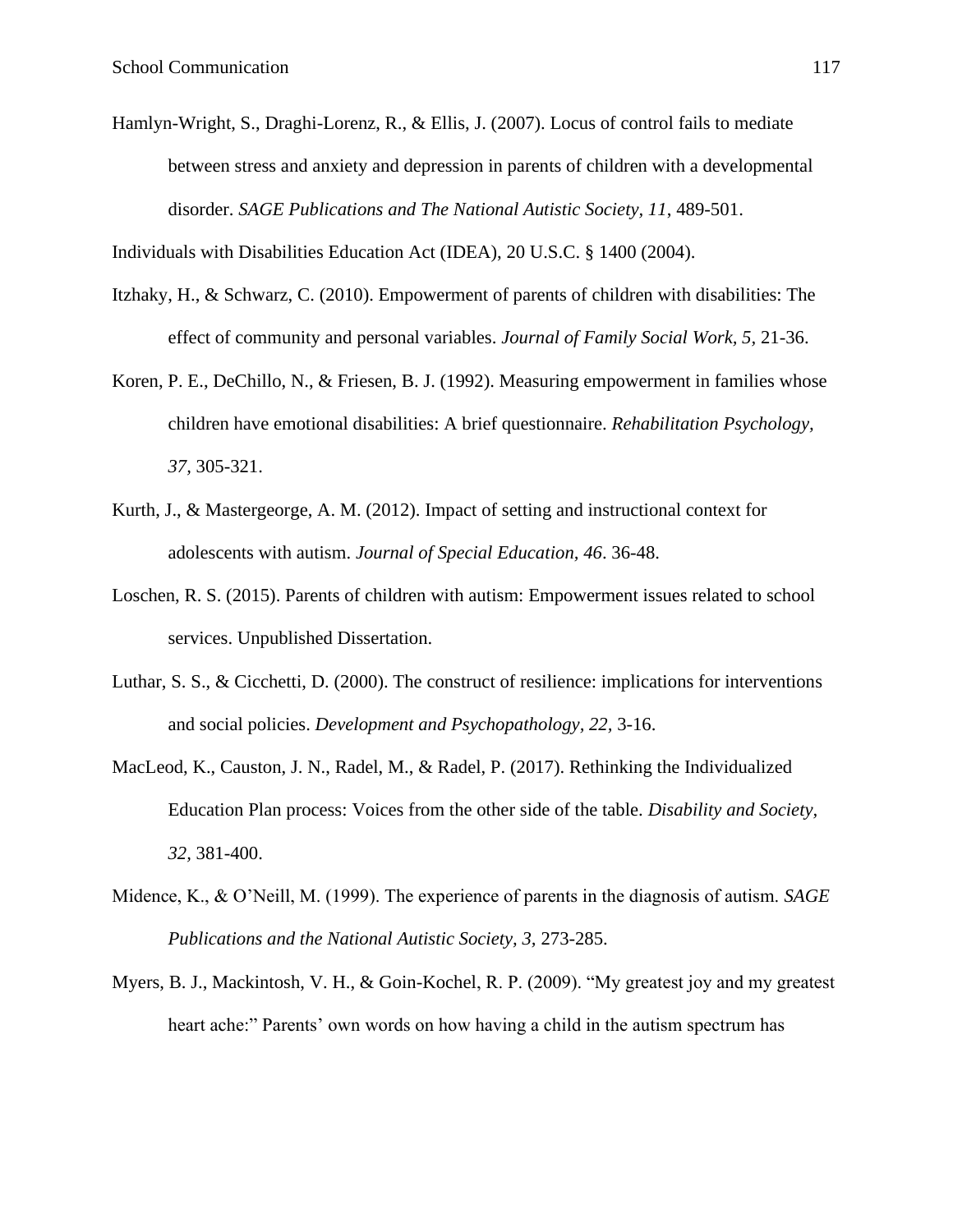affected their lives and their families' lives. *Research in Autism Spectrum Disorders, 3,*  670-684.

- Nachshen, J. S., & Minnes, P. (2005). Empowerment in parents of school-aged children with and without developmental disabilities. *Journal of Intellectual Disability Research, 49,* 889- 904.
- Ooi, K. L., Ong, Y. S., Jacob, S. A., & Khan, T. M. (2016). A meta-synthesis on parenting a child with autism. *Neuropsychiatric Disease and Treatment, 12,* 745-762.
- Papageorgiou, V., & Kalyva, E. (2010). Self-reported needs and expectations of parents of children with autism spectrum disorders who participate in support groups. *Research in Autism Spectrum Disorders, 4,* 653-660.
- Quintero, N., & McIntyre, L. L. (2010). Kindergarten transition preparation: A comparison of teacher and parent practices for children with Autism and other developmental disabilities. *Early Childhood Education Journal, 38*, 411-420.
- Resendez, M. G., Quist, R. M., & Matshazi, G. M. (2000). A longitudinal analysis of family empowerment and client outcomes. *Journal of Child and Family Studies, 9,* 449-460.
- Rimm-Kaufman, S. E., & Pianta, R. C. (1999). Patterns of family-school contact in preschool and kindergarten. *School Psychology Review, 28,* 426-438.
- Sevim, B. (2007). The effects of stress management program for mothers of children with Autism (unpublished master's thesis).
- Smith, K., Gabard, D., Dale, D., & Drucker, A. (1994). Parent opinions about attending parent support groups. *Children's Health Care, 23,* 127-136.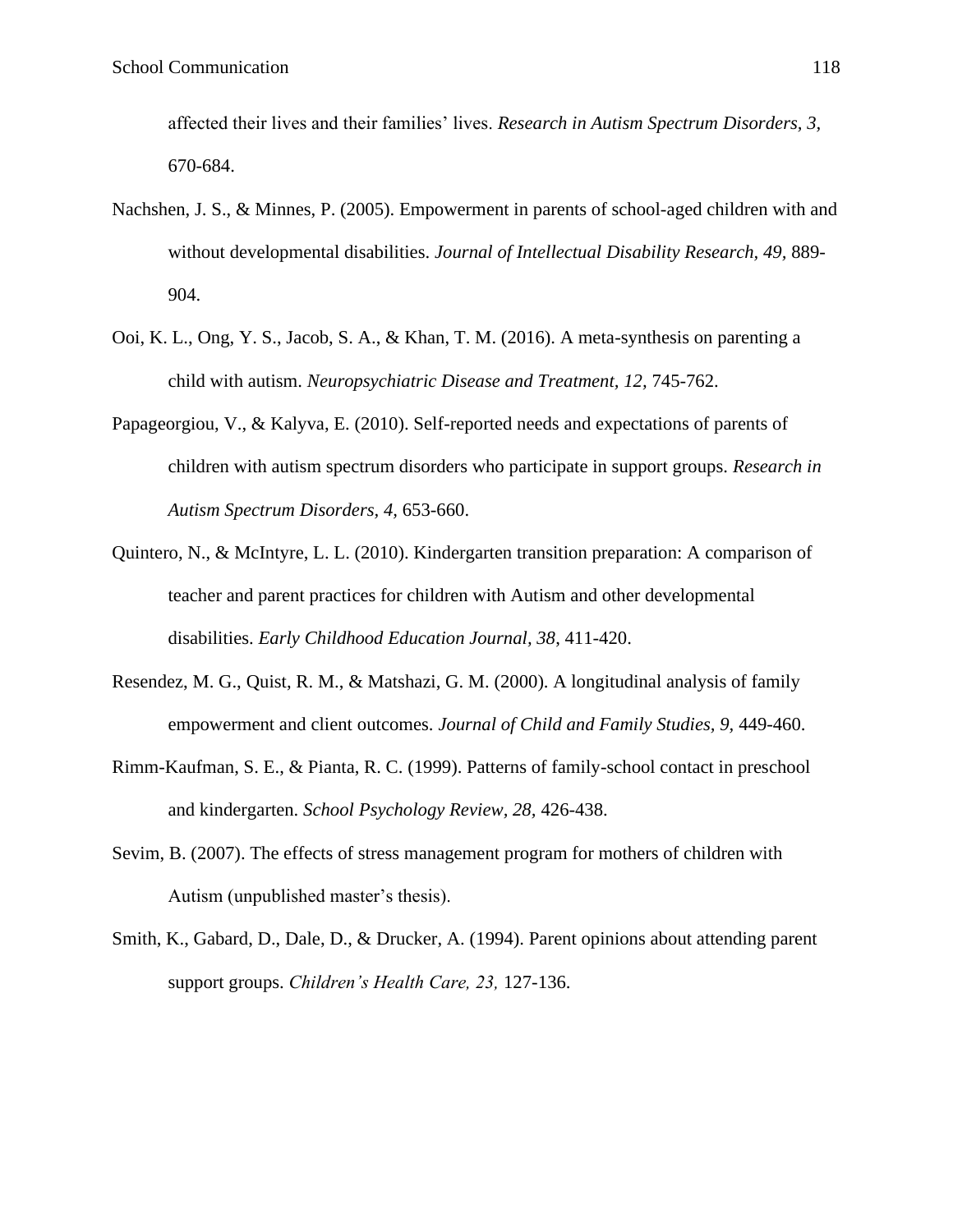- Stanberry, K. (2018). Understanding Individualized Education Programs. Retrieved from: https://www.understood.org/en/school-learning/special-services/ieps/understandingindividualized-education-programs
- Taub, J., Tighe, T. A., & Burchard, J. (2001). The effects of parent empowerment on adjustment for children receiving comprehensive mental health services. *Children's Services: Social Policy, Research, and Practice, 4,* 103-122.
- Tonnsen, B. L., & Hahn, E. R. (2015). Middle school students' attitudes toward a peer with Autism Spectrum Disorder: Effects of social acceptance and physical inclusion. *Focus on Autism and Other Developmental Disabilities, 34*. 262-274.
- Twoy, R., Connolly, P. M., & Novak, J. M. (2007). Coping strategies used by parents of children with autism. *Journal of the American Academy of Nurse Practitioners, 19***,** 251-260.
- Vaux, A. (1988). Social support: Theory, research, and intervention. New York, New York: Praeger Publishers.
- Woodman, A. C., & Hauser-Cram, P. (2013). The role of coping strategies in predicting change in parenting efficacy and depressive symptoms among mothers of adolescents with developmental disabilities. *Journal of Intellectual Disability Research, 57,* 513-530.
- Zablotsky, B., Bradshaw, C. P., Anderson, C. M., & Law, P. (2014). Risk factors for bullying among children with autism spectrum disorders. *Autism: The International Journal of Research & Practice, 18*. 419-427.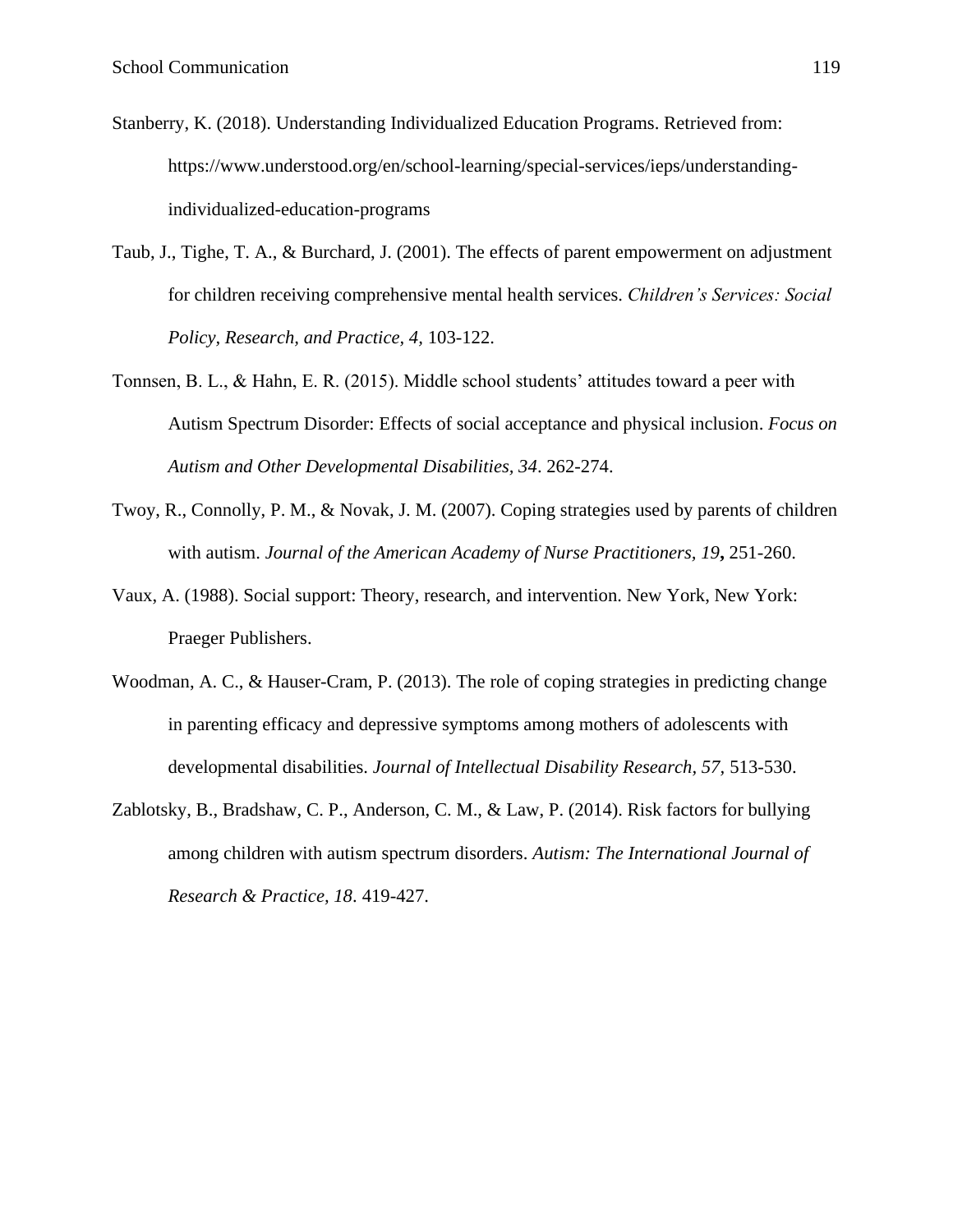# **Appendix B – Demographic Data**

|                                                   | 1                               | $\overline{2}$                  | 3                               | $\overline{4}$                  | 5                               | 6                               | $\overline{7}$                  | 8                               | 9                               | 10                              | 11                              | 12                              | 13                              | Mea<br>$\mathbf n$ | Medi<br>an | Mode                    |
|---------------------------------------------------|---------------------------------|---------------------------------|---------------------------------|---------------------------------|---------------------------------|---------------------------------|---------------------------------|---------------------------------|---------------------------------|---------------------------------|---------------------------------|---------------------------------|---------------------------------|--------------------|------------|-------------------------|
| Age                                               | 37                              | 50                              | 58                              | 52                              | 50                              | 38                              | 36                              | 47                              | 49                              | 38                              | 47                              | 40                              | 40                              | 44.77              | 47         | 50                      |
| Race                                              | non-<br>Latin<br>X<br>Whit<br>e | non-<br>Latin<br>X<br>Whit<br>e | non-<br>Latin<br>X<br>Whit<br>e | non-<br>Latin<br>X<br>Whit<br>e | non-<br>Latin<br>X<br>Whit<br>e | non-<br>Latin<br>X<br>Whit<br>е | non-<br>Latin<br>X<br>Whit<br>e | non-<br>Latin<br>X<br>Whit<br>e | non-<br>Latin<br>X<br>Whit<br>e | non-<br>Latin<br>X<br>Whit<br>e | non-<br>Latin<br>X<br>Whit<br>e | non-<br>Latin<br>X<br>Whit<br>е | non-<br>Latin<br>X<br>Whit<br>e |                    |            | non-<br>Latinx<br>White |
| Gender                                            | Fema<br>le                      | Fema<br>le                      | Male                            | Fema<br>le                      | Fema<br>le                      | Fema<br>le                      | Fema<br>le                      | Fema<br>le                      | Fema<br>le                      | Fema<br>le                      | Fema<br>le                      | Fema<br>le                      | Fema<br>le                      |                    |            | Femal<br>e              |
| Child<br>Age                                      | 12                              | 14                              | 12                              | 12                              | 12                              | 13                              | 13                              | 12                              | 12                              | 15                              | 12                              | 14                              | 13                              | 12.77              | 12         | 12                      |
| Child<br>Gender                                   | Male                            | Male                            | Male                            | Male                            | Male                            | Fema<br>le                      | Male                            | Male                            | Male                            | Fema<br>le                      | Male                            | Male                            | Male                            |                    |            | Male                    |
| Child<br>Grade                                    | 6                               | 8                               | 7                               | 6                               | 6                               | $\tau$                          | $\tau$                          | 6                               | 6                               | 8                               | 6                               | $\overline{7}$                  | $\boldsymbol{7}$                | 6.69               | 7          | 6                       |
| Particip<br>ant's<br>Relatio<br>nship to<br>Child | Moth<br>er                      | Moth<br>er                      | Fathe<br>$\bf r$                | Gran<br>dmot<br>her             | Moth<br>er                      | Moth<br>er                      | Moth<br>er                      | Moth<br>er                      | Moth<br>er                      | Moth<br>er                      | Moth<br>er                      | Moth<br>er                      | Moth<br>er                      |                    |            | Mothe<br>$\mathbf r$    |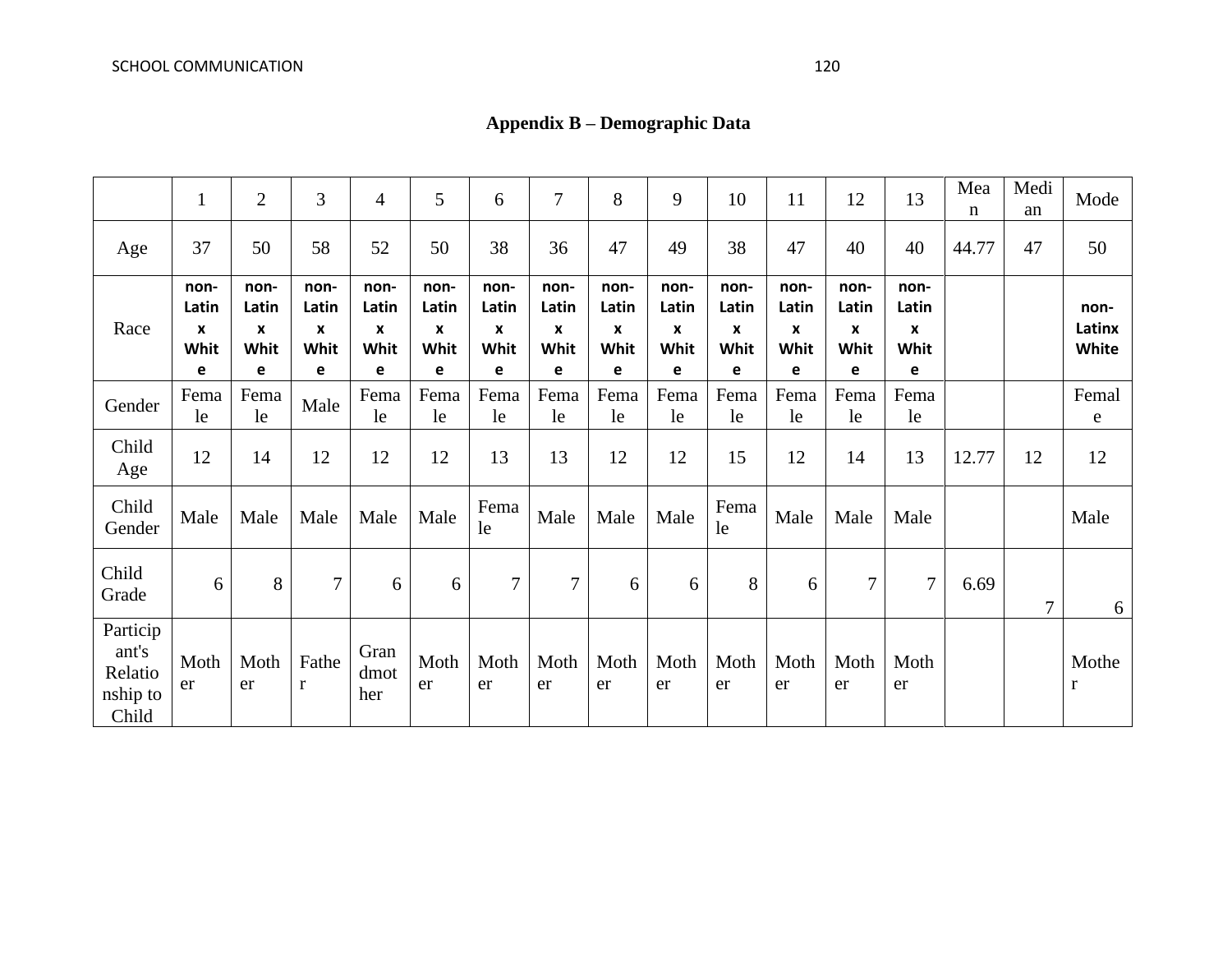#### **Appendix C – Recruitment Materials**

**Flyer:**



**Research Study** Experiences of Caregivers of Middle School Children with Autism Spectrum Disorder in Communicating with their Child's School *IRB Approval Number: 1413033*

Hello! Do you have a  $7<sup>th</sup>$  or  $8<sup>th</sup>$  grader with Autism? I would love to interview you on your experiences communicating with the school and navigating the IEP (Individual Education Plan) process. Hopefully the finished product will help professionals help parents like you who are experiencing the same thing.

If you choose to participate, you'd fill out a short survey (10-15 minutes) and then talk with me about your experiences (20 min- 1hr) either in person or over Skype. You'll get to choose between a \$10 gift certificate or having \$10 donated to an Autism charity of your choice.

> If you wish to participate or have any questions, please contact me (Grace Yoder) by email at [gmyoder@bsu.edu](mailto:gmyoder@bsu.edu) or call me at 765-749-9006. Can't wait to talk with you!

#### **Facebook Post:**

Hello! Do you have a  $7<sup>th</sup>$  or  $8<sup>th</sup>$  grader with Autism? I would love to interview you on your experiences communicating with the school and navigating the IEP (Individual Education Plan) process. Hopefully the finished product will help professionals help parents like you who are experiencing the same thing.

If you choose to participate, you'd fill out a short survey (10-15 minutes) and then talk with me about your experiences (20 min- 1hr) either in person or over Skype. You'll get to choose between a \$10 gift certificate or having \$10 donated to an Autism charity of your choice.

Please e-mail me [\(gmyoder@bsu.edu\)](mailto:gmyoder@bsu.edu) or call me (765-749-9006) if you have any questions or are interested in being interviewed!

Can't wait to talk with you!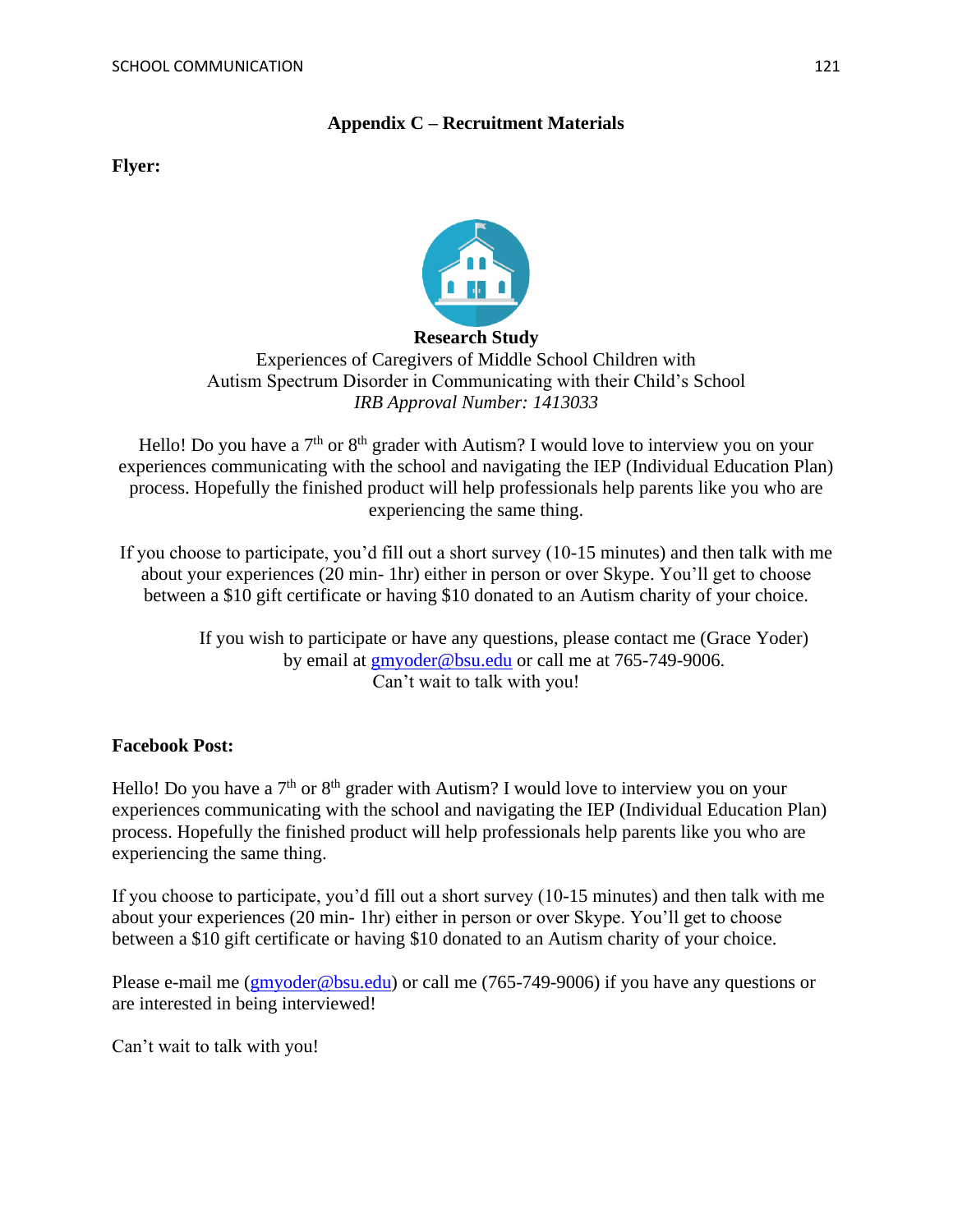Project Title: Experiences of Caregivers of Middle School Children with Autism Spectrum Disorder in Communicating with their Child's School Ball State IRB Approval Number: 1413033 **E-mail through Ball State Communication Center:**

Hello! Do you have a  $7<sup>th</sup>$  or  $8<sup>th</sup>$  grader with Autism? I would love to interview you on your experiences communicating with the school and navigating the IEP (Individual Education Plan) process. Hopefully the finished product will help professionals help parents like you who are experiencing the same thing.

If you choose to participate, you'd fill out a short survey (10-15 minutes) and then talk with me about your experiences (20 min- 1hr) either in person or over Skype. You'll get to choose between a \$10 gift certificate or having \$10 donated to an Autism charity of your choice.  $\odot$ 

Please e-mail me [\(gmyoder@bsu.edu\)](mailto:gmyoder@bsu.edu) or call me (765-749-9006) if you have any questions or are interested in being interviewed!

Can't wait to talk with you!

Project Title: Experiences of Caregivers of Middle School Children with Autism Spectrum Disorder in Communicating with their Child's School IRB Approval Number: 1413033

# **Researcher Contact Information**

Principal Investigator: Faculty Supervisor: Grace Yoder, Graduate Student Dr. Molly Tschopp, PhD, HSPP Counseling Psychology- Ball State University Counseling PsychologyBall State University Muncie, IN 47306 Muncie, IN 47306 Email: gmyoder@bsu.edu Email: mtschopp@bsu.edu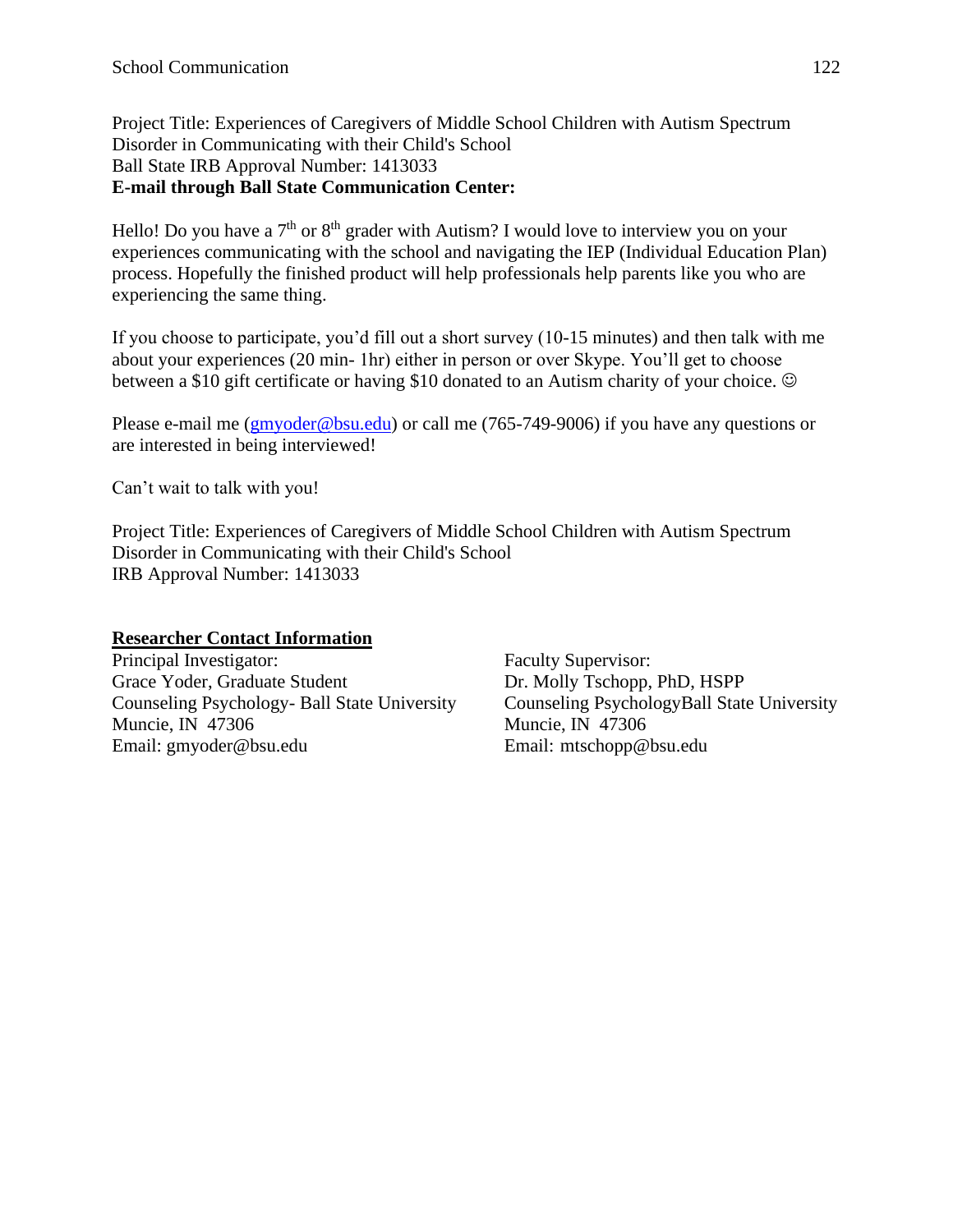#### **E-mail through Ball State Programs:**

Hello!

My name is Grace Yoder. (REPRESENTATIVE) has agreed to send out this e-mail so I could get in touch with you. I'm a student at Ball State, working to get my doctorate in Counseling Psychology. I'm doing some research on parents of children in middle school with Autism, and I would like to interview you on your own experiences communicating with the school and navigating the IEP (Individual Education Plan) process. Hopefully the finished product will help professionals help parents like you who are experiencing getting their child through middle school.

This has nothing to do with your/your child's involvement in (PROGRAM) and it is completely up to you if you want to participate. If you choose to participate, you'd fill out a short survey (10-15 minutes) and then talk with me about your experiences (20 min- 1hr). We would meet on Ball State Campus in the Practicum Counseling Center.

Please e-mail me [\(gmyoder@bsu.edu\)](mailto:gmyoder@bsu.edu) or call me (765-749-9006) if you have any questions or are interested in being interviewed!

Thank you so much!!!

**Grace**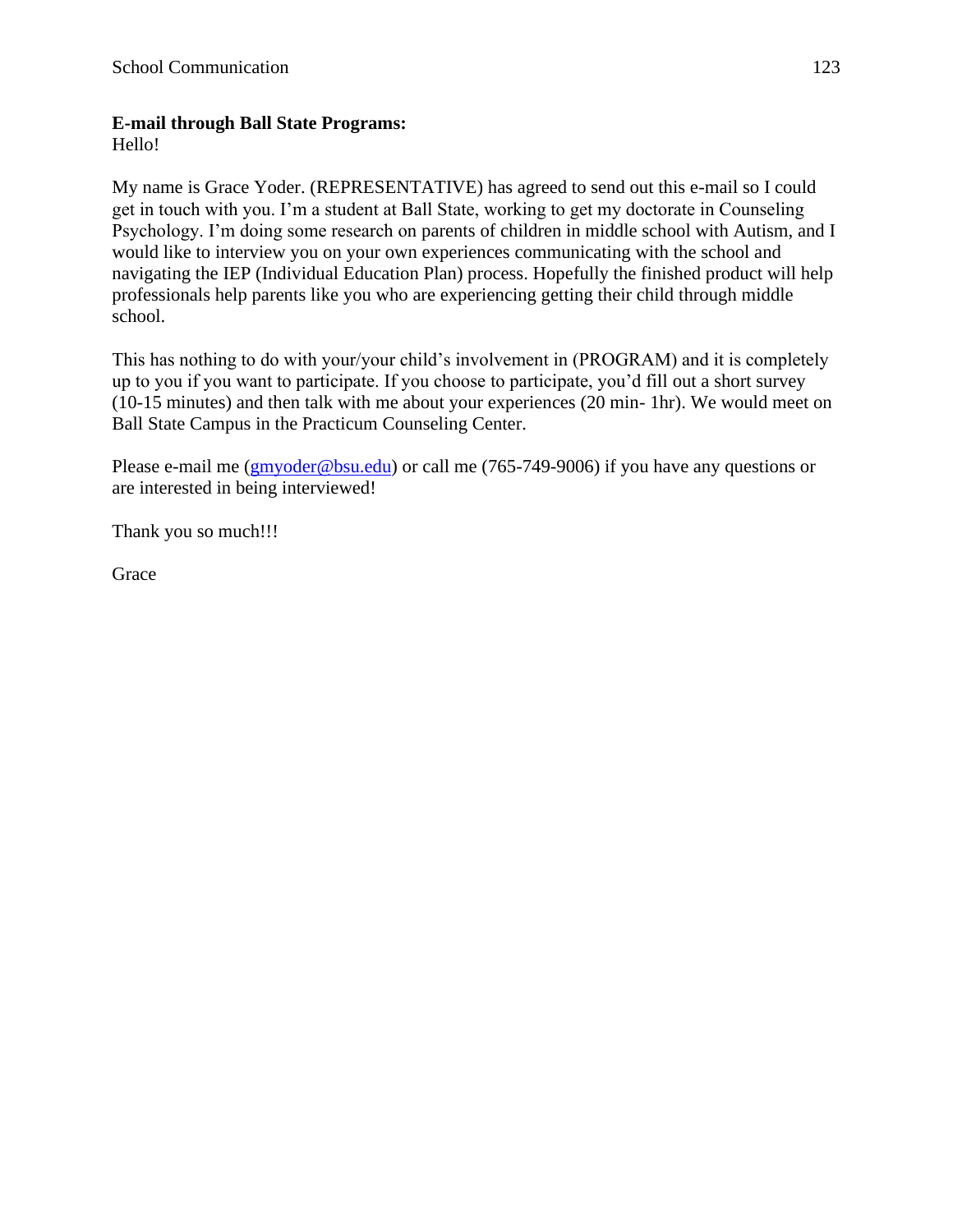### **Appendix D - Informed Consent**

#### **Study Title** Experiences of Caregivers of Middle School Children with Autism Spectrum **Disorders** Study # 1413033

#### **Study Purpose and Rationale**

I am doing this study so that counselors and other professionals can understand what it is like for you to communicate with the school while your child with Autism Spectrum Disorder (ASD) is in middle school. I'm hoping this will lead to more research that will provide resources to other parents going through this experience.

#### **Inclusion/Exclusion Criteria**

To participate in this research, you must be 18 years or older and be the primary caregiver of a child with a confirmed diagnosis of Autism Spectrum Disorder (ASD) who is enrolled in grade 7 or 8 or will be during the next school term. Your child must be currently living with you and attending public school.

#### **Participation Procedures and Duration**

To participate in this study, you will first read this document and ask any questions you have to the researcher. If you would like to participate, you will review this form and be given a survey to fill out about your family especially your child with Autism. The researcher will then ask you to describe your experience with your child's school. It will take around 10-15 minutes to fill this out the survey and the talk will last between 20 minutes to an hour and will be video recorded. This can either be done in person at the Ball State Practicum Counselling Center or online via Skype. You will also be asked to provide a way to contact you at a later date. Within the next 6 months, the researcher will contact you with a summary of the information you provided. You will be asked to meet with the researcher, read or listen to this summary, and provide any feedback to make the summary more accurate to your experience. The second meeting will last about 30 minutes, making your total participation time between 1-2 hours. For your participation, you can choose between a \$10 gift card or having \$10 donated to the Autism charity of your choice.

#### **Audio Tapes**

The interview process will be audio recorded. These recordings will be kept until my date of graduation (August 2021) then deleted. The recordings will be stored on a password protected computer and only my advisor and I will have access to them.

#### **Data Anonymity**

All data will be maintained as confidential and no identifying information such as names will appear in any publication or presentation of the data.

#### **Storage of Data and Data Retention Period**

The data will be stored on a password protected online storage system. Only my advisor and I will have access to it. The videos of your interview will be transcribed, have any information that identifies you taken out, and deleted by August 2021. The transcriptions and questionnaires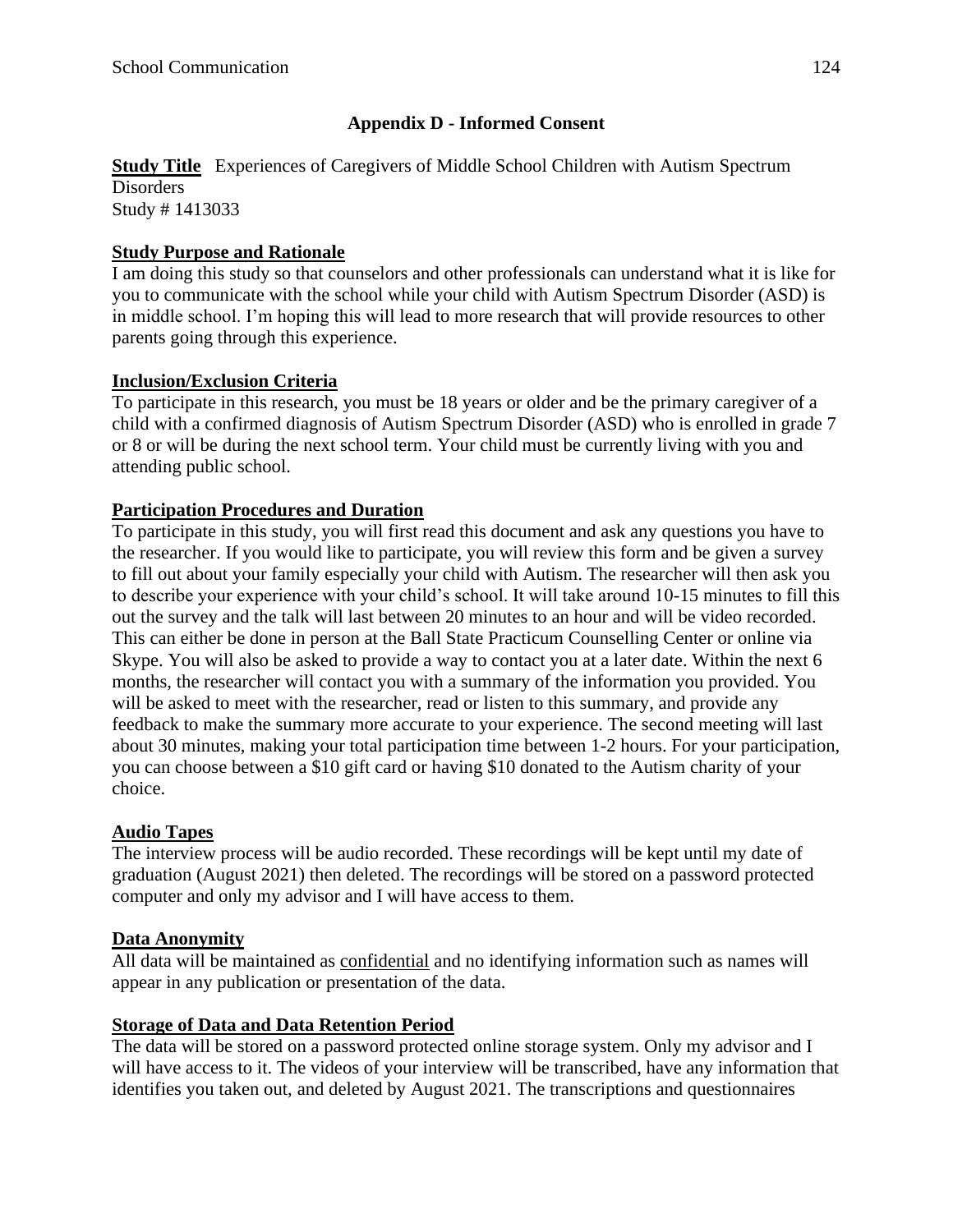without your personal information will be kept indefinitely in case people have questions about the research or I want to learn more about your experiences as a parent.

#### **Risks or Discomforts**

There are no perceived risks for participating in this study.

### **Benefits**

There are no direct benefits to you for participating in this study. You will have the chance to talk about your experience with your child's school. If you found this type of conversation helpful feel free to contact the Ball State Practicum Counseling Center (765-285-8047) for low cost counseling (at your own expense) to explore this issue further. You are also more than welcome to contact other counseling centers or ask the researcher for recommendations. A counselor will be able to help you process this experience and deal with any repercussions from it more than we can in this short conversation.

# **Voluntary Participation**

Your participation in this study is completely voluntary and you are free to withdraw your permission at any time for any reason without penalty or prejudice from the investigator. This study is in no way connected with your child's school or treatment so your choice to participate or not will not affect your child's standing at the school or treatment facility. Please feel free to ask any questions of the investigator before signing this form and at any time during the study.

#### **IRB Contact Information**

For one's rights as a research subject, you may contact the following: For questions about your rights as a research subject, please contact the Director, Office of Research Integrity, Ball State University, Muncie, IN 47306, (765) 285-5052 or at [orihelp@bsu.edu.](mailto:orihelp@bsu.edu)

**Study Title** Experiences of Caregivers of Middle School Children with Autism Spectrum Disorders Study # 1413033

#### **Researcher Contact Information**

Principal Investigator: Faculty Supervisor: Grace Yoder, Graduate Student Dr. Molly Tschopp, PhD, HSPP Counseling Psychology- Ball State University Counseling Psychology- Ball State University Muncie, IN 47306 Muncie, IN 47306 Email: gmyoder@bsu.edu Email: mtschopp@bsu.edu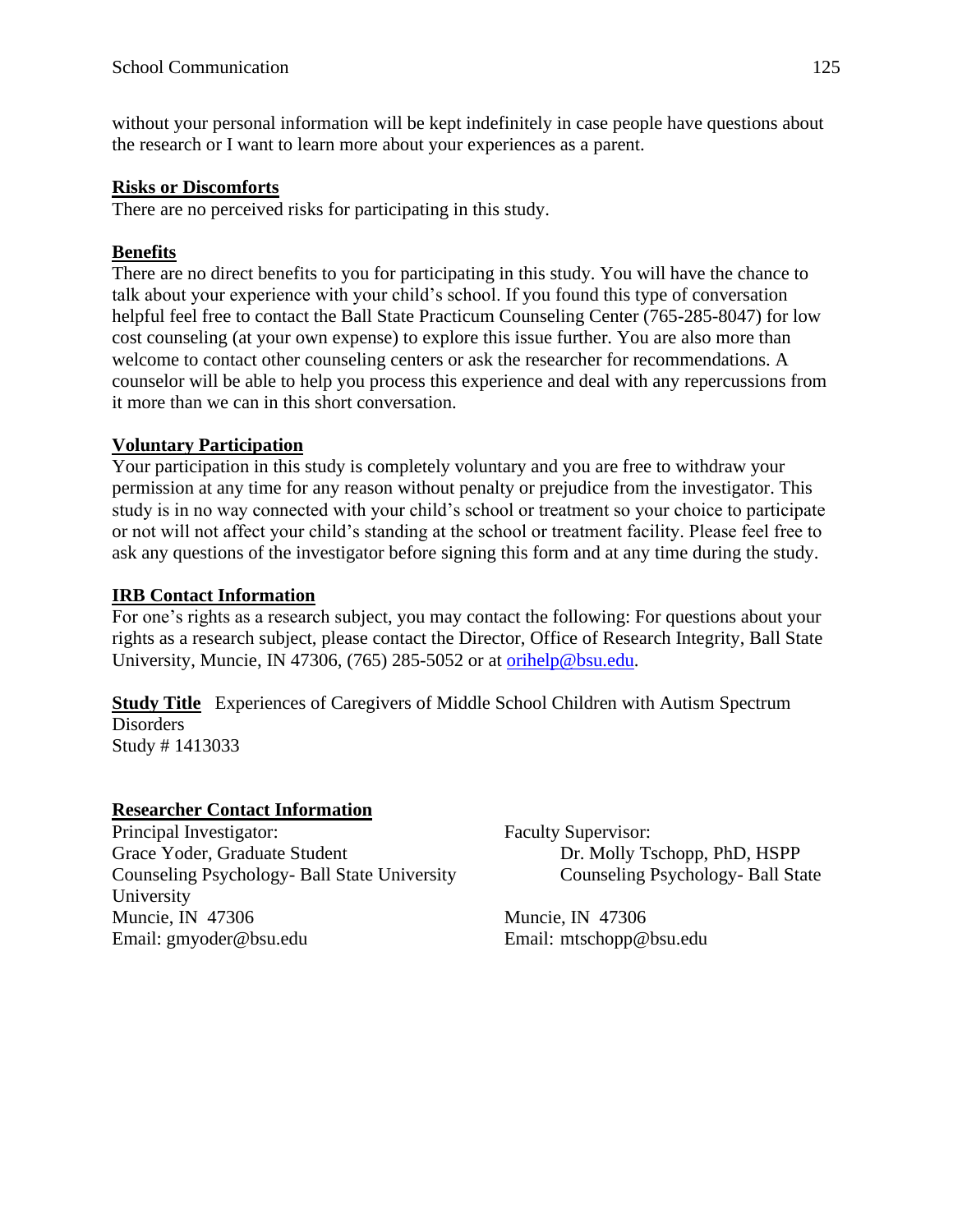### **Appendix E – Demographic Questionnaire**

- 1. How old are you?
- 2. What is your race/ethnicity?
- 3. Describe your family composition. Who lives in the house? Who has responsibility for caregiving?

- 4. How old are each of your children?
- 5. For your child with autism (if you have more than one, please consider the one currently in middle school; if more than one are in middle school please consider the older):
	- a. Age
	- b. Gender
	- c. Grade
- 6. Please describe your child (temperament, likes/dislikes, hobbies, personality):

- 7. How old was your child when they were diagnosed with autism?
- 8. Who diagnosed your child with autism?
- 9. Have you been in the same school for the entirety of your child's middle school experience?

YES NO

10. Are they in mainstream classes?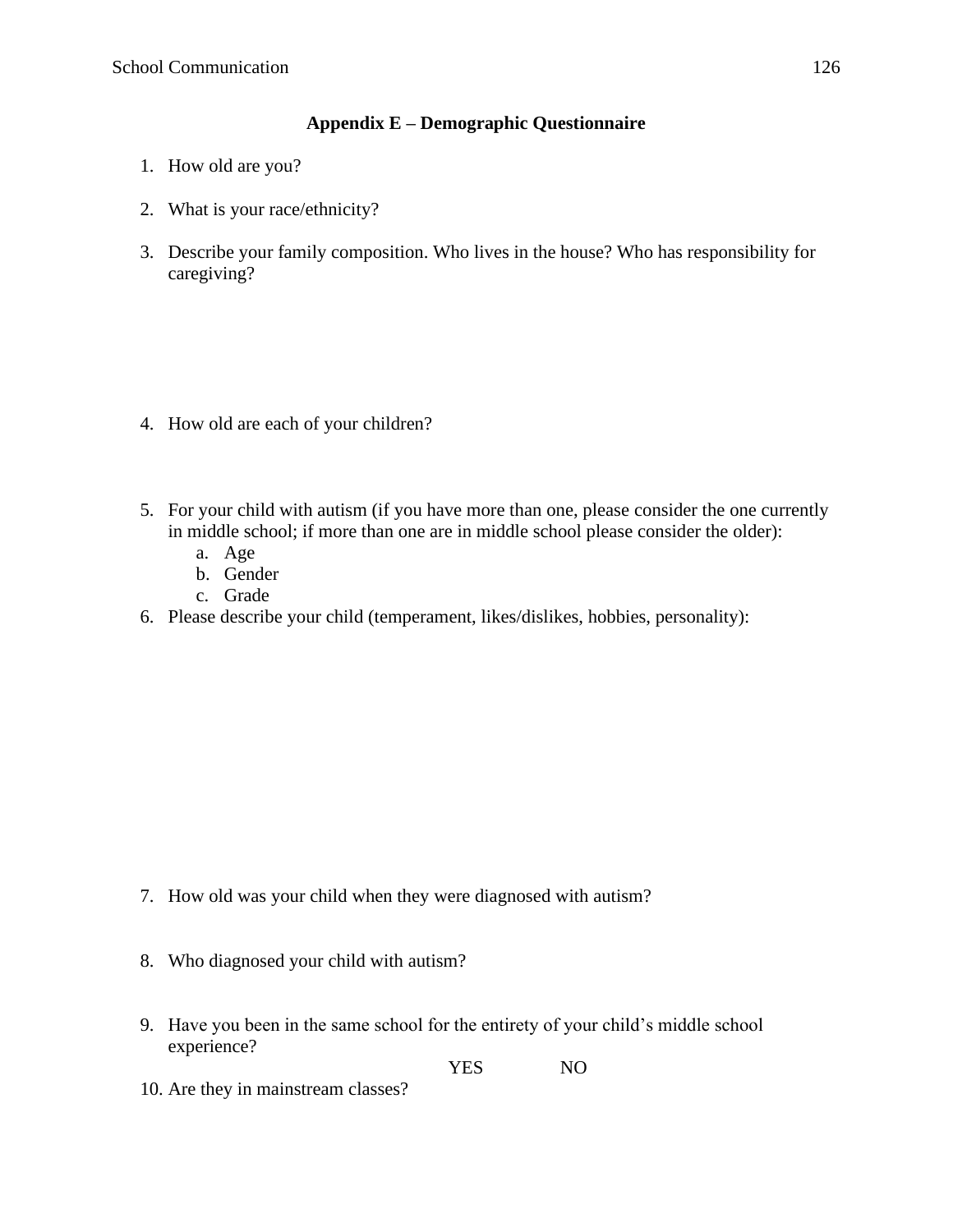#### YES NO

- 11. What classes are they taking? 12. What are typical grades for your child?
- 13. Do you think your child will be able to drive when they turn 16? Later in life?
- 14. What do you see your child doing after high school?

- 15. Does your child get in trouble at school? If so, what for?
- 16. What services does your child receive at the school?
- 17. What services (therapies) does your child receive outside of school?
- 18. Are you involved in a parent support group? YES NO 19. What types of supports have you found to be helpful to your role as caregiver?

20. What are some of the main stressors for you right now as a caregiver?